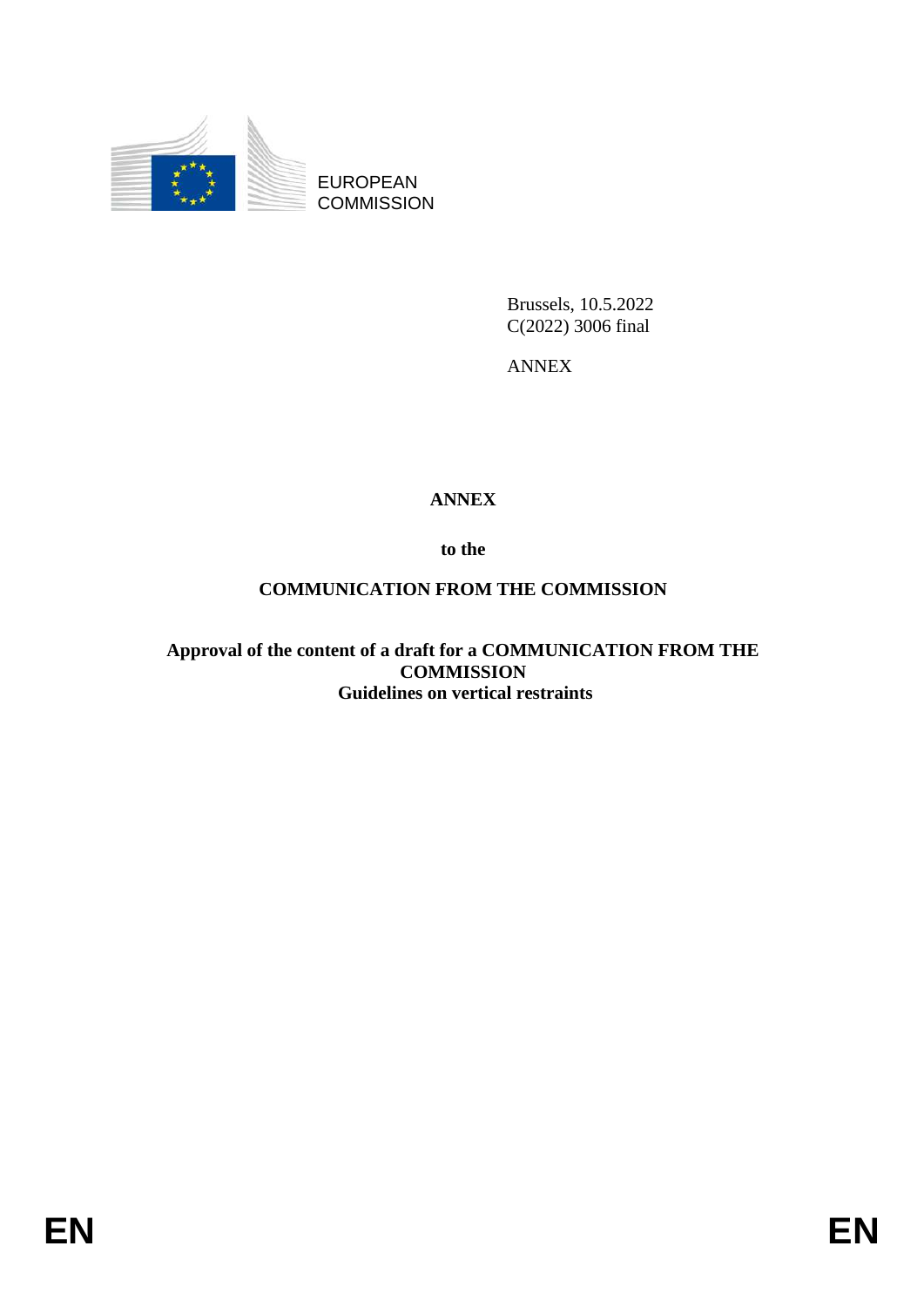# **ANNEX**

## **DRAFT**

## **COMMUNICATION FROM THE COMMISSION**

# **Guidelines on vertical restraints Table of Contents**

| 1.     |                                                                                         |
|--------|-----------------------------------------------------------------------------------------|
| 1.1.   |                                                                                         |
| 1.2.   | Applicability of Article 101 of the Treaty to vertical agreements  4                    |
| 2.     |                                                                                         |
| 2.1.   |                                                                                         |
| 2.2.   |                                                                                         |
| 3.     | Vertical agreements that generally fall outside the scope of Article 101(1) of the      |
| 3.1.   | No effect on trade, agreements of minor importance and small and medium sized           |
| 3.2.   |                                                                                         |
| 3.2.1. | Agency agreements that fall outside the scope of Article 101(1) of the Treaty  13       |
| 3.2.2. | Application of Article 101(1) of the Treaty to agency agreements  19                    |
| 3.2.3. |                                                                                         |
| 3.3.   |                                                                                         |
| 4.     |                                                                                         |
| 4.1.   |                                                                                         |
| 4.2.   |                                                                                         |
| 4.2.1. |                                                                                         |
| 4.2.2. | The undertakings operate at different levels of the production or distribution chain 23 |
| 4.2.3. | The agreement relates to the purchase, sale or resale of goods or services  23          |
| 4.3.   |                                                                                         |
| 4.4.   |                                                                                         |
| 4.4.1. |                                                                                         |
| 4.4.2. | Vertical agreements containing provisions on intellectual property rights (IPRs)  27    |
| 4.4.3. |                                                                                         |
| 4.4.4. | Vertical agreements with providers of online intermediation services that have a        |
| 4.5.   |                                                                                         |
| 4.6.   |                                                                                         |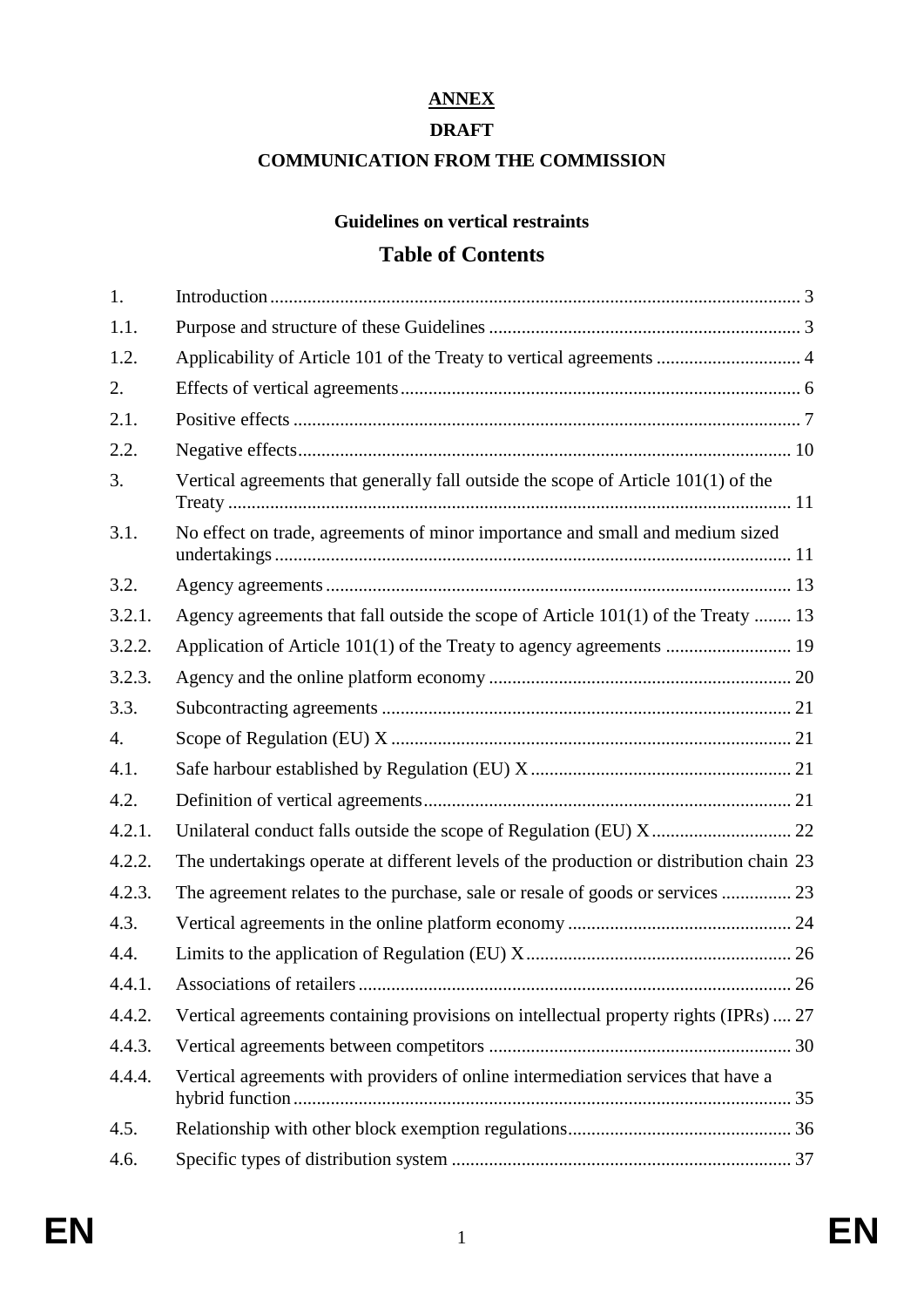| 4.6.1. |                                                                                         |  |
|--------|-----------------------------------------------------------------------------------------|--|
| 4.6.2. |                                                                                         |  |
| 4.6.3. |                                                                                         |  |
| 5.     |                                                                                         |  |
| 5.1.   |                                                                                         |  |
| 5.2.   |                                                                                         |  |
| 5.3.   |                                                                                         |  |
| 6.     |                                                                                         |  |
| 6.1.   |                                                                                         |  |
| 6.1.1. |                                                                                         |  |
| 6.1.2. | Hardcore restrictions pursuant to Article 4, points (b), (c), (d) and (e) of Regulation |  |
| 6.1.3. |                                                                                         |  |
| 6.2.   |                                                                                         |  |
| 6.2.1. |                                                                                         |  |
| 6.2.2. |                                                                                         |  |
| 6.2.3. | Non-compete obligations imposed on members of a selective distribution system  72       |  |
| 6.2.4. |                                                                                         |  |
| 7.     |                                                                                         |  |
| 7.1.   |                                                                                         |  |
| 7.2.   |                                                                                         |  |
| 8.     |                                                                                         |  |
| 8.1.   |                                                                                         |  |
| 8.1.1. |                                                                                         |  |
| 8.1.2. |                                                                                         |  |
| 8.2.   |                                                                                         |  |
| 8.2.1. |                                                                                         |  |
| 8.2.2. |                                                                                         |  |
| 8.2.3. |                                                                                         |  |
| 8.2.4. |                                                                                         |  |
| 8.2.5. |                                                                                         |  |
| 8.2.6. |                                                                                         |  |
| 8.2.7. |                                                                                         |  |
| 8.2.8. |                                                                                         |  |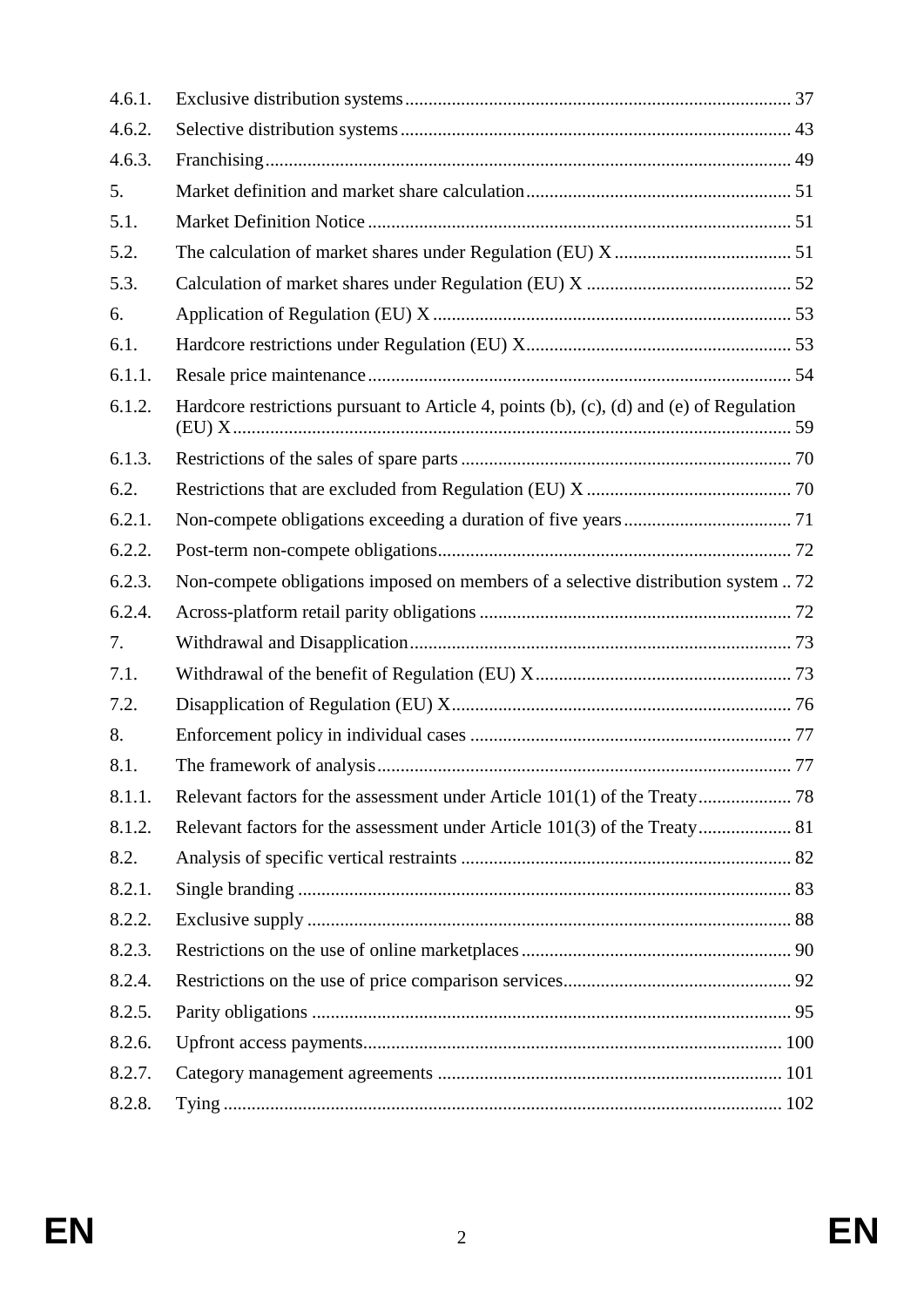#### <span id="page-3-0"></span>**1. INTRODUCTION**

#### <span id="page-3-1"></span>**1.1. Purpose and structure of these Guidelines**

- (1) These Guidelines set out principles for the assessment of vertical agreements and concerted practices under Article 101 of the Treaty on the Functioning of the European Union<sup>1</sup> and Commission Regulation (EU)  $X^2$ . Unless stated otherwise, in these Guidelines the term 'agreement' also covers concerted practices<sup>3</sup>.
- (2) By issuing these Guidelines, the Commission aims to help undertakings conduct their own assessment of vertical agreements under the Union's competition rules and to facilitate the enforcement of Article 101 of the Treaty. However, these Guidelines should not be applied mechanically, as each agreement must be evaluated in the light of its own facts<sup>4</sup>. These Guidelines are also without prejudice to the case-law of the General Court and the Court of Justice of the European Union (hereinafter 'Court of Justice of the European Union').
- (3) Vertical agreements may be concluded for intermediate or final goods and services. Unless stated otherwise, these Guidelines apply to all types of goods and services, and to all levels of trade. Furthermore, unless stated otherwise, the term 'end user' includes undertakings and final consumers, namely natural persons who are acting for purposes which are outside their trade, business, craft or profession.
- (4) These Guidelines are structured as follows:
	- this first introductory section explains why the Commission provides guidance on vertical agreements and the scope of that guidance. It also explains the objectives of Article 101 of the Treaty, how Article 101 of the Treaty applies to vertical agreements, and the main steps in the assessment of vertical agreements under Article 101 of the Treaty;
	- the second section provides an overview of the positive and negative effects of vertical agreements. Regulation (EU) X, these Guidelines, and the Commission's enforcement policy in individual cases are based on the consideration of those effects;
	- the third section deals with vertical agreements that generally fall outside Article 101(1) of the Treaty. While Regulation (EU) X does not apply to those agreements, it is necessary to provide guidance on the conditions under which vertical agreements may fall outside Article 101(1) of the Treaty;
	- the fourth section provides further guidance on the scope of Regulation (EU) X, including explanations on the safe harbour established by the Regulation and the definition of a vertical agreement. That section also contains guidance on vertical agreements in the online platform economy, which plays an increasingly important role in the distribution of goods and services. That section also explains the limits of the application of Regulation (EU) X, as set

1

<sup>&</sup>lt;sup>1</sup> These Guidelines replace the Commission Guidelines on Vertical Restraints (OJ C 130, 19.5.2010, p. 1).

<sup>&</sup>lt;sup>2</sup> Commission Regulation (EU) XX of XX on the application of Article 101(3) of the Treaty on the Functioning of the European Union to categories of vertical agreements and concerted practices (OJ L [X].

 $\frac{3}{4}$  See paragraph (51).

The Commission will continue to monitor the operation of Regulation (EU) X and these Guidelines and may revise this notice in light of future developments.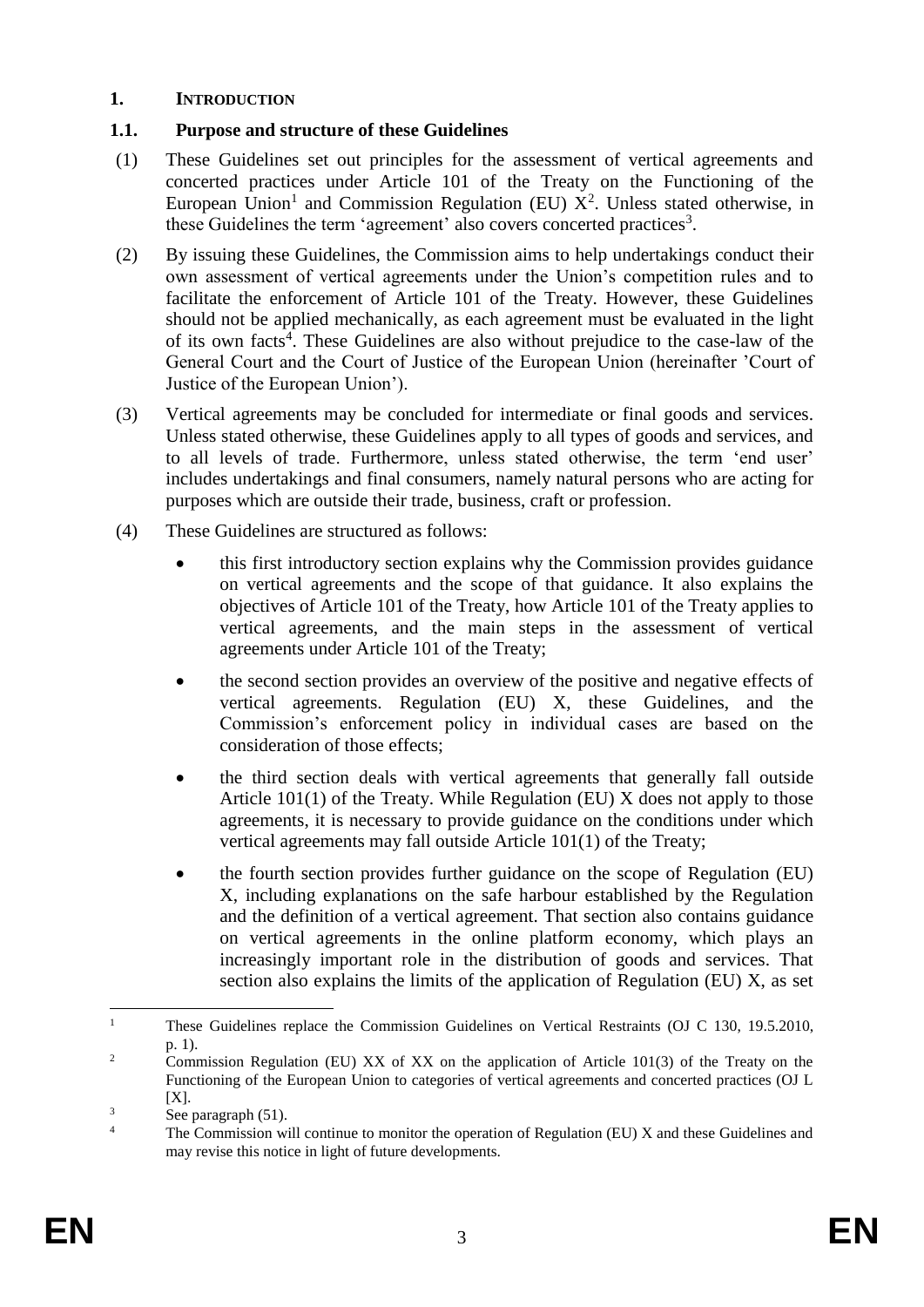out in Article 2(2), (3) and (4) of the Regulation. This includes the specific limits that apply to the exchange of information between a supplier and a buyer in scenarios of dual distribution, pursuant to Article 2(5) of the Regulation, and those that apply to agreements relating to the provision of online intermediation services where the provider of those services has a hybrid function, pursuant to Article 2(6) of the Regulation. The fourth section also explains how Regulation (EU) X applies in cases where a vertical agreement falls within the scope of another block exemption regulation, as set out in Article 2(7) of the Regulation. Lastly, that section contains a description of certain common types of distribution system, in particular those which are the subject of specific provisions in Article 4 of the Regulation relating to hardcore restrictions;

- the fifth section addresses the definition of the relevant markets and the calculation of market shares, by reference to the Market Definition Notice<sup>5</sup>. This is relevant because vertical agreements may only benefit from the block exemption provided by Regulation (EU) X if the market shares of the undertakings that are party to the agreement do not exceed the thresholds set out in Article 3 of Regulation (EU) X;
- the sixth section covers the hardcore restrictions set out in Article 4 of Regulation (EU) X and the excluded restrictions set out in Article 5 of the Regulation, including explanations as to why the qualification as a 'hardcore' or 'excluded' restriction is relevant;
- the seventh section contains guidance on the powers of the Commission and the competition authorities of the Member States ('NCAs') to withdraw the benefit of Regulation (EU) X in individual cases, pursuant to Article 29 of Council Regulation (EC) No 1/2003 of 16 December 2002 on the implementation of the rules on competition laid down in Articles 81 and 82 of the Treaty<sup>6</sup> and Article 6 of the Regulation (EU) X, as well as guidance on the power of the Commission to adopt regulations declaring that Regulation (EU) X does not apply, pursuant to Article 7 of Regulation (EU) X;
- the eighth section describes the Commission's enforcement policy in individual cases. To that end, it explains how vertical agreements that are not covered by Regulation (EU) X are assessed under Article  $101(1)$  and (3) of the Treaty, and provides guidance on various common types of vertical restraints.

## <span id="page-4-0"></span>**1.2. Applicability of Article 101 of the Treaty to vertical agreements**

(5) The objective of Article 101 of the Treaty is to ensure that undertakings do not use agreements, whether horizontal or vertical<sup>7</sup>, to prevent, restrict or distort competition on the market to the detriment of consumers<sup>8</sup>. Article 101 of the Treaty also pursues

<sup>1</sup> <sup>5</sup> Commission Notice on the definition of the relevant market for the purposes of Community competition law (OJ C 372, 9.12.1997, p. 5) or any future Commission guidance relating to the definition of relevant market for the purposes of Union competition law including any guidance that might replace the Market Definition Notice.

 $\frac{6}{7}$  OJ L 1, 4.1.2003, p. 1.

Further guidance on the definition of 'vertical agreement' within the meaning of Article 1(1), point (a) of Regulation (EU) X is provided in section 4.2. of these Guidelines.

<sup>8</sup> See for example, the judgments of 21 February 1973, *Europemballage Corporation and Continental Can Company* v *Commission,* Case 6/72, EU:C:1973:22, paragraphs 25 and 26; 17 February 2011,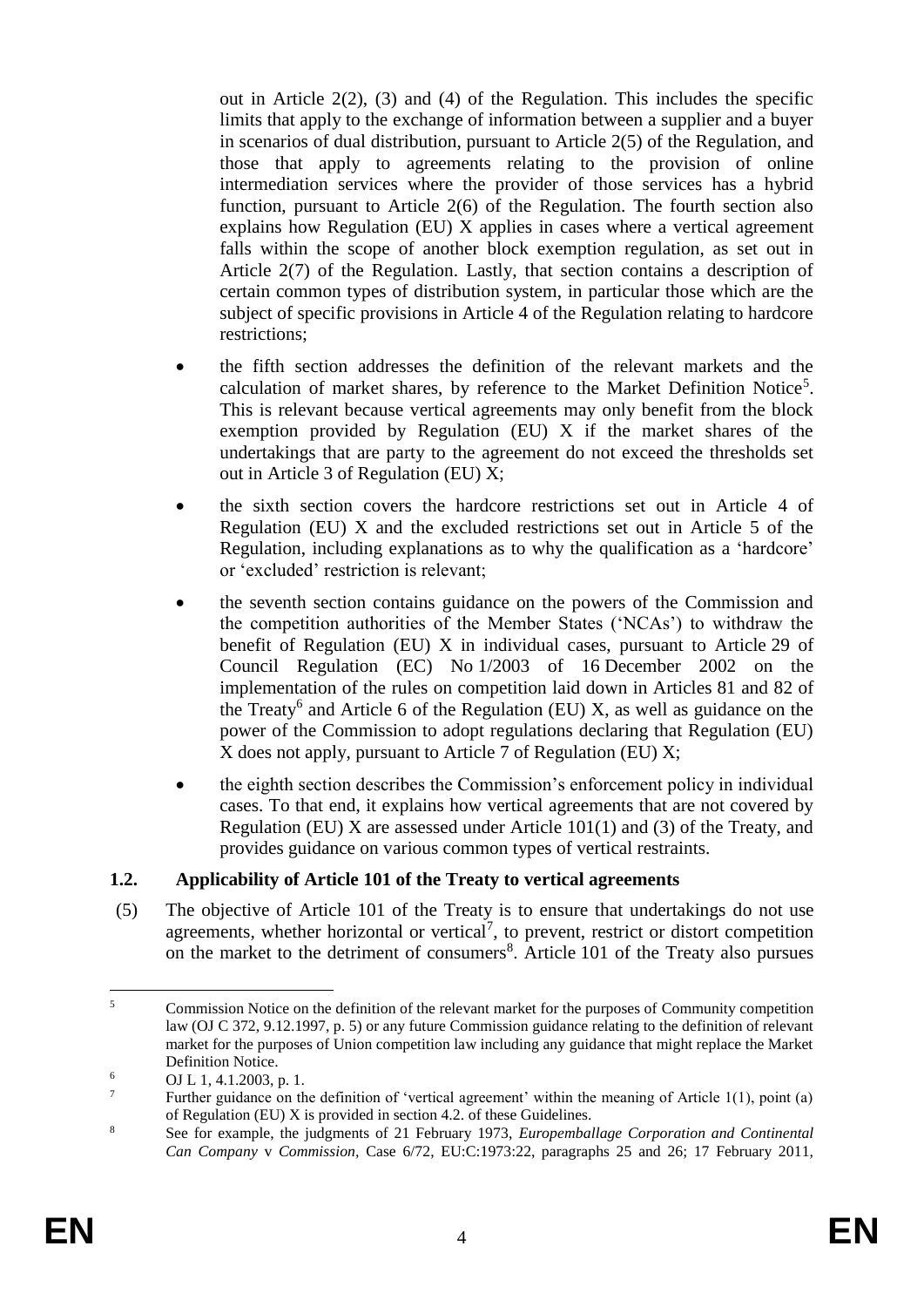the wider objective of achieving an integrated internal market, which enhances competition in the Union. Undertakings may not use vertical agreements to reestablish private barriers between Member States where State barriers have been successfully abolished.

- (6) Article 101 of the Treaty applies to vertical agreements and restrictions in vertical agreements that affect trade between Member States and that prevent, restrict or distort competition<sup>9</sup>. It provides a legal framework for the assessment of vertical restraints<sup>10</sup>, which takes into account the distinction between anti-competitive and pro-competitive effects. Article 101(1) of the Treaty prohibits agreements that appreciably restrict or distort competition. However, that prohibition does not apply to agreements that fulfil the conditions of Article 101(3) of the Treaty, notably where the agreement provides sufficient benefits to outweigh its anti-competitive effects, as indicated in the Article 101(3) Guidelines<sup>11</sup>.
- (7) While there is no mandatory sequence for the assessment of vertical agreements, the assessment generally involves the following steps:
	- first, the undertakings involved need to establish the market shares of the supplier and the buyer on the relevant market where they respectively sell and purchase the contract goods or services;
	- if neither the market share of the supplier nor that of the buyer exceeds the 30% market share threshold set out in Article 3 of Regulation (EU) X, the vertical agreement is covered by the safe harbour established by the Regulation, provided that the agreement does not contain hardcore restrictions within the meaning of Article 4 of the Regulation or any excluded restrictions within the meaning of Article 5 of the Regulation that cannot be severed from the rest of the agreement;
	- if the relevant market share of the supplier or the buyer exceeds the 30% threshold or the agreement contains one or more hardcore restrictions or nonseverable excluded restrictions, it is necessary to assess whether the vertical agreement falls within the scope of Article 101(1) of the Treaty;
	- if the vertical agreement falls within the scope of Article 101(1) of the Treaty, it is necessary to examine whether it fulfils the conditions of the exception provided by Article 101(3) of the Treaty.

1

*Konkurrensverket* v *TeliaSonera Sverige AB,* Case C-52/09, EU:C:2011:83, paragraphs 20 to 24; 27 March 2012,; and 18 November 2021, *SIA 'Visma Enterprise'* v *Konkurences padome,* Case C-306/20, EU:C:2021:935, paragraph 58 ('Case C-306/20 - *Visma Enterprise*').

<sup>9</sup> See for example, judgments of 13 July 1996, *Grundig-Consten and Grundig* v *Commission of the EEC,*  Joined Cases C-56/64 and 58/64, EU:C:1966:41; *Société Technique Minière* v *Maschinenbau Ulm,* C-56/65, EU:C:1966:38 ('Case C-56/65 - *Société Technique Minière*'); and 14 July 1994, *Parker Pen*  v *Commission,* Case T-77/92, EU:T:1994:85 ('Case T-77/92 - *Parker Pen*').

<sup>&</sup>lt;sup>10</sup> For the application of Regulation (EU) X, Article 1(1), point (b) of Regulation (EU) X defines a 'vertical restraint as 'a restriction of competition in a vertical agreement falling *within* the scope of Article 101(1) of the Treaty [emphasis added]'. Further guidance on vertical agreements that generally fall *outside* the scope of Article 101(1) of the Treaty is provided in section 3 of these Guidelines.

<sup>&</sup>lt;sup>11</sup> Communication from the Commission – Notice – Guidelines on the application of Article 81(3) of the Treaty (OJ C 101, 27.4.2004, p. 97), which sets out the Commission's general methodology and interpretation of the conditions for applying Article 101 of the Treaty and in particular Article 101(3) thereof.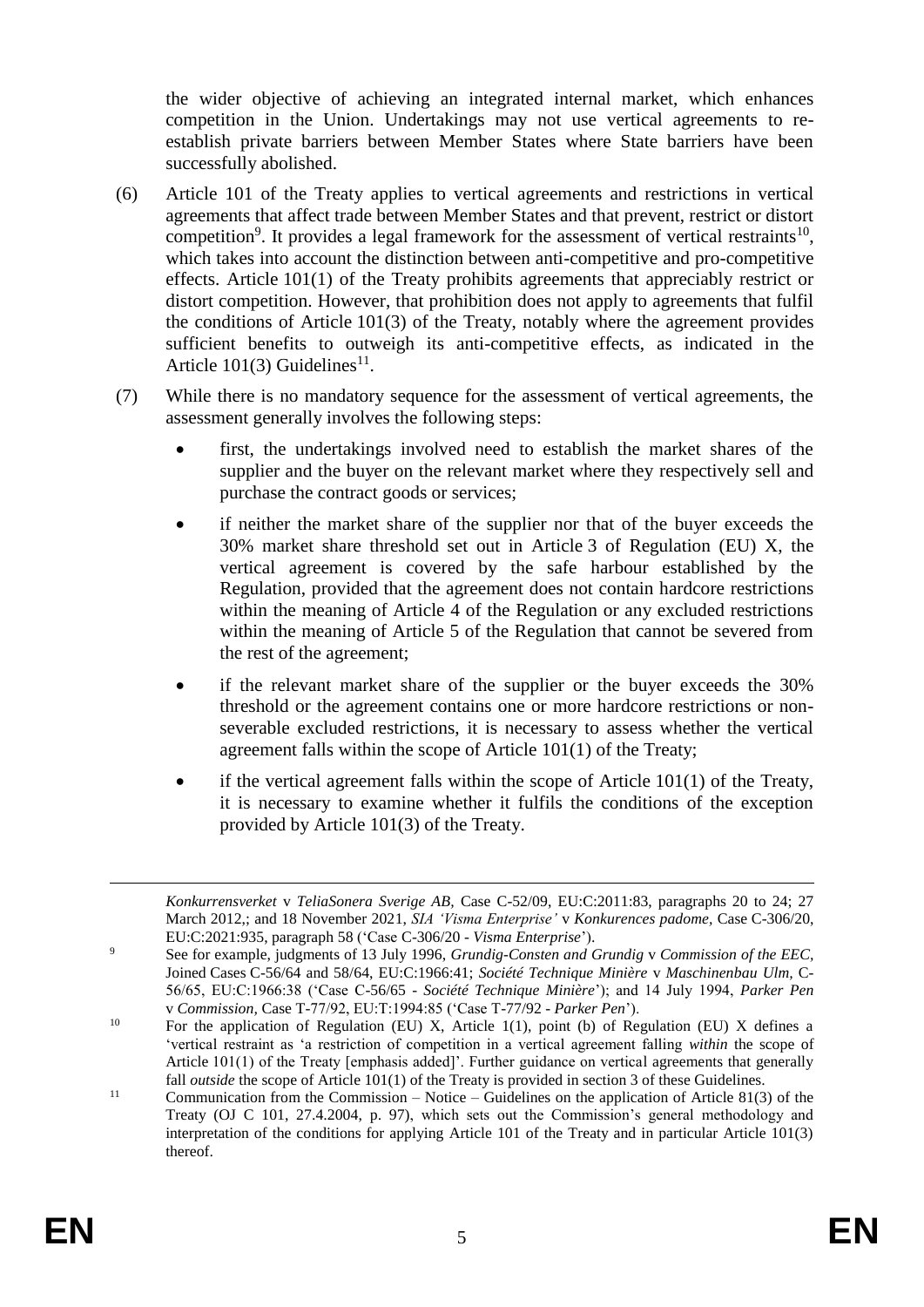- (8) Sustainable development is a core principle of the Treaty and a priority objective for the policies of the Union<sup>12</sup>, together with digitalisation and a resilient Single Market<sup>13</sup>. The notion of sustainability includes, but is not limited to, addressing climate change (for instance, through the reduction of greenhouse gas emissions), limiting the use of natural resources, reducing waste and promoting animal welfare<sup>14</sup>. The Union's sustainability, resilience and digital objectives are furthered by efficient supply and distribution agreements between undertakings. Vertical agreements which pursue sustainability objectives or which contribute to a digital and resilient Single Market are not a distinct category of vertical agreements under Union competition law. These agreements must therefore be assessed using the principles set out in these Guidelines, while taking into account the specific objective that they pursue. Accordingly, the exemption provided by Article  $2(1)$  of Regulation (EU) X applies to vertical agreements that pursue sustainability, resilience and digital objectives, provided that they meet the conditions of the Regulation. These Guidelines include examples to illustrate the assessment of vertical agreements that pursue sustainability objectives<sup>15</sup>.
- (9) Where a vertical agreement restricts competition within the meaning of Article 101(1) of the Treaty and Regulation (EU) X does not apply, the agreement may nonetheless fulfil the conditions of the Article  $101(3)$  exception<sup>16</sup>. This also applies to vertical agreements which pursue sustainability objectives or which contribute to a digital and resilient Single Market. While section 8 includes guidance on the assessment of such vertical agreements in individual cases, other Commission guidelines may also be relevant. That includes the Article  $101(3)$  Guidelines, the Horizontal Guidelines<sup>17</sup> and any guidance that may be provided in future versions of those Guidelines. Those Guidelines may, in particular, provide guidance on the circumstances under which sustainability, digital or resilience benefits can be taken into account as qualitative or quantitative efficiencies under Article 101(3) of the Treaty.

#### <span id="page-6-0"></span>**2. EFFECTS OF VERTICAL AGREEMENTS**

(10) For the purpose of assessing vertical agreements under Article 101 of the Treaty and applying Regulation (EU) X, it is necessary to take into account all relevant parameters of competition, such as prices, output in terms of product quantities, product quality and variety, and innovation. The assessment must also take into account that vertical agreements between undertakings operating at different levels of the production or distribution chain are generally less harmful than horizontal agreements between competing undertakings supplying substitutable goods or services<sup>18</sup>. In principle, this is due to the complementary nature of the activities carried

 $12$ <sup>12</sup> See Article 3(3) of the Treaty on European Union.<br><sup>13</sup> See Communication from the Commission of 5

<sup>13</sup> See Communication from the Commission of 5 May 2021 on Updating the 2020 New Industrial Strategy: Building a stronger Single Market for Europe's recovery (COM/2021/350 final).

<sup>&</sup>lt;sup>14</sup> Where Union law includes definitions of sustainability, digitalisation or resilience, the assessment of vertical agreements may take such definitions into account.

<sup>&</sup>lt;sup>15</sup> See paragraphs  $(144)$  and  $(316)$ .

<sup>16</sup> These Guidelines do not apply to agreements of producers of agricultural products that fall within the scope of Article 210(a) of Regulation (EU) No 1308/2013 of the European Parliament and of the Council of 17 December 2013 establishing a common organisation of the markets in agricultural products and repealing Council Regulations (EEC) No 922/72, (EEC) No 234/79, (EC) No 1037/2001 and (EC) No 1234/2007.

<sup>&</sup>lt;sup>17</sup> Guidelines on the applicability of Article 101 of the Treaty to horizontal cooperation agreements (OJ C 11, 14.1.2011, p. 1).

<sup>18</sup> See, for example, Case C-306/20 - *Visma Enterprise*, paragraph 78.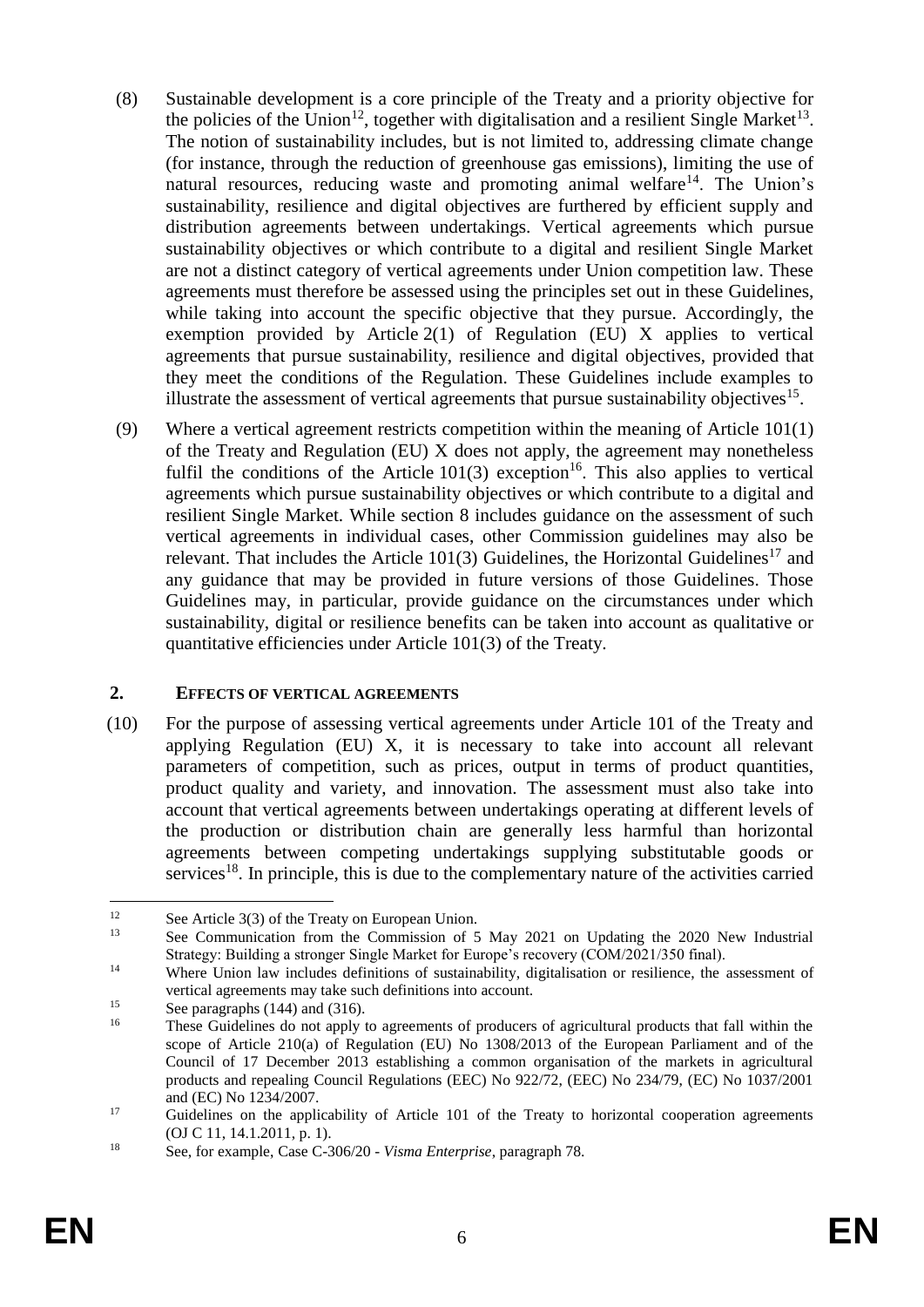out by the parties to a vertical agreement, which generally implies that pro-competitive actions by one party to the agreement will benefit the other party to the agreement and will ultimately benefit consumers. By contrast to horizontal agreements, the parties to a vertical agreement therefore tend to have an incentive to agree on lower prices and higher levels of service, which also benefit consumers. Similarly, a party to a vertical agreement usually has an incentive to oppose actions by the other party that may harm consumers, as such actions will typically also reduce the demand for the goods or services supplied by the first party. Moreover, the complementary nature of the activities of the parties to a vertical agreement in putting goods or services on the market also implies that vertical restraints provide greater scope for efficiencies, for example by optimising manufacturing and distribution processes and services. Examples of such positive effects are set out in section 2.1.

(11) Nevertheless, undertakings with market power may, in certain cases, use vertical restraints to pursue anti-competitive purposes that ultimately harm consumers. As further explained in section 2.2., vertical restraints can notably lead to foreclosure, softening of competition or collusion. Market power is the ability to maintain prices above competitive levels or to maintain output in terms of product quantities, product quality and variety or innovation below competitive levels for a not insignificant period of time<sup>19</sup>. The degree of market power required to establish a restriction of competition within the meaning of Article 101(1) of the Treaty is less than the degree of market power required for a finding of dominance under Article 102 of the Treaty.

## <span id="page-7-0"></span>**2.1. Positive effects**

- (12) Vertical agreements may produce positive effects, including lower prices, the promotion of non-price competition and improved quality of services. Simple contractual arrangements between a supplier and a buyer which determine only the price and the quantity of a transaction can often lead to sub-optimal levels of investments and sales, as they do not take into account externalities arising from the complementary nature of the activities of the supplier and its distributors. These externalities fall into two categories: vertical externalities and horizontal externalities.
- (13) Vertical externalities arise because the decisions and actions taken at different levels of the production or distribution chain determine aspects of the sale of goods or services, such as price, quality, related services and marketing, which affect not only the undertaking making the decisions but also other undertakings at other levels of the production or distribution chain. For instance, a distributor may not gain all the benefits of its efforts to increase sales, as some of those benefits may go to the supplier. This is because, for every extra unit that a distributor sells by lowering its resale price or by increasing its sales efforts, the supplier benefits if its wholesale price exceeds its marginal production costs. This represents a positive externality bestowed on the supplier by the distributor's sales-enhancing actions. Conversely, there may be situations where, from the supplier's perspective, the distributor may be pricing too high $^{20}$ , making insufficient sales efforts or both.
- (14) Horizontal externalities may arise in particular between distributors of the same goods or services where a distributor is unable to fully appropriate the benefits of its sales efforts. For example, where demand-enhancing pre-sales services are provided by one distributor, such as personalised advice in relation to particular goods or services, this

 $19$ <sup>19</sup> See paragraph 25 of the Article 101(3) Guidelines.<br><sup>20</sup> This is comptimed as the three thanks parameters.

This is sometimes referred to as the 'double marginalisation problem'.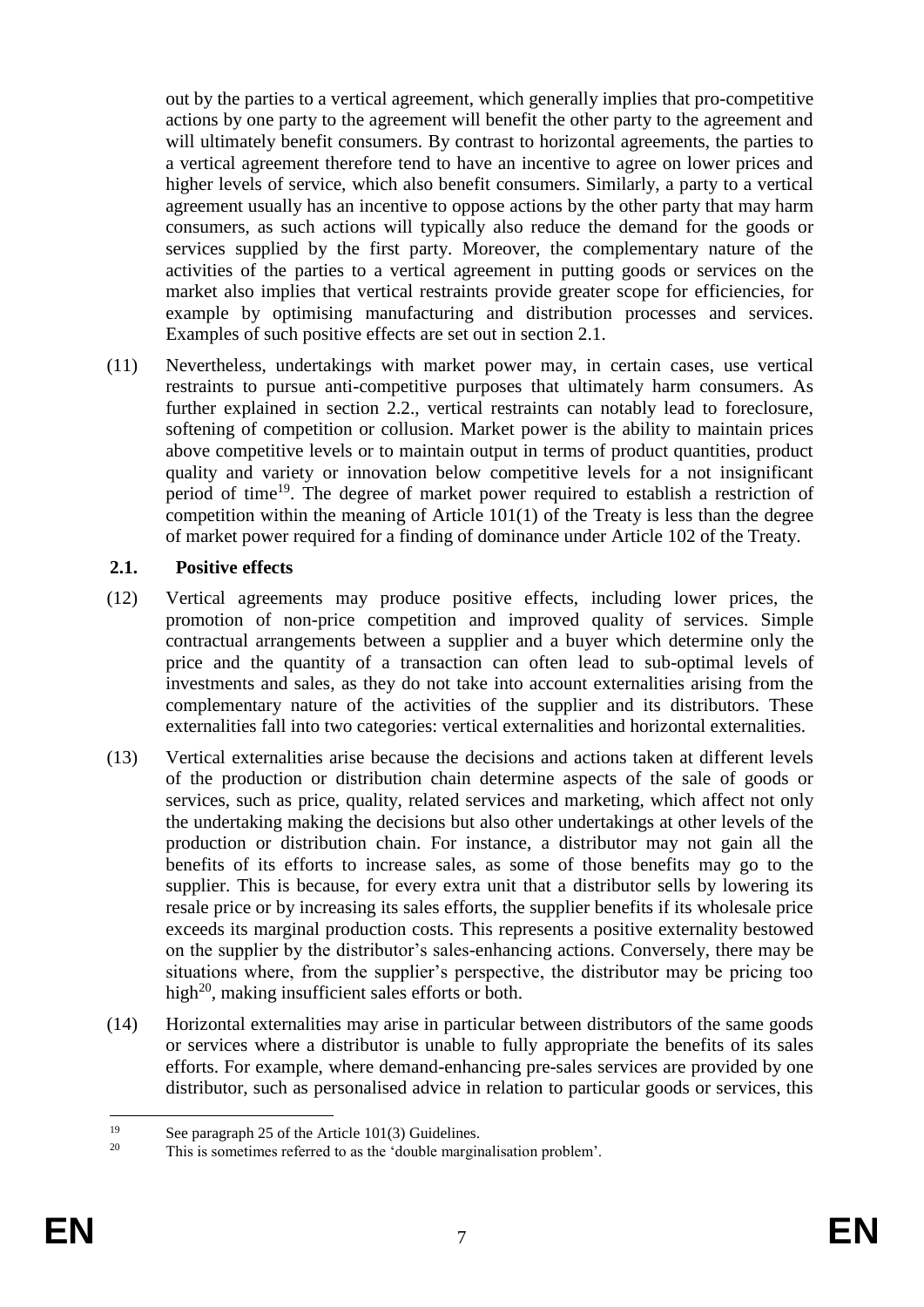may lead to higher sales by competing distributors offering the same goods or services and thus create incentives among distributors to free-ride on costly services provided by others. In an omni-channel distribution environment, free riding can occur between the online and offline sales channels, and in both directions<sup>21</sup>. For example, customers may visit a brick and mortar shop to test goods or services or to obtain other useful information on which they base their decision to purchase, but then order the product online from a different distributor. Conversely, customers may gather information in the pre-purchase phase from an online store and then visit a brick and mortar shop, use the information they have gathered online to select and test particular goods or services, and ultimately purchase offline in a brick and mortar shop. Where such free riding is possible and where the distributor that provides pre-sales services is unable to fully appropriate the benefits, this may lead to sub-optimal provision of such pre-sales services in terms of quantity or quality.

- (15) In the presence of such externalities, suppliers may have an incentive to control certain aspects of their distributors' operations and *vice versa*. In particular, vertical agreements may be used to internalise such externalities, increase the joint profit of the vertical supply and distribution chain, and, under certain circumstances, consumer welfare.
- (16) Although these Guidelines seek to give an overview of the various justifications for vertical restraints, they do not claim to be complete or exhaustive. The reasons that may justify the application of particular vertical restraints include the following:
	- (a) to address the vertical externality issue. The setting of too high a price by the distributor, not taking into account the effect of its decisions on the supplier, can be avoided by the supplier imposing a maximum resale price on the distributor. Similarly, to increase the distributor's sales efforts, the supplier may use selective or exclusive distribution;
	- (b) to address the free-rider problem. Free riding between buyers may occur at the wholesale or retail level, in particular where it is not possible for the supplier to impose effective promotion or service requirements on all buyers. Free riding between buyers can only occur on pre-sales services and other promotional activities, but not on after-sales services for which the distributor can charge its customers individually. Pre-sales efforts on which free riding can occur may be important, for example, where the goods or services are relatively new, technically complex or of high value, or where the reputation of the goods or services is an important determinant of their demand<sup>22</sup>. Restrictions in exclusive or selective distribution systems, or other restrictions may be helpful in avoiding or reducing such free riding. Free riding can also occur between suppliers, for instance where one manufacturer invests in promotion at the buyer's premises that also attracts customers for the competitors of that

 $21$ <sup>21</sup> See Commission Staff Working Document – Evaluation of the Vertical Block Exemption Regulation, document SWD (2020) 172 final of 10.5.2017, pages 31 to 42 and the referenced evaluation study; Report from the Commission to the Council and the European Parliament of 10 May 2017, Final report on the E-commerce Sector Inquiry, COM(2017) 229 final (hereinafter 'E-Commerce Sector Inquiry Final Report'), paragraph 11.

<sup>&</sup>lt;sup>22</sup> Whether consumers actually benefit overall from extra promotional efforts depends on whether the extra promotion informs and convinces and thus benefits many new customers or mainly reaches customers who already know what they want to buy and for whom the extra promotion only or mainly implies a price increase.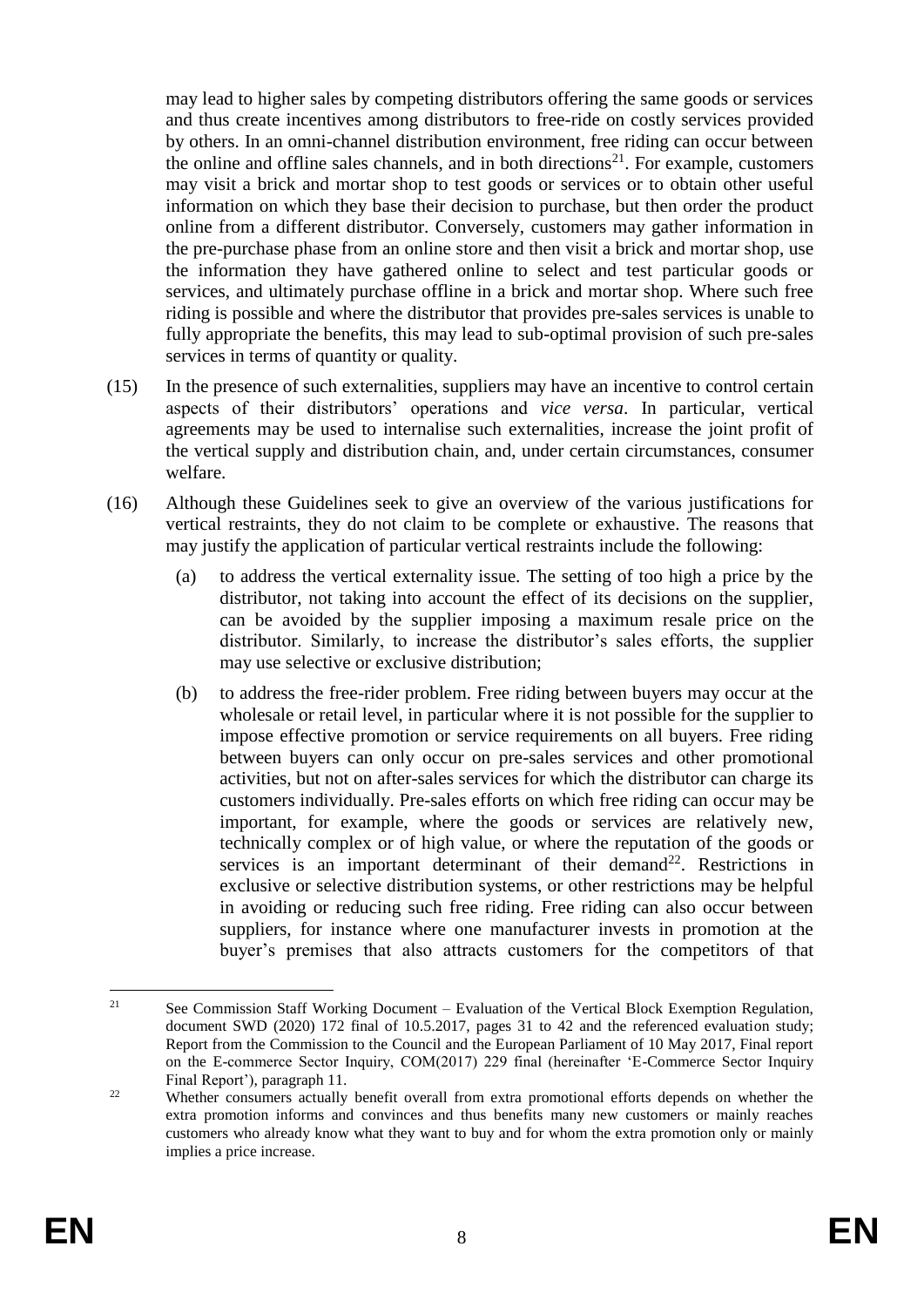manufacturer. Non-compete type restrictions can help to overcome free riding between suppliers<sup>23</sup>;

- (c) to open up or enter new markets. Where a supplier wishes to enter a new geographic market, for instance by exporting to another country, this may involve special sunk investments by the distributor to establish the brand on the market. In order to persuade a local distributor to make these investments, it may be necessary to provide territorial protection so that the distributor can recoup its investments. This may justify restricting distributors located in other geographic markets from selling on the new market (see also paragraphs (118), (136) and (137)). This is a special case related to the free-rider problem set out in point (b);
- (d) to address the certification free-rider issue. In some sectors, certain distributors have a reputation for stocking only quality goods or providing quality services (so-called 'premium distributors'). In such a case, selling through those distributors may be crucial, in particular for the successful launch of a new product. If the supplier cannot ensure that the distribution of its products is limited to such premium distributors, it runs the risk of not being listed by such distributors. In that scenario, the use of exclusive or selective distribution may be justified;
- (e) to address the hold-up problem. Either the supplier or the buyer may need to make relationship-specific investments (for example in specific equipment or training) which are sunk investments and have little or no value outside the specific vertical relationship. For instance, a component manufacturer may have to build specific machines to satisfy the requirements of one of its customers, but the machines may be unsuitable for use with other customers and it may be impossible to resell them. In the absence of an agreement, the investing party will find itself in a weak bargaining position once it has made the relationship-specific investment, as it risks being "held up" during negotiations with its trading partner. The threat of such opportunistic hold-up may lead to sub-optimal investments by the investing party. Vertical agreements can eliminate the scope for hold-up (in particular when the investment can be fully contracted and all future contingencies can be foreseen) or they can reduce the scope for hold-up. For example, non-compete obligations, quantity forcing, or exclusive sourcing can lessen the hold-up problem when the relationship-specific investment is made by the supplier, whereas exclusive distribution, exclusive customer allocation or exclusive supply can lessen the hold-up problem when the investment is made by the buyer;
- (f) to address the specific hold-up problem that may arise where there is a transfer of substantial know-how. The provider of know-how may not wish the knowhow to be used by or for the benefit of its competitors, for example in franchising. Insofar as the know-how was not readily available to the buyer, and it is substantial and indispensable for the implementation of the agreement,

 $23$ See, in particular, the definition of 'non-compete obligation' in Article  $1(1)$ , point (f) of Regulation (EU) X, on which guidance is provided in section 6.2. of these Guidelines, and the guidance on 'single branding' provided in section 8.2. of these Guidelines.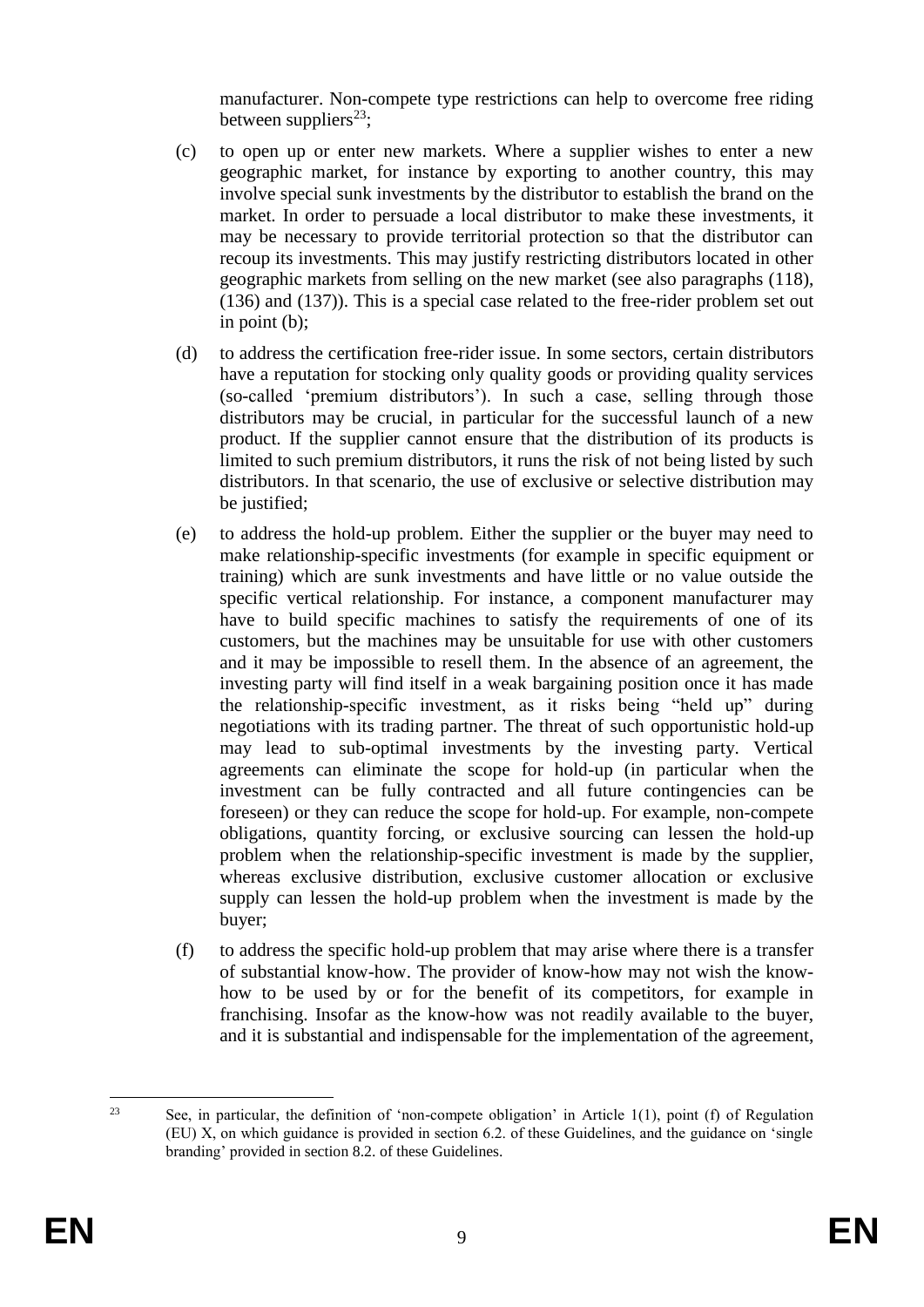such a transfer may justify a non-compete restriction, which would generally fall outside Article 101(1) of the Treaty in such cases;

- (g) to achieve economies of scale in distribution. To have scale economies exploited and thereby see a lower retail price for its goods or services, the manufacturer may want to concentrate the resale of its goods or services on a limited number of distributors. To do so, the manufacturer could use exclusive distribution, quantity forcing in the form of a minimum purchasing requirement, selective distribution containing a minimum purchasing requirement or exclusive sourcing;
- (h) to ensure uniformity and quality standardisation. A vertical restraint can help to create or promote a brand image, by imposing a certain measure of uniformity and quality standardisation on the distributors. This can protect the reputation of the brand, increase the attractiveness of the goods or services concerned for end users and increase sales. Such standardisation can, for instance, be achieved through selective distribution or franchising;
- (i) to address capital market imperfections. Providers of capital such as banks and equity markets may provide capital sub-optimally when they have imperfect information on the solvency of the borrower or where there is an inadequate basis to secure the loan. The buyer or supplier may have better information and may be able, through an exclusive relationship, to obtain extra security for its investment. Where the supplier provides the loan to the buyer, this may lead to the imposition of a non-compete obligation or quantity forcing on the buyer. Where the buyer provides the loan to the supplier, this may be the reason for imposing exclusive supply or quantity forcing on the supplier.
- (17) There is a large degree of substitutability between the various vertical restraints, meaning that the same inefficiency problem can be addressed using different vertical restraints. For instance, it may be possible to achieve economies of scale in distribution by using exclusive distribution, selective distribution, quantity forcing or exclusive sourcing. However, the negative effects on competition may differ between the various vertical restraints. This is taken into account when indispensability is assessed under Article 101(3) of the Treaty.

#### <span id="page-10-0"></span>**2.2. Negative effects**

- (18) The negative effects on the market which can result from vertical restraints and which Union competition law aims to prevent are, in particular, the following:
	- (a) anti-competitive foreclosure of other suppliers or other buyers, by raising barriers to entry or expansion;
	- (b) softening of competition between the supplier and its competitors and/or the facilitation of explicit or tacit collusion between competing suppliers, often referred to as the reduction of inter-brand competition;
	- (c) softening of competition between the buyer and its competitors or the facilitation of explicit or tacit collusion between competing buyers, often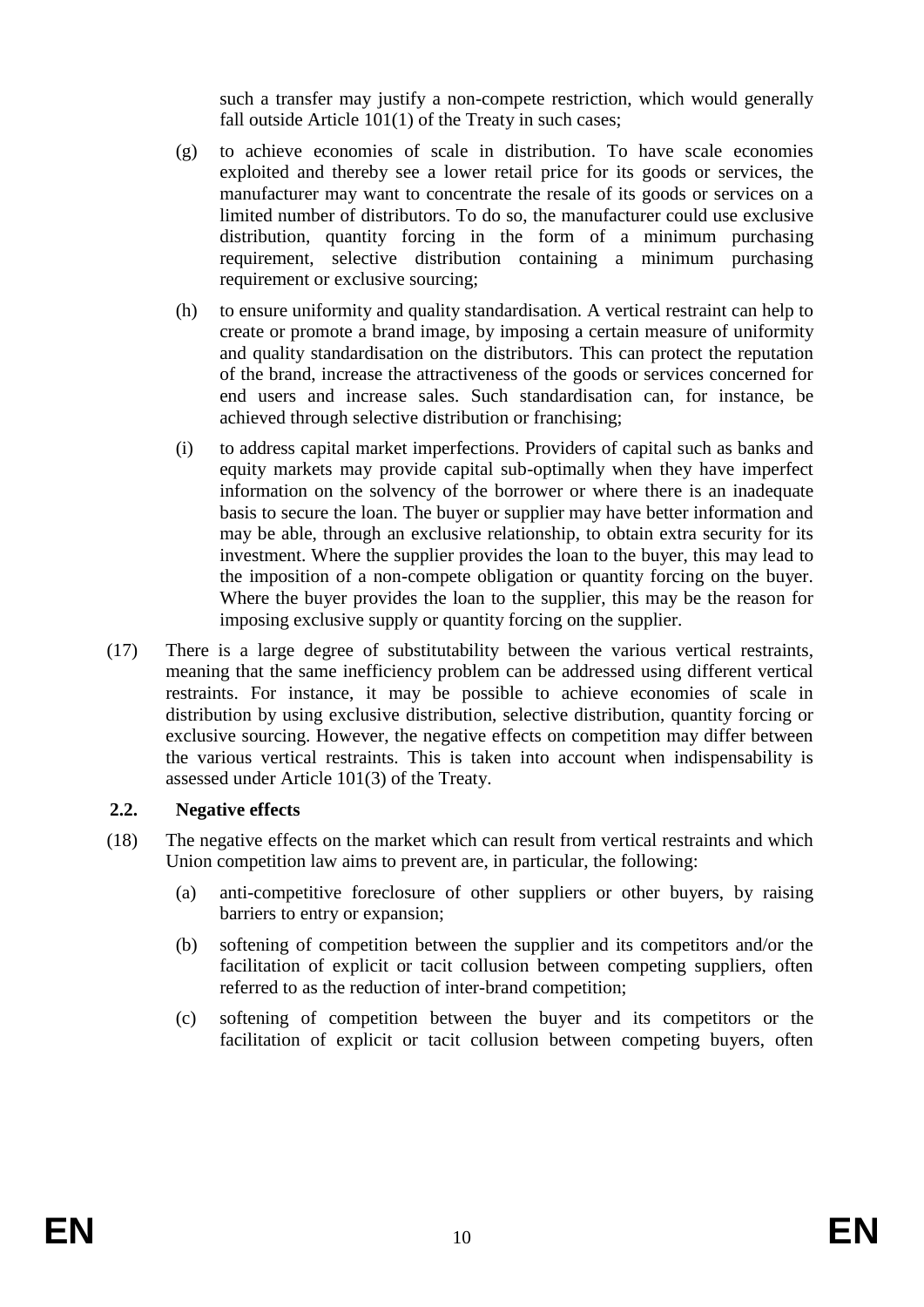referred to as the reduction of intra-brand competition where it concerns distributors of the goods or services of the same supplier<sup>24</sup>;

- (d) the creation of obstacles to market integration, including, in particular, limitations on the consumer's choice to purchase goods or services in any Member State.
- (19) Foreclosure, softening of competition and collusion at the supplier level may harm consumers, in particular by:
	- (a) increasing the prices charged to buyers of goods or services, which may in turn lead to higher retail prices;
	- (b) limiting the choice of goods or services;
	- (c) lowering the quality of goods or services;
	- (d) reducing innovation or service at the supplier level.
- (20) Foreclosure, softening of competition and collusion at the distributor level may harm consumers, in particular by:
	- (a) increasing the retail prices of goods or services;
	- (b) limiting the choice of price-service combinations and distribution formats;
	- (c) lowering the availability and quality of retail services;
	- (d) reducing the level of innovation at the distribution level.
- (21) A reduction of intra-brand competition (i.e. competition between distributors of the goods or services of the same supplier) is by itself unlikely to lead to negative effects for consumers if inter-brand competition (i.e. competition between distributors of the goods or services of different suppliers) is strong<sup>25</sup>. In particular, in markets where individual retailers distribute the brand(s) of only one supplier, a reduction of competition between the distributors of the same brand will lead to a reduction of intra-brand competition between these distributors, but may not have a negative effect on competition between distributors in general.
- (22) The possible negative effects of vertical restraints are reinforced where several suppliers and their buyers organise their trade in a similar way, leading to so-called cumulative effects $26$ .

#### <span id="page-11-0"></span>**3. VERTICAL AGREEMENTS THAT GENERALLY FALL OUTSIDE THE SCOPE OF ARTICLE 101(1) OF THE TREATY**

#### <span id="page-11-1"></span>**3.1. No effect on trade, agreements of minor importance and small and medium sized undertakings**

(23) Before addressing the scope of Regulation (EU) X, its application, and more generally the assessment of vertical agreements under Article 101(1) and 101(3) of the Treaty, it

<sup>1</sup> <sup>24</sup> As regards the notions of explicit and tacit collusion, see judgment of 31 March 1993, *Ahlström Osakeyhtiö and Others* v *Commission,* Joined Cases C-89/85, C-104/85, C-114/85, C-116/85, C-117/85 and C-125/85 to C-129/85, EU:C:1993:120.

<sup>25</sup> See judgment in Case C-306/20 - *Visma Enterprise*, paragraph 78.

<sup>26</sup> Cumulative anti-competitive effects can notably justify a withdrawal of the benefit of Regulation (EU) X, see section 7.1. of these Guidelines.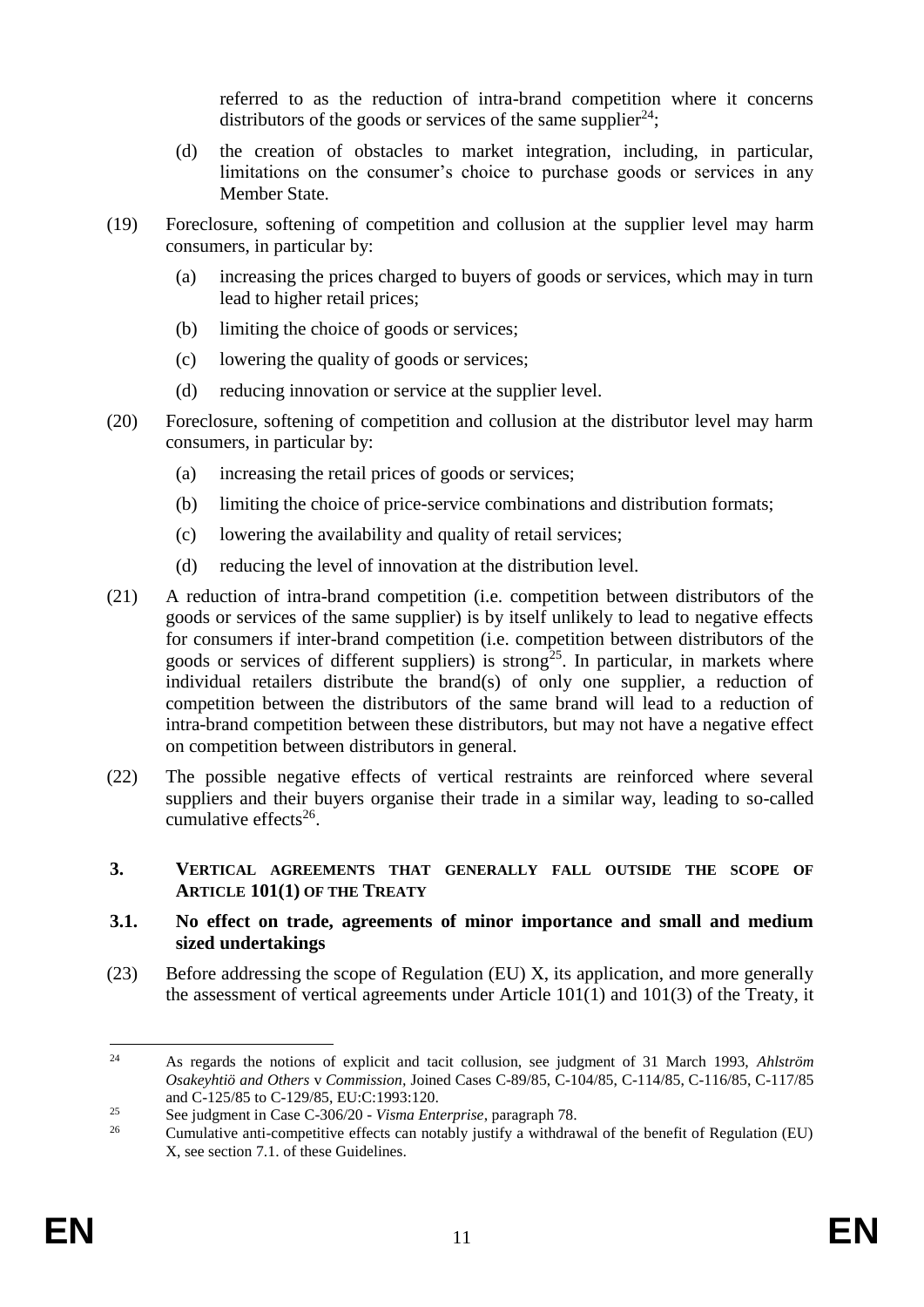is important to recall that Regulation (EU) X applies only to agreements falling *within* the scope of Article 101(1) of the Treaty.

- (24) Agreements that are not capable of appreciably affecting trade between Member States (no effect on trade) or which do not appreciably restrict competition (agreements of minor importance) fall outside the scope of Article  $101(1)$  of the Treaty<sup>27</sup>. The Commission has provided guidance on the effect on trade in the Effect on Trade Guidelines<sup>28</sup>, and on agreements of minor importance in the De Minimis Notice<sup>29</sup>. The present Guidelines are without prejudice to the Effect on Trade Guidelines and the De Minimis Notice, or any future Commission guidance.
- (25) The Effect on Trade Guidelines set out the principles developed by the Union Courts to interpret the effect on trade concept and indicate when agreements are unlikely to be capable of appreciably affecting trade between Member States. They include a negative rebuttable presumption that applies to all agreements within the meaning of Article 101(1) of the Treaty, irrespective of the nature of the restrictions included in such agreements, thus also applying to agreements containing hardcore restrictions<sup>30</sup>. According to that presumption, vertical agreements are in principle not capable of appreciably affecting trade between Member States when:
	- (a) the aggregate market share of the parties on any relevant market within the Union affected by the agreement does not exceed 5%, and
	- (b) the aggregate annual Union turnover of the supplier generated with the products covered by the agreement does not exceed EUR 40 million or, in cases involving agreements concluded between a buyer and several suppliers, the buyer's combined purchases of the products covered by the agreements does not exceed EUR  $40 \text{ million}^{31}$ . The Commission may rebut the presumption if an analysis of the characteristics of the agreement and its economic context demonstrates the contrary.
- (26) As set out in the De Minimis Notice, vertical agreements entered into by noncompetitors are generally considered to fall outside the scope of Article 101(1) of the Treaty if the market share held by each of the parties to the agreement does not exceed 15% on any of the relevant markets affected by the agreement<sup>32</sup>. This general rule is subject to two exceptions. First, as regards restrictions of competition by object, Article 101(1) of the Treaty applies even if the market share held by each of the

<sup>27</sup> <sup>27</sup> See judgment of 13 December 2012, *Expedia Inc.* v *Autorité de la concurrence and Others,* C-266/11, EU:C:2012:795, paragraphs 16 and 17 (hereinafter 'Case C-226/11 - *Expedia*').

<sup>&</sup>lt;sup>28</sup> Commission Guidelines on the effect on trade concept contained in Articles 81 and 82 of the Treaty (OJ C 101, 27.4.2004, p. 81).

<sup>&</sup>lt;sup>29</sup> Commission Notice on agreements of minor importance which do not appreciably restrict competition under Article 101(1) of the Treaty on the Functioning of the European Union (OJ C 291, 30.8.2014, p. 1). Further guidance is provided in Commission Staff Working Document – Guidance on restrictions of competition 'by object' for the purpose of defining which agreements may benefit from the De Minimis Notice, SWD(2014) 198 final.

 $30$  See paragraph 50 of the Effect on Trade Guidelines.<br> $31$  See paragraph 52 of the Effect on Trade Guidelines.

 $31$  See paragraph 52 of the Effect on Trade Guidelines.<br> $32$  See paragraph 8 of the De Minimia Nation, which all

See paragraph 8 of the De Minimis Notice, which also includes a market share threshold for agreements between actual or potential competitors, according to which such agreements do not appreciably restrict competition within the meaning of Article  $101(1)$  of the Treaty if the aggregate market share held by the parties to the agreement does not exceed 10% on any of the relevant markets affected by the agreement.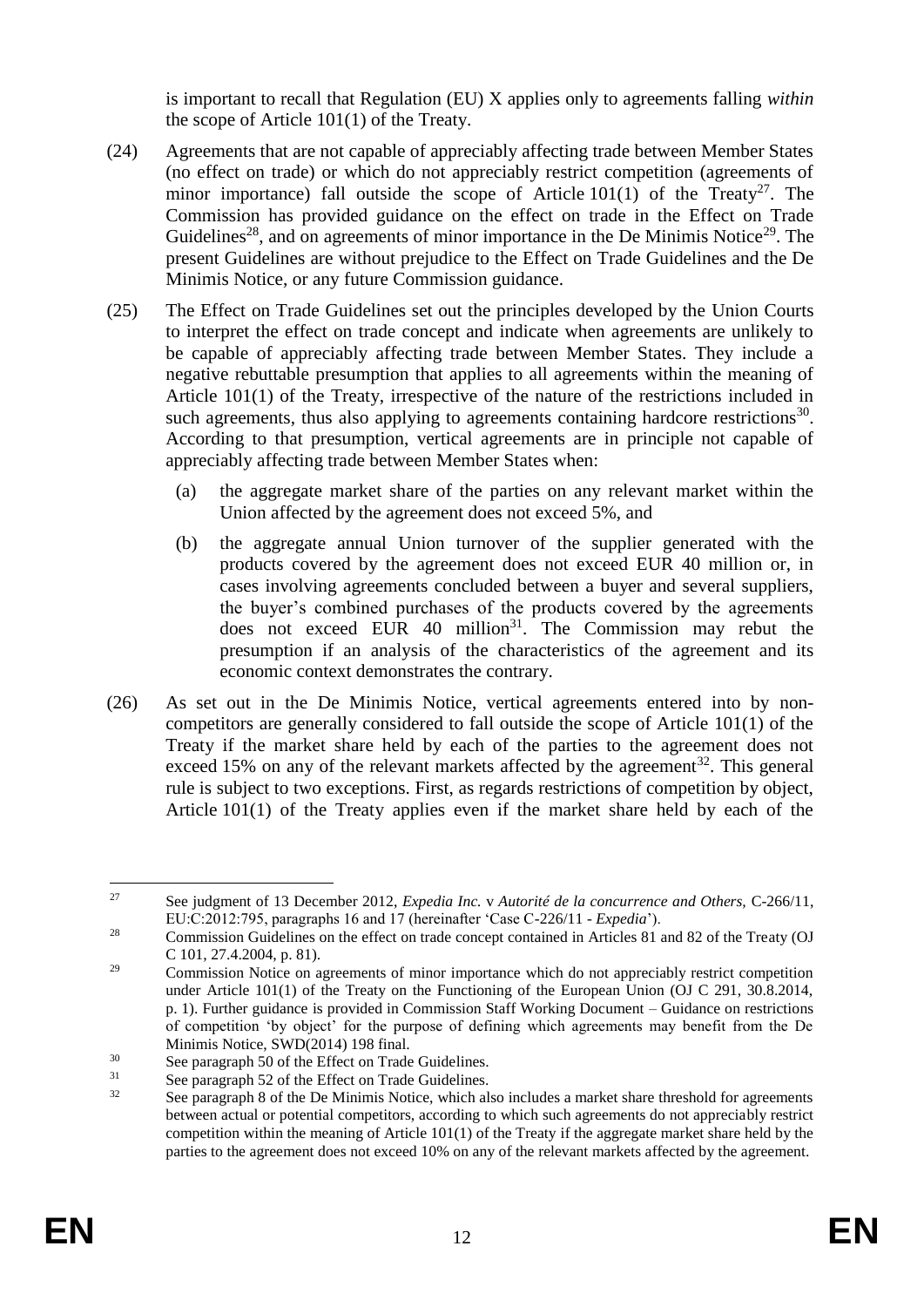parties does not exceed  $15\%$ <sup>33</sup>. This is because an agreement that may affect trade between Member States and which has an anti-competitive object may by its nature and independently of any concrete effect constitute an appreciable restriction on competition<sup>34</sup>. Second, the 15% market share threshold is reduced to 5% where, in a relevant market, competition is restricted by the cumulative effect of parallel networks of agreements. Paragraphs (257) to (261) deal with cumulative effects in the context of the withdrawal of the benefit of Regulation (EU) X. The De Minimis Notice clarifies that individual suppliers or distributors with a market share not exceeding 5% are in general not considered to contribute significantly to a cumulative foreclosure effect<sup>35</sup>.

- (27) Furthermore, there is no presumption that vertical agreements concluded by undertakings, one or more of which has an individual market share exceeding 15% automatically fall within the scope of Article 101(1) of the Treaty. Such agreements may still have no appreciable effect on trade between Member States or may not constitute an appreciable restriction of competition<sup>36</sup>. They therefore need to be assessed in their legal and economic context. These Guidelines include criteria for the individual assessment of such agreements, as set out in section 8.
- (28) In addition, the Commission considers that vertical agreements between small and medium-sized undertakings ('SMEs') $37$  are rarely capable of appreciably affecting trade between Member States. The Commission also considers that such agreements rarely appreciably restrict competition within the meaning of Article 101(1) of the Treaty, as interpreted by the Court of Justice of the European Union, unless they include restrictions of competition by object within the meaning of Article 101(1) of the Treaty. Therefore, vertical agreements between SMEs generally fall outside the scope of Article 101(1) of the Treaty. In cases where such agreements nonetheless meet the conditions for the application of Article 101(1) of the Treaty, the Commission will generally refrain from opening proceedings, due to a lack of sufficient interest for the Union, unless the undertakings individually or collectively hold a dominant position in a substantial part of the internal market.

## <span id="page-13-0"></span>**3.2. Agency agreements**

## <span id="page-13-1"></span>*3.2.1. Agency agreements that fall outside the scope of Article 101(1) of the Treaty*

- (29) An agent is a legal or natural person entrusted with the power to negotiate and/or conclude contracts on behalf of another person ('the principal'), either in the agent's own name or in the name of the principal, for the purchase of goods or services by the principal, or the sale of goods or services supplied by the principal.
- (30) Article 101 of the Treaty applies to agreements between two or more undertakings. Under certain circumstances, the relationship between an agent and its principal may be characterised as one in which the agent no longer acts as an independent economic

<sup>1</sup> <sup>33</sup> See judgment in Case C-226/11 - *Expedia*, paragraphs 21 to 23 and 37, with reference to judgment of 9 July 1969, *Völk* v *Vervaecke,* C-5/69, EU:C:1969:35; see also judgments of 6 May 1971, *Cadillon* v *Höss,* C-1/71, EU:C:1971:47; and 28 April 1998, *Javico* v *Yves Saint Laurent Parfums,* C-306/96, EU:C:1998:173, paragraphs 16 and 17 (hereinafter 'Case C-306/96 - *Javico* v *Yves Saint Laurent Parfums*').

 $\frac{34}{35}$  See Case C-226/11 - *Expedia*, paragraph 37.

 $35$  See paragraph 8 of the De Minimis Notice.<br> $36$  See nonomorph 2 of the De Minimia Notice.

<sup>36</sup> See paragraph 3 of the De Minimis Notice. See judgment of 8 June 1995, *Langnese-Iglo* v *Commission,*  Case T-7/93, EU:T:1995:98, paragraph 98.

<sup>&</sup>lt;sup>37</sup> As defined in the Annex to Commission Recommendation of 6 May 2003 concerning the definition of micro, small and medium-sized enterprises (OJ L 124, 20.5.2003, p. 36).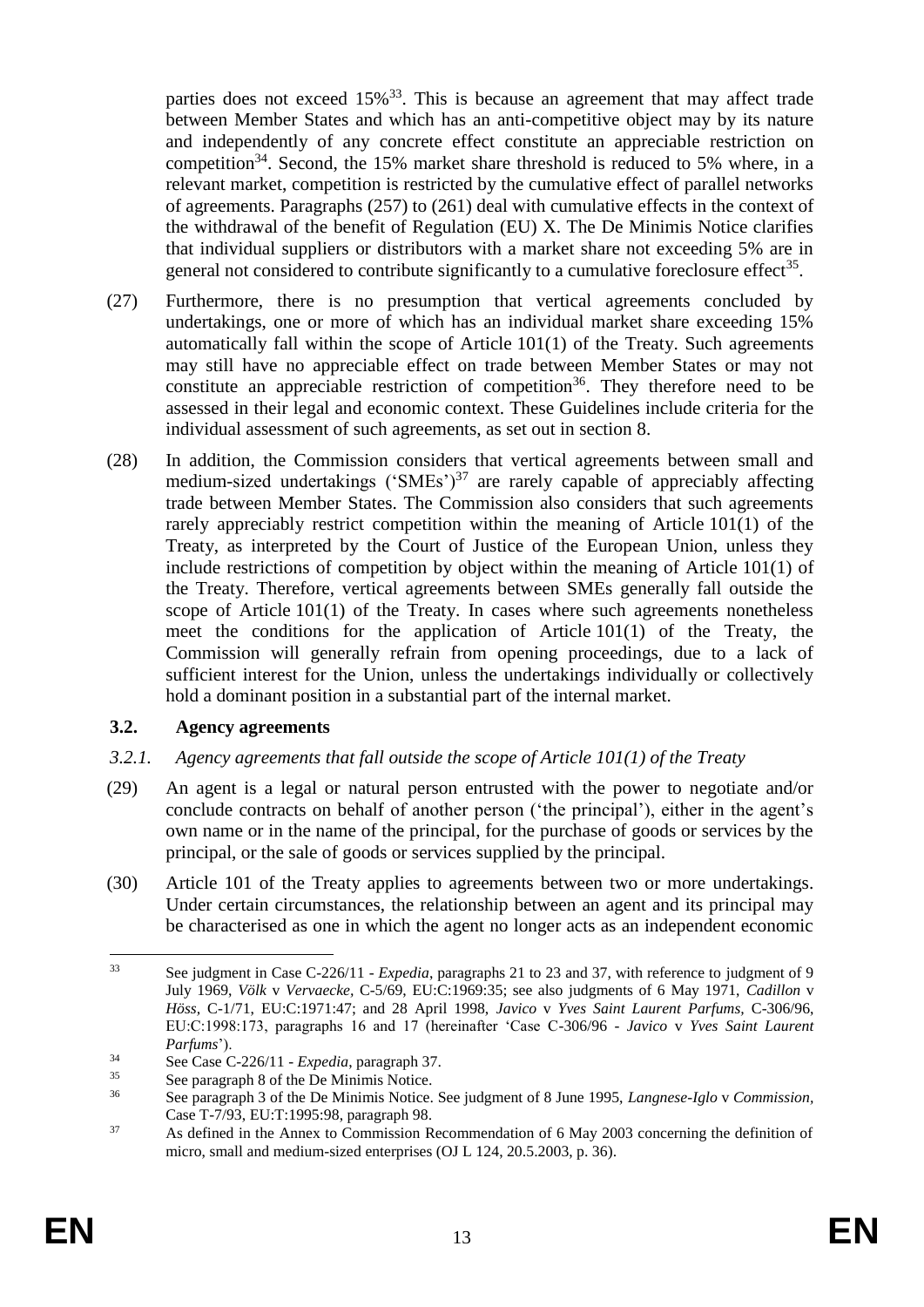operator. This applies where the agent bears no significant financial or commercial risks in relation to the contracts concluded or negotiated on behalf of the principal, as further explained in paragraphs  $(31)$  to  $(34)^{38}$ . In that case, the agency agreement falls wholly or partially outside the scope of Article  $101(1)$  of the Treaty<sup>39</sup>. As this constitutes an exception to the general applicability of Article 101 of the Treaty to agreements between undertakings, the conditions for categorising an agreement as an agency agreement that falls outside the scope of Article 101(1) of the Treaty should be interpreted narrowly. For example, it is less likely that an agency agreement will be categorised as falling outside the scope of Article 101(1) of the Treaty where the agent negotiates and/or concludes contracts on behalf of a large number of principals<sup>40</sup>. The qualification given to their agreement by the parties or by national law is not material for this categorisation.

- (31) There are three types of financial or commercial risks that are material to the categorisation of an agreement as an agency agreement that falls outside the scope of Article 101(1) of the Treaty:
	- contract-specific risks, which are directly related to the contracts concluded  $(a)$ and/or negotiated by the agent on behalf of the principal, such as the financing of stocks;
	- risks related to market-specific investments. Those are investments specifically  $(b)$ required for the type of activity for which the agent has been appointed by the principal, that is, which are required to enable the agent to conclude and/or negotiate a specific type of contract. Such investments are usually sunk, which means that upon leaving that particular field of activity the investment cannot be used for other activities or sold other than at a significant loss;
	- $(c)$ risks related to other activities undertaken on the same product market, to the extent that the principal requires, as part of the agency relationship, the agent to undertake such activities not as an agent on behalf of the principal, but at the agent's own risk.
- (32) An agreement will be categorised as an agency agreement that falls outside the scope of Article 101(1) of the Treaty where the agent bears none of the types of risk listed in paragraph (31) or where it bears such risks only to an insignificant extent. The significance of any such risks assumed by the agent is generally to be assessed by reference to the remuneration earned by the agent for providing the agency services, for example its commission, rather than by reference to the revenues generated by the sale of the goods or services covered by the agency agreement. However, risks that are related to the activity of providing agency services in general, such as the risk of the agent's income being dependent upon its success as an agent or general investments in

<sup>&</sup>lt;u>.</u> <sup>38</sup> See judgments of 15 September 2005, *DaimlerChrysler* v *Commission,* Case T-325/01, EU:T:2005:322 (hereinafter 'Case T-325/01 - *DaimlerChrysler* v *Commission*'); 14 December 2006, *Confederación Espanola de Empresarios de Estaciones de Servicio* v *CEPSA,* Case C-217/05, EU:C:2006:784; and 11 September 2008, *CEPSA Estaciones de Servicio SA* v *LV Tobar e Hijos SL,* Case C-279/06, EU:C:2008:485.

<sup>&</sup>lt;sup>39</sup> See section 3.2.2. of these Guidelines as regards provisions of the agency agreement that may still fall within the scope of Article 101(1) of the Treaty.

<sup>40</sup> See judgment of 1 October 1987, *ASBL Vereniging van Vlaamse Reisbureaus contre ASBL Sociale Dienst van de Plaatselijke en Gewestelijke Overheidsdiensten,* Case 311/85, EU:C:1987:418, paragraph 20*.*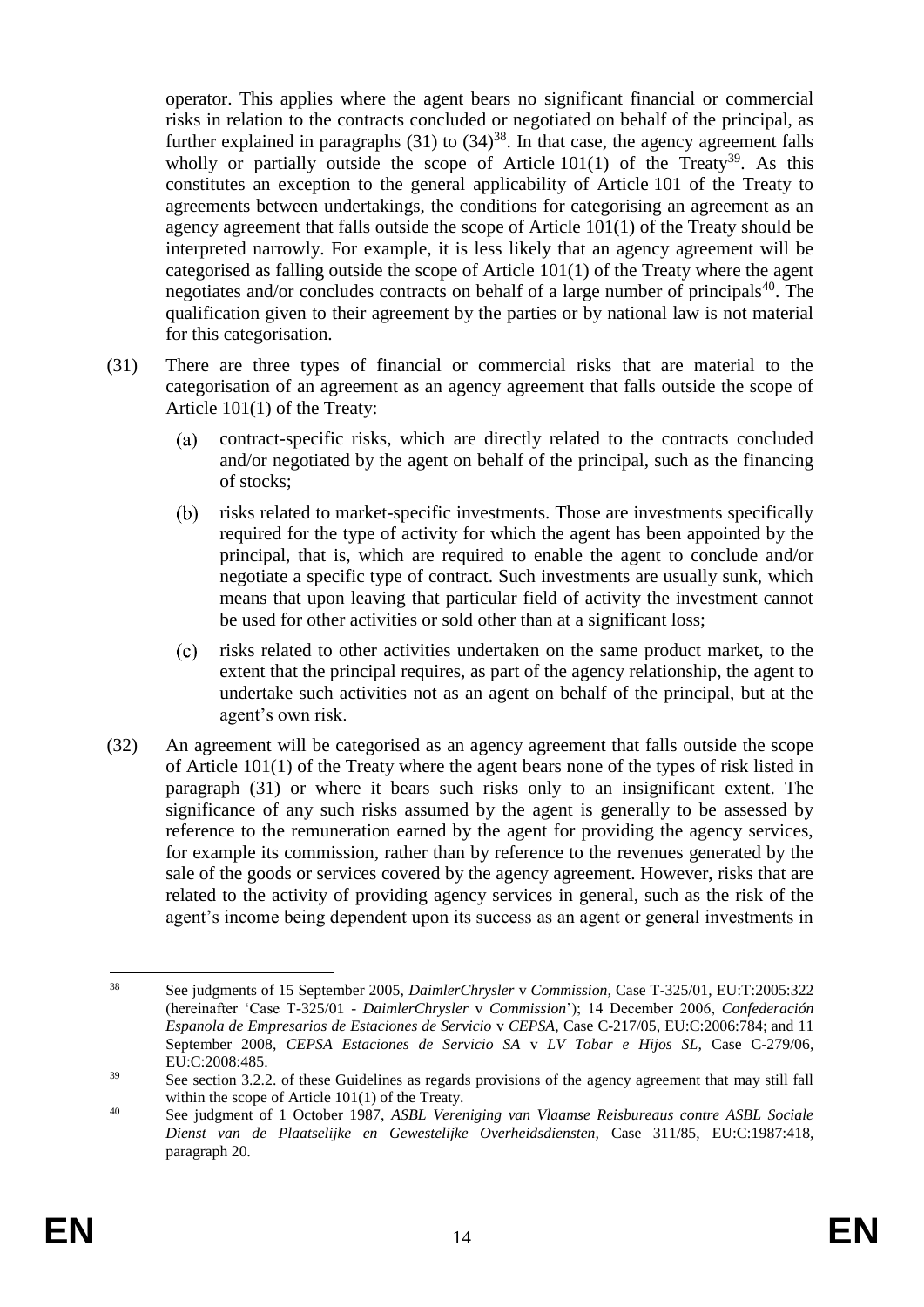for instance premises or personnel that could be used for any type of activity, are not material to the assessment.

- (33) In light of the above, an agreement will generally be categorised as an agency agreement that falls outside the scope of Article 101(1) of the Treaty where all of the following conditions apply:
	- (a) the agent does not acquire the property in the goods bought or sold under the agency agreement and does not itself supply the services bought or sold under the agency agreement. The fact that the agent may temporarily, for a very brief period of time, acquire the property in the contract goods while selling them on behalf of the principal, does not preclude the existence of an agency agreement that falls outside the scope of Article 101(1) of the Treaty, provided that the agent does not incur any costs or risks in relation to the transfer of property;
	- (b) the agent does not contribute to the costs relating to the supply or purchase of the contract goods or services, including the costs of transporting the goods. This does not preclude the agent from carrying out the transport service, provided that the costs are covered by the principal;
	- (c) the agent does not maintain at its own cost or risk stocks of the contract goods, including the cost of financing the stock and the cost of lost stock. The agent should be able to return unsold goods to the principal without charge, unless the agent is at fault, for example, because it fails to comply with reasonable security or anti-theft measures to avoid stock losses;
	- (d) the agent does not take responsibility for the customers' non-performance of the contract, with the exception of the loss of the agent's commission, unless the agent is at fault (for example, failing to comply with reasonable security or anti-theft measures or failing to comply with reasonable measures to report theft to the principal or the police or to communicate to the principal all necessary information available to it on the customer's financial reliability);
	- (e) the agent does not assume responsibility towards customers or other third parties for loss or damage resulting from the supply of the contract goods or services, unless the agent is at fault;
	- (f) the agent is not, directly or indirectly, obliged to invest in sales promotion, including through contributions to the advertising budget of the principal or to advertising or promotional activities specifically relating to the contract goods or services, unless such costs are fully reimbursed by the principal;
	- (g) the agent does not make market-specific investments in equipment, premises, training of personnel or advertising, such as the petrol storage tank in the case of petrol retailing, specific software to sell insurance policies in the case of insurance agents, or advertising relating to routes or destinations in the case of travel agents selling flights or hotel accommodation, unless such costs are fully reimbursed by the principal;
	- (h) the agent does not undertake other activities within the same product market required by the principal under the agency relationship (for example, the delivery of the goods), unless those activities are fully reimbursed by the principal.
- (34) While the list set out in paragraph (33) is non-exhaustive, where the agent incurs one or more of the risks or costs mentioned in paragraphs (31) to (33), the agreement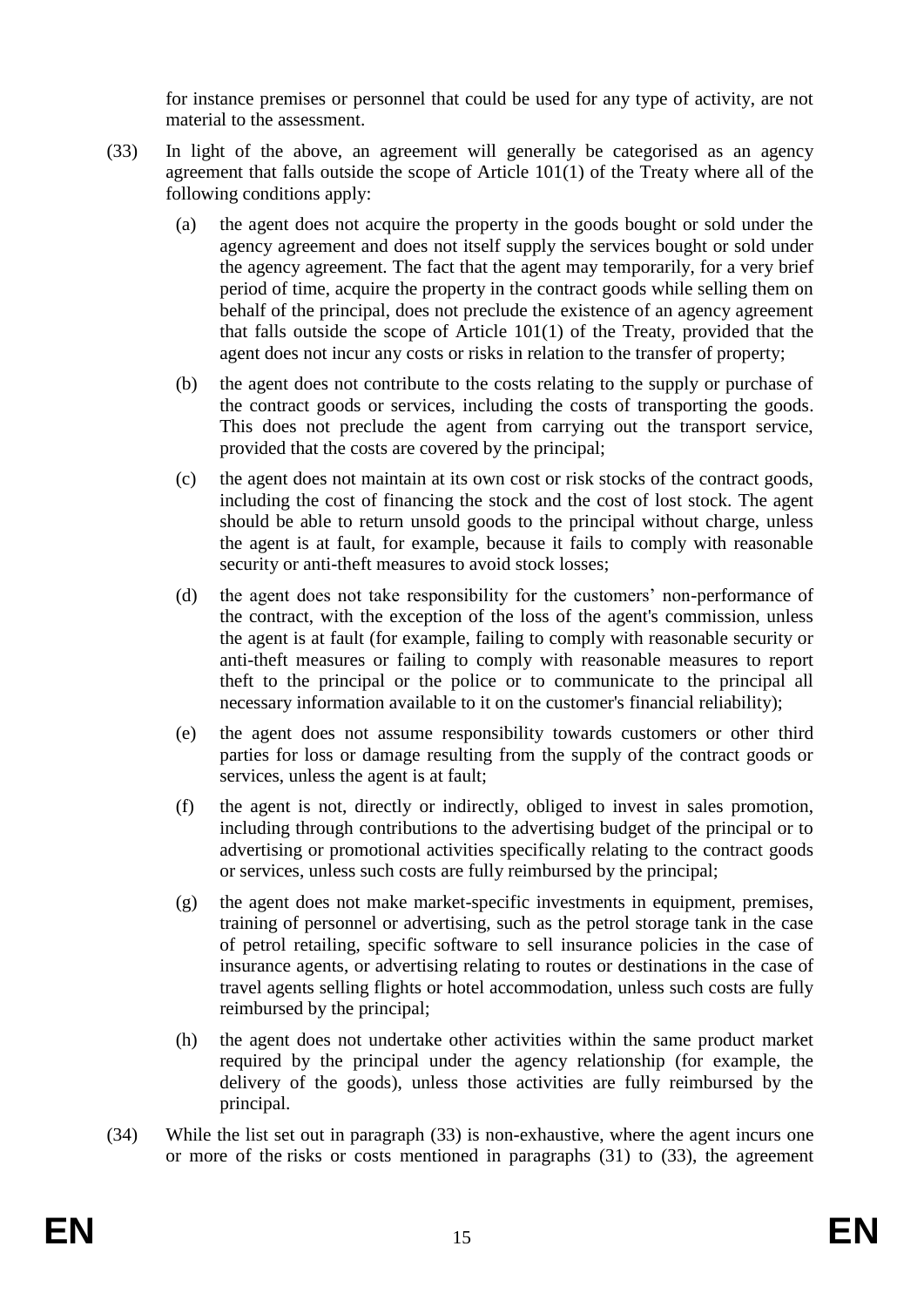between the agent and principal will not be categorised as an agency agreement that falls outside the scope of Article  $101(1)$  of the Treaty<sup>41</sup>. The question of risk must be assessed on a case-by-case basis and with regard to the economic reality of the situation, rather than the legal form of the agreement. For practical reasons, the risk analysis may start with the assessment of the contract-specific risks. If the agent incurs contract-specific risks which are not insignificant, that will be enough to conclude that the agent is an independent distributor. If the agent does not incur contract-specific risks, then it will be necessary to continue the analysis by assessing the risks relating to market-specific investments. Finally, if the agent does not incur any contractspecific risks or any risks relating to market-specific investments, the risks related to other activities required as part of the agency relationship within the same product market may have to be considered.

- (35) A principal may use various methods to cover the relevant risks and costs, as long as such methods ensure that the agent does not bear any significant risks of the types set out in paragraphs (31) to (33). For example, a principal may choose to reimburse the precise costs incurred, or it may cover the costs by way of a fixed lump sum, or it may pay the agent a fixed percentage of the revenues generated by the sale of goods or services under the agency agreement. To ensure that all relevant risks and costs are covered, the method used by the principal should allow the agent to easily distinguish between the amount(s) intended to cover the relevant risks and costs and any other amount(s) paid to the agent, for example intended to remunerate the agent for providing the agency services. Otherwise, the agent may not be able to verify whether the method chosen by the principal covers its costs. It may also be necessary to provide a simple method for the agent to declare and request the reimbursement of any costs exceeding the agreed lump sum or fixed percentage. It may also be necessary for the principal to systematically monitor any changes to the relevant costs and to adapt the lump sum or fixed percentage accordingly. Where the relevant costs are reimbursed by way of a percentage of the price of the products sold under the agency agreement, the principal should also take into account the fact that the agent may incur relevant market-specific investment costs even where it makes limited or no sales for a certain period of time. Such costs have to be reimbursed by the principal.
- (36) An independent distributor of some goods or services of a supplier may also act as an agent for other goods or services of the same supplier, provided that the activities and risks covered by the agency agreement can be effectively delineated, for example because they concern goods or services with additional functionalities or new features. For the agreement to be categorised as an agency agreement that falls outside the scope of Article 101(1) of the Treaty, the independent distributor must be genuinely free to enter into the agency agreement (for example, the agency relationship must not be *de facto* imposed by the principal through a threat to terminate or worsen the terms of the distribution relationship). Similarly, the principal must not directly or indirectly impose on the agent an activity as an independent distributor, unless such activity is fully reimbursed by the principal, as set out in paragraph (33), point (h). Moreover, as mentioned in paragraphs (31) to (33), all relevant risks linked to the sale of the goods or services covered by the agency agreement, including market-specific investments, must be borne by the principal.

 $41$ See also paragraph (192). In particular, under an agency agreement that falls within the scope of Article 101(1) of the Treaty, the agent must remain free to reduce the effective price paid by the customer, by sharing its remuneration with the customer.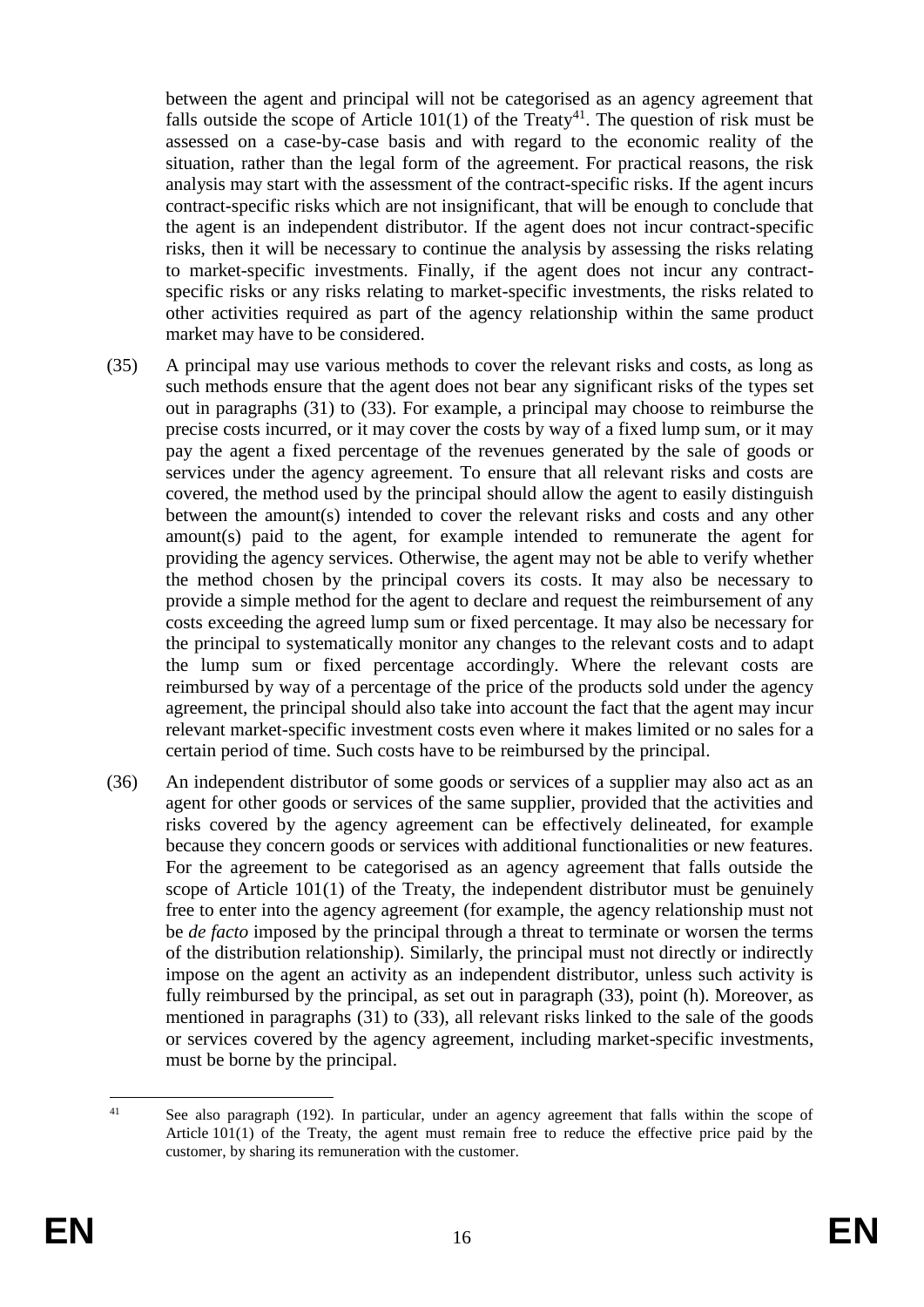- (37) Where an agent undertakes other activities for the same supplier, not required by that supplier, at its own risk, there is a possibility that the obligations imposed on the agent in relation to its agency activity will influence its incentives and limit its decisionmaking independence when it sells products as an independent activity. In particular, there is a possibility that the pricing policy of the principal for the products sold under the agency agreement will influence the incentives of the agent/distributor to price independently the products that it sells as an independent distributor. In addition, the combination of agency and independent distribution for the same supplier creates difficulties in distinguishing between investments and costs that relate to the agency function, including market-specific investments, and those that relate solely to the independent activity. In such cases, the assessment of whether an agency relationship meets the conditions set out in paragraphs (30) to (33) may therefore be particularly  $complex^{42}$ .
- (38) The concerns described in paragraph (37) are more likely to arise where the agent undertakes other activities as an independent distributor for the same principal in the same relevant market. Conversely, those concerns are less likely to arise if the other activities undertaken by the agent as an independent distributor relate to a different relevant market<sup>43</sup>. More generally, the less interchangeable the products sold under the agency agreement and the products sold independently by the agent, the less likely it is that those concerns will arise. Where any objective differences between the characteristics of the products (for example, higher quality, novel features or additional functions) are insignificant, it may be more difficult to delineate the agent's two types of activity, in which case there may be a significant risk of the agent being influenced by the terms of the agency agreement, in particular as regards price setting, for the products it distributes independently.
- (39) To identify the market-specific investments to be reimbursed when entering into an agency agreement with one of its independent distributors that is already active on the relevant market, the principal should consider the hypothetical situation of an agent that is not yet active in the relevant market in order to assess which investments are relevant to the type of activity for which the agent is appointed. The principal would have to cover market-specific investments that are required in order to operate in the relevant market, including where those investments also concern differentiated products distributed outside the scope of the agency agreement but are not exclusively related to the sale of such differentiated products. The only case in which the principal would not have to cover market-specific investments on the relevant market would be when those investments relate exclusively to the sale of differentiated products that are not sold under the agency agreement, but are distributed independently. This is because the agent would incur all market-specific costs to operate on the market, but would not incur the market-specific costs that relate exclusively to the sale of the differentiated products if it did not also act as an independent distributor for those products (provided that the agent can operate on the relevant market without selling the differentiated products in question). To the extent that the relevant investments (for example, investments in activity-specific equipment) have already been depreciated, the reimbursement may be adjusted proportionately. Similarly, the reimbursement may also be adjusted if the market-specific investments made by the independent

 $42$ <sup>42</sup> See judgment of 16 December 1975, *'Suiker Unie'* v *Commission*, Joined cases 40 to 48, 50, 54 to 56, 111, 113 and 114/73, EU:C:1975:174., paragraphs 537 to 557.

<sup>43</sup> See Case T-325/01 - *DaimlerChrysler* v *Commission*, paragraphs 100 and 113.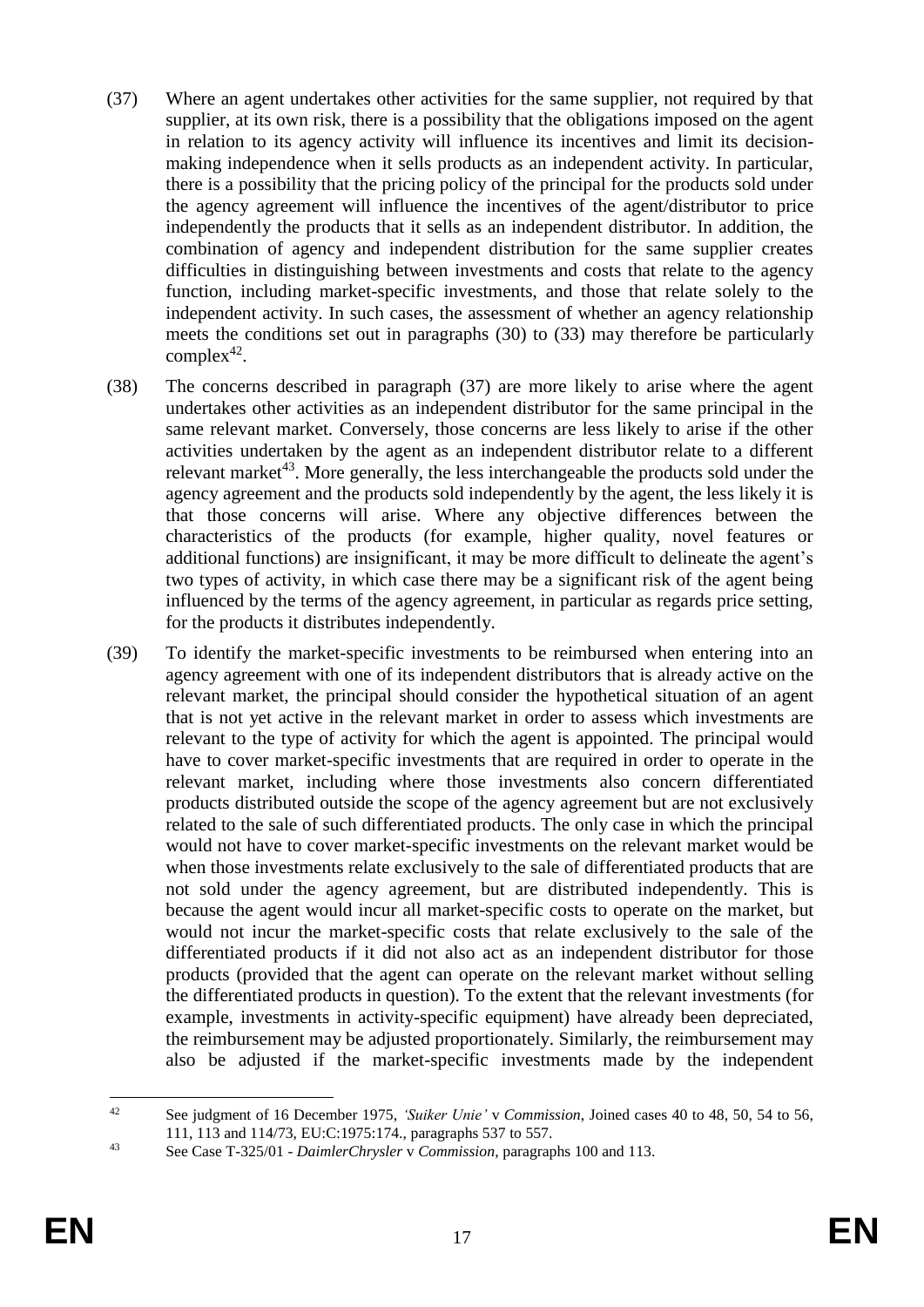distributor significantly exceed the market-specific investments that are necessary for an agent to start operating on the relevant market, as a result of its activity as independent distributor.

(40) Example of how costs can be allocated in the case of a distributor that also acts as agent for certain products for the same supplier.

Products A, B and C are generally sold by the same distributor(s). Products A and B belong to the same product and geographic market, but are differentiated and present objectively different characteristics. Product C belongs to a different product market.

A supplier that generally distributes its products using independent distributors wishes to use an agency agreement for the distribution of its product A, which features a new functionality. It offers this agency agreement to its independent distributors (for product B) already operating in the same product and geographic market, without legally or factually requiring them to enter into this agreement.

For the agency agreement not to fall within the scope of Article 101(1) of the Treaty and to meet the conditions set out in paragraphs (30) to (33), the principal must cover all investments relating to the activity of selling each of products A and B (and not only product A) as the two products belong to the same product and geographic market. For example, the costs incurred to adapt or furnish a shop in order to display and sell products A and B are likely to be market-specific. Similarly, the costs of training personnel in order to sell products A and B and costs relating to specific storage equipment needed for products A and B are also likely to be market-specific. Those relevant investments, which would generally be required for an agent to enter the market and start selling products A and B, should be borne by the principal even if the specific agent is already established on the relevant market as an independent distributor.

The principal would however not have to cover investments relating to the sale of product C, which does not belong to the same product market as products A and B. Moreover, where the sale of product B requires specific investments that are not necessary for the sale of product A, for example, investments in dedicated equipment or staff training, such investments would not be relevant and would therefore not have to be covered by the principal, provided that a distributor can operate on the relevant market comprising products A and B by selling only product A.

As regards advertising, investments in advertising for the agent's shop as such, as opposed to advertising that is specific to product A, would benefit both the agent's shop in general as well as the sales of products A, B and C, whereas only product A is sold under the agency agreement. These costs would therefore be partly relevant for the assessment of the agency agreement, to the extent that they relate to the sale of product A which is sold under the agency agreement. The cost of an advertising campaign relating exclusively to products B or C would however not be relevant and therefore would not have to be covered by the principal, provided that a distributor can operate on the relevant market by selling only product A.

The same principles apply to investments in a website or online store, since part of those investments would not be relevant, as they would have to be made irrespective of the products sold under the agency agreement. Therefore, the principal would not have to reimburse general investments in the design of the agent's website, insofar as the website itself could be used to sell products other than those belonging to the relevant product market, for example, product C or, more generally, products other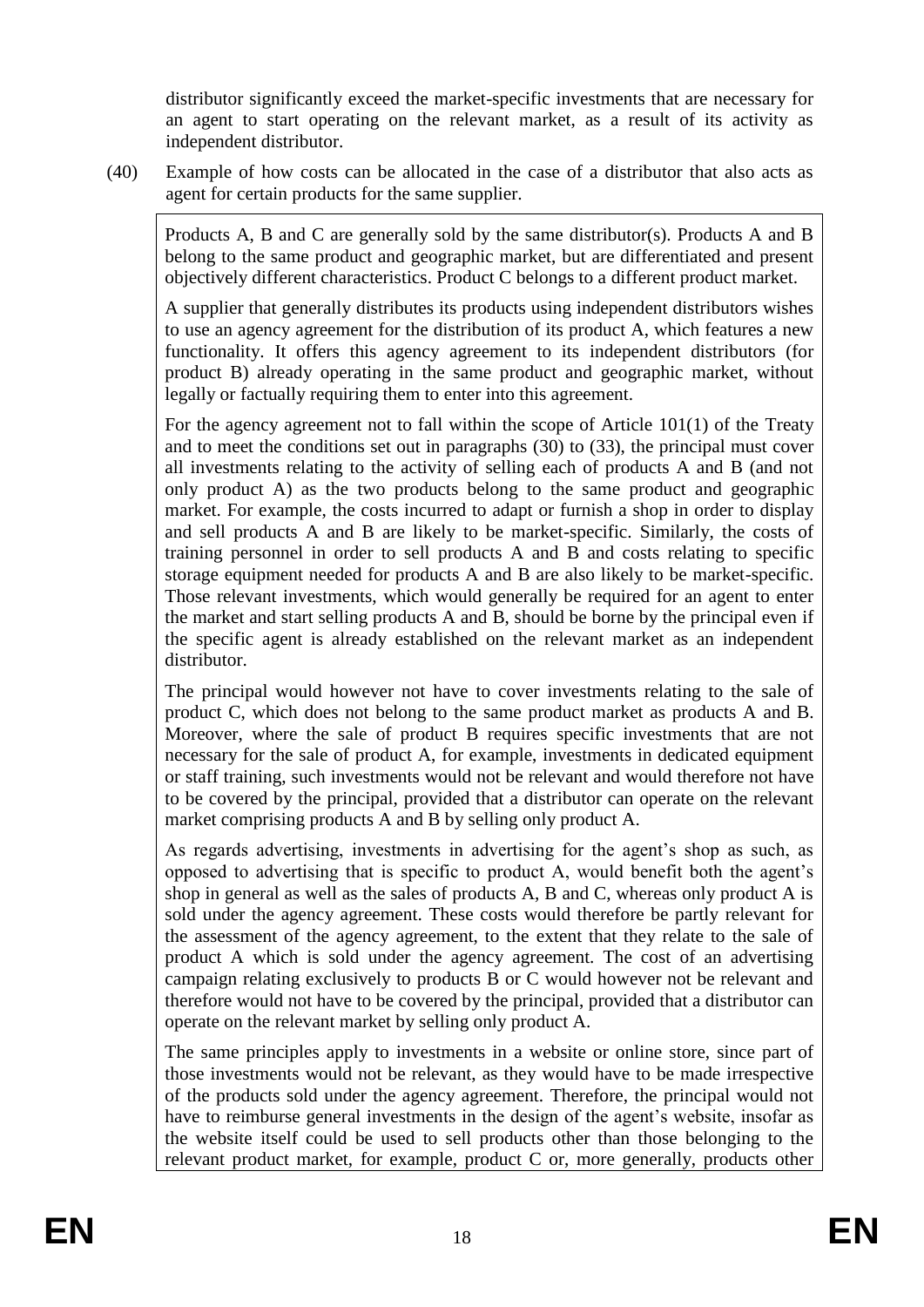than A and B). However, investments relating to the activity of advertising or selling on the website products belonging to the relevant product market, that is to say both products A and B, would be relevant. Therefore, depending on the level of investment required to advertise and sell products A and B on the website, the principal would have to cover part of the costs of setting up and/or operating the website or online store. Any investments relating specifically to the advertising or sale of product B would not have to be covered, provided that a distributor can operate on the relevant market by selling only product A.

# <span id="page-19-0"></span>*3.2.2. Application of Article 101(1) of the Treaty to agency agreements*

- (41) Where an agreement meets the conditions to be categorised as an agency agreement that falls outside the scope of Article 101(1) of the Treaty, the selling or purchasing function of the agent forms part of the principal's activities. Since the principal bears the commercial and financial risks related to the selling and purchasing of the contract goods or services, all obligations imposed on the agent in relation to the contracts concluded and/or negotiated on behalf of the principal fall outside Article 101(1) of the Treaty. The assumption by the agent of the obligations listed in this paragraph is considered to form an inherent part of an agency agreement, as those obligations relate to the ability of the principal to determine the scope of the agent's activity in relation to the contract goods or services. This is essential if the principal is to assume the risks in respect of the contracts concluded and/or negotiated by the agent on the principal's behalf. Thus, the principal is able to determine the commercial strategy in relation to:
	- limitations on the territory in which the agent may sell the contract goods  $(a)$ or services;
	- $(b)$ limitations on the customers to whom the agent may sell the contract goods or services;
	- the prices and conditions at which the agent must sell or purchase the contract  $(c)$ goods or services.
- (42) By contrast, where the agent bears one or more of the relevant risks described in paragraphs (31) to (33), the agreement between agent and principal does not constitute an agency agreement that falls outside the scope of Article 101(1) of the Treaty. In that situation, the agent will be treated as an independent undertaking and the agreement between agent and principal will be subject to Article 101(1) of the Treaty, like any other vertical agreement. For that reason, Article 1(1), point (k) of Regulation (EU) X clarifies that an undertaking which, under an agreement falling within the scope of Article 101(1) of the Treaty, sells goods or services on behalf of another undertaking is a buyer.
- (43) Even if the agent bears no significant risks of the type described in paragraphs (31) to (33), it remains a separate undertaking from the principal and therefore provisions governing the relationship between the agent and the principal may fall within Article 101(1) of the Treaty, irrespective of whether they form part of the agreement governing the sale or purchase of goods or services or a separate agreement. Such provisions can benefit from the exemption provided by Article 2(1) of Regulation (EU) X, provided that the conditions of the Regulation are fulfilled. Outside the scope of Regulation (EU) X, such provisions require an individual assessment under Article 101 of the Treaty, as described in section 8.1, in particular to determine whether they produce restrictive effects within the meaning of Article 101(1) of the Treaty and, if so, whether they satisfy the conditions of Article 101(3) of the Treaty.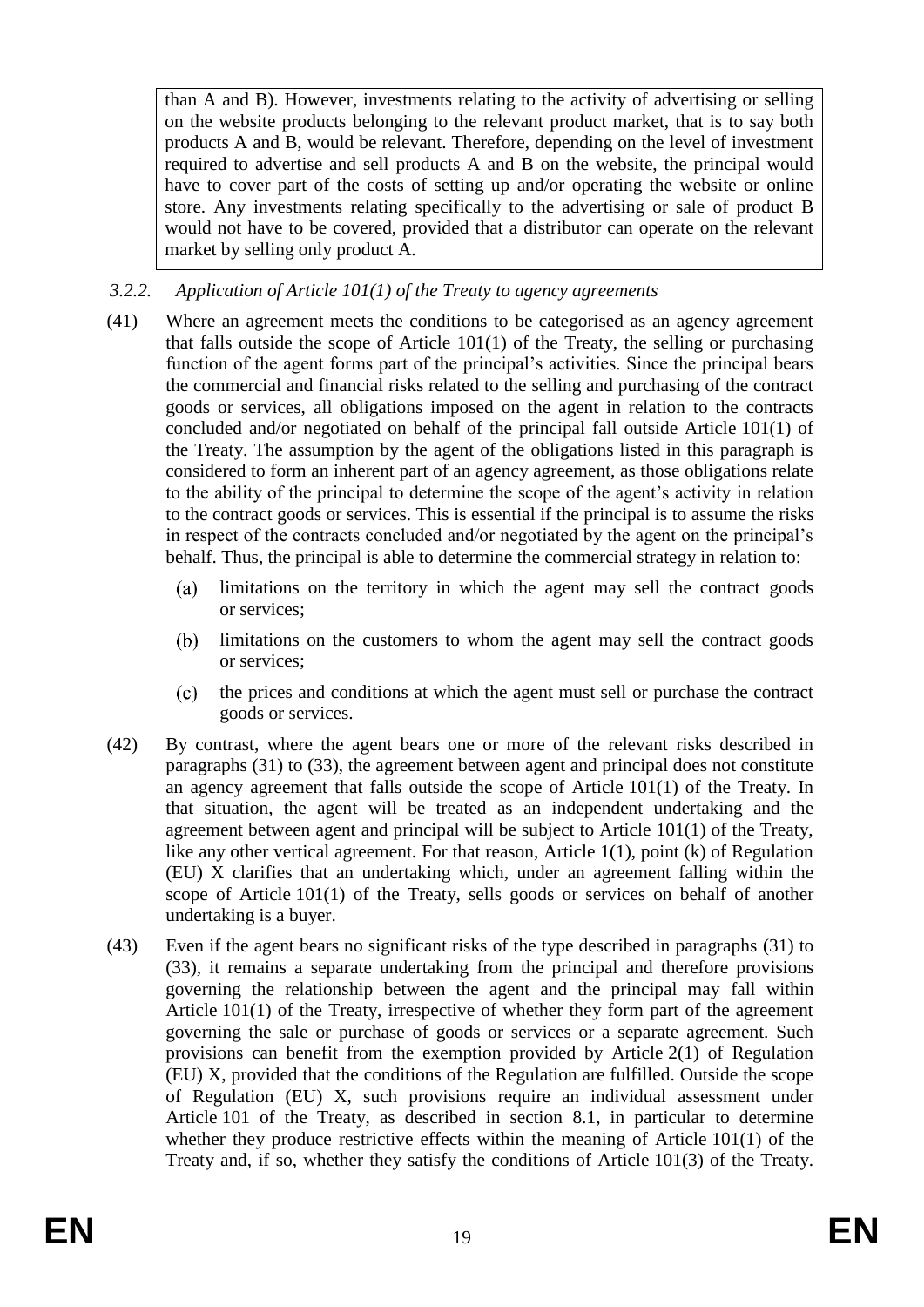For instance, agency agreements may contain a provision preventing the principal from appointing other agents in respect of a given type of transaction, customer or territory (exclusive agency provisions) or a provision preventing the agent from acting as an agent or distributor for undertakings that compete with the principal (single branding provisions). Exclusive agency provisions will, in general, not result in anticompetitive effects. However, single branding provisions and post-term non-compete provisions, which concern inter-brand competition, may restrict competition within the meaning of Article 101(1) of the Treaty where, in isolation or by way of cumulative effects, they result in foreclosure of the relevant market where the contract goods or services are sold or purchased (see in particular sections 6.2.2 and 8.2.1).

- (44) An agency agreement may also fall within the scope of Article 101(1) of the Treaty even if the principal bears all the relevant financial and commercial risks, in cases where the agreement facilitates collusion. That could be the case, for instance, where a number of principals use the same agents while collectively excluding other principals from using those agents, or where principals use the agents to collude on marketing strategy or to exchange sensitive market information.
- (45) In the case of an independent distributor that also acts as an agent for certain goods or services of the same supplier, compliance with the requirements set out in paragraphs (36) to (39) has to be assessed strictly. This is necessary to avoid misuse of the agency model in scenarios where the supplier does not actually become active at the retail level via the agency agreement and take all associated commercial decisions and assume all related risks, in accordance with the principles set out in paragraphs (30) to (33) , but rather uses the agency model as a means to control retail prices for those products that allow high resale margins. Since resale price maintenance ('RPM') is a hardcore restriction under Article 4 of Regulation (EU) X, as set out in section 6.1.1, and a restriction by object under Article 101(1) of the Treaty, the agency relationship should not be misused by suppliers to circumvent the application of Article 101(1) of the Treaty.

#### <span id="page-20-0"></span>*3.2.3. Agency and the online platform economy*

(46) Agreements entered into by undertakings active in the online platform economy generally do not meet the conditions to be categorised as agency agreements that fall outside the scope of Article 101(1) of the Treaty. Such undertakings generally act as independent economic operators and not as part of the undertakings for which they provide services. In particular, undertakings active in the online platform economy often serve a very large number of sellers, which prevents them from effectively becoming part of any of the sellers' undertakings. In addition, strong network effects and other features of the online platform economy can contribute to a significant imbalance in the size and bargaining power of the contracting parties. This can result in a situation where the conditions under which goods or services are sold and the commercial strategy are determined by the undertaking active in the online platform economy rather than by the sellers of the goods or services. In addition, undertakings active in the online platform economy typically make significant market-specific investments, for example, in software, advertising and after-sales services, indicating that those undertakings bear significant financial or commercial risks associated with the transactions that they intermediate.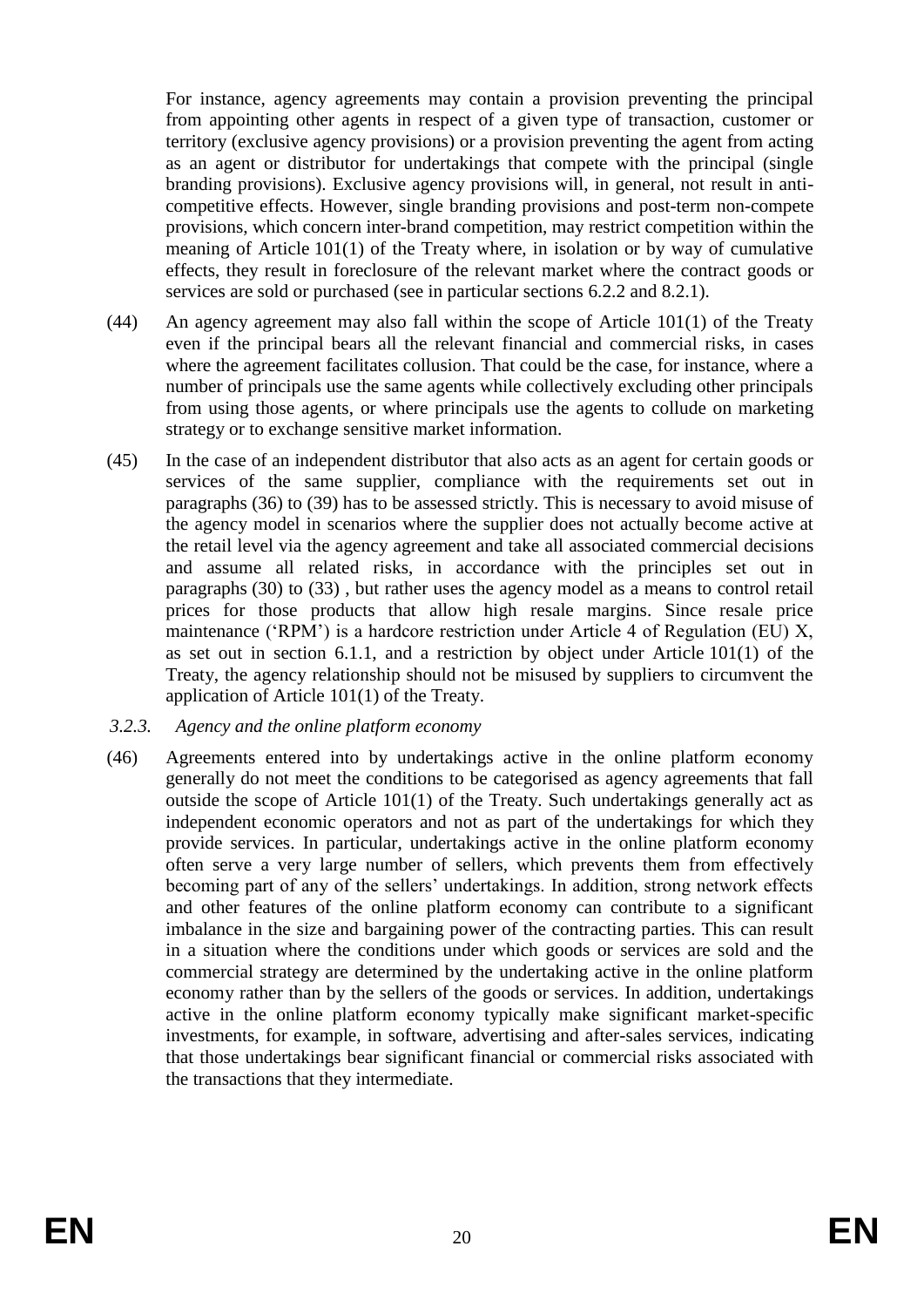## <span id="page-21-0"></span>**3.3. Subcontracting agreements**

(47) Subcontracting agreements are defined in the Subcontracting Notice<sup>44</sup> as agreements under which one firm, called 'the contractor', whether or not in consequence of a prior order from a third party, entrusts to another, called 'the subcontractor', the manufacture of goods, the supply of services or the performance of work under the contractor's instructions, to be provided to the contractor or performed on his behalf. As a general rule, subcontracting agreements fall outside the scope of Article 101(1) of the Treaty. The Subcontracting Notice includes further guidance on the application of that general rule. In particular, the Subcontracting Notice states that Article 101(1) of the Treaty does not apply to clauses limiting the use of technology or equipment that the contractor provides to a subcontractor, on condition that the technology or equipment is necessary to enable the subcontractor to produce the products concerned<sup>45</sup>. The Subcontracting Notice also clarifies the scope of application of that general rule and in particular, that other restrictions imposed on the subcontractor can fall within the scope of Article 101 of the Treaty, such as the obligation not to conduct or exploit the subcontractor's own research and development or not to produce in general for third parties<sup>46</sup>.

# <span id="page-21-1"></span>**4. SCOPE OF REGULATION (EU) X**

## <span id="page-21-2"></span>**4.1. Safe harbour established by Regulation (EU) X**

- (48) The exemption provided by Article 2(1) of Regulation (EU) X establishes a safe harbour for vertical agreements within the meaning of the Regulation, provided that the market shares held by the supplier and the buyer on the relevant markets do not exceed the thresholds set out in Article 3 of the Regulation (see section 5.2.) and the agreement does not include any of the hardcore restrictions set out in Article 4 of the Regulation (see section 6.1.).<sup>47</sup> The safe harbour applies as long as the benefit of the block exemption has not been withdrawn in a particular case by the Commission or by an NCA pursuant to Article 29 of Regulation (EC) No 1/2003 (see section 7.1.). The fact that a vertical agreement falls outside the safe harbour does not mean that the agreement falls within the scope of Article 101(1) of the Treaty or that it does not fulfil the conditions of Article 101(3) of the Treaty.
- (49) Where a supplier uses the same vertical agreement to distribute several types of goods or services, the application of the market share thresholds set out in Article 3(1) of Regulation (EU) X may result in the exemption provided by Article  $2(1)$  of the Regulation applying in respect of some goods or services but not in respect of others. As regards the goods or services to which Article 2(1) of the Regulation does not apply, an individual assessment under Article 101 of the Treaty is necessary.

# <span id="page-21-3"></span>**4.2. Definition of vertical agreements**

(50) Article 101(1) of the Treaty refers to agreements between undertakings. It makes no distinction regarding whether the undertakings operate at the same level or at different

<sup>&</sup>lt;u>.</u> <sup>44</sup> Commission notice of 18 December 1978 concerning the assessment of certain subcontracting agreements in relation to Article 85(1) of the EEC Treaty (OJ C 1, 3.1.1979, p. 2).

<sup>&</sup>lt;sup>45</sup> See paragraph 2 of the Subcontracting Notice, which provides further clarifications in particular on the use of industrial property rights and know-how.

 $\frac{46}{47}$  See paragraph 3 of the Subcontracting Notice.

<sup>47</sup> As regards excluded restrictions and the meaning of Article 5 of Regulation (EU) X, see section 6.2. of these Guidelines.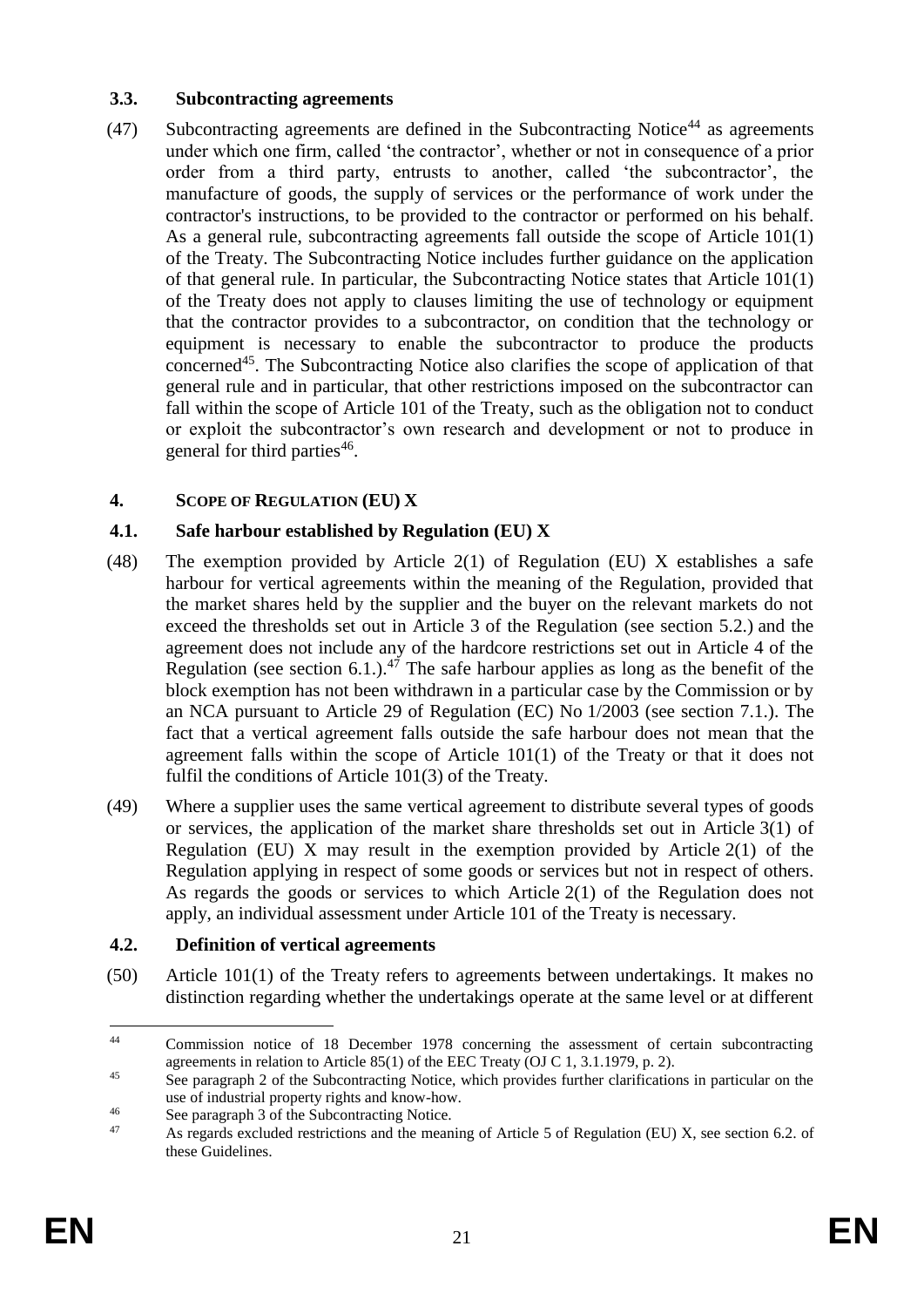levels of the production or distribution chain. Article 101(1) of the Treaty thus applies to both horizontal and vertical agreements<sup>48</sup>.

- (51) Pursuant to the power conferred on the Commission by Article 1 of Regulation No. 19/65/EEC to declare by regulation that Article 101(1) of the Treaty shall not apply to certain categories of agreements between undertakings, Article 1(1), point (a) of Regulation (EU) X defines a vertical agreement as 'an agreement or concerted practice entered into between two or more undertakings, each of which operates, for the purposes of the agreement or the concerted practice, at a different level of the production or distribution chain, and relating to the conditions under which the parties may purchase, sell or resell certain goods or services<sup>,49</sup>.
- <span id="page-22-0"></span>*4.2.1. Unilateral conduct falls outside the scope of Regulation (EU) X*
- (52) Regulation (EU) X does not apply to unilateral conduct by undertakings. Unilateral conduct can, however, fall within the scope of Article 102 of the Treaty, which prohibits the abuse of a dominant position<sup>50</sup>.
- (53) Regulation (EU) X applies to vertical agreements. For there to be an agreement within the meaning of Article 101 of the Treaty, it is sufficient that the parties have expressed their joint intention to conduct themselves on the market in a specific way (a so-called concurrence of wills). The form in which that intention is expressed is irrelevant, as long as it constitutes a faithful expression of the parties' intention<sup>51</sup>.
- (54) If there is no explicit agreement expressing the parties' concurrence of wills, a party or authority that alleges an infringement of Article 101 of the Treaty must prove that the unilateral policy of one party receives the acquiescence of the other party. As regards vertical agreements, acquiescence to a specific unilateral policy may be either explicit or tacit:
	- $(a)$ explicit acquiescence can be deduced from the powers conferred upon the parties in a general agreement drawn up in advance. If the terms of that agreement provide for or authorise one party to subsequently adopt a specific unilateral policy that is binding on the other party, the acquiescence to that policy by the other party can be established on that basis<sup>52</sup>.
	- $(b)$ for tacit acquiescence, it is necessary to show that one party explicitly or implicitly requires the cooperation of the other party for the implementation of its unilateral policy and that the other party has complied with that requirement by implementing that unilateral policy in practice<sup>53</sup>. For instance, if after a supplier's announcement of a unilateral reduction of supplies in order to prevent parallel trade, distributors immediately reduce their orders and stop

 $\overline{48}$ <sup>48</sup> See judgment in Case C-56/65 - *Société Technique Minière* v *Maschinenbau Ulm*, page 249.

 $^{49}$  In accordance with Article 1(1), point (a) of Regulation (EU) X, in these Guidelines the term 'vertical agreement' includes vertical concerted practices, unless stated otherwise.

<sup>&</sup>lt;sup>50</sup> Conversely, where there exists a vertical agreement within the meaning of Article 101 of the Treaty, the application of Regulation (EU)  $X$  and these Guidelines is without prejudice to the possible parallel application of Article 102 of the Treaty to the vertical agreement.

<sup>51</sup> See judgment of 14 January 2021, Case C-450/19, *Kilpailu- ja kuluttajavirasto*, EU:C:2021:10, paragraph 21**.**

<sup>52</sup> See judgment of 13 July 2006, *Commission* v *Volkswagen AG,* Case C-74/04 P, EU:C:2006:460, paragraphs 39 to 42*.*

<sup>53</sup> See judgment of 26 October 2000, *Bayer AG* v *Commission,* Case T-41/96, EU:T:2000:242, paragraph 120*.*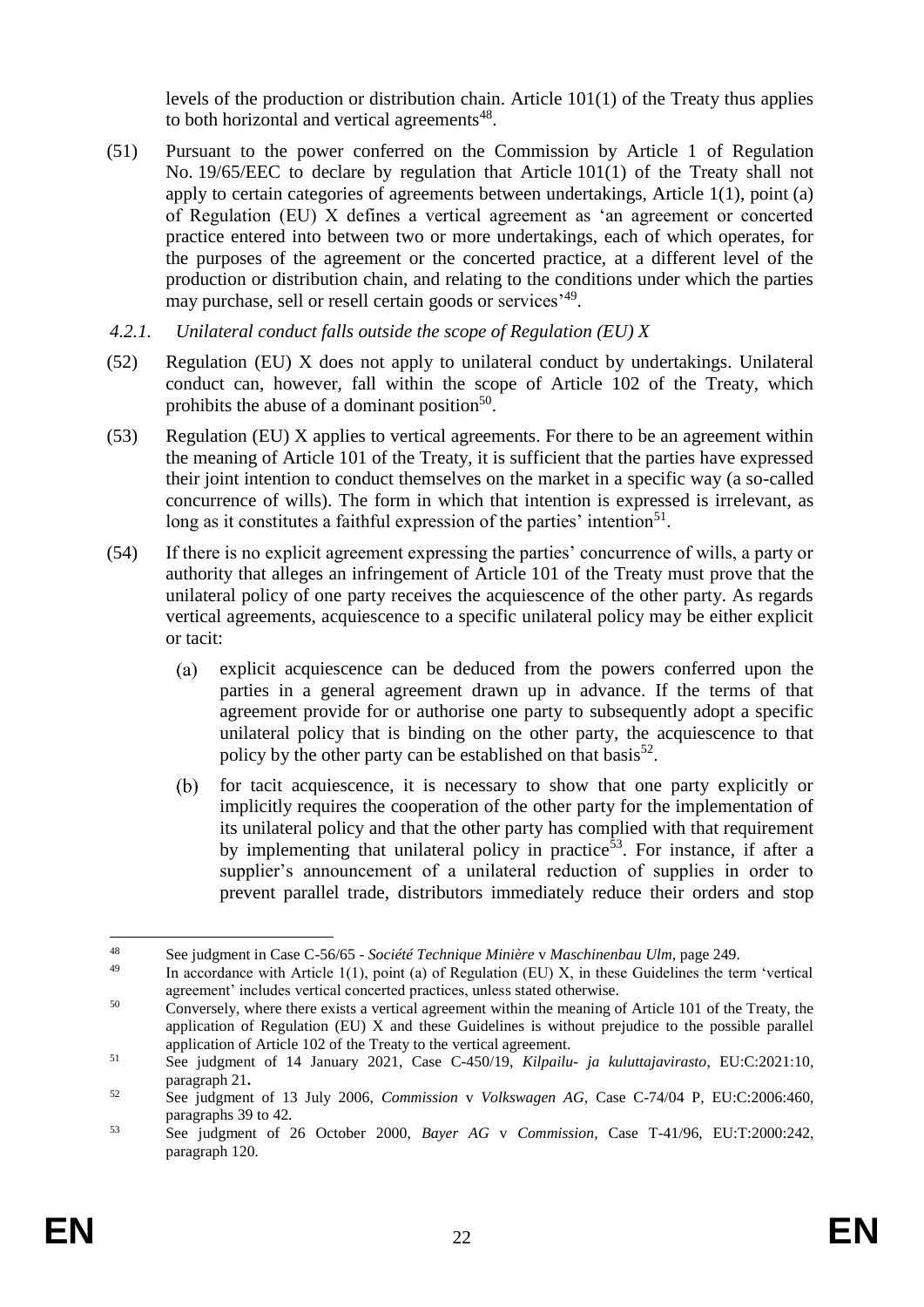engaging in parallel trade, it can be concluded that those distributors tacitly acquiesce to the supplier's unilateral policy. However, such a conclusion cannot be reached if the distributors continue to engage in parallel trade or try to find new ways to engage in parallel trade.

- (55) In light of the above, the imposition of general terms and conditions by one party amounts to an agreement within the meaning of Article 101(1) of the Treaty where such terms and conditions have been explicitly or tacitly accepted by the other party<sup>54</sup>.
- <span id="page-23-0"></span>*4.2.2. The undertakings operate at different levels of the production or distribution chain*
- (56) Regulation (EU) X applies to agreements between two or more undertakings, irrespective of their business model. The Regulation does not apply to agreements entered into with natural persons who are acting for purposes which are outside their trade, business, craft or profession, as such persons are not undertakings.
- (57) To qualify as a vertical agreement within the meaning of Article 1(1), point (a) of Regulation (EU) X, an agreement must be entered into between undertakings operating, for the purposes of the agreement, at different levels of the production or distribution chain. For example, a vertical agreement exists where one undertaking produces a raw material or provides a service and sells it to another undertaking that uses it as an input, or where a manufacturer sells a product to a wholesaler that resells it to a retailer. Likewise, a vertical agreement exists where one undertaking sells goods or services to another undertaking which is the end user of the goods or services.
- (58) As the definition in Article 1(1), point (a) of Regulation (EU) X refers to the purpose of the specific agreement, the fact that one undertaking party to the agreement is active at more than one level of the production or distribution chain does not preclude the application of Regulation (EU) X. However, where a vertical agreement is entered into between competing undertakings, Regulation (EU) X does not apply, unless the conditions of Article 2(4) of the Regulation are fulfilled (see sections 4.4.3. and 4.4.4.).
- <span id="page-23-1"></span>*4.2.3. The agreement relates to the purchase, sale or resale of goods or services*
- (59) To qualify as a vertical agreement within the meaning of Article 1(1), point (a) of Regulation (EU) X, the agreement must relate to the conditions under which the parties 'may purchase, sell or resell certain goods or services'. Pursuant to the purpose of block exemption regulations to provide legal certainty, Article 1(1), point (a) of Regulation (EU) X must be interpreted broadly as applying to all vertical agreements, irrespective of whether they relate to intermediate or final goods or services. For the purpose of applying the Regulation to a particular agreement, both the goods or services supplied and, in the case of intermediate goods or services, the resulting final goods or services, are considered contract goods or services.
- (60) Vertical agreements in the online platform economy, including those entered into by providers of online intermediation services, as referred to in Article 1(1), point (d) of Regulation (EU) X, are covered by Article  $1(1)$ , point (a) of Regulation (EU) X. In the case of vertical agreements relating to the provision of online intermediation services, both the online intermediation services and the goods or services that are transacted

<sup>54</sup> <sup>54</sup> See Commission Decision in AT.40428 - *Guess*, recital 97, with reference to judgment of 11 January 1990, *Sandoz Prodotti Farmaceutici* v *Commission*, Case C-277/87, EU:C:1990:6, paragraph 2, and judgment of 9 July 2009, *Peugeot and Peugeot Nederland* v *Commission*, Case T-450/05, EU:T:2009:262, paragraphs 168 to 209.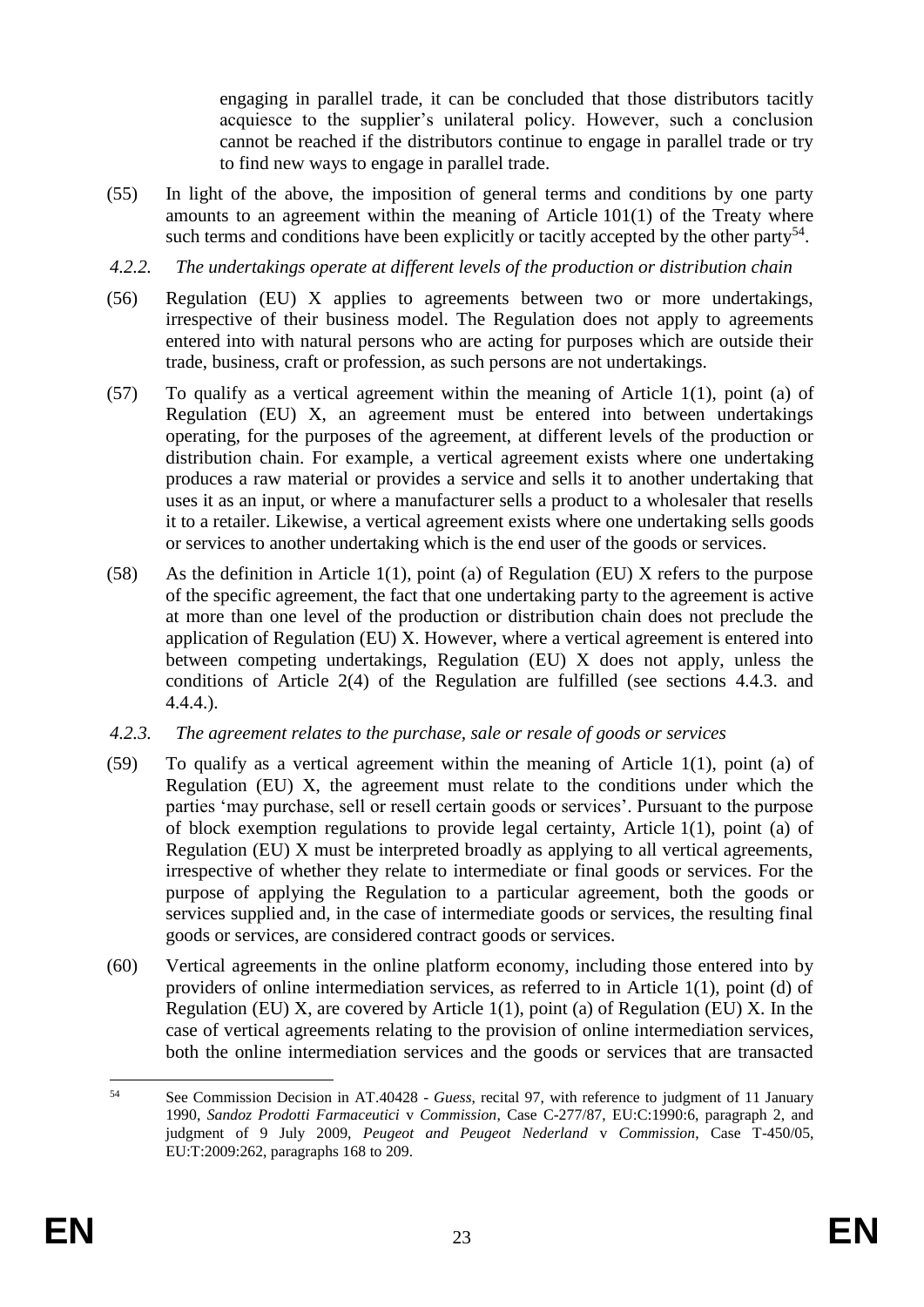via the online intermediation services are considered as contract goods or services for the purpose of applying Regulation (EU) X to the agreement.

(61) Regulation (EU) X does not apply to vertical restraints that do not relate to the conditions under which goods or services may be purchased, sold or resold. Such restraints must therefore be assessed individually, namely it is necessary to determine whether they fall within the scope of Article 101(1) of the Treaty and, if so, whether they fulfil the conditions of Article 101(3) of the Treaty. For example, Regulation (EU) X does not apply to an obligation that prevents the parties from carrying out independent research and development, even though the parties may have included it in their vertical agreement. Another example concerns rent and lease agreements. Although Regulation (EU) X applies to agreements for the sale and purchase of goods for the purpose of renting them to third parties, rent and lease agreements as such are not covered by the Regulation, because in that case there is no sale or purchase of goods.

## <span id="page-24-0"></span>**4.3. Vertical agreements in the online platform economy**

- (62) Undertakings active in the online platform economy play an increasingly important role in the distribution of goods and services. They enable new ways of doing business, some of which are not easy to categorise using the concepts applied to vertical agreements in the brick and mortar environment.
- (63) Undertakings active in the online platform economy are often qualified as agents in contract or commercial law. However, this qualification is not material for the categorisation of their agreements under Article  $101(1)$  of the Treaty<sup>55</sup>. Vertical agreements entered into by undertakings active in the online platform economy will only be categorised as agency agreements that fall outside the scope of Article 101(1) of the Treaty where they fulfil the conditions set out in section 3.2. Due to the factors mentioned in section 3.2.3., those conditions will generally not be fulfilled in the case of agreements entered into by undertakings active in the online platform economy.
- (64) Where a vertical agreement entered into by an undertaking active in the online platform economy does not meet the conditions to be categorised as an agency agreement falling outside the scope of Article  $101(1)$  of the Treaty, it is necessary to consider whether the agreement relates to the provision of online intermediation services. Article  $1(1)$ , point (e) of Regulation (EU) X defines online intermediation services as information society services<sup>56</sup> which allow undertakings to offer goods or services to other undertakings or to final consumers, with a view to facilitating the initiating of direct transactions between undertakings or between an undertaking and a final consumer, irrespective of whether and where the transactions are ultimately concluded<sup>57</sup>. Examples of online intermediation services may include e-commerce marketplaces, app stores, price comparison tools and social media services used by undertakings.

<sup>&</sup>lt;u>.</u>  $55$  See also paragraph (30).

See Article 1(1), point (b) of Directive (EU) 2015/1535 of the European Parliament and of the Council of 9 September 2015 laying down a procedure for the provision of information in the field of technical regulations and of rules on Information Society services [\(OJ L 241, 17.9.2015, p. 1\)](https://eur-lex.europa.eu/legal-content/EN/AUTO/?uri=OJ:L:2015:241:TOC).

<sup>57</sup> See also Article 2(2) of Regulation (EU) 2019/1150 of the European Parliament and of the Council of 20 June 2019 on promoting fairness and transparency for business users of online intermediation services (OJ L 186, 11.7.2019, p. 57).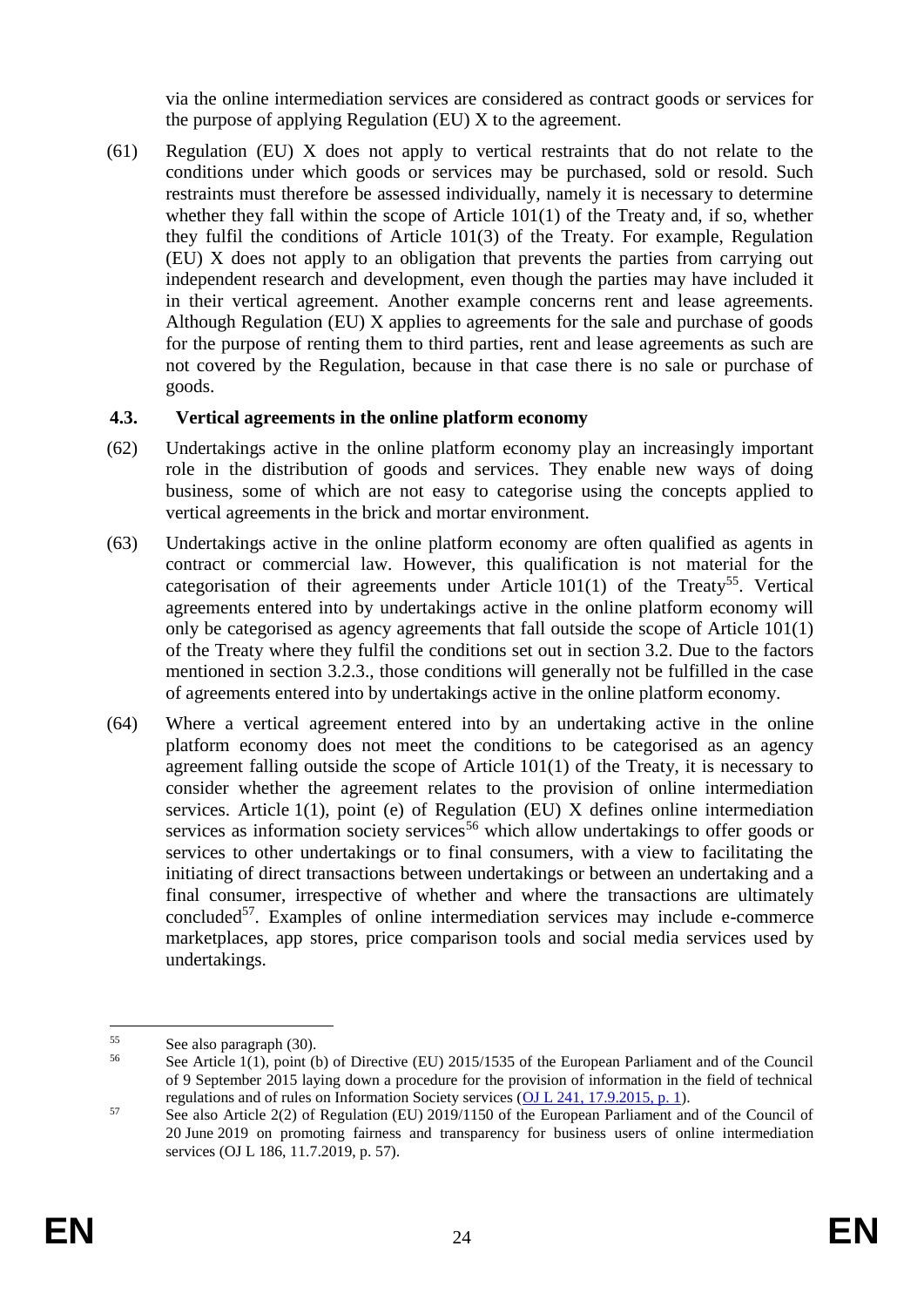- (65) In order to qualify as a provider of online intermediation services, an undertaking must facilitate the initiating of direct transactions between two other parties. In principle, the functions performed by the undertaking must be assessed separately for each vertical agreement that the undertaking enters into, notably because undertakings active in the online platform economy often apply different business models in different sectors or even within the same sector. For example, in addition to providing online intermediation services, such undertakings may buy and resell goods or services, in some cases performing both functions vis-à-vis a single counterparty.
- (66) The fact that an undertaking collects payments for transactions that it intermediates, or offers ancillary services in addition to its intermediation services, for example, advertising services, rating services, insurance or a guarantee against damage, does not preclude it from being categorised as a provider of online intermediation services<sup>58</sup>.
- (67) For the purpose of applying Regulation (EU) X, undertakings that are party to vertical agreements are categorised as either suppliers or buyers. Pursuant to Article 1(1), point (d) of the Regulation, an undertaking that provides online intermediation services within the meaning of Article 1(1), point (e) of the Regulation is categorised as a supplier in respect of those services and an undertaking that offers or sells goods or services via online intermediation services is categorised as a buyer in respect of those online intermediation services, irrespective of whether it pays to use the online intermediation services<sup>59</sup>. This has the following consequences for the application of Regulation (EU) X:
	- $(a)$ the undertaking that provides the online intermediation services cannot be categorised as a buyer within the meaning of Article  $1(1)$ , point  $(k)$  of the Regulation in respect of goods or services offered by third parties using those online intermediation services;
	- for the purpose of applying the market share thresholds set out in  $(b)$ Article 3(1) of the Regulation, the market share of the undertaking that provides the online intermediation services is calculated on the relevant market for the supply of those services. The scope of the relevant market depends on the facts of the case, in particular the degree of substitutability between online and offline intermediation services, between intermediation services used for different categories of goods or services and between intermediation services and direct sales channels;
	- $(c)$ restrictions imposed by the undertaking that provides the online intermediation services on buyers of those services relating to the price at which, the territories to which, or the customers to whom the intermediated goods or services may be sold, including restrictions relating to online advertising and online selling, are subject to the provisions of Article 4 of the Regulation (hardcore restrictions). For example, pursuant to Article 4, point (a) of the Regulation, the exemption provided by Article 2(1) of the Regulation does not apply to an agreement under which a provider of online intermediation services imposes a fixed or minimum sale price for a transaction that it facilitates;

<sup>58</sup> <sup>58</sup> See, for example, judgment of 19 December 2019, *Airbnb Ireland*, Case C-390/18, EU:C:2019:1112, paragraphs 58 to 69.

<sup>&</sup>lt;sup>59</sup> The guidance provided in this section 4 of these Guidelines is without prejudice to the categorisation of undertakings that are party to agreements that fall outside the scope of Regulation (EU) X.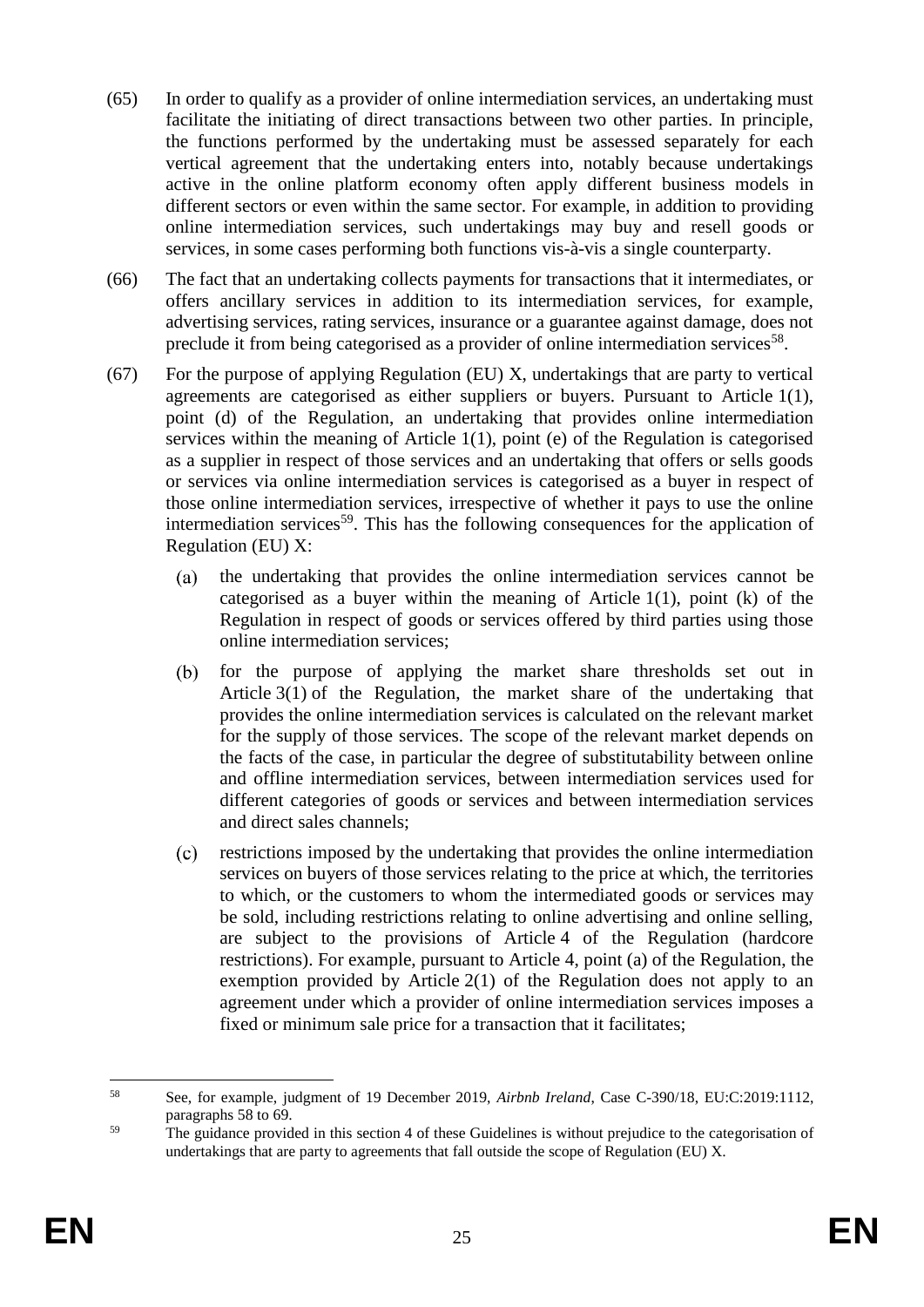- $(d)$ pursuant to Article 5(1), point (d) of the Regulation, the exemption provided by Article 2(1) of the Regulation does not apply to across-platform retail parity obligations imposed by the undertaking that provides the online intermediation services on buyers of those services;
- $(e)$ pursuant to Article 2(6) of the Regulation, the exemption provided by Article 2(1) of the Regulation does not apply to agreements relating to the provision of online intermediation services where the provider of the services is a competing undertaking on the relevant market for the sale of the intermediated goods or services (hybrid function). As set out in section 4.4.4., such agreements must be assessed under the Horizontal Guidelines as regards possible collusive effects and under section 8 of these Guidelines as regards any vertical restraints.
- (68) Undertakings active in the online platform economy that do not provide online intermediation services within the meaning of Article 1(1), point (e) of Regulation (EU) X may be categorised as either suppliers or buyers for the purpose of applying the Regulation. For example, such undertakings may be categorised as suppliers of upstream input services or as (re)sellers of goods or services downstream. This categorisation may affect, in particular, the definition of the relevant market for the purpose of applying the market share thresholds set out in Article 3(1) of the Regulation, the applicability of Article 4 of the Regulation (hardcore restrictions), and the applicability of Article 5 of the Regulation (excluded restrictions).

# <span id="page-26-0"></span>**4.4. Limits to the application of Regulation (EU) X**

# <span id="page-26-1"></span>*4.4.1. Associations of retailers*

- (69) Article 2(2) of Regulation (EU) X provides that vertical agreements entered into by an association of undertakings that fulfils certain conditions can benefit from the safe harbour, thereby excluding from the safe harbour vertical agreements entered into by all other associations. More specifically, vertical agreements entered into between an association and individual members, or between an association and individual suppliers, fall within the scope of Regulation (EU) X only if all the members are retailers, selling goods (and not services) to final consumers, and if each individual member of the association has an annual turnover not exceeding EUR 50 million<sup>60</sup>. However, where only a limited number of the members of the association have an annual turnover exceeding the EUR 50 million threshold and where those members together represent less than 15% of the collective turnover of all the members, this will generally not change the assessment under Article 101 of the Treaty.
- (70) An association of undertakings may involve both horizontal and vertical agreements. The horizontal agreements must be assessed according to the principles set out in the Horizontal Guidelines. If the conclusion of that assessment is that a cooperation between undertakings in the area of purchasing or selling does not raise concerns, in particular because it meets the conditions set out in those Guidelines relating to purchasing and/or commercialisation agreements, a further assessment will be necessary to examine the vertical agreements concluded by the association with individual suppliers or individual members. That further assessment must be conducted in accordance with the rules of Regulation (EU) X, and in particular with

<sup>60</sup> The annual turnover ceiling of EUR 50 million is based on the turnover ceiling for SMEs in Article 2 of the Annex to the Commission Recommendation 2003/361/EC.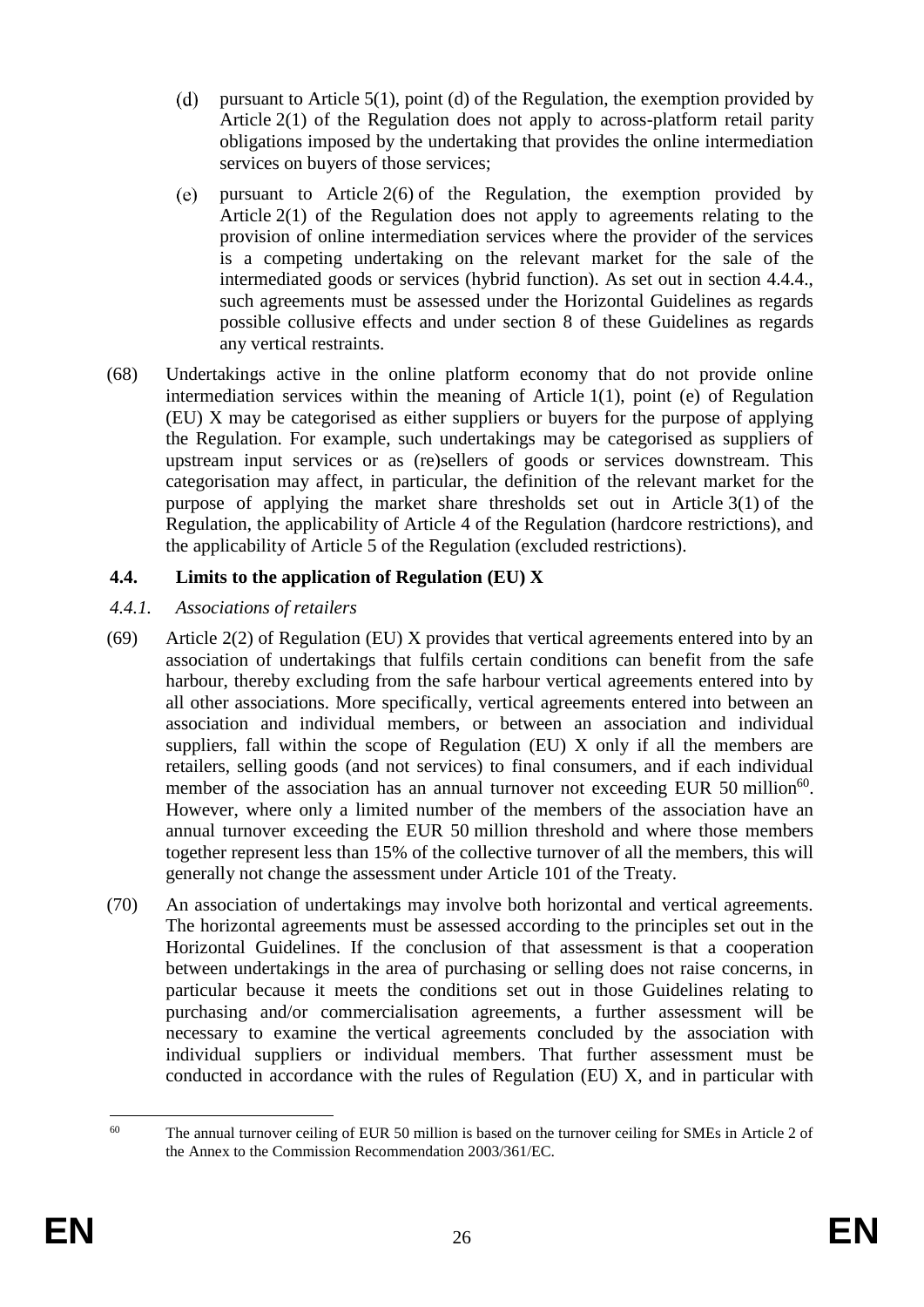the conditions laid down in Articles 3, 4 and 5 thereof, and with these Guidelines. For instance, horizontal agreements concluded between the members of the association or decisions adopted by the association, such as the decision to require the members to purchase from the association or the decision to allocate exclusive territories to the members must first be assessed as a horizontal agreement. Only if that assessment leads to the conclusion that the horizontal agreement or decision is not anticompetitive is it necessary to assess the vertical agreements between the association and individual members or between the association and individual suppliers.

#### <span id="page-27-0"></span>*4.4.2. Vertical agreements containing provisions on intellectual property rights (IPRs)*

- (71) Article 2(3) of Regulation (EU) X provides that vertical agreements containing certain provisions which relate to the assignment or use of IPRs can benefit from the exemption provided by Article 2(1) of the Regulation, subject to certain conditions. Accordingly, Regulation (EU) X does not apply to other vertical agreements containing IPR provisions.
- (72) Regulation (EU) X applies to vertical agreements containing IPR provisions where all of the following conditions are fulfilled:
	- the IPR provisions must be part of a vertical agreement, that is, an agreement  $(a)$ with conditions under which the parties may purchase, sell or resell certain goods or services;
	- $(b)$ the IPRs must be assigned to or licensed for use by the buyer;
	- $(c)$ the IPR provisions must not constitute the primary object of the agreement;
	- the IPR provisions must be directly related to the use, sale or resale of goods or  $(d)$ services by the buyer or its customers. In the case of franchising where marketing forms the object of the exploitation of the IPRs, the goods or services are distributed by the master franchisee or the franchisees;
	- the IPR provisions, in relation to the contract goods or services, must not  $(e)$ contain restrictions of competition having the same object as vertical restraints that are not exempted under Regulation (EU) X.
- (73) These conditions ensure that Regulation (EU) X applies to vertical agreements where the use, sale or resale of goods or services can be performed more effectively because IPRs are assigned to or licensed for use by the buyer. This means that restrictions concerning the assignment or use of IPRs benefit from the exemption provided by Article 2(1) of the Regulation where the main object of the agreement is the purchase or distribution of goods or services.
- (74) The first condition, set out in paragraph (72)(a), makes clear that the IPRs must be provided in the context of an agreement to purchase or distribute goods, or an agreement to purchase or provide services, and not an agreement concerning the assignment or licensing of IPRs for the manufacture of goods, nor a pure licensing agreement. Regulation (EU) X does not cover for instance:
	- $(a)$ agreements where a party provides another party with a recipe and licenses the other party to produce a drink with that recipe;
	- $(b)$ the pure licence of a trade mark or sign for the purposes of merchandising;
	- sponsorship contracts concerning the right to advertise oneself as being an  $(c)$ official sponsor of an event;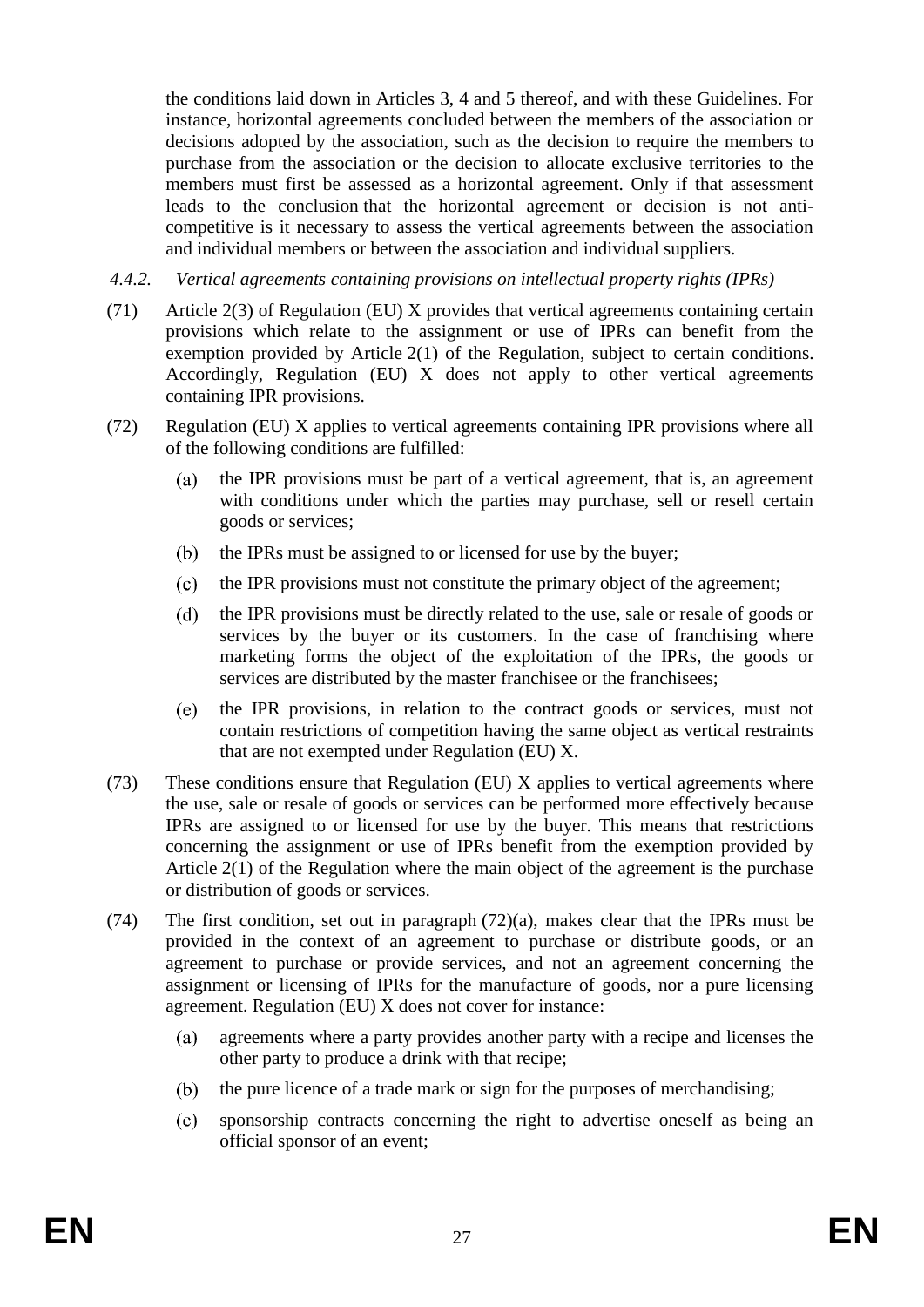- $(d)$ copyright licensing such as broadcasting contracts concerning the right to record or broadcast an event.
- (75) It follows from the second condition, set out in paragraph (72)(b), that Regulation (EU) X does not apply where the IPRs are provided by the buyer to the supplier, regardless of whether the IPRs concern the manner of manufacture or of distribution. An agreement relating to the transfer of IPRs to the supplier and containing possible restrictions on the sales made by the supplier is not covered by Regulation (EU) X. This means that subcontracting involving the transfer of know-how to a subcontractor is not covered by Regulation (EU) X (see also section 3.3). However, vertical agreements under which the buyer merely provides specifications to the supplier which describe the goods or services to be supplied are covered by Regulation (EU) X.
- (76) The third condition, set out in paragraph (72)(c), requires that the primary object of the agreement is not the assignment or licensing of IPRs. The primary object must be the purchase, sale or resale of goods or services, and the IPR provisions must serve the implementation of the vertical agreement.
- (77) The fourth condition, set out in paragraph (72)(d), requires that the IPR provisions facilitate the use, sale or resale of goods or services by the buyer or its customers. The goods or services for use or resale are usually supplied by the licensor, but they may also be purchased by the licensee from a third party supplier. The IPR provisions will generally concern the marketing of goods or services. An example would be a franchise agreement where the franchisor sells to the franchisee goods for resale and licenses the franchisee to use its trademark and know-how to market the goods, or where the supplier of a concentrated extract licenses the buyer to dilute and bottle the extract before selling it as a drink.
- (78) The fifth condition, set out in paragraph (72)(e), requires that the IPR provisions do not have the same object as any of the hardcore restrictions listed in Article 4 of Regulation (EU) X or any of the restrictions that are excluded from the benefit of the Regulation pursuant to Article 5 of the Regulation (see section 6).
- (79) IPRs relevant to the implementation of vertical agreements within the meaning of Article 2(3) of Regulation (EU) X generally concern three main areas: trademarks, copyright and know-how.
- 4.4.2.1. Trademarks
- (80) A trademark licence to a distributor may be related to the distribution of the licensor's products in a particular territory. If it is an exclusive licence, the agreement amounts to exclusive distribution.
- 4.4.2.2. Copyright
- (81) Resellers of goods or services covered by copyright (for example, books and software) may be obliged by the copyright holder to only resell under the condition that the buyer, irrespective of whether it is another reseller or the end user, does not infringe the copyright. To the extent that they fall within the scope of Article 101(1) of the Treaty, such obligations on the reseller are covered by Regulation (EU) X.
- (82) As mentioned in paragraph 62 of the Technology Transfer Guidelines<sup>61</sup>, the licensing of software copyrights for the purpose of mere reproduction and distribution of the

 $61$ <sup>61</sup> Communication from the Commission — Guidelines on the application of Article 101 of the Treaty on the Functioning of the European Union to technology transfer agreements (OJ C 89, 28.3.2014, p. 3).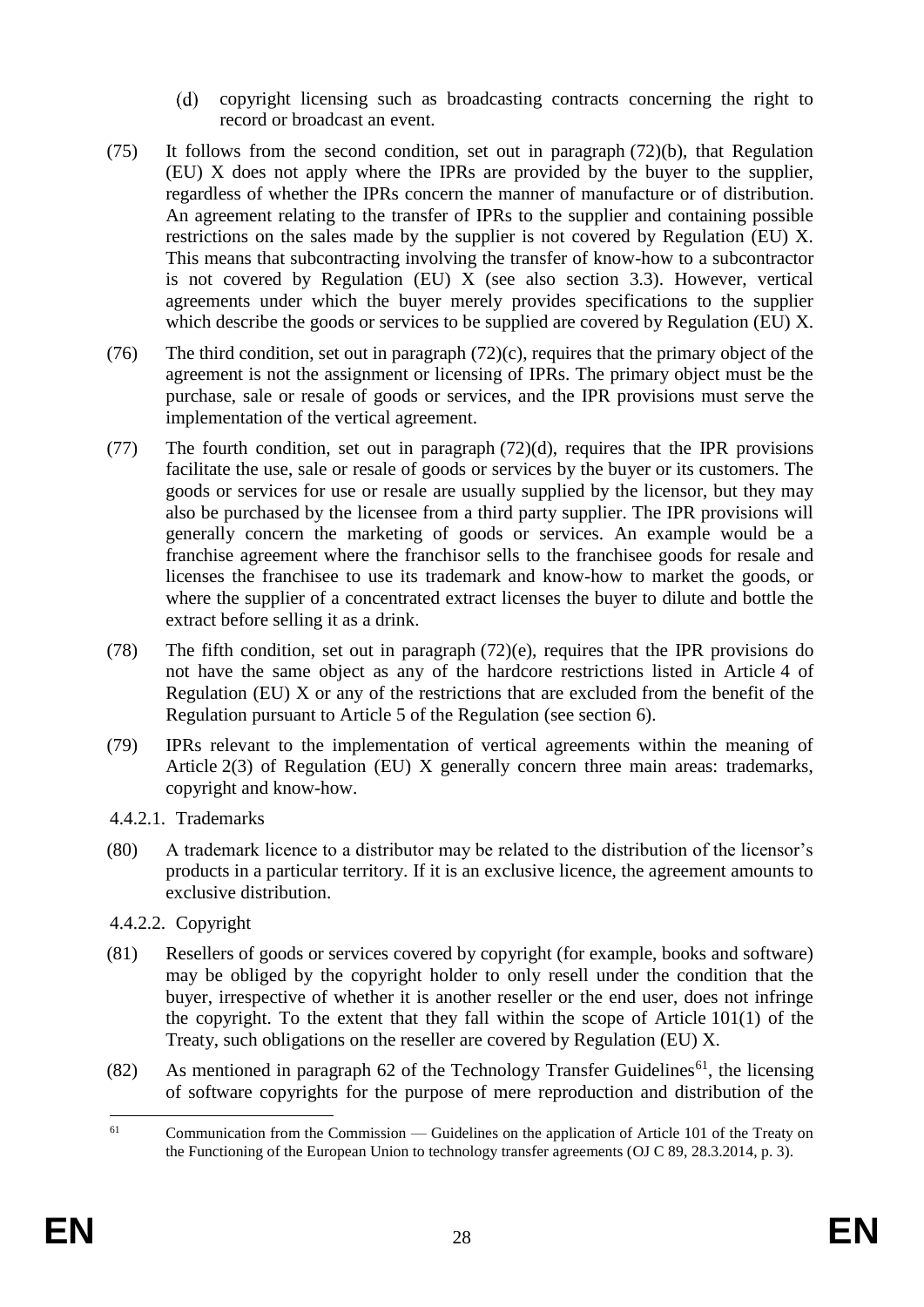protected work is not covered by Commission Regulation (EU) No 316/2014 but is instead covered by analogy by Regulation (EU) X and these Guidelines.

- (83) Furthermore, agreements under which hard copies of software are supplied for resale and the reseller does not acquire a licence to any rights in the software but only has the right to resell the hard copies, are to be regarded as agreements for the supply of goods for resale for the purpose of Regulation (EU) X. Under that form of distribution, the licensing of the software only takes place between the copyright owner and the user of the software. It may take the form of a 'shrink wrap' licence, that is, a set of conditions included in the package of the hard copy, which the end user is deemed to accept by opening the package.
- (84) Buyers of hardware incorporating software protected by copyright may be obliged by the copyright holder not to infringe the copyright and must therefore not make copies and resell the software or make copies and use the software in combination with other hardware. To the extent that they fall within the scope of Article 101(1) of the Treaty, such restrictions on use are covered by Regulation (EU) X.
- 4.4.2.3. Know-how
- (85) Franchise agreements, with the exception of industrial franchise agreements, are an example of know-how being communicated to the buyer for marketing purposes  $62$ . Franchise agreements contain licences of IPRs relating to trademarks or signs, and know-how for the use and distribution of goods or the provision of services. In addition to the licence of IPRs, the franchisor usually provides the franchisee with commercial or technical assistance for the duration of the agreement, such as procurement services, training, advice on real estate and financial planning. The licence and the assistance provided are integral components of the business method being franchised.
- (86) Licensing contained in franchise agreements is covered by Regulation (EU) X where all five conditions listed in paragraph (72) are fulfilled. This is usually the case, as under most franchise agreements, including master franchise agreements, the franchisor provides goods and/or services, in particular commercial or technical assistance services, to the franchisee. The IPRs help the franchisee to resell the products supplied by the franchisor or by a supplier designated by the franchisor, or to use those products and sell the resulting goods or services. Where the franchise agreement concerns solely or primarily the licensing of IPRs, it is not covered by Regulation (EU) X, but the Commission will, as a general rule, apply the principles set out in Regulation (EU) X and these Guidelines to such an agreement.
- (87) The following IPR-related obligations are generally considered necessary to protect the franchisor's IPRs and, where such obligations fall within the scope of Article  $101(1)$  of the Treaty, they are also covered by Regulation (EU) X:
	- $(a)$ an obligation on the franchisee not to engage, directly or indirectly, in any similar business;
	- $(b)$ an obligation on the franchisee not to acquire financial interests in the capital of a competing undertaking such as to give the franchisee the power to influence the economic conduct of such undertaking;

 $62$ Paragraphs (85) to (87) apply by analogy to other types of distribution agreement that involve the transfer of substantial know-how from the supplier to the buyer.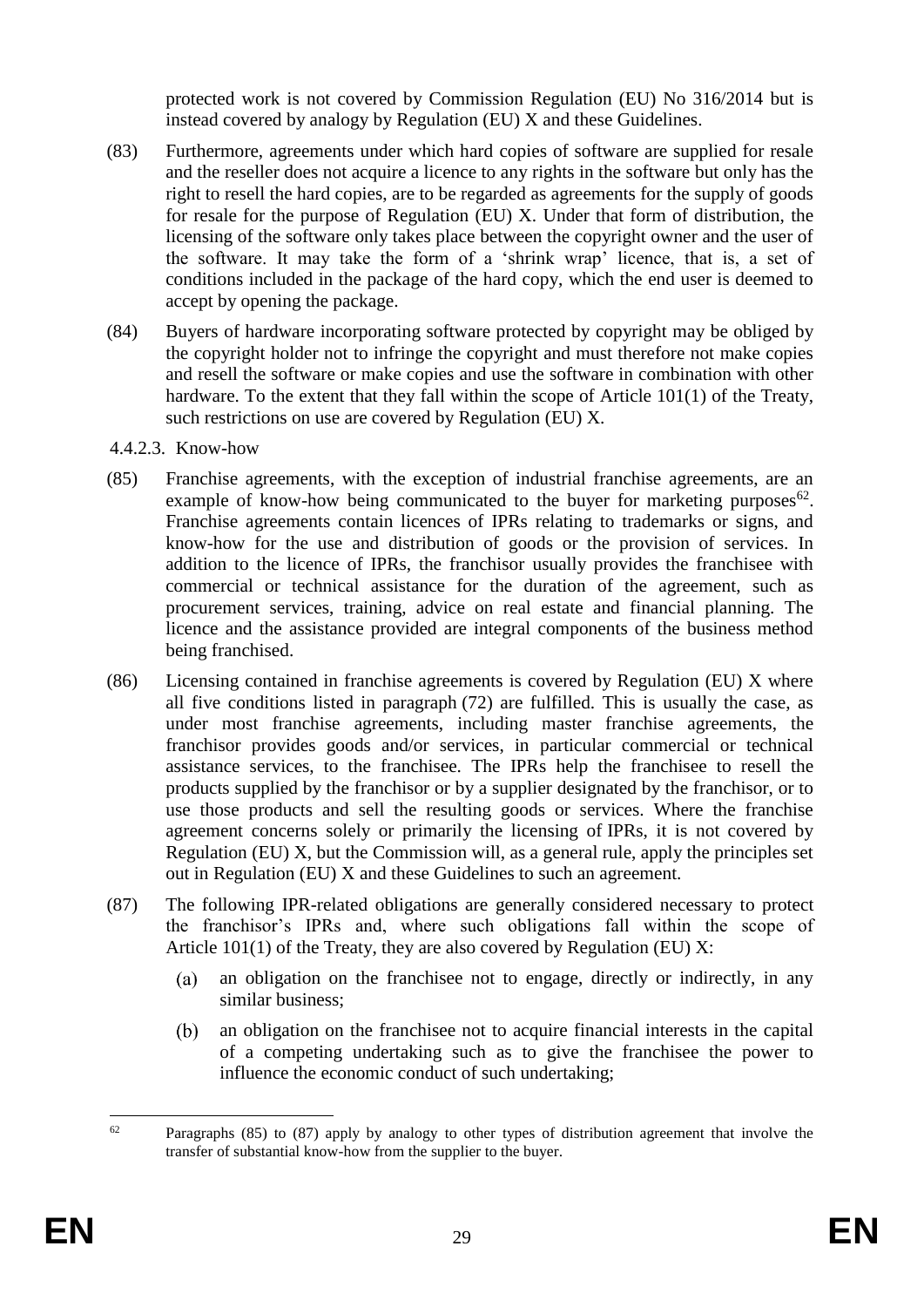- $(c)$ an obligation on the franchisee not to disclose to third parties the know-how provided by the franchisor as long as such know-how is not in the public domain;
- an obligation on the franchisee to communicate to the franchisor any  $(d)$ experience gained in exploiting the franchise and to grant the franchisor and other franchisees a non-exclusive licence for the know-how resulting from that experience;
- $(e)$ an obligation on the franchisee to inform the franchisor of infringements of licensed IPRs, to take legal action against infringers or to assist the franchisor in any legal actions against infringers;
- $(f)$ an obligation on the franchisee not to use know-how licensed by the franchisor for purposes other than the exploitation of the franchise;
- an obligation on the franchisee not to assign the rights and obligations under  $(g)$ the franchise agreement without the franchisor's consent.

#### <span id="page-30-0"></span>*4.4.3. Vertical agreements between competitors*

- (88) As regards vertical agreements between competitors, it should first be noted that, pursuant to Article 2(7) of Regulation (EU) X, on which guidance is provided in section 4.5., the Regulation does not apply to vertical agreements the subject matter of which falls within the scope of any other block exemption regulation, unless otherwise provided for in such other regulation.
- (89) Article 2(4), first sentence, of Regulation (EU) X establishes the general rule that the exemption provided by Article 2(1) of the Regulation does not apply to vertical agreements between competing undertakings.
- (90) Article 1(1), point (c) of Regulation (EU) X defines a competing undertaking as an actual or potential competitor. Two undertakings are treated as actual competitors if they are active on the same relevant (product and geographic) market. An undertaking is treated as a potential competitor of another undertaking if, absent the vertical agreement between the undertakings, it is likely that the former would, within a short period of time (normally not longer than one year), make the additional necessary investments or incur other necessary costs to enter the relevant market in which the latter undertaking is active. This assessment must be based on realistic grounds, having regard to the structure of the market and the economic and legal context. The mere theoretical possibility of entering a market is not sufficient. There must be real and concrete possibilities for the undertaking to enter the market and no insurmountable barriers to entry. Conversely, there is no need to demonstrate with certainty that the undertaking will in fact enter the relevant market and that it will be capable of retaining its place there $63$ .
- (91) Vertical agreements between competing undertakings that do not fall within the exceptions set out in Article 2(4), second sentence, of Regulation (EU) X, on which guidance is provided in paragraphs (93) to (95), must be individually assessed under Article 101 of the Treaty. These Guidelines are relevant for the assessment of any

<sup>63</sup> <sup>63</sup> See the judgments of 30 January 2020, *Generics (UK) and Others* v *Competition and Markets Authority*, Case C-307/18, EU:C:2020:52, paragraphs 36 to 45; 25 March 2021, *H. Lundbeck A/S and Lundbeck Ltd* v *European Commission*, Case C-591/16 P, EU:C:2021:243, paragraphs 54 to 57.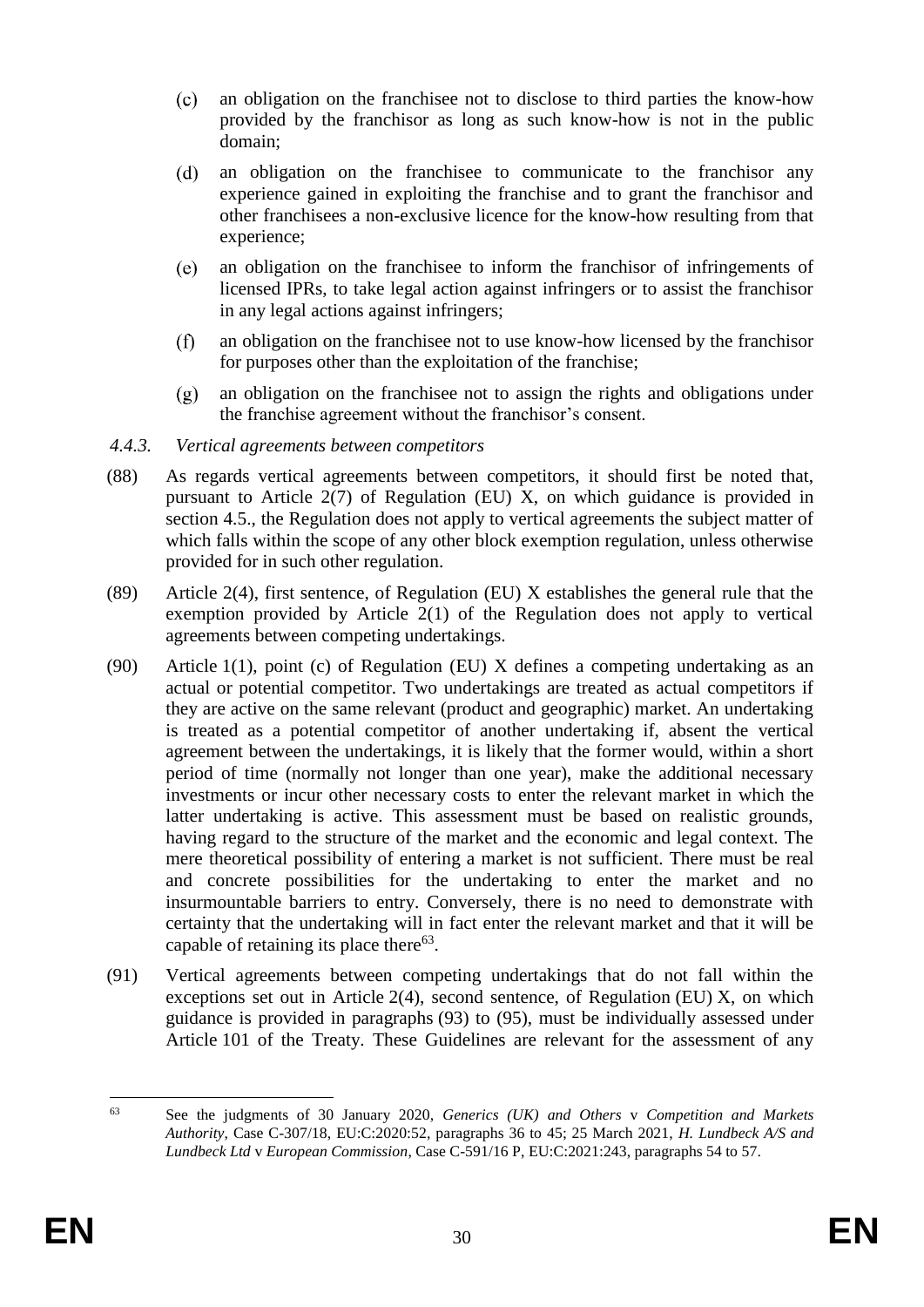vertical restraints in such agreements. The Horizontal Guidelines may provide relevant guidance for the assessment of possible collusive effects.

- (92) A wholesaler or retailer that provides specifications to a manufacturer to produce goods for sale under the brand name of that wholesaler or retailer is not considered a manufacturer of such own-brand goods and consequently not a competitor of the manufacturer for the purpose of applying Article 2(4), point (a) of Regulation (EU) X. Therefore, the exemption provided by Article 2(1) of the Regulation can apply to a vertical agreement entered into between, on the one hand, a wholesaler or retailer that sells own-brand goods that have been manufactured by a third party (and not in-house) and, on the other hand, a manufacturer of competing branded goods<sup> $64$ </sup>. By contrast, wholesalers and retailers that manufacture goods in-house for sale under their own brand name are considered to be manufacturers and therefore the exemption provided by Article 2(1) of the Regulation does not apply to vertical agreements entered into by such wholesalers or retailers with manufacturers of competing branded goods.
- (93) Article 2(4), second sentence, of Regulation (EU) X contains two exceptions to the general rule that the block exemption does not apply to agreements between competing undertakings. More specifically, the second sentence of Article 2(4) provides that the exemption provided by Article 2(1) of the Regulation applies to nonreciprocal vertical agreements between competing undertakings that fulfil the conditions of either Article 2(4), point (a) or point (b) of the Regulation. Nonreciprocal means in particular that the buyer of the contract goods or services does not also supply competing goods or services to the supplier.
- (94) The two exceptions set out in the second sentence of Article 2(4) of Regulation (EU) X both concern scenarios of dual distribution, namely where a supplier of goods or services is also active at the downstream level, thereby competing with its independent distributors. Article 2(4), point (a) of the Regulation concerns the scenario where the supplier sells the contract goods at several levels of trade, namely at the upstream level as a manufacturer, importer or wholesaler and at the downstream level as an importer, wholesaler or retailer, whereas the buyer sells the contract goods at a downstream level, namely as an importer, wholesaler or retailer, and is not a competing undertaking at the upstream level where it buys the contract goods. Article 2(4), point (b) of the Regulation concerns the scenario where the supplier is a provider of services operating at several levels of trade, whereas the buyer provides services at the retail level and is not a competing undertaking at the level of trade where it purchases the contract services.
- (95) The rationale for the exceptions set out in Article 2(4), points (a) and (b) of Regulation (EU) X is that, in a dual distribution scenario, the potential negative impact of the vertical agreement on the competitive relationship between the supplier and the buyer at the downstream level is considered to be less important than the potential positive impact of the vertical agreement on competition in general at the upstream or downstream levels. As Article 2(4), points (a) and (b) are exceptions to the general rule that Regulation (EU) X does not apply to agreements between competitors, those exceptions should be construed narrowly.
- (96) If the conditions set out in Article 2(4), point (a) or (b) of Regulation (EU) X are fulfilled, the exemption provided by Article 2(1) of the Regulation applies to all

<sup>64</sup> This is without prejudice to the application of the Subcontracting Notice, see paragraph (47) of these Guidelines.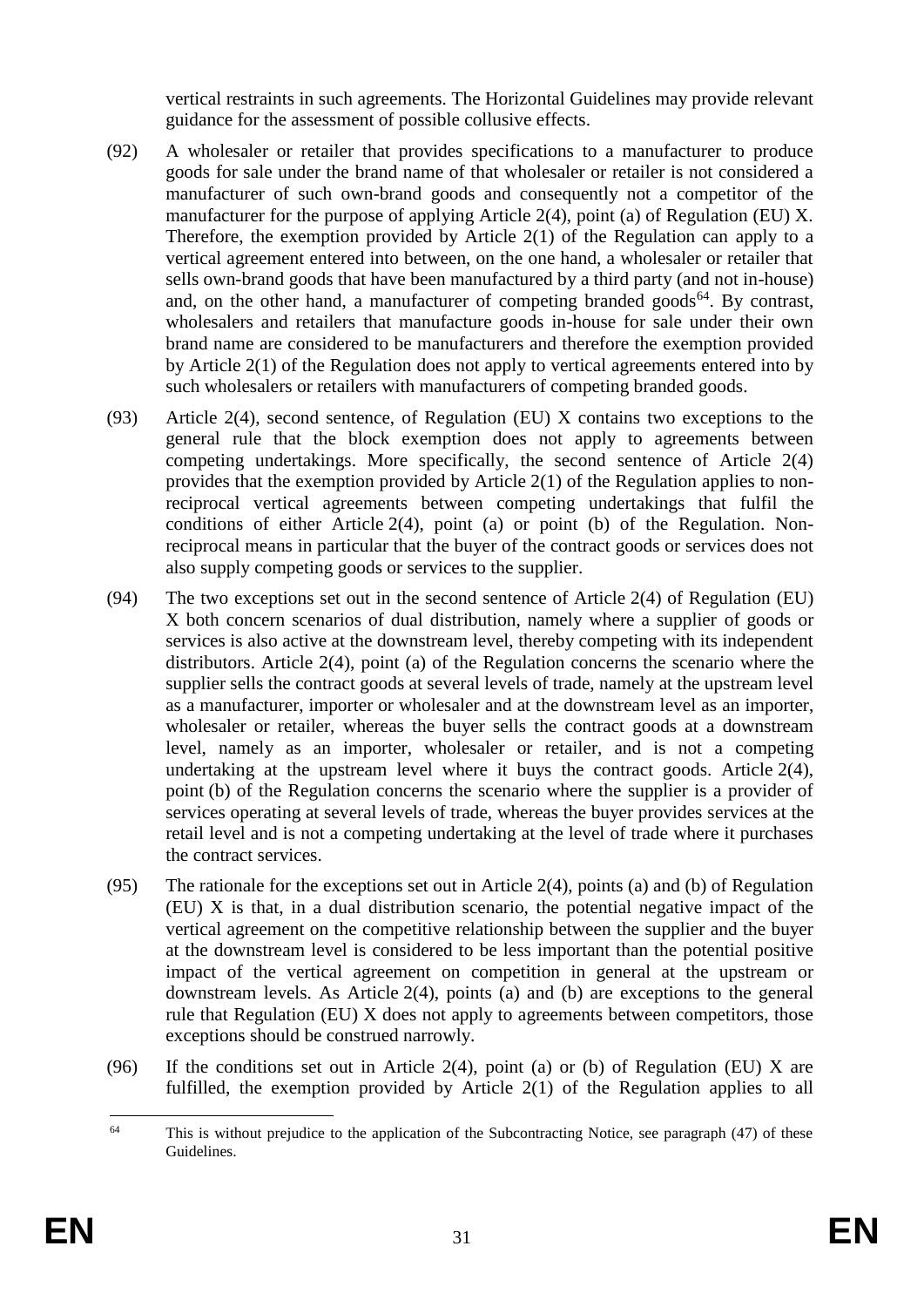aspects of the vertical agreement in question, including, in general, exchanges of information between the parties relating to the implementation of the agreement<sup>65</sup>. Information exchange can contribute to the pro-competitive effects of vertical agreements, including the optimisation of production and distribution processes. This also applies in scenarios of dual distribution. However, not all exchanges of information between a supplier and buyer in a dual distribution scenario are efficiency-enhancing. For this reason, Article 2(5) of Regulation (EU) X provides that the exceptions set out in Article  $2(4)$ , points (a) and (b) do not apply to the exchange of information between a supplier and buyer that is either not directly related to the implementation of the vertical agreement or is not necessary to improve the production or distribution of the contract goods or services, or which meets neither of those conditions. Article  $2(5)$  of the Regulation and the guidance provided in paragraphs (96) to (103) only concern information exchange in the context of dual distribution, namely information exchange between the parties to a vertical agreement that fulfils the conditions of Article 2(4), points (a) or (b) of the Regulation.

- (97) For the purpose of applying Article 2(5) of the Regulation and these Guidelines, information exchange includes any communication of information by one party to the vertical agreement to the other party, irrespective of the characteristics of the exchange, for instance whether the information is communicated by only one party or by both parties, or whether the information is exchanged in writing or orally. It is also immaterial whether the form and content of the information exchange is expressly agreed in the vertical agreement or if it takes place on an informal basis, including, for example, where one party to the vertical agreement communicates information without a request from the other party.
- (98) Whether an exchange of information in a dual distribution scenario is directly related to the implementation of the vertical agreement and necessary to improve the production or distribution of the contract goods or services within the meaning of Article 2(5) of Regulation (EU) X may depend on the particular model of distribution. For example, under an exclusive distribution agreement, it may be necessary for the parties to exchange information relating to their respective sales activities in particular territories or in respect of particular customer groups. Under a franchise agreement, it may be necessary for the franchisor and franchisee to exchange information relating to the application of a uniform business model across the franchise network<sup>66</sup>. In a selective distribution system, it may be necessary for the distributor to share information with the supplier relating to its compliance with the selection criteria and with any restrictions on sales to unauthorised distributors.
- (99) The following is a non-exhaustive list of examples of information that may, depending on the particular circumstances, be directly related to the implementation of the

<sup>&</sup>lt;u>.</u> <sup>65</sup> The guidance provided in these Guidelines is without prejudice to the application of Regulation (EU) 2016/679 of the European Parliament and of the Council of 27 April 2016 on the protection of natural persons with regard to the processing of personal data and on the free movement of such data, and repealing Directive 95/46/EC (General Data Protection Regulation) (OJ L 119, 4.5.2016, p. 1) and other Union law applicable to the exchange of information within the meaning of paragraph (97) of these Guidelines.

<sup>66</sup> See paragraph 31 of the Article 101(3) Guidelines.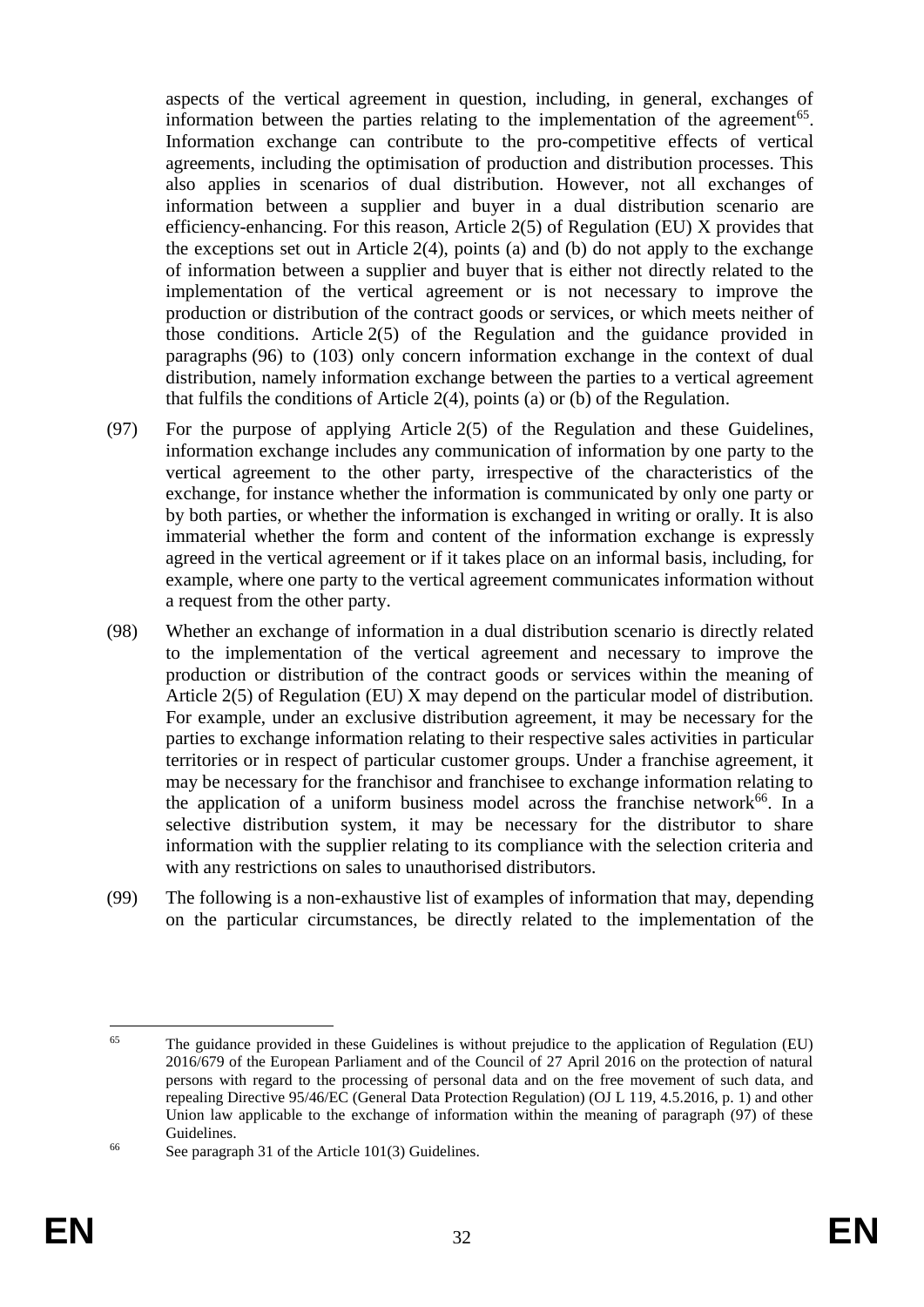vertical agreement and necessary to improve the production or distribution of the contract goods or services $67$ :

- $(a)$ technical information relating to the contract goods or services, including information relating to the registration, certification, handling, use, maintenance, repair, upgrading or recycling of the contract goods or services, notably where such information is required to comply with regulatory measures, and information that enables the supplier or buyer to adapt the contract goods or services to the requirements of the customer;
- logistical information relating to the production and distribution of the contract  $(b)$ goods or services at the upstream or downstream levels, including information relating to production processes, inventory, stocks and, subject to paragraph (100), point (b), sales volumes and returns;
- $(c)$ subject to paragraph (100), point (b), information relating to customer purchases of the contract goods or services, customer preferences and customer feedback, provided that the exchange of such information is not used to restrict the territory into which or the customers to whom the buyer may sell the contract goods or services within the meaning of Article 4, points (b), (c) or (d) of Regulation (EU) X;
- information relating to the prices at which the contract goods or services are  $(d)$ sold by the supplier to the buyer;
- subject to paragraph (100), point (a), information relating to the supplier's  $(e)$ recommended or maximum resale prices for the contract goods or services and information relating to the prices at which the buyer resells the goods or services, provided that the exchange of such information is not used to restrict the buyer's ability to determine its sale price or to enforce a fixed or minimum sale price within the meaning of Article 4, point (a) of Regulation (EU)  $X^{68}$ ;
- $(f)$ subject to paragraph (100) and point (e) of this paragraph, information relating to the marketing of the contract goods or services, including information on promotional campaigns and information on new goods or services to be supplied under the vertical agreement;
- $(g)$ performance-related information, including aggregated information communicated by the supplier to the buyer relating to the marketing and sales activities of other buyers of the contract goods or services, provided that this does not enable the buyer to identify the activities of particular competing buyers, as well as information relating to the volume or value of the buyer's sales of the contract goods or services relative to its sales of competing goods or services.
- (100) The following are examples of information that is generally unlikely to fulfil the two conditions set out in Article 2(5) of Regulation (EU) X when exchanged between a supplier and a buyer in a dual distribution scenario:

<sup>67</sup> Unless indicated otherwise, the examples cover information communicated by the supplier or the buyer, irrespective of the frequency of the communication and irrespective of whether the information relates to past, present or future conduct.

<sup>&</sup>lt;sup>68</sup> See Section 6.1.1. for further guidance on RPM, including on indirect means to apply RPM.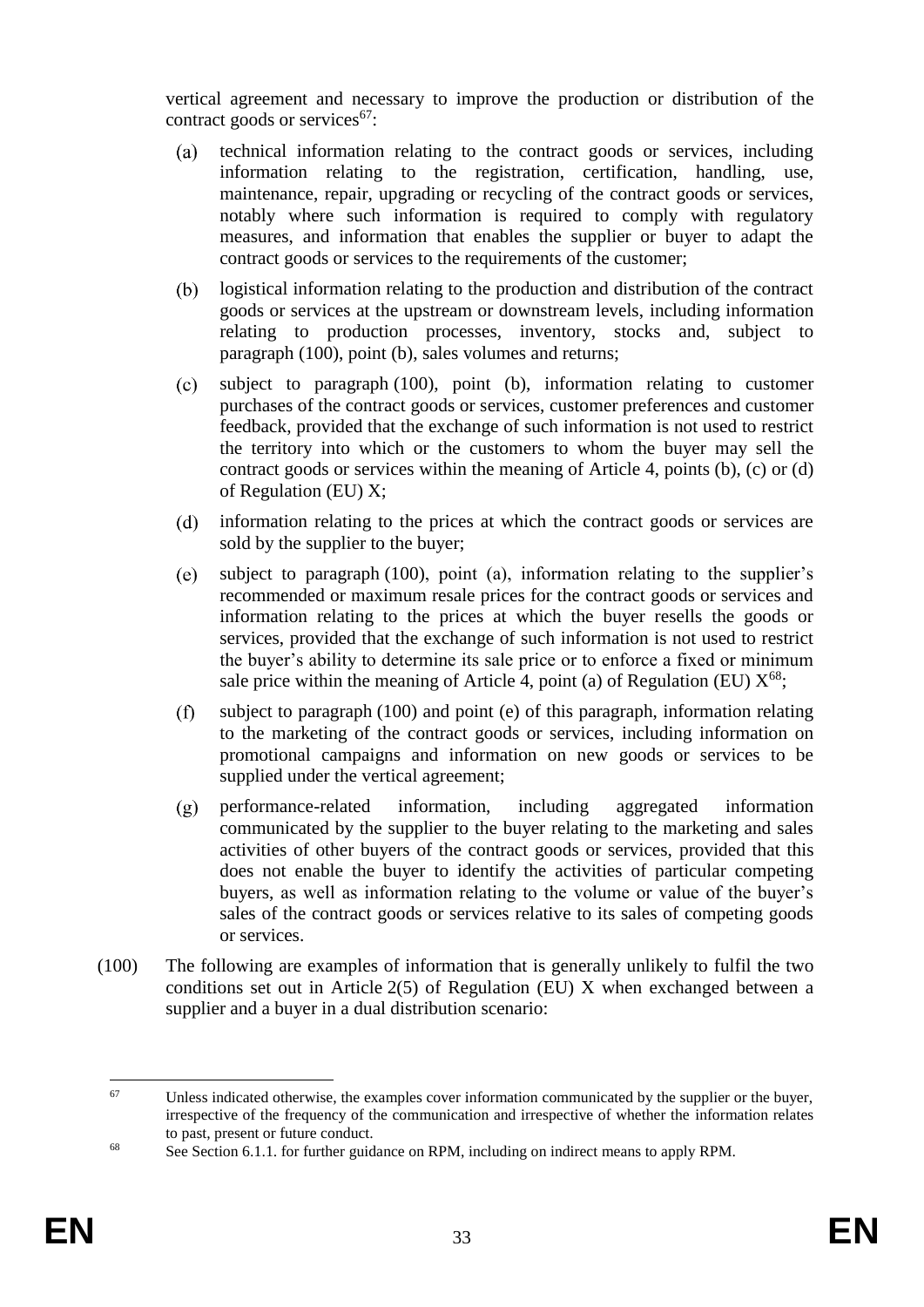- information relating to the future prices at which the supplier or buyer intend to  $(a)$ sell the contract goods or services downstream;
- $(b)$ information relating to identified end users of the contract goods or services, unless the exchange of such information is necessary:
	- (1) to enable the supplier or buyer to satisfy the requirements of a particular end user, for example to adapt the contract goods or services to the end user's requirements, to grant the end user special conditions, including under a customer loyalty scheme, or to provide pre- or after-sales services, including guarantee services,
	- (2) to implement or monitor compliance with a selective distribution agreement or an exclusive distribution agreement under which particular end users are allocated to the supplier or buyer;
- information relating to goods sold by a buyer under its own brand name  $(c)$ exchanged between the buyer and a manufacturer of competing branded goods, unless the manufacturer is also the producer of those own-brand goods.
- (101) The examples set out in paragraphs (99) and (100) are provided to assist undertakings with their self-assessment. However, the inclusion of a particular type of information in paragraph (99) does not imply that the exchange of such information will fulfil the two conditions set out in Article 2(5) of Regulation (EU) X in all cases. Likewise, the inclusion of a particular type of information in paragraph (100) does not imply that the exchange of such information will never fulfil those two conditions. Undertakings must therefore apply the conditions of Article 2(5) of the Regulation to the particular facts of their vertical agreement.
- $(102)$  Where the parties to a vertical agreement that fulfils the conditions of Article 2(4), points (a) or (b) of Regulation (EU) X exchange information that is either not directly related to the implementation of their vertical agreement or is not necessary to improve the production or distribution of the contract goods or services, or which fulfils neither of those two conditions, the information exchange must be assessed individually under Article 101 of the Treaty. Such exchanges do not necessarily infringe Article 101 of the Treaty. Furthermore, the other provisions of the vertical agreement can still benefit from the exemption provided by Article 2(1) of the Regulation, provided that the agreement otherwise complies with the conditions set out in the Regulation.
- (103) Where competing undertakings enter into a vertical agreement and engage in exchanges of information that do not benefit from the exemption provided by Article  $2(1)$  of the Regulation<sup>69</sup>, they may take precautions to minimise the risk that the information exchange will raise competition concerns<sup>70</sup>. For example, they may exchange information only in aggregated form or ensure an appropriate delay between the generation of the information and the exchange. They may also use technical or administrative measures, such as firewalls, to ensure that information communicated by the buyer is accessible only to the personnel responsible for the supplier's upstream activities and not to the personnel responsible for the supplier's downstream direct

<sup>69</sup> For example, because the conditions of Article 2(4), Article 2(5) or Article  $3(1)$  of the Regulation are not fulfilled.

<sup>&</sup>lt;sup>70</sup> See the chapter on information exchange in the Horizontal Guidelines and any future version of those Guidelines.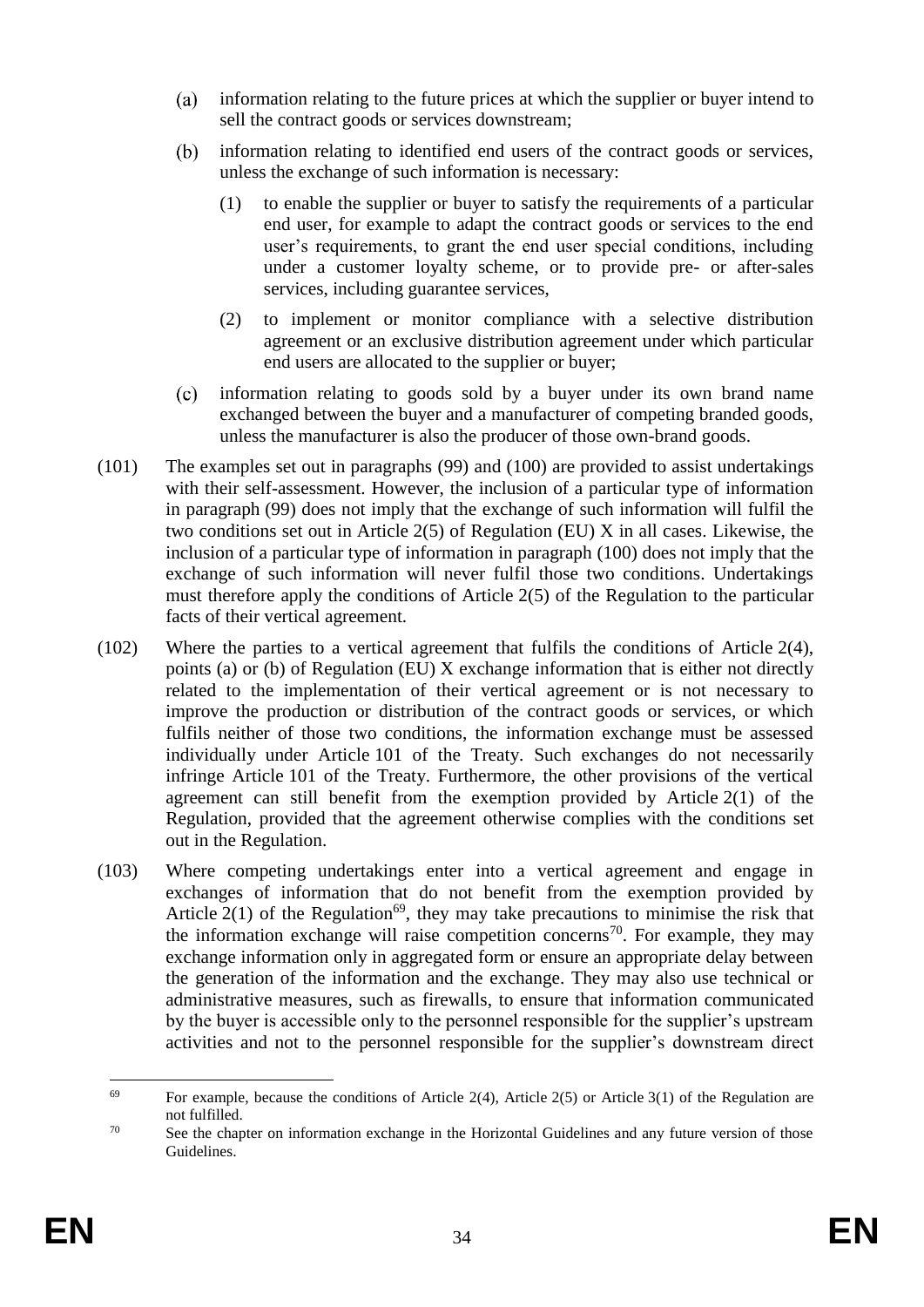sales activity. However, the use of such precautions cannot bring within the scope of the exemption provided by Article 2(1) of Regulation (EU) X information exchanges that would otherwise fall outside the scope of that exemption.

- <span id="page-35-0"></span>*4.4.4. Vertical agreements with providers of online intermediation services that have a hybrid function*
- (104) Pursuant to Article 2(6) of Regulation (EU) X, the dual distribution exceptions set out in Article 2(4), points (a) and (b) of the Regulation do not apply to vertical agreements relating to the provision of online intermediation services where the provider of the online intermediation services has a hybrid function, namely it is also a competing undertaking on the relevant market for the sale of the intermediated goods or services<sup>71</sup>. Article 2(6) of Regulation (EU) X applies to vertical agreements 'relating to' the provision of online intermediation services, irrespective of whether the agreement relates to the provision of those services to a party to the agreement or to third parties.
- (105) Vertical agreements relating to the provision of online intermediation services entered into by providers of online intermediation services with such a hybrid function do not fulfil the rationale for the dual distribution exceptions, set out in Article 2(4), points (a) and (b) of Regulation (EU) X. Such providers may have an incentive to favour their own sales and the ability to influence the outcome of competition between undertakings that use their online intermediation services. Such vertical agreements may therefore raise concerns for competition in general on relevant markets for the sale of the intermediated goods or services.
- (106) Article 2(6) of Regulation (EU) X applies to vertical agreements relating to the provision of online intermediation services where the provider of online intermediation services is an actual or potential competitor on the relevant market for the sale of the intermediated goods or services. In particular, it must be likely that the provider of online intermediation services would, within a short period of time (normally not longer than one year), make the additional necessary investments or incur other necessary costs to enter the relevant market for the sale of the intermediated goods or services $^{72}$ .
- (107) Agreements relating to the provision of online intermediation services that, pursuant to Article 2(6) of Regulation (EU) X, do not benefit from the exemption provided by Article 2(1) of the Regulation must be assessed individually under Article 101 of the Treaty. Such agreements do not necessarily restrict competition within the meaning of Article 101(1) of the Treaty, or they may fulfil the conditions of an individual exemption under Article 101(3) of the Treaty. The De Minimis Notice may apply where the parties hold low market shares on the relevant market for the provision of online intermediation services and the relevant market for the sale of the intermediated goods or services<sup>73</sup>. The Horizontal Guidelines may provide relevant guidance for the assessment of possible collusive effects. These Guidelines may provide guidance for the assessment of any vertical restraints.

<sup>71</sup> The application of Article  $2(6)$  of Regulation (EU) X presupposes that the vertical agreement entered into by the provider of online intermediation services with a hybrid function does not qualify as an agency agreement that falls outside the scope of Article 101(1) of the Treaty, see paragraphs (46) and (63).

 $\frac{72}{73}$  See paragraph (90).

See paragraph (26).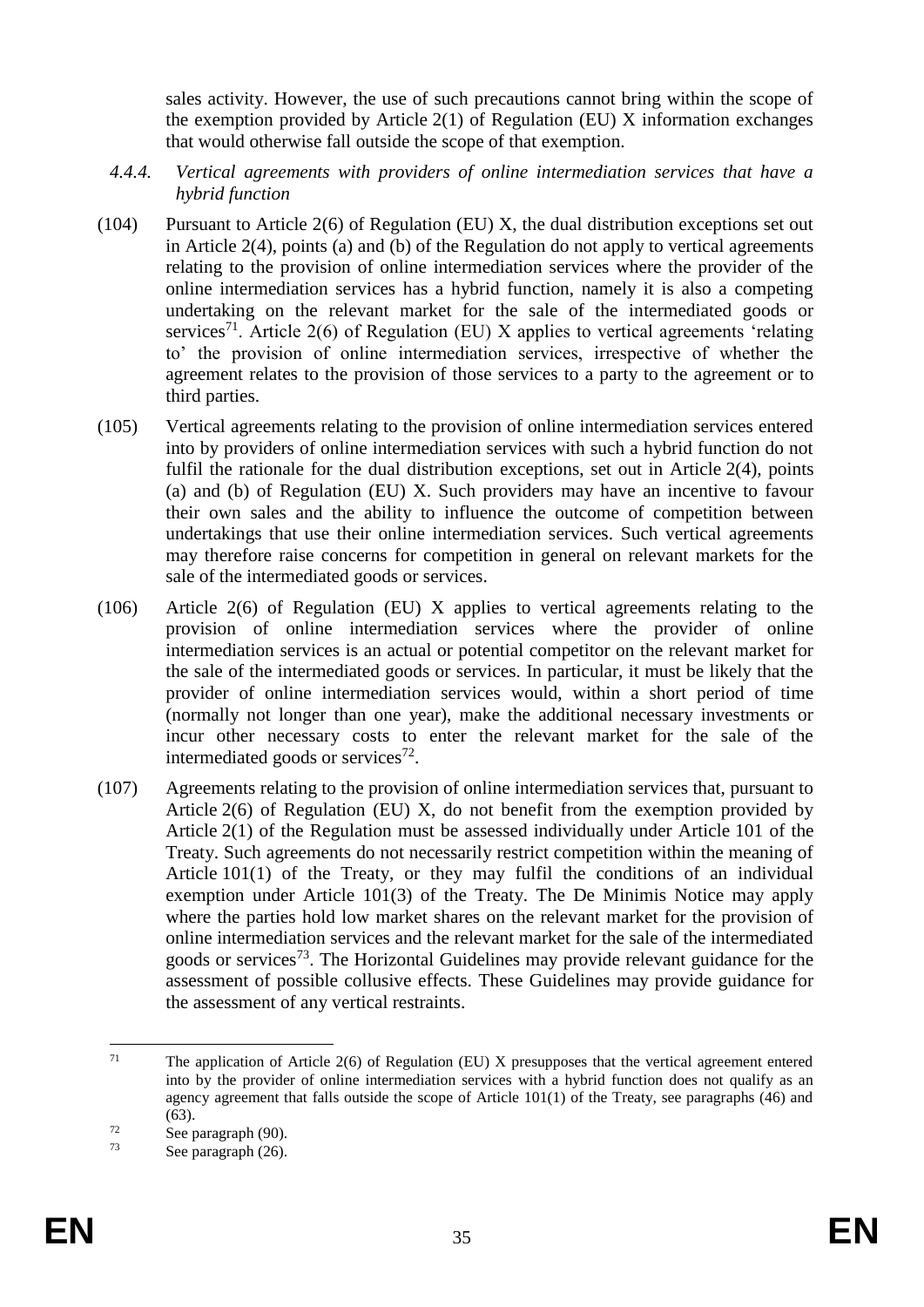- (108) In the absence of restrictions of competition by object, appreciable anti-competitive effects are unlikely where the provider of online intermediation services does not enjoy market power in the relevant market for online intermediation services, for example because it has only recently entered such market (start-up phase). In the online platform economy, the revenue generated by a provider of online intermediation services (for example, commissions) may be only a first proxy for the extent of its market power and it may also be necessary to take into account alternative metrics, such as the number of transactions intermediated by the provider, the number of users of the online intermediation services (sellers and/or buyers) and the extent to which such users use the services of other providers. It is also unlikely that a provider of online intermediation services enjoys market power where it does not benefit from appreciable positive direct or indirect network effects.
- (109) In the absence of restrictions by object or significant market power, it is unlikely that the Commission will prioritise enforcement action in respect of vertical agreements relating to the provision of online intermediation services where the provider has a hybrid function. This is in particular the case where, in a dual distribution scenario, a supplier allows buyers of its goods or services to use its website to distribute the goods or services, but does not allow the website to be used to offer competing brands of goods or services and is not otherwise active on the relevant market for the provision of online intermediation services in respect of such goods or services.

#### **4.5. Relationship with other block exemption regulations**

- (110) As explained in sections 4.1. and 4.2., Regulation (EU) X applies to vertical agreements, which must be assessed exclusively under Regulation (EU) X and these Guidelines, unless specifically stated otherwise in these Guidelines. Such agreements can benefit from the safe harbour established by Regulation (EU) X.
- (111) Pursuant to Article 2(7) of Regulation (EU) X, the Regulation does not apply to vertical agreements where their subject matter falls within the scope of any other block exemption regulation, unless otherwise provided for in such a regulation'. It is therefore important to verify from the outset whether a vertical agreement falls within the scope of any other block exemption regulation.
- (112) Regulation (EU) X does not apply to vertical agreements covered by the following block exemption regulations or any future block exemption regulations relating to the types of agreements referenced in this paragraph, unless otherwise provided for in the respective regulation:
	- Commission Regulation (EU) No  $316/2014^{74}$ ;
	- Commission Regulation (EU) No  $1217/2010^{75}$ ;
	- Commission Regulation (EU) No 1218/2010<sup>76</sup>.

 $74$ <sup>74</sup> Commission Regulation (EU) No 316/2014 of 21 March 2014 on the application of Article 101(3) of the Treaty on the Functioning of the European Union to categories of technology transfer agreements (OJ L 93, 28.3.2014, p. 17).

<sup>&</sup>lt;sup>75</sup> Commission Regulation (EU) No 1217/2010 of 14 December 2010 on the application of Article 101(3) of the Treaty on the Functioning of the European Union to certain categories of research and development agreements (OJ L 335, 18.12.2010, p. 36).

<sup>&</sup>lt;sup>76</sup> Commission Regulation (EU) No 1218/2010 of 14 December 2010 on the application of Article 101(3) of the Treaty on the Functioning of the European Union to certain categories of specialisation agreements (OJ L 335, 18.12.2010, p. 43).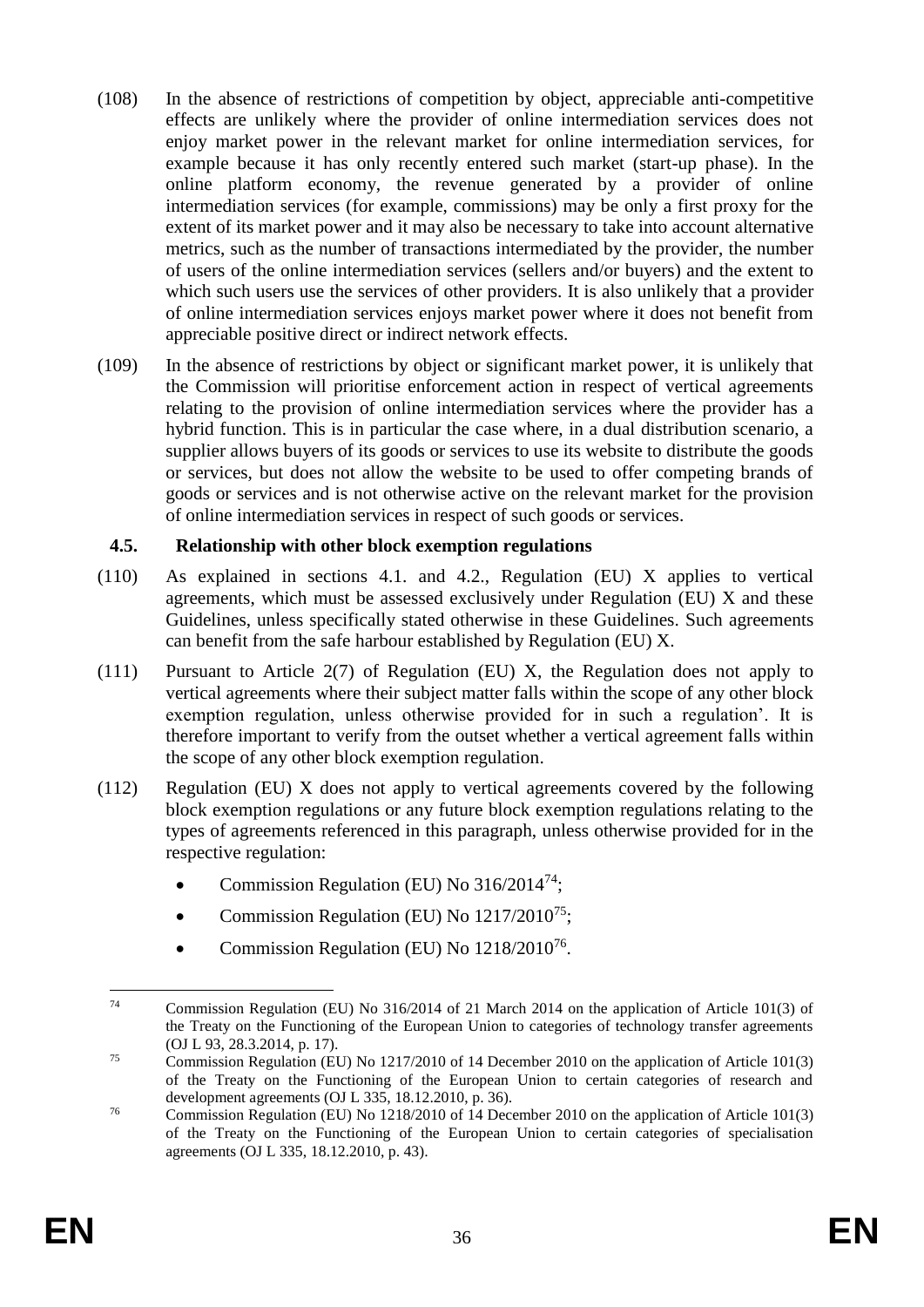- (113) Regulation (EU) X does not apply to the types of agreements between competitors mentioned in the Horizontal Guidelines, unless otherwise provided by the Horizontal Guidelines.
- (114) Regulation (EU) X does apply to vertical agreements relating to the purchase, sale or resale of spare parts for motor vehicles and to the provision of repair and maintenance services for motor vehicles. Such agreements only benefit from the safe harbour created by Regulation (EU) X if, in addition to the conditions of Regulation (EU) X, they comply with the conditions of Commission Regulation (EU) No  $461/2010^{77}$  and its accompanying guidelines.

#### **4.6. Specific types of distribution system**

- (115) A supplier is free to organise the distribution of its goods or services as it sees fit. The supplier may, for instance, choose vertical integration, namely selling its goods or services directly to end users or distributing them through its vertically integrated distributors, which are connected undertakings within the meaning of Article 1(2) of Regulation (EU) X. This type of distribution system involves a single undertaking and thus falls outside the scope of Article 101(1) of the Treaty.
- (116) The supplier may also decide to use independent distributors. To that end, the supplier may use one or more types of distribution system. Certain types of distribution system, namely selective distribution and exclusive distribution, are the subject of specific definitions in Article 1(1), point (g) and point (h) of Regulation (EU) X. Guidance on exclusive distribution and selective distribution is provided in sections 4.6.1 and 4.6.2 respectively<sup>78</sup>. The supplier may also distribute its goods or services using neither selective distribution nor exclusive distribution. These other types of distribution are categorised as free distribution systems for the purpose of applying the Regulation<sup>79</sup>.
	- *4.6.1. Exclusive distribution systems*
- 4.6.1.1. Definition of exclusive distribution systems
- (117) In an exclusive distribution system, as defined in Article 1(1), point (h) of Regulation (EU) X, the supplier allocates a territory or a group of customers exclusively to one or a limited number of buyers, while restricting all its other buyers within the Union from actively selling into the exclusive territory or to the exclusive customer group<sup>80</sup>.
- (118) Suppliers often use exclusive distribution systems to incentivise distributors to make the financial and non-financial investments needed to develop the supplier's brand in a territory where the brand is not well known, or to sell a new product in a particular territory or to a particular customer group, or to incentivise distributors to focus their selling and promotional activities on a particular product. For the distributors, the protection provided by exclusivity may enable them to secure a certain volume of business and a margin that justifies their investment efforts.

<sup>1</sup> <sup>77</sup> Commission Regulation (EU) No  $461/2010$  f 27 May 2010 on the application of Article 101(3) of the Treaty on the Functioning of the European Union to categories of vertical agreements and concerted practices in the motor vehicle sector (OJ L 129, 28.5.2010, p. 52).

 $^{78}$  See also sections 6.1.2.3.1 and 6.1.2.3.2.

 $79$  See also section 6.1.2.3.3.<br>80

See Article 1(1), point (h) of Regulation (EU)  $X$ .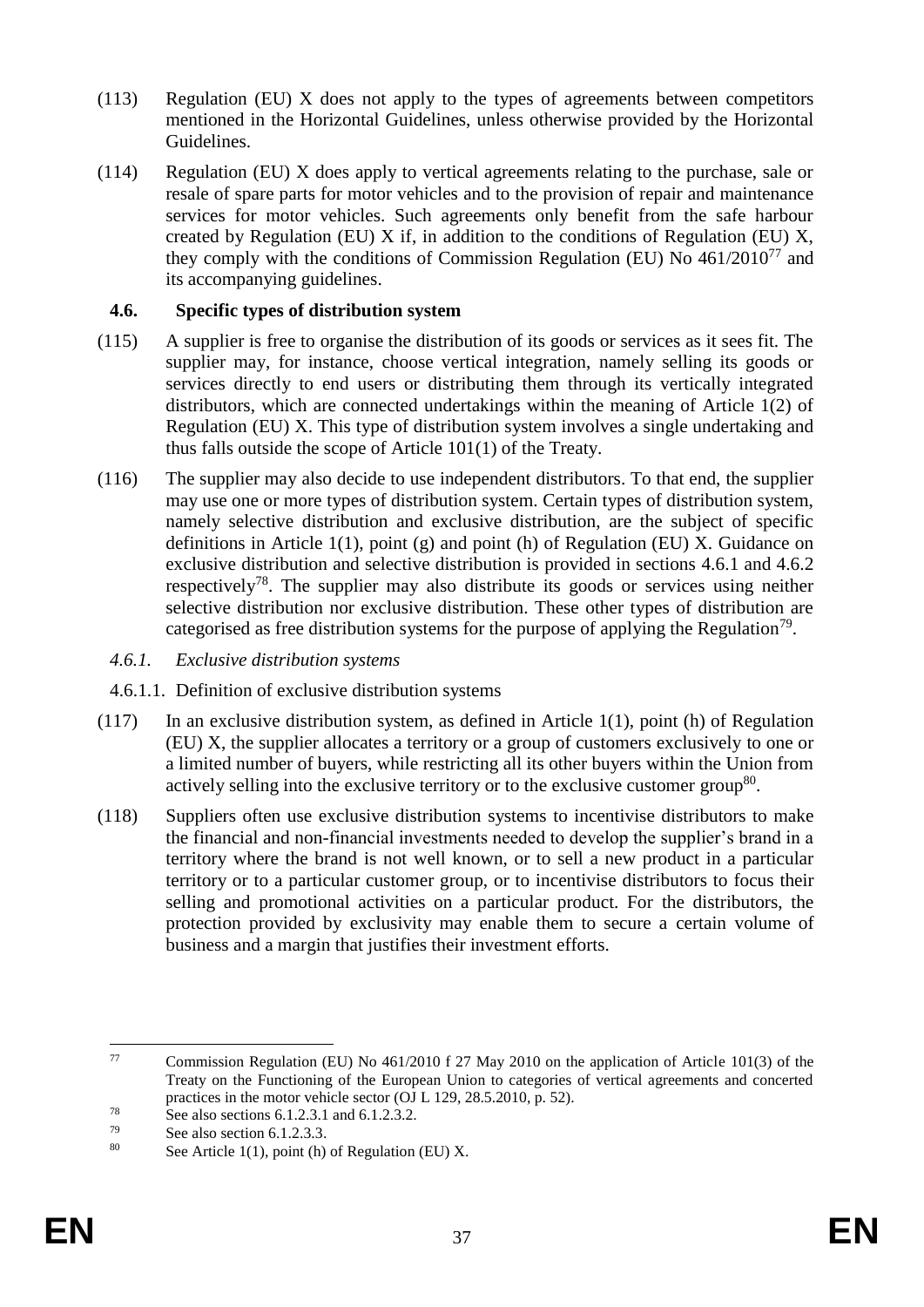#### 4.6.1.2. Application of Article 101 of the Treaty to exclusive distribution systems

- (119) In a distribution system where the supplier allocates a territory or customer group exclusively to one or more buyers, the main possible competition risks are market partitioning, which may facilitate price discrimination, and reduced intra-brand competition. When most or all of the strongest suppliers active in a market operate an exclusive distribution system, this may also soften inter-brand competition and/or facilitate collusion, at both the supplier and the distributor levels. Lastly, exclusive distribution may lead to the foreclosure of other distributors and thereby reduce both inter-brand and intra-brand competition at the distributor level.
- (120) Exclusive distribution agreements can benefit from the exemption provided by Article 2(1) of Regulation (EU) X, provided that the supplier's and the buyer's market share do not exceed 30%, the agreement does not contain any hardcore restrictions within the meaning of Article 4 of Regulation (EU) X, and the number of distributors appointed per exclusive territory or customer group does not exceed five. An exclusive distribution agreement can still benefit from the safe harbour provided by Regulation (EU) X if it is combined with other non-hardcore vertical restraints, such as a noncompete obligation not exceeding five years, quantity forcing or exclusive purchasing.
- (121) The exemption provided by Article 2(1) of Regulation (EU) X is limited to a maximum of five distributors per exclusive territory or customer group, in order to preserve the incentive of the distributors to invest in promoting and selling the supplier's goods or services, while providing the supplier with sufficient flexibility to organise its distribution system. Above that number, there is an increased risk that the exclusive distributors may free-ride on each other's investments, thereby eliminating the efficiency that exclusive distribution is intended to achieve.
- (122) For the exclusive distribution system to benefit from the exemption provided by Article 2(1) of Regulation (EU) X, the appointed distributors must be protected from active sales into the exclusive territory or to the exclusive customer group by all the supplier's other buyers. Where a supplier appoints more than one distributor for an exclusive territory or customer group, all these distributors must likewise be protected from active sales into the exclusive territory or to the exclusive customer group by all the supplier's other buyers, but active and passive sales by these distributors within the exclusive territory or customer group cannot be restricted. Where, for practical reasons and not with the object of preventing parallel trade, the exclusive territory or customer group is not protected from active sales by certain buyers for a temporary period, for example where the supplier modifies the exclusive distribution system and requires time to re-negotiate active sales restrictions with certain buyers, the exclusive distribution system may still benefit from the exemption provided by Article 2(1) of Regulation (EU) X.
- (123) The vertical agreements used for exclusive distribution should define the scope of the territory or customer group that is exclusively allocated to the distributors. For example, the exclusive territory may correspond to the territory of a Member State or to a larger or smaller area. An exclusive customer group may be defined, for example, by using one or more criteria, such as the occupation or activity of the customers or by using a list of identified customers. Depending on the criteria used, the customer group may be limited to a single customer.
- (124) Where a territory or customer group has not been exclusively allocated to one or more distributors, the supplier may reserve the territory or customer group for itself, in which case it must inform all its distributors. This does not require the supplier to be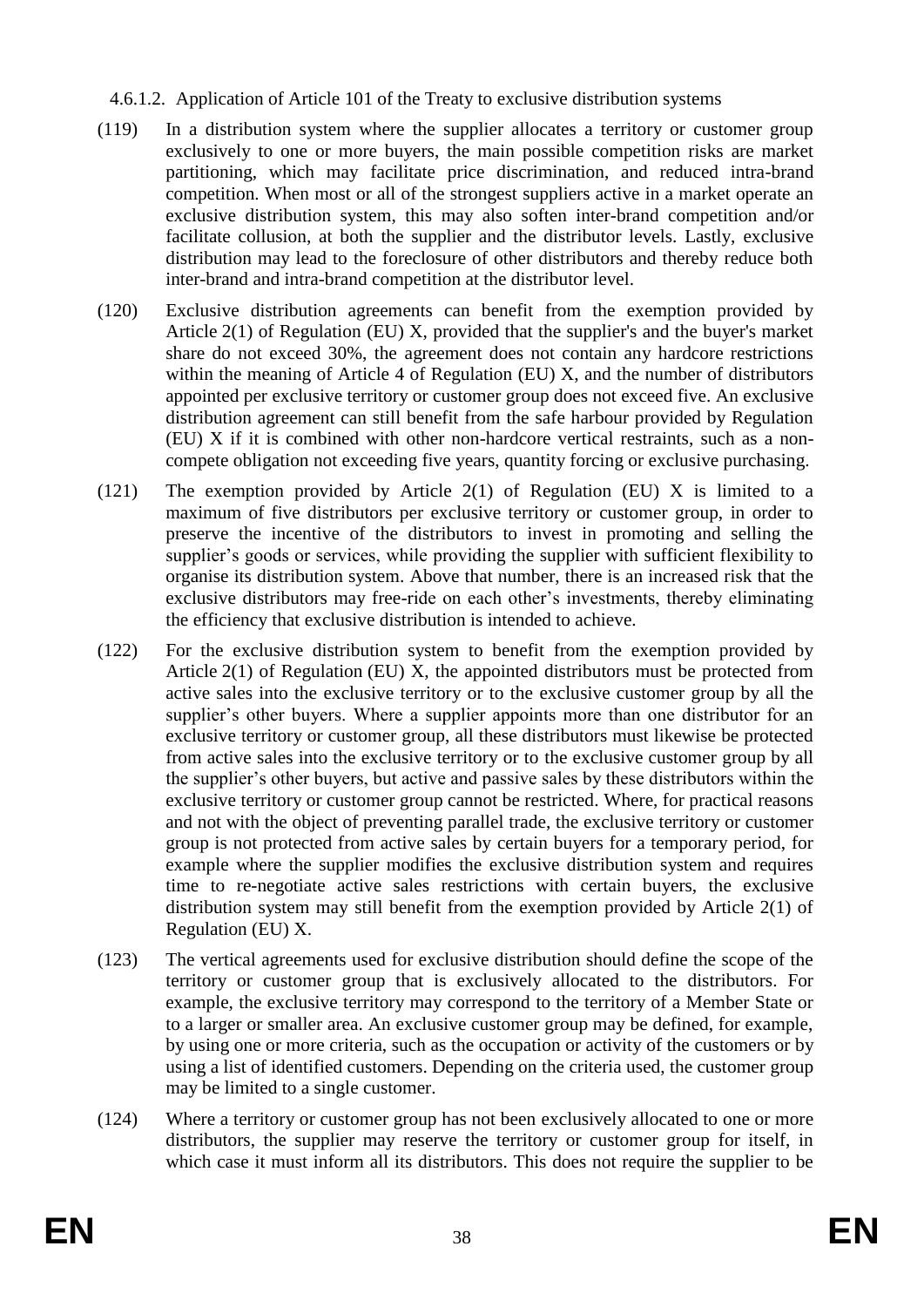commercially active in the reserved territory or in relation to the reserved customer group. For example, the supplier may wish to reserve the territory or customer group for the purpose of allocating it to other distributors in the future.

- 4.6.1.3. Guidance on the individual assessment of exclusive distribution agreements
- (125) Outside the scope of Regulation (EU) X, the market position of the supplier and its competitors is of major importance, as a loss of intra-brand competition will only be problematic if inter-brand competition is limited at the supplier or distributor level $81$ . The stronger the position of the supplier, notably above the 30% threshold, the higher the likelihood that inter-brand competition is weak and the greater the risk for competition resulting from any reduction in intra-brand competition.
- (126) The position of the supplier's competitors can have a dual significance. The existence of strong competitors generally indicates that any reduction in intra-brand competition will be outweighed by sufficient inter-brand competition. However, if the number of suppliers in a market is rather limited and their market position is rather similar in terms of market share, capacity and distribution network, there is a risk of collusion and/or softening of competition. The loss of intra-brand competition can increase that risk, especially when several suppliers operate similar distribution systems.
- (127) Multiple exclusive dealerships, that is, when multiple suppliers appoint the same exclusive distributor(s) in a given territory, may further increase the risk of collusion and/or softening of competition at the supplier and distributor level. If one or more distributors are granted the exclusive right to distribute two or more important competing products in the same territory, inter-brand competition may be substantially restricted for those brands. The higher the cumulative market share of the brands distributed by the exclusive multiple brand distributors, the higher the risk of collusion and/or softening of competition and the greater the reduction of inter-brand competition. If one or more retailers are exclusive distributors for a number of brands, there is a risk that a reduction of the wholesale price by one supplier for its brand will not be passed on by the exclusive retailers to the consumer, as this would reduce the retailers' sales and profits made with the other brands. Relative to a situation without multiple exclusive dealerships, suppliers will have a reduced incentive to enter into price competition with one another. Where the market shares of the individual suppliers and buyers are below the 30% threshold, such cumulative effects may be a reason to withdraw the benefit of Regulation (EU) X.
- (128) Entry barriers that may hinder suppliers from creating their own integrated distribution network or finding alternative distributors are less important in assessing the possible anti-competitive effects of exclusive distribution. Foreclosure of other suppliers does not arise as long as exclusive distribution is not combined with single branding, which obliges or induces the distributor to concentrate its orders for a particular type of product with one supplier. The combination of exclusive distribution and single branding can make it more difficult for other suppliers to find alternative distributors, in particular when single branding is applied to a dense network of exclusive distributors with small territories or in the case of a cumulative anti-competitive effect. In such a scenario, the principles on single branding set out in section 8.2.1. should be applied.

 $81$ 

<sup>81</sup> See Case C-306/20 - *Visma Enterprise*, paragraph 78.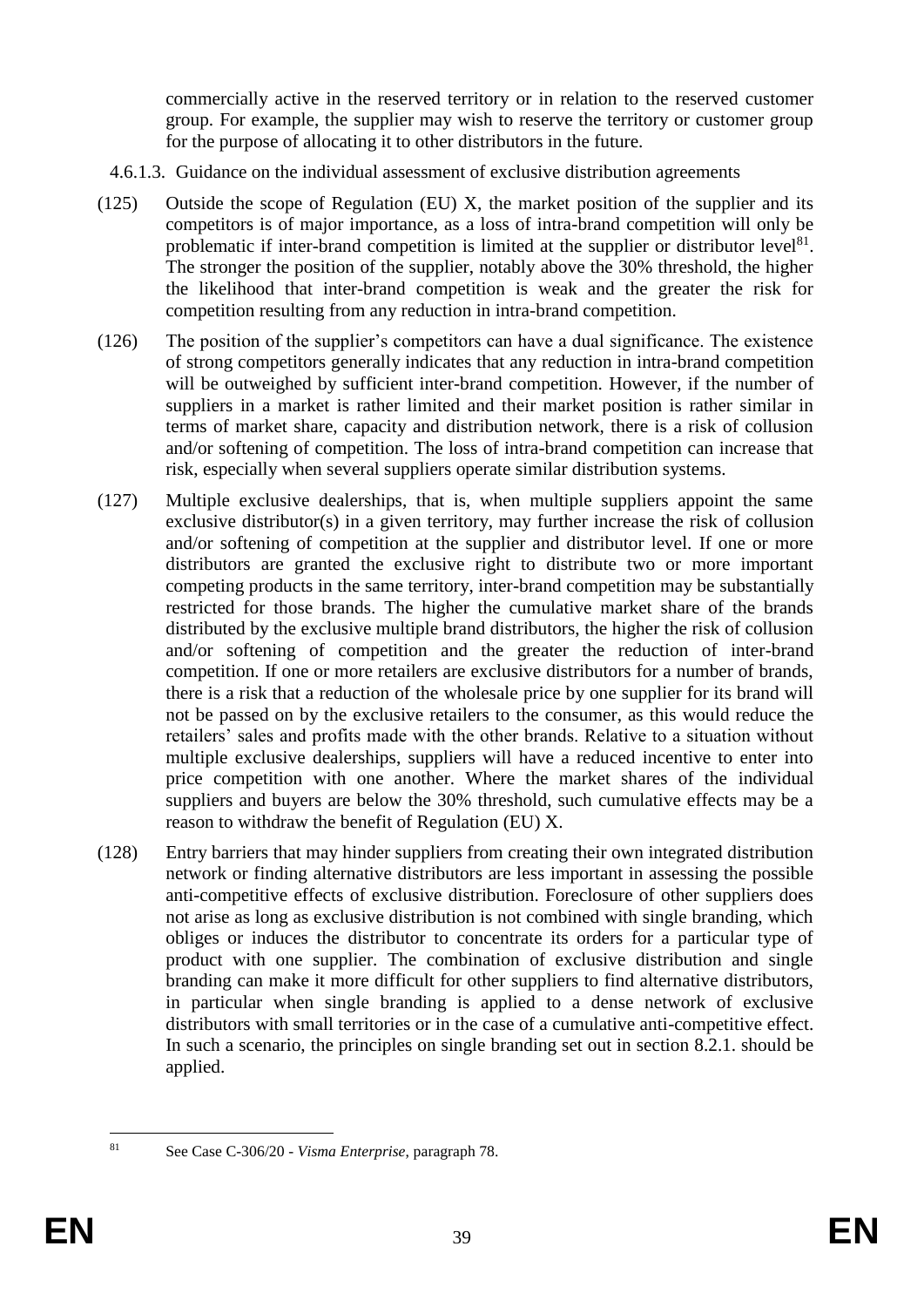- (129) The combination of exclusive distribution with exclusive sourcing, which requires the exclusive distributors to buy the supplier's brand directly from the supplier, increases the risks of reduced intra-brand competition and market partitioning. Exclusive distribution already limits arbitrage by customers, as it limits the number of distributors per exclusive territory and implies that no other distributors may sell actively in that territory. Exclusive sourcing also eliminates possible arbitrage by the exclusive distributors, who are prevented from buying from other distributors in the exclusive distribution system. This increases the possibility for the supplier to limit intra-brand competition while applying dissimilar conditions of sale to the detriment of consumers, unless the combination of exclusive distribution with exclusive sourcing generates efficiencies that benefit consumers.
- (130) Foreclosure of other distributors is not problematic where the supplier operating the exclusive distribution system appoints a large number of exclusive distributors on the same relevant market and those exclusive distributors are not restricted in selling to other non-appointed distributors. Foreclosure of other distributors may however be problematic where there is market power downstream, in particular in the case of very large territories where an exclusive distributor becomes the exclusive buyer for a whole market. An example would be a supermarket chain that becomes the only distributor of a leading brand on a national food retail market. The foreclosure of other distributors may be aggravated in the case of multiple exclusive dealerships.
- (131) Buying power may also increase the risk of collusion on the buyer side when the exclusive distribution arrangements are imposed by important buyers, possibly located in different territories, on one or more suppliers.
- (132) Assessing the dynamics of the market is important, as growing demand, changing technologies and changing market positions may make the negative effects of exclusive distribution systems less likely than in mature markets.
- (133) The nature of the product can also be relevant to the assessment of the possible anticompetitive effects of exclusive distribution. Those effects will be less acute in sectors where online sales are more prevalent, as online sales may facilitate purchases from distributors beyond the exclusive territory or customer group.
- (134) The level of trade is important, as possible negative effects may differ between the wholesale and retail level. Exclusive distribution is mainly applied in the distribution of final goods or services. A loss of intra-brand competition is especially likely at the retail level when the exclusive territories are large, as, in that case, consumers may have little possibility to choose between a high price/high service distributor and a low price/low service distributor for a leading brand.
- (135) A manufacturer that chooses a wholesaler as its exclusive distributor will normally do so for a larger territory, such as a whole Member State. As long as the wholesaler can sell the products without limitation to downstream retailers, appreciable anticompetitive effects are unlikely. A possible loss of intra-brand competition at the wholesale level may easily be outweighed by efficiencies obtained in logistics and promotion, especially when the manufacturer is based in a different Member State. However, multiple exclusive dealerships create greater risks for inter-brand competition at the wholesale level than at the retail level. Where one wholesaler becomes the exclusive distributor for a significant number of suppliers, there is not only a risk that competition between these brands is reduced, but also a higher risk of foreclosure at the wholesale level of trade.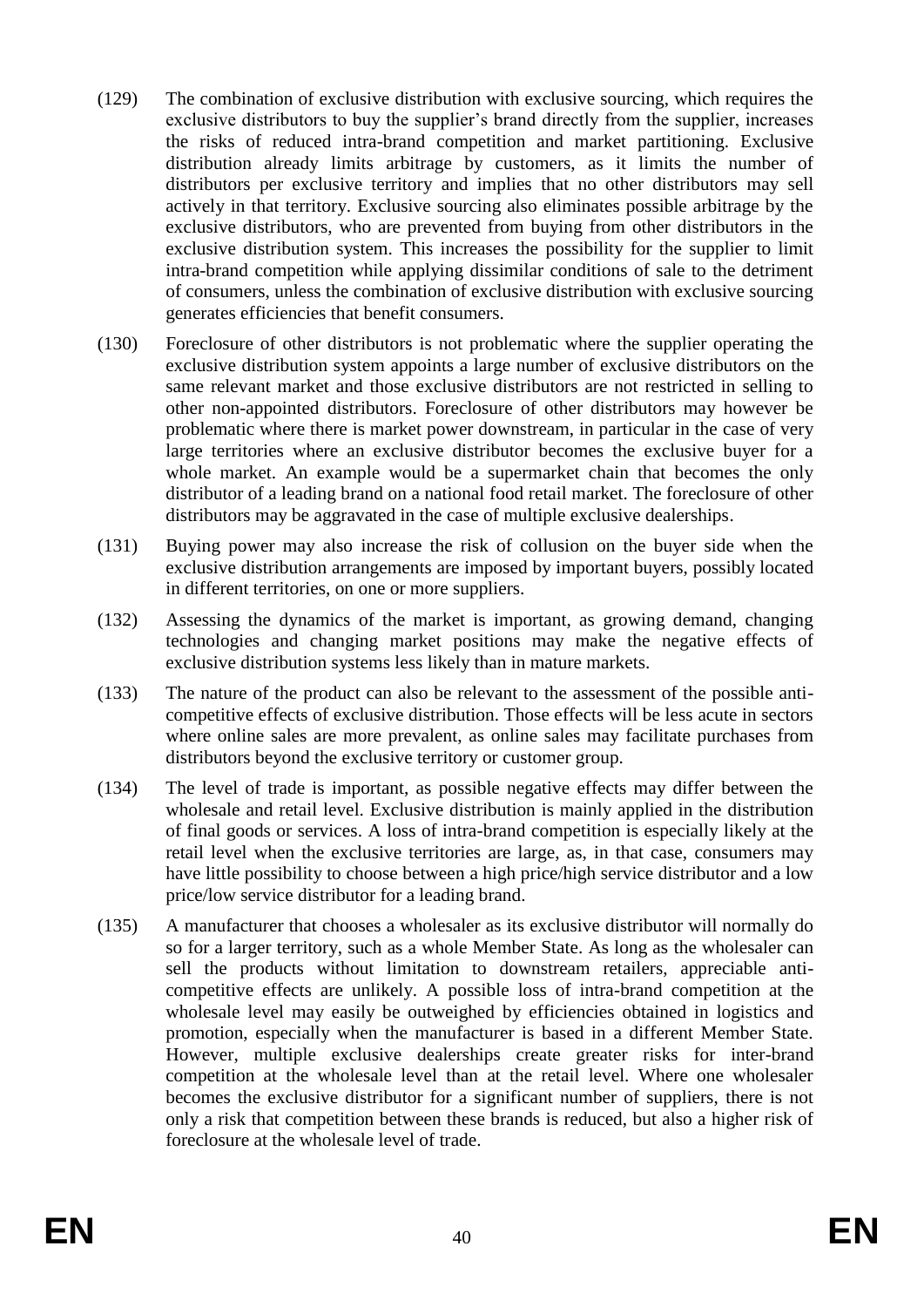- (136) An exclusive distribution system that restricts competition within the meaning of Article 101(1) of the Treaty may nevertheless create efficiencies that fulfil the conditions of Article 101(3) of the Treaty. For example, exclusivity may be necessary to incentivise distributors to invest in developing the supplier's brand or in providing demand-enhancing services. Outside the scope of Regulation (EU) X, the higher the number of exclusive distributors appointed for a particular territory, the lower the likelihood that they will have sufficient incentives to invest in the promotion of the supplier's products and the development of its brand, as the other exclusive distributors that share the territory may free-ride on their investment efforts.
- (137) The nature of the product is relevant for the assessment of efficiencies. Objective efficiencies are more likely in the case of new products, complex products and products whose qualities are difficult to judge before consumption (socalled experience products) or even after consumption (so-called credence products). In addition, exclusive distribution may lead to savings in logistic costs due to economies of scale in transport and distribution. The combination of exclusive distribution and single branding may increase the incentives for the exclusive distributor(s) to focus their efforts on a particular brand.
- (138) The factors mentioned in paragraphs (125) to (137) remain relevant for the assessment of exclusive distribution systems under which the supplier allocates a customer group exclusively to one or more buyers. For the assessment of this type of exclusive distribution system, the additional factors listed in paragraphs (139) and (140) should also be taken into account.
- (139) Similarly to the exclusive allocation of a territory, the exclusive allocation of a customer group generally makes arbitrage by buyers more difficult. In addition, as each appointed distributor has its own group of customers, buyers that do not fall within any such group may find it difficult to obtain the supplier's products. Consequently, the scope for arbitrage by such buyers will be reduced.
- (140) In addition to the types of efficiency mentioned in paragraph (136), exclusive customer allocation may generate efficiencies where it is necessary for the distributors to invest in specific equipment, skills or know-how to meet the needs of a particular category of customers, or where such investments lead to economies of scale or scope in logistics $82$ . The depreciation period for those investments is an indication of the duration for which exclusive customer allocation may be justified. In general, the justification for exclusive customer allocation is strongest for new or complex products and for products that require adaptation to the needs of the particular customer. Identifiable differentiated needs are more likely for intermediate products, namely products that are sold to various types of professional buyers. By contrast, the allocation of consumers is unlikely to lead to efficiencies.
- (141) The following is an example of multiple exclusive dealerships in an oligopolistic market:

On a national market for a final product, there are four market leaders, each having a market share of around 20%. Those four market leaders sell their product through exclusive distributors at the retail level. Retailers are given an exclusive territory that corresponds to the town, or a district of the town, in which they are located. In most

 $82$ <sup>82</sup> An example of this is where the supplier appoints a dedicated distributor to respond to invitations to tender from public authorities relating to IT equipment or office supplies.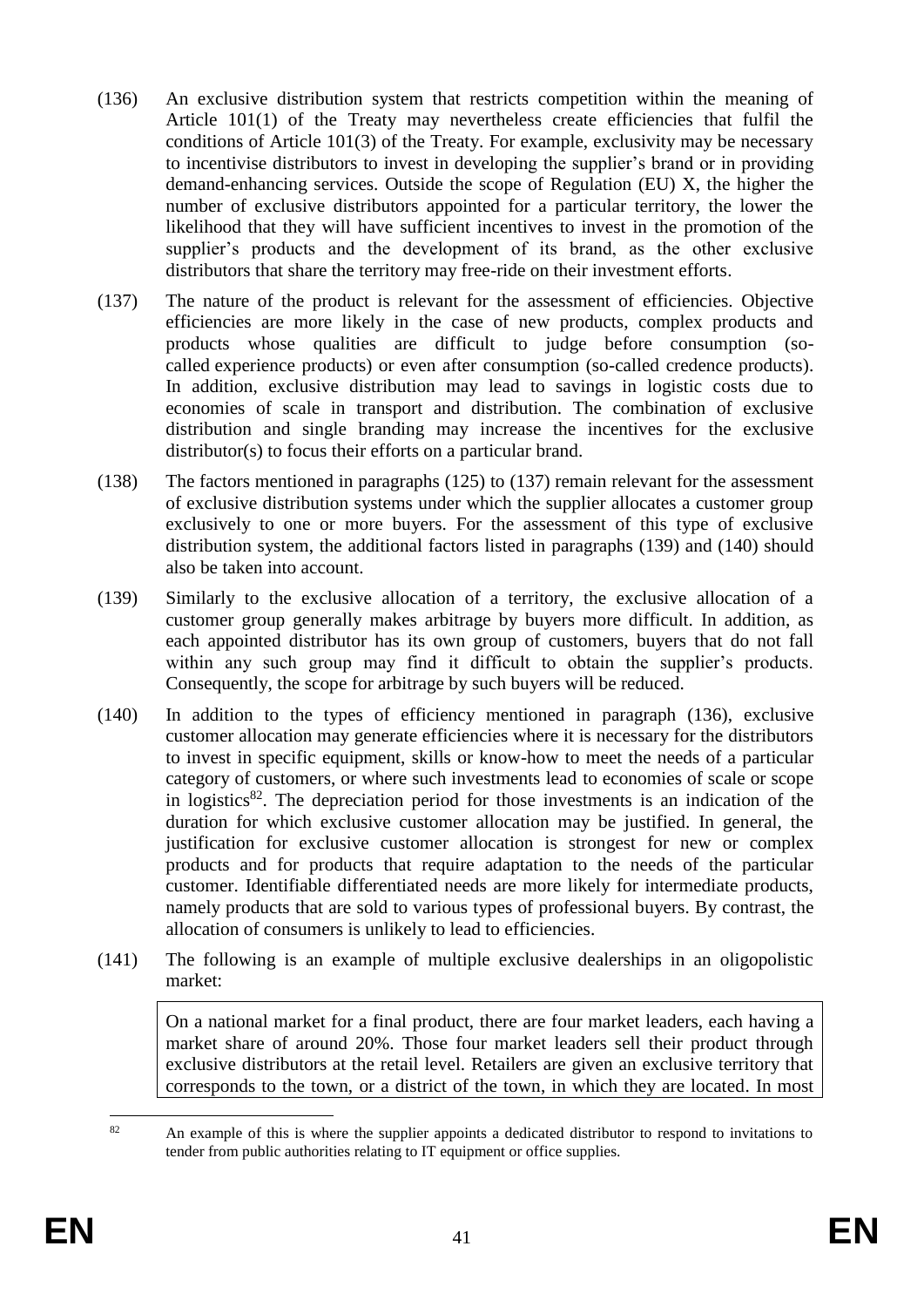territories, the four market leaders happen to appoint the same exclusive retailer ('multiple dealership'), often centrally located and rather specialised in the relevant product. The remaining 20% of the national market is composed of small local producers, the largest of those producers having a market share of 5% on the national market. Those local producers sell their products, in general, through other retailers, mainly because the exclusive distributors of the four largest suppliers show in general little interest in selling less well-known and cheaper brands. There is strong branding and product differentiation on the market. The four market leaders have large national advertising campaigns and strong brand images, whereas the fringe producers do not advertise their products at the national level. The market is rather mature, with stable demand and no major product and technological innovation. The product is relatively simple.

In such an oligopolistic market, there is a risk of collusion between the four market leaders. That risk is increased through multiple dealerships. Intra-brand competition is limited by the territorial exclusivity. Competition between the four leading brands is reduced at the retail level, since one retailer fixes the price of all four brands in each territory. The multiple dealership implies that, if one producer cuts the price for its brand, the retailer will not be eager to transmit that price cut to the consumer as it would reduce its sales and profits made with the other brands. Hence, producers have a reduced interest in entering into price competition with one another. Inter-brand price competition exists mainly between the low brand image goods of the fringe producers. The possible efficiency arguments for (joint) exclusive distributors are limited as the product is relatively simple, the resale does not require any specific investments or training and advertising is mainly carried out at the level of the producers.

Even though each of the market leaders has a market share below the threshold, the conditions of Article 101(3) of the Treaty may not be fulfilled and withdrawal of the block exemption may be necessary for the agreements concluded with distributors whose market share is below 30% of the procurement market.

(142) The following is an example of exclusive customer allocation:

An undertaking has developed a sophisticated sprinkler installation. The undertaking currently has a market share of 40% on the market for sprinkler installations. When it started selling the sophisticated sprinkler, it had a market share of 20% with an older product. The installation of the new type of sprinkler depends on the type of building where it is installed and on the use of the building (for example, office, chemical plant or hospital). The undertaking has appointed a number of distributors to sell and install the sophisticated sprinkler. Each distributor needed to train its employees for the general and specific requirements of installing the sophisticated sprinkler for a particular class of customer. To ensure that the distributors would specialise, the undertaking assigned an exclusive class of customers to each distributor and prohibited active sales to the others' exclusive customer classes. After 5 years, all of the exclusive distributors will be allowed to actively sell to all classes of customers, thereby ending the system of exclusive customer allocation. The supplier may then also start selling to new distributors. The market is quite dynamic, with two recent entries and a number of technological developments. The competitors have market shares between 5% and 25% and are also upgrading their products.

As the exclusivity is of limited duration and helps to ensure that the distributors may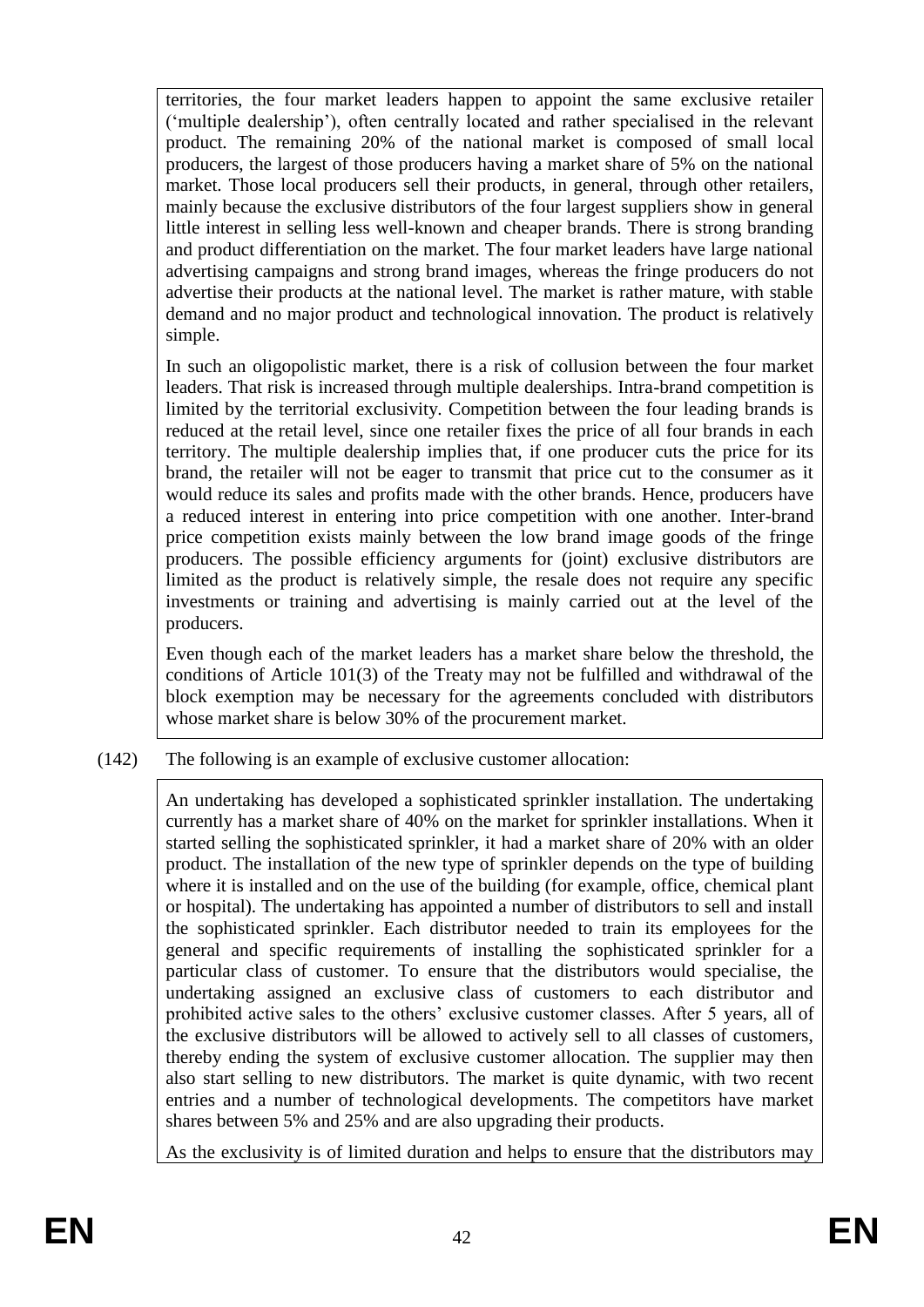recoup their investments and concentrate their initial sales efforts on a certain class of customer in order to learn the trade, and as the possible anti-competitive effects seem limited in a dynamic market, the conditions of Article 101(3) of the Treaty are likely to be fulfilled.

- *4.6.2. Selective distribution systems*
- 4.6.2.1. Definition of selective distribution systems
- (143) In a selective distribution system, as defined in Article 1(1), point (g) of Regulation (EU) X, the supplier undertakes to sell the contract goods or services, either directly or indirectly, only to distributors selected on the basis of specified criteria. Those distributors undertake not to sell such goods or services to unauthorised distributors within the territory reserved by the supplier to operate the system.
- (144) The criteria used by the supplier to select distributors may be qualitative or quantitative, or both. Quantitative criteria limit the number of distributors directly by, for instance, imposing a fixed number of distributors. Qualitative criteria limit the number of distributors indirectly, by imposing conditions that cannot be met by all distributors, for instance, relating to the product range to be sold, the training of sales personnel, the service to be provided at the point of sale or the advertising and presentation of the products. Qualitative criteria may refer to the achievement of sustainability objectives, such as climate change, protection of the environment or limiting the use of natural resources. For example, suppliers could require distributors to provide recharging services or recycling facilities in their outlets or to ensure that goods are delivered via sustainable means, such as cargo bike instead of by motor vehicle.
- (145) Selective distribution systems are comparable to exclusive distribution systems in that they restrict the number of authorised distributors and the possibilities of resale. The main difference between the two types of distribution system lies in the nature of the protection granted to the distributor. In an exclusive distribution system, the distributor is protected against active selling from outside its exclusive territory, whereas in a selective distribution system, the distributor is protected against active and passive sales by unauthorised distributors.
- 4.6.2.2. Application of Article 101 of the Treaty to selective distribution systems
- (146) The possible competition risks of selective distribution systems include a reduction in intra-brand competition and, especially in the case of a cumulative effect, the foreclosure of certain types of distributors, as well as the softening of competition and the facilitation of collusion between suppliers or between buyers, due to the limitation of the number of buyers.
- (147) To assess the compatibility of a selective distribution system with Article 101 of the Treaty, it is first necessary to determine whether the system falls within the scope of Article 101(1). To that end, a distinction needs to be drawn between purely qualitative selective distribution and quantitative selective distribution.
- (148) Purely qualitative selective distribution may fall outside the scope of Article 101(1) of the Treaty provided that the three conditions laid down by the Court of Justice of the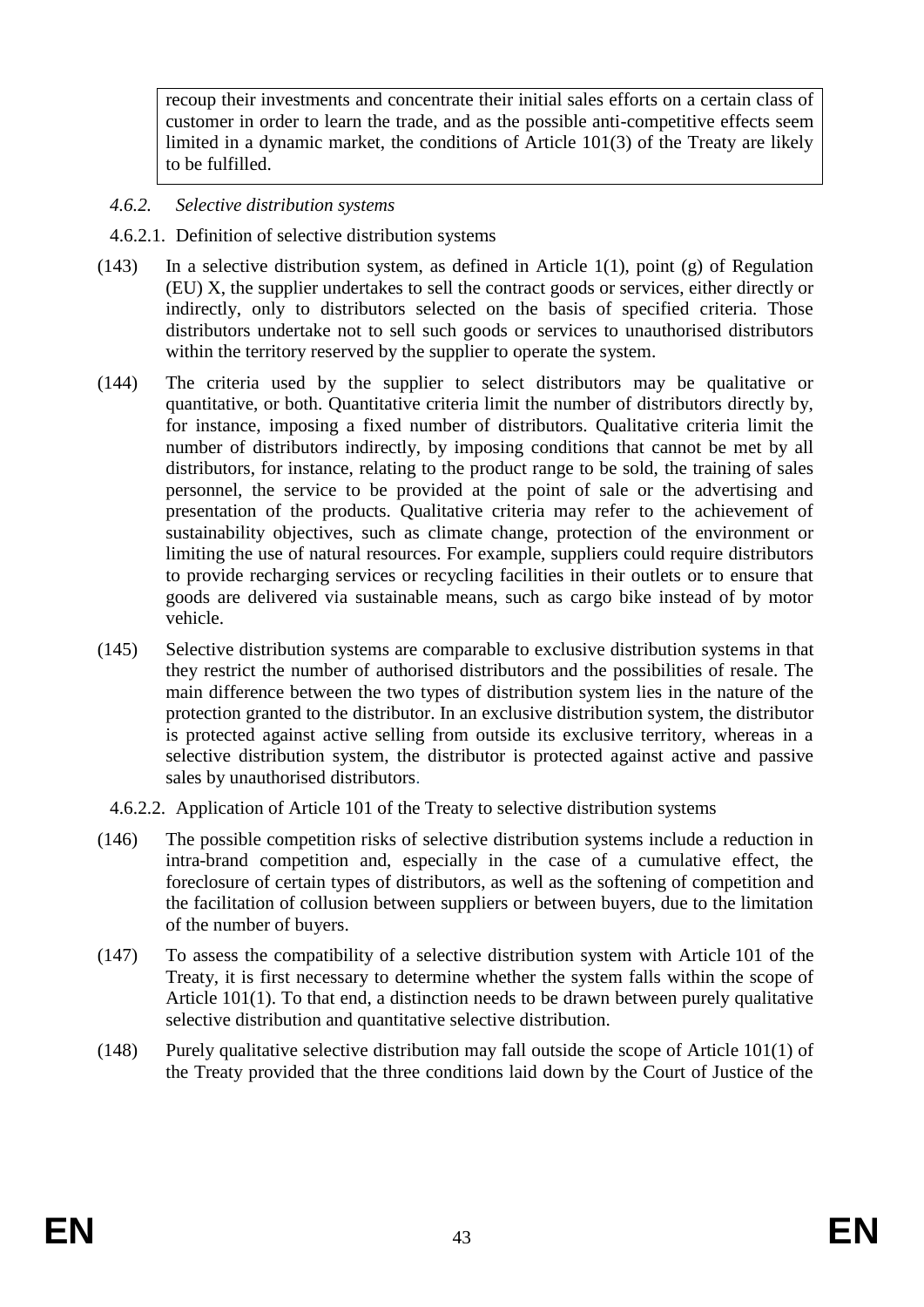European Union in the *Metro* judgment<sup>83</sup> ('*Metro* criteria') are fulfilled. This is because, if these criteria are fulfilled, it can be assumed that the restriction of intrabrand competition associated with selective distribution is offset by an improvement in inter-brand quality competition<sup>84</sup>.

- (149) The three *Metro* criteria can be summarised as follows: first, the nature of the goods or services in question must necessitate a selective distribution system. This means that, having regard to the nature of the product concerned, such a system must constitute a legitimate requirement to preserve its quality and ensure its proper use. For instance, the use of selective distribution may be legitimate for high-quality or high-technology products<sup>85</sup> or for luxury goods<sup>86</sup>. The quality of such goods may result not only from their material characteristics, but also from the aura of luxury surrounding them. Therefore, establishing a selective distribution system that seeks to ensure that the goods are displayed in a manner that contributes to sustaining that aura of luxury may be necessary to preserve their quality<sup>87</sup>. Secondly, resellers must be chosen on the basis of objective qualitative criteria, which are laid down uniformly for all potential resellers and are not applied in a discriminatory manner. Third, the criteria laid down must not go beyond what is necessary<sup>88</sup>.
- (150) The assessment of whether the *Metro* criteria are met requires not only an overall assessment of the selective distribution agreement in question, but also a separate analysis of each potentially restrictive clause of the agreement<sup>89</sup>. This implies, in particular, assessing whether the restrictive clause in question is appropriate in the light of the objective pursued by the selective distribution system and whether the clause goes beyond what is necessary to achieve that objective<sup>90</sup>. Hardcore restrictions do not meet this proportionality test. Conversely, for instance, it may be proportionate for a supplier of luxury goods to prohibit its authorised distributors from using online marketplaces, as long as this does not indirectly prevent the effective use of the internet by the authorised distributor to sell the goods to particular territories or customers $91$ . In particular, such a prohibition on the use of online marketplaces would not restrict sales to particular territories or customers where the authorised distributor remains free to operate its own online store and to advertise online in order to raise

<sup>83</sup> <sup>83</sup> See judgments of 25 October 1977, *Metro* v *Commission,* Case 26/76, EU:C:1977:167, paragraphs 20 and 21 (hereinafter 'Case C-26/76 - *Metro* v *Commission*'); 11 December 1980, *L'Oréal v De Nieuwe AMCK,* C-31/80, EU:C:1980:289, paragraphs 15 and 16 (hereinafter 'Case C-31/80 - *L'Oréal v De Nieuwe AMCK*'); 13 October 2011, *Pierre Fabre Dermo-Cosmétique SAS* v *Président de l'Autorité de la concurrence,* Case C-439/09, EU:C:2011:649, paragraph 41 (hereinafter 'Case C-439/09 - *Pierre Fabre Dermo-Cosmétique*'); 6 December 2017, *Coty Germany GmbH* v *Parfümerie Akzente GmbH,*  Case C-230/16, EU:C:2017:941, paragraph 24 (hereinafter 'Case C-230/16 - *Coty Germany*').

<sup>84</sup> See in Case C-26/76 - *Metro* v *Commission*, paragraphs 20 to 22; judgments of 25 October 1983, *AEG*  v *Commission,* Case C-107/82, EU:C:1983:293, paragraphs 33, 34 and 73 (hereinafter 'Case C-107/82 - *AEG* v *Commission*'); 22 October 1986, *Metro* v *Commission*, C-75/84, EU:C:1986:399, paragraph 45; 12 December 1996, *Leclerc* v *Commission,* Case T-88/92, EU:T:1996:192, paragraph 106.

<sup>85</sup> See Case C-26/76 - *Metro* v *Commission*; and Case C-107/82 - *AEG* v *Commission*.

<sup>86</sup> See Case C-230/16 - *Coty Germany*.

<sup>87</sup> See Case C-230/16 - *Coty Germany*, paragraphs 25 to 29.

<sup>88</sup> See Case C-26/76 - *Metro* v *Commission*, paragraphs 20 and 21; Case C-31/80 - *L'Oréal v De Nieuwe AMCK*, paragraphs 15 and 16; Case C-107/82 - *AEG* v *Commission*, paragraph 35; 27 February 1992, *Vichy* v *Commission,* Case T-19/91, EU:T:1992:28, paragraph 65.

 $\frac{89}{20}$  See paragraph (149).

<sup>90</sup> See Case C-230/16 - *Coty*, paragraphs 43 to 58.

See Case C-230/16 - *Coty*, in particular paragraph 67; see also paragraph (208) of these Guidelines.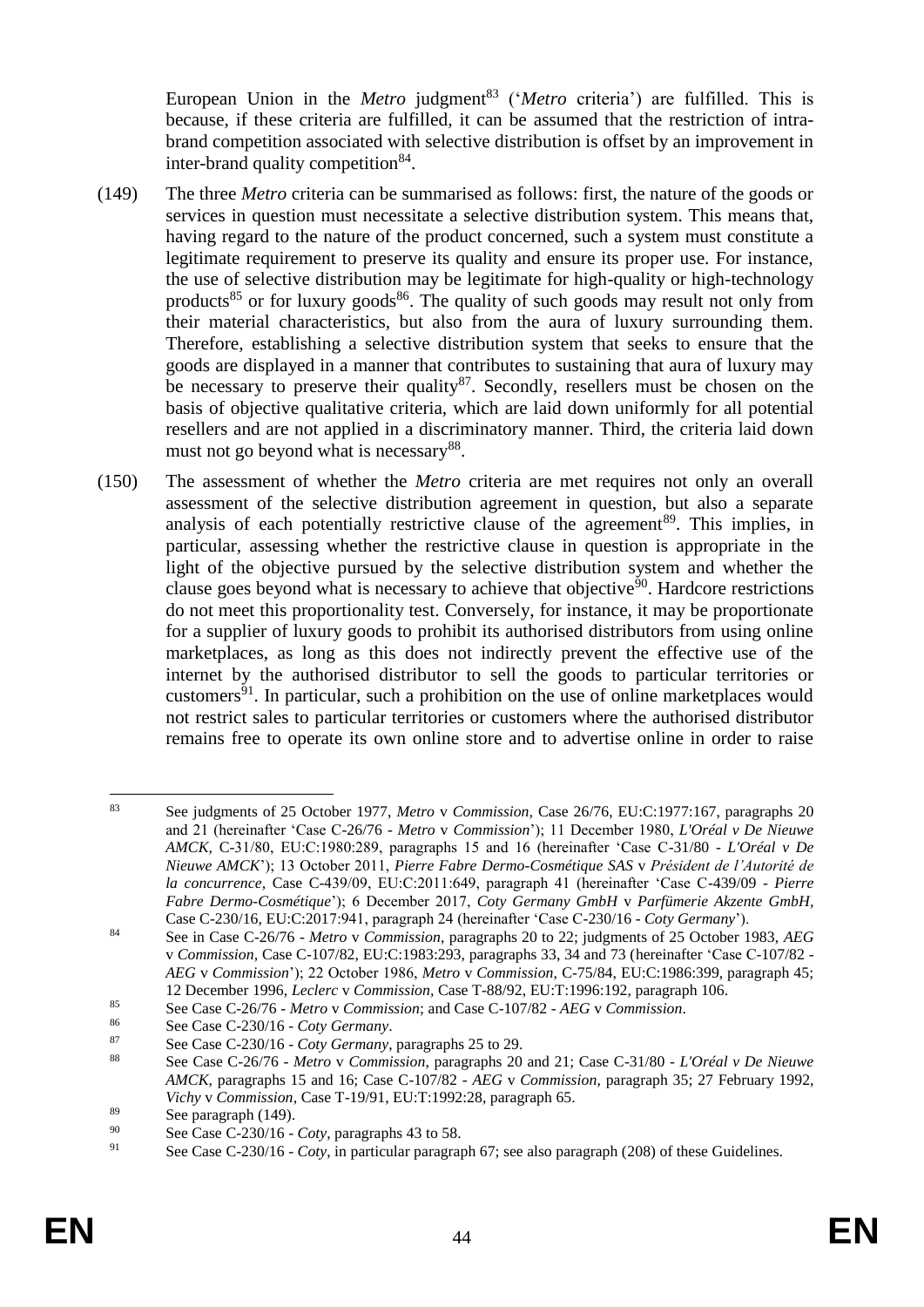awareness of its online activities and attract potential customers.<sup>92</sup> In that case, the restrictive clause, if proportionate, falls outside the scope of Article 101(1) of the Treaty and no further analysis is required.

- (151) Irrespective of whether they fulfil the *Metro* criteria, qualitative and/or quantitative selective distribution agreements can benefit from the exemption provided by Article  $2(1)$  of Regulation (EU) X, provided that the market shares of both the supplier and the buyer do not exceed 30% and the agreement does not contain any hardcore restrictions<sup>93</sup>. The benefit of the exemption is not lost if selective distribution is combined with other non-hardcore vertical restraints, such as non-compete obligations as defined in Article  $1(1)$ , point (f) of Regulation (EU) X. The exemption provided by Article 2(1) of the Regulation applies regardless of the nature of the product concerned and the nature of the selection criteria. Moreover, the supplier is not obliged to publish its selection criteria<sup>94</sup>.
- (152) Where in a particular case a selective distribution agreement that benefits from the block exemption restricts competition appreciably at the supplier or distributor level and does not generate efficiencies that outweigh the effects of the restriction, for example because the selection criteria are not linked to the characteristics of the product or are not necessary to improve the distribution of the product, the benefit of the block exemption may be withdrawn.
- 4.6.2.3. Guidance on the individual assessment of selective distribution agreements
- (153) Outside the scope of Regulation (EU) X, the market position of the supplier and its competitors is of central importance in assessing possible anti-competitive effects, as the loss of intra-brand competition is, in principle, only problematic where inter-brand competition is limited<sup>95</sup>. The stronger the position of the supplier, notably above the 30% threshold, the higher the risk for competition resulting from the loss of intrabrand competition. Another important factor is the number of selective distribution networks present in the same relevant market. Where selective distribution is applied by only one supplier in the market, quantitative selective distribution generally does not lead to anti-competitive effects. In practice, however, selective distribution is often applied by several suppliers in a particular market (cumulative effect).
- (154) In the case of a cumulative effect, it is necessary to take into account the market position of the suppliers that apply selective distribution: where selective distribution is used by a majority of the leading suppliers in a market, this may lead to foreclosure of certain types of distributors, for instance price discounters. The risk of foreclosure of more efficient distributors is greater in the case of selective distribution than for exclusive distribution, given that under a selective distribution system sales to nonauthorised distributors are restricted. That restriction is designed to give selective distribution systems a closed character in which only the authorised distributors that fulfil the criteria have access to the product, while making it impossible for nonauthorised distributors to obtain supplies. Accordingly, selective distribution is particularly well suited to avoid pressure by price discounters (whether offline or pure online distributors) on the margins of the manufacturer, as well as on the margins of

<sup>1</sup> <sup>92</sup> See also paragraph (208).<br><sup>93</sup> See Cese C 420/00 Biam

<sup>93</sup> See Case C-439/09 - *Pierre Fabre Dermo-Cosmétique*, paragraph 54. See also section 6.1.2.3.2.

<sup>94</sup> See also by analogy judgment of 14 June 2012, *Auto 24 SARL* v *Jaguar Land Rover France SAS,* Case C-158/11, EU:C:2012:351, paragraph 31.

<sup>95</sup> See Case C-306/20 - *Visma Enterprise*, paragraph 78.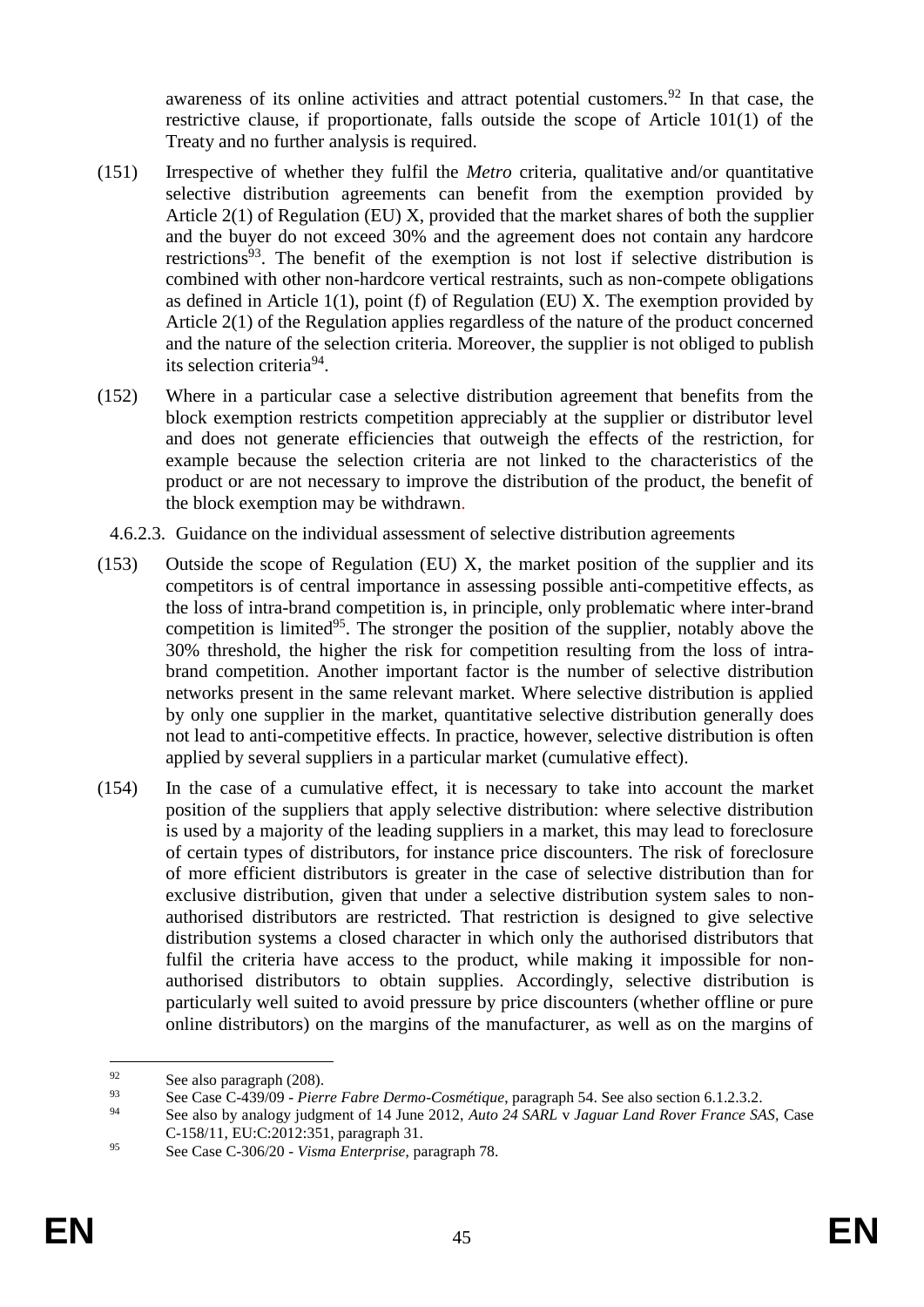the authorised distributors. Foreclosure of such distribution formats, whether resulting from the cumulative use of selective distribution or from its use by a single supplier with a market share exceeding 30%, reduces the possibilities for consumers to take advantage of the specific benefits offered by those distribution formats, such as lower prices, more transparency and wider access to the product.

- (155) Where individual selective distribution networks benefit from the exemption provided by Regulation (EU) X, the withdrawal of the block exemption or the disapplication of Regulation (EU) X may be considered where such networks create cumulative anticompetitive effects. However, such cumulative anti-competitive effects are unlikely where the total share of the market covered by selective distribution does not exceed 50%. Competition concerns are also unlikely to arise where the market coverage exceeds 50%, but the aggregate market share of the five largest suppliers does not exceed 50%. Where both the share of the five largest suppliers and the share of the market covered by selective distribution exceed 50%, the assessment may vary depending on whether or not all five of the largest suppliers apply selective distribution. The stronger the position of the competitors that do not apply selective distribution, the less likely that other distributors will be foreclosed. Competition concerns may arise where all five of the largest suppliers apply selective distribution. This is likely to be the case, in particular, where the agreements entered into by the largest suppliers contain quantitative selection criteria that directly limit the number of authorised distributors, or where the qualitative criteria applied foreclose certain distribution formats, such as a requirement to have one or more brick and mortar shops or to provide specific services that can typically only be provided in a particular distribution format.
- (156) The conditions of Article 101(3) of the Treaty are, in general, unlikely to be fulfilled if the selective distribution systems that contribute to the cumulative effect exclude from the market new distributors that are capable of adequately selling the products in question, especially price discounters or online-only distributors offering lower prices to consumers, thereby limiting distribution, to the advantage of certain existing channels and to the detriment of final consumers. More indirect forms of quantitative selective distribution, resulting for instance from the combination of purely qualitative selection criteria with a requirement for the distributors to achieve a minimum amount of annual purchases, are less likely to produce net negative effects, in particular if the minimum amount in question does not represent a significant proportion of the distributor's total turnover from the type of products in question and does not go beyond what is necessary for the supplier to recoup its relationship-specific investment and/or realise economies of scale in distribution. A supplier with a market share not exceeding 5% is, in general, not considered to contribute significantly to a cumulative effect.
- (157) Entry barriers are mainly relevant in the case of foreclosure of non-authorised distributors from the market. Entry barriers could be significant where selective distribution is applied by manufacturers of branded products, as it will generally take time and considerable investment for distributors excluded from the selective distribution system to launch their own brands or obtain competitive supplies elsewhere.
- (158) Buying power may increase the risk of collusion between distributors. Distributors that hold a strong market position may induce the suppliers to apply selection criteria that foreclose market access to new and more efficient distributors. Consequently, buying power may appreciably change the analysis of the possible anti-competitive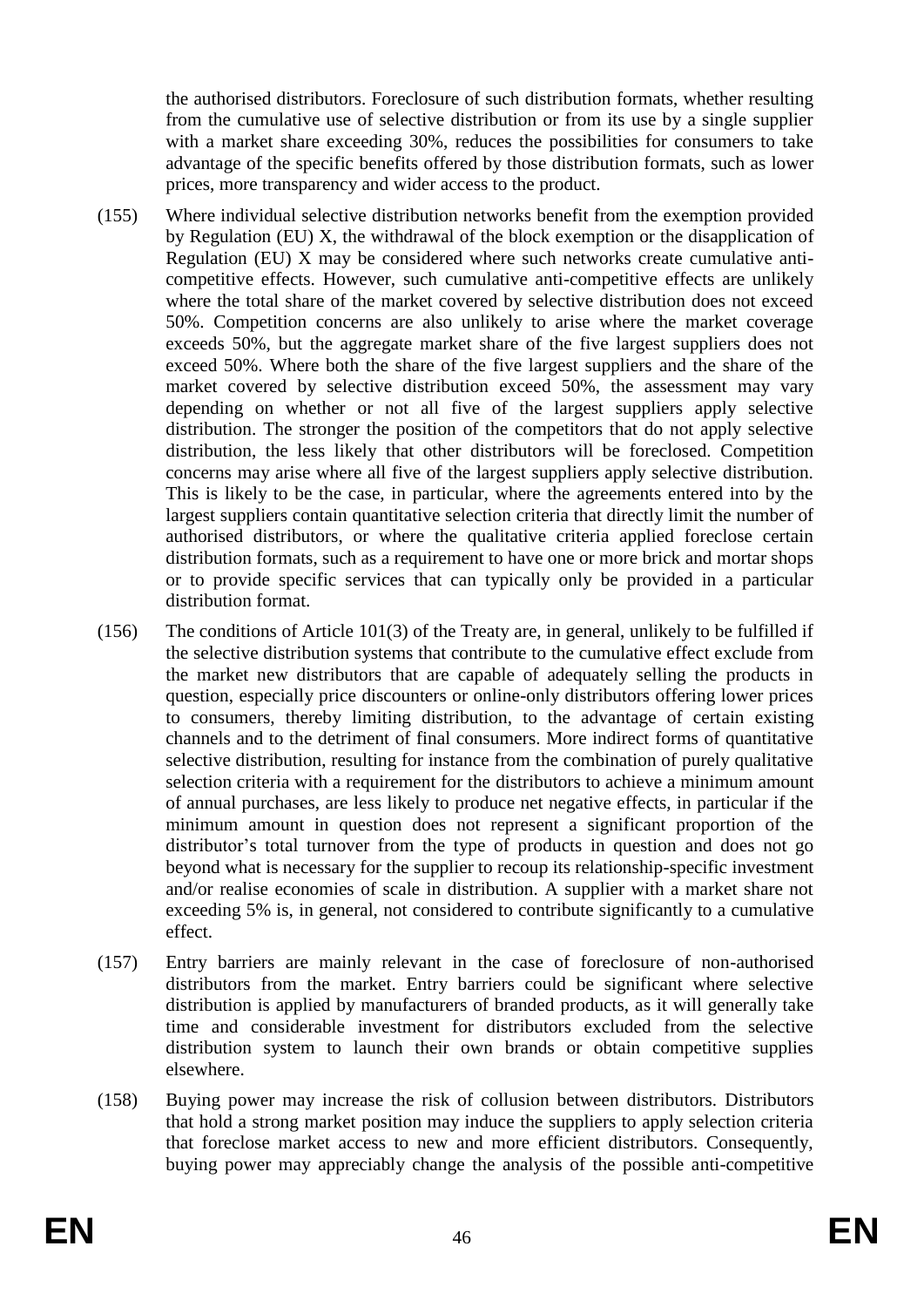effects of selective distribution. Foreclosure of more efficient distributors from the market may arise where a strong distributor organisation imposes selection criteria on the supplier aimed at limiting distribution to the advantage of its members.

- (159) Pursuant to Article 5(1), point (c) of Regulation (EU) X, the supplier may not impose an obligation causing the authorised distributors, either directly or indirectly, not to sell the brands of particular competing suppliers. This provision is intended to discourage horizontal collusion to exclude particular brands through the creation of a selective group of brands by the leading suppliers. Such an obligation is unlikely to be exemptible when the combined market share of the five largest suppliers is equal to or exceeds 50%, unless none of the suppliers imposing such an obligation belongs to the five largest suppliers on the market.
- (160) Competition concerns relating to the foreclosure of other suppliers will generally not arise as long as other suppliers are not prevented from using the same distributors, as may occur where, for example, selective distribution is combined with single branding. In the case of a dense network of authorised distributors or in the case of a cumulative effect, the combination of selective distribution and a non-compete obligation may pose a risk of foreclosure of other suppliers. In that case, the guidance relating to single branding set out in section 8.2.1. applies. Where selective distribution is not combined with a non-compete obligation, foreclosure of competing suppliers from the market may still be a concern. This is the case where the leading suppliers apply not only purely qualitative selection criteria, but also impose on their distributors certain additional obligations such as the obligation to reserve a minimum shelf-space for the supplier's products or to ensure that the distributor's sales of the supplier's products reach a minimum share of the distributor's total turnover. Such a problem is unlikely to arise if the share of the market covered by selective distribution does not exceed 50% or, where that coverage ratio is exceeded, if the market share of the five largest suppliers does not exceed 50%.
- (161) Assessing the dynamics of the market is important, as growing demand, changing technologies and changing market positions may make negative effects less likely than would be the case in mature markets.
- (162) Selective distribution may be efficient when it leads to savings in logistical costs due to economies of scale in transport, which may occur irrespective of the nature of the product (see paragraph  $(16)(g)$ ). However, this type of efficiency is usually only marginal in selective distribution systems. To assess whether selective distribution is justified to help solve a free-rider problem between distributors (see paragraph (16)(b)) or to help create or maintain a brand image (see paragraph (16)(h)), the nature of the product is important. In general, the use of selective distribution to achieve those types of efficiencies is more likely to be justified for new products, complex products or products whose qualities are difficult to judge before consumption (so-called experience products) or even after consumption (so-called credence products). The combination of selective distribution with a location clause, for the purpose of protecting an authorised distributor against competition from other authorised distributors opening a shop in its vicinity, may in particular fulfil the conditions of Article 101(3) of the Treaty if the combination is indispensable to protect substantial and relationship-specific investments made by the authorised distributor (see paragraph  $(16)(e)$ ). To ensure that the least anti-competitive restraint is used, it is relevant to assess whether the same efficiencies can be obtained at a comparable cost by, for instance, imposing service requirements alone.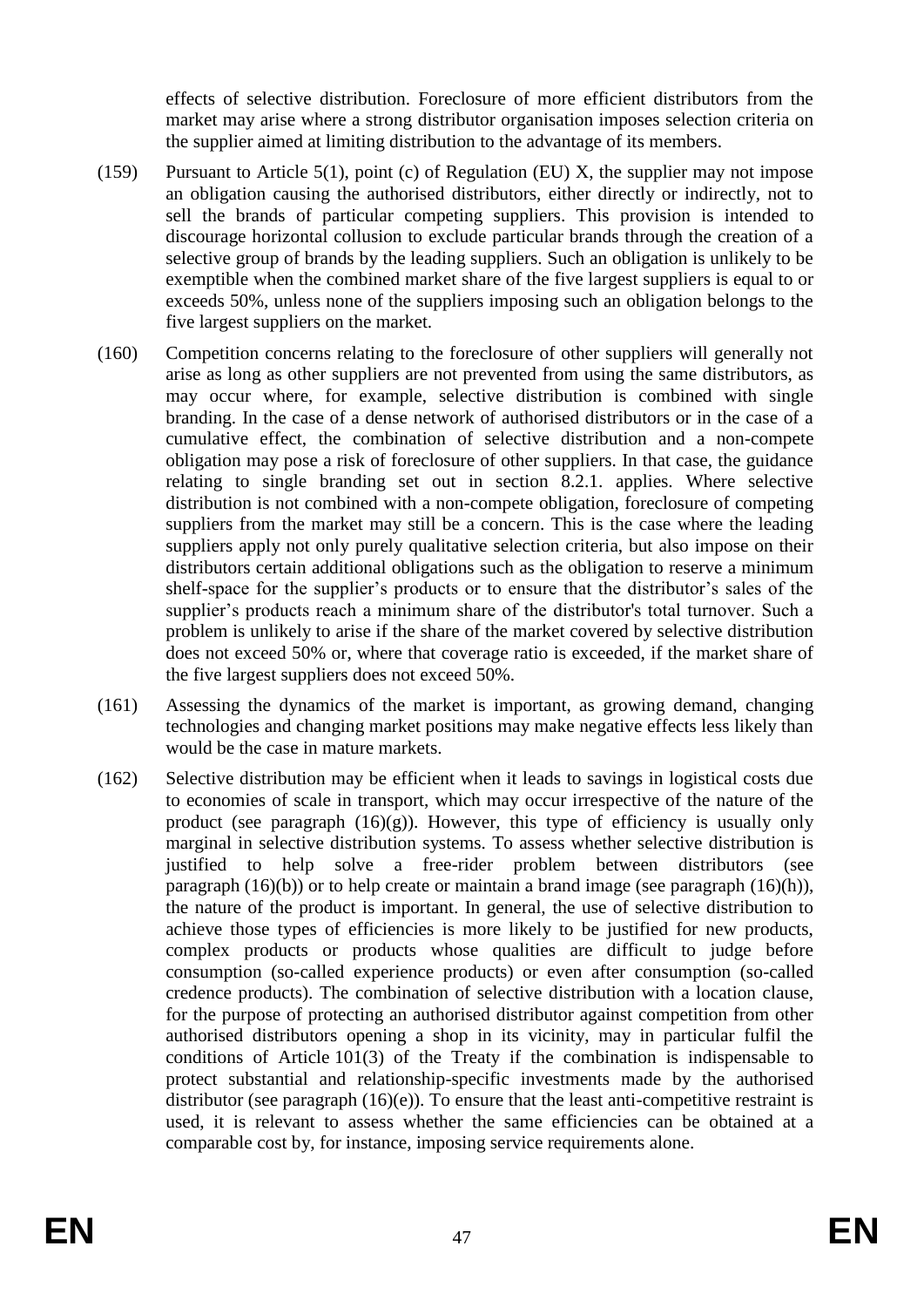### (163) The following is an example of quantitative selective distribution:

On a market for consumer durables, brand manufacturer A, which is the market leader with a market share of 35%, sells its product to consumers through a selective distribution system. There are several criteria for admission to the system: the shop must employ trained staff and provide pre-sales services; there must be a specialised area in the shop devoted to the sales of the product and similar hi-tech products; and the shop is required to sell a wide range of models of the supplier and to display them in an attractive manner. Moreover, the number of admissible retailers in the system is directly limited through the establishment of a maximum number of retailers per number of inhabitants in each province or urban area. Manufacturer A has six competitors in that market. Brand manufacturers B, C and D are its largest competitors with market shares of 25%, 15% and 10% respectively, whilst other manufacturers have smaller market shares. A is the only manufacturer that uses selective distribution. The selective distributors of brand A always handle a few competing brands. However, competing brands are also widely sold in shops which are not members of manufacturer A's selective distribution system. There are various channels of distribution: for instance, brands B and C are sold in most of A's selected shops, but also in other shops providing a high quality service, and in hypermarkets. Brand D is mainly sold in high service shops. Technology is evolving quite rapidly in this market, and the main suppliers maintain a strong quality image for their products through advertising.

In this market, the coverage ratio of selective distribution is 35%. Inter-brand competition is not directly affected by the selective distribution system of A. Intrabrand competition for brand A may be reduced, but consumers have access to low service/low price retailers for brands B and C, which have a quality image comparable to brand A. Moreover, access to high service retailers for other brands is not foreclosed, since there is no limitation on the capacity of selected distributors to sell competing brands and the quantitative limitation on the number of distributors for brand A leaves other high service retailers free to distribute competing brands. In this case, in view of the service requirements and the efficiencies that these are likely to generate and the limited effect on intra-brand competition, the conditions of Article 101(3) of the Treaty are likely to be fulfilled.

(164) The following is an example of selective distribution with cumulative effects:

On a market for a particular sports article, there are seven manufacturers, whose respective market shares are 25%, 20%, 15%, 15%, 10%, 8% and 7%. The five largest manufacturers distribute their products through selective distribution, whilst the two smallest use different types of distribution systems, which results in a coverage ratio of selective distribution of 85%. The criteria for access to the selective distribution systems are uniform across the manufacturers: the distributors are required to have one or more brick and mortar shops; those shops are required to have trained personnel and to provide pre-sale services; there must be a specialised area in the shop devoted to the sales of the product; and a minimum size for that area is specified. In addition, the shop is required to sell a wide range of the brand in question and to display the product in an attractive manner; the shop must be located in a commercial street, and that type of product must represent at least 30% of the total turnover of the shop. In general, the same distributor is authorised for all five brands. The two manufacturers which do not use selective distribution usually sell through less specialised retailers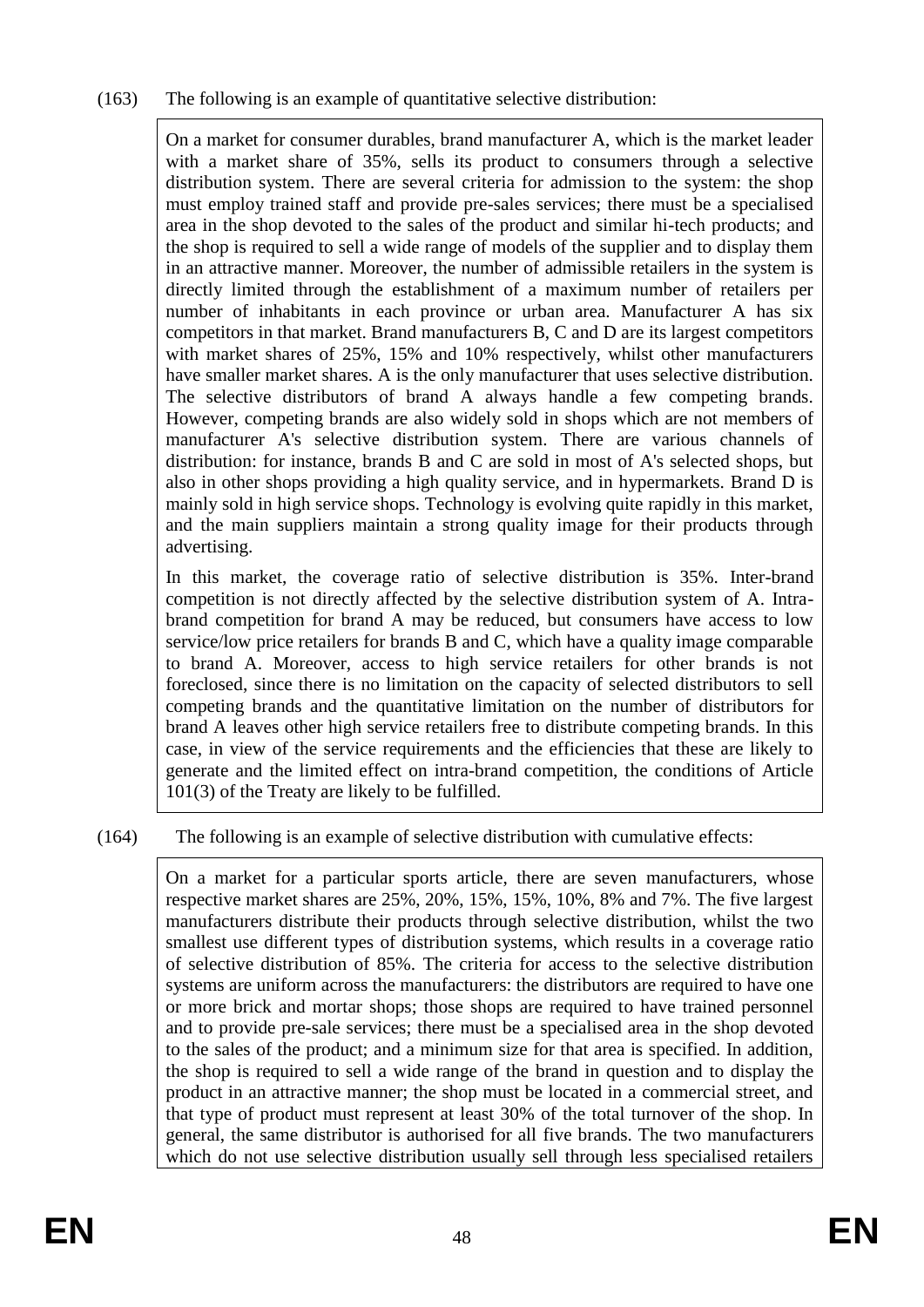with lower service levels. The market is stable, both on the supply and on the demand side, and there is strong product differentiation with brand image being important. The five market leaders have strong brand images acquired through advertising and sponsoring, whereas the two smaller manufacturers have a strategy of cheaper products, with no strong brand image.

In this market, access to the five leading brands by general price discounters and pure online distributors is denied. This is because the requirement that the product represents at least 30% of the activity of the distributors and the criteria on presentation and pre-sales services rule out most price discounters from the network of authorised distributors. Moreover, the requirement to have one or more brick and mortar shops excludes pure online distributors from the network. As a consequence, consumers have no choice but to buy the five leading brands in high service/high price shops. This leads to reduced inter-brand competition between the five leading brands. The fact that the two smallest brands can be bought in low service/low price shops does not compensate for this, because the brand image of the five market leaders is much better. Inter-brand competition is also limited through multiple dealerships. Even though there exists some degree of intra-brand competition and the number of distributors is not directly limited, the criteria for admission are strict enough to lead to a small number of distributors for the five leading brands in each territory.

The efficiencies associated with such quantitative selective distribution systems are low: the product is not very complex and does not justify a particularly high service. Unless the manufacturers can prove that there are clear efficiencies associated with their selective distribution system, it is likely that the benefit of the block exemption will have to be withdrawn, due to the presence of cumulative anti-competitive effects resulting in less choice and higher prices for consumers.

- *4.6.3. Franchising*
- (165) Franchise agreements contain licences of IPRs relating, in particular, to trademarks or signs and know-how for the use and distribution of goods or services. In addition to the licence of IPRs, the franchisor usually provides the franchisee with commercial or technical assistance during the lifetime of the agreement. The licence and the assistance are integral components of the business method being franchised. The franchisor is in general paid a franchise fee by the franchisee for the use of the particular business method. Franchising may enable the franchisor to establish, with limited investments, a uniform network for the distribution of its products. In addition to the provision of the business method, franchise agreements usually contain a combination of various vertical restraints concerning the products being distributed, for instance selective distribution and/or non-compete obligations.
- (166) Franchising (with the exception of industrial franchise agreements) has some specific characteristics, such as the use of a uniform business name, uniform business methods (including the licensing of IPRs) and the payment of royalties in return for the benefits granted. In view of these characteristics, provisions that are strictly necessary for the functioning of franchising systems can be considered as falling outside the scope of Article 101(1) of the Treaty. This concerns, for instance, restrictions that prevent the franchisee from using the know-how and assistance provided by the franchisor for the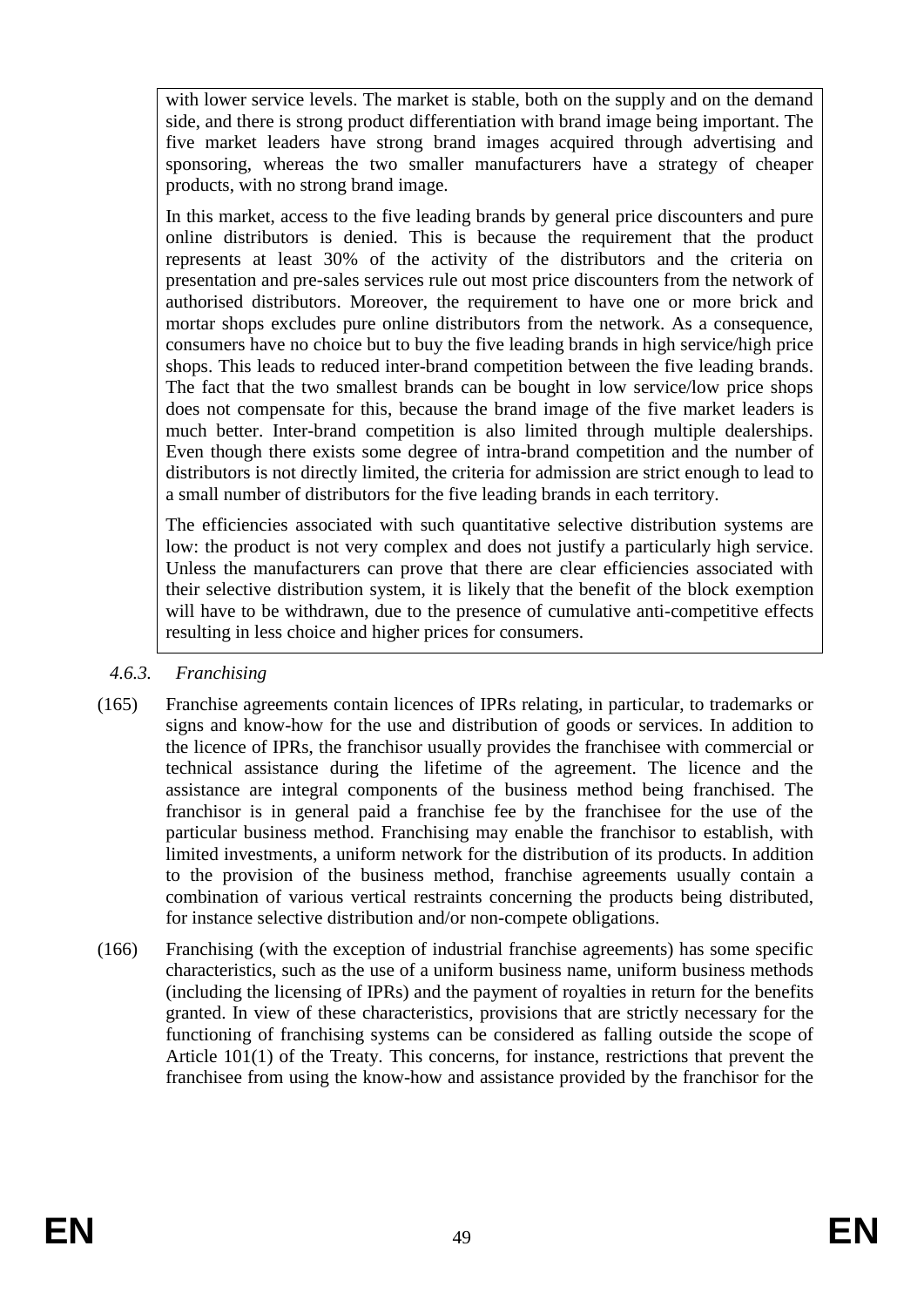benefit of the franchisor's competitors<sup>96</sup> and non-compete obligations relating to the goods or services purchased by the franchisee that are necessary to maintain the common identity and reputation of the franchise network. In the latter case, the duration of the non-compete obligation is irrelevant, provided that it does not exceed the duration of the franchise agreement.

- (167) Franchise agreements can benefit from the exemption provided by Article 2(1) of Regulation (EU) X where neither the supplier's nor the buyer's market shares exceed 30%. Specific guidance on the calculation of market shares in the context of franchising is provided in paragraph (174). The licensing of IPRs contained in franchise agreements is addressed in paragraphs (71) to (87). Vertical restraints contained in franchise agreements will be assessed using the principles applicable to the distribution system that most closely corresponds to the particular franchise agreement. For instance, a franchise agreement that results in a closed network, where the franchisees are prohibited from selling to non-franchisees, must be assessed under the principles applicable to selective distribution. By contrast, a franchise agreement that does not create a closed network but which grants territorial exclusivity and protection from active sales by other franchisees must be assessed under the principles applicable to exclusive distribution.
- (168) Franchise agreements that are not covered by Regulation (EU) X require an individual assessment under Article 101 of the Treaty. That assessment should take into account that the more important the transfer of know-how, the more likely it is that the vertical restraints create efficiencies and/or are indispensable to protect the know-how and thus fulfil the conditions of Article 101(3) of the Treaty.
- (169) The following is an example of franchising:

A manufacturer has developed a new format for selling sweets in so-called 'fun shops', where the sweets can be coloured on demand from the consumer. The sweets manufacturer has also developed the machines to colour the sweets and produces the colouring liquids. The quality and freshness of the liquid is of vital importance to producing good sweets. The manufacturer made a success of its sweets through a number of own retail outlets all operating under the same trade name and with the uniform fun image (for example, common shop style and advertising). In order to expand sales, the sweets manufacturer has started a franchising system. To ensure a uniform product quality and shop image, the franchisees are obliged to buy the sweets, liquid and colouring machine from the manufacturer, to operate under the same trade name, to pay a franchise fee, to contribute to common advertising and to ensure the confidentiality of the operating manual prepared by the franchisor. In addition, the franchisees are only allowed to sell from the agreed premises to end users or other franchisees. They are not allowed to sell other sweets in their shops. The franchisor undertakes not to appoint another franchisee or operate a retail outlet in a given contract territory. The franchisor is also under an obligation to update and further develop its products, business outlook and operating manual and to make those improvements available to all franchisees. The franchise agreements are concluded for a duration of 10 years.

Sweet retailers buy their sweets on a national market from either national producers

96

<sup>96</sup> See judgment of 28 January 1986, *Pronuptia de Paris GmbH* v *Pronuptia de Paris Irmgard Schillgallis,*  C-161/84, EU:C:1986:41, paragraph 16.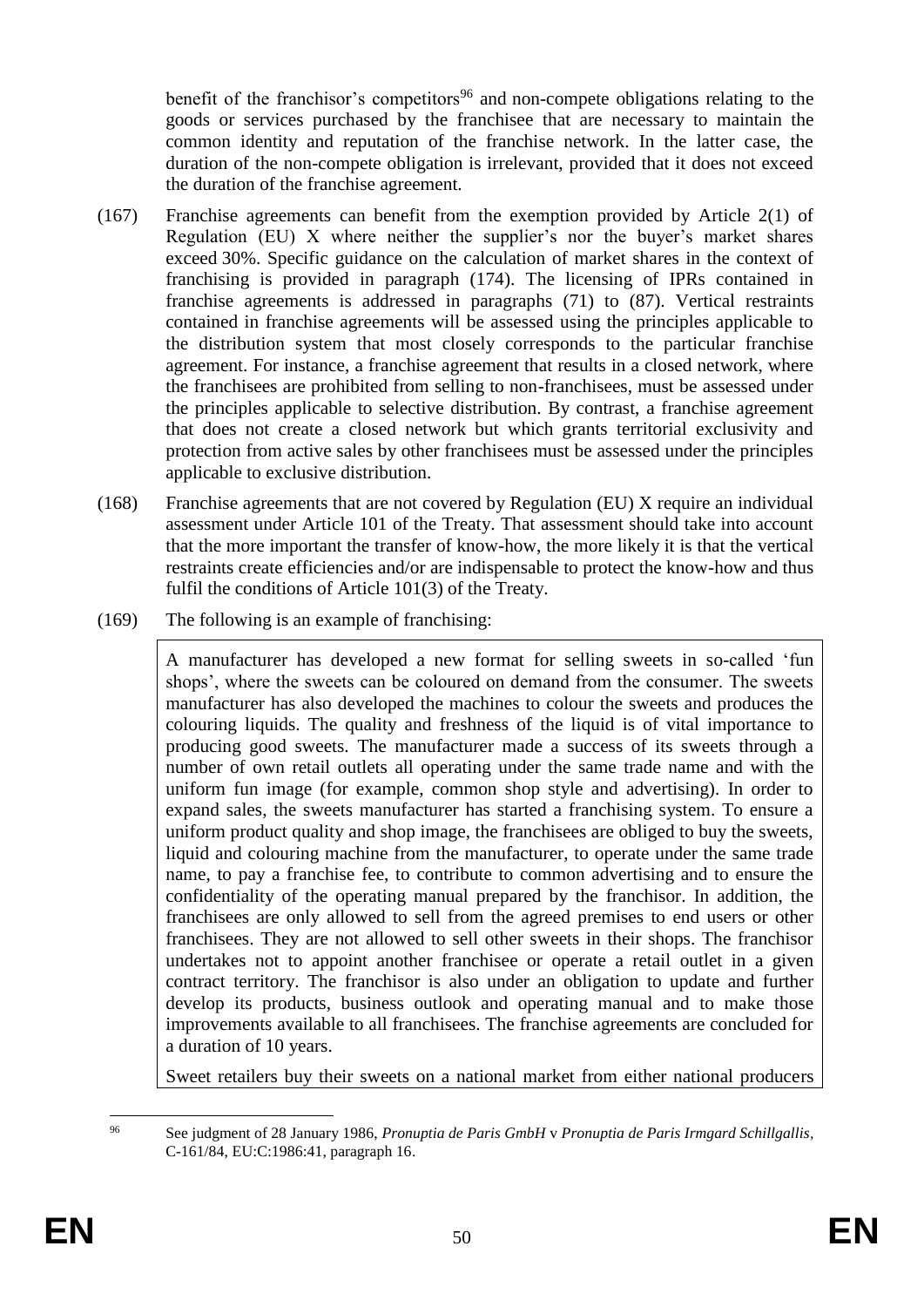that cater for national tastes or from wholesalers that import sweets from foreign producers in addition to selling sweets from national producers. In that market, the franchisor's products compete with a number of national and international brands of sweets, sometimes produced by large diversified food companies. The franchisor's market share of the market for machines that colour food is below 10%. The franchisor has a market share of 30% on the market for sweets sold to retailers. There are many points of sale for sweets in the form of tobacconists, general food retailers, cafeterias and specialised sweet shops.

Most of the obligations contained in the franchise agreements can be deemed necessary to protect IPRs or to maintain the common identity and reputation of the franchise network and thus fall outside the scope of Article 101(1) of the Treaty. The restrictions on selling (that is to say, the allocation of a contract territory and selective distribution) provide an incentive to the franchisees to invest in the franchise concept and the colouring machine and to help maintain the common identity, thereby offsetting the loss of intra-brand competition. The non-compete clause excluding other brands of sweets from the shops for the full duration of the agreements allows the franchisor to keep the outlets uniform and prevents competitors from benefiting from its trade name. In view of the high number of outlets available to other sweet producers, it does not lead to any serious foreclosure. Consequently, to the extent that they fall within the scope of Article 101(1) of the Treaty, the franchise agreements are likely to fulfil the conditions of Article 101(3).

### **5. MARKET DEFINITION AND MARKET SHARE CALCULATION**

# **5.1. Market Definition Notice**

(170) The Market Definition Notice provides guidance on the rules, criteria and evidence which the Commission uses when considering market definition issues. The relevant market for the purpose of applying Article 101 of the Treaty to vertical agreements should therefore be defined on the basis of that guidance, respectively any future guidance relating to the definition of relevant market for the purposes of Union competition law including any guidance that might replace the Market Definition Notice. These Guidelines only deal with specific issues that arise in the context of the application of Regulation (EU) X, and that are not covered by the Market Definition Notice.

# **5.2. The calculation of market shares under Regulation (EU) X**

- (171) Pursuant to Article 3 of Regulation (EU) X, the market share of both the supplier and the buyer are decisive in determining if the block exemption applies. In order for Regulation (EU) X to apply, the market share of the supplier on the market where it sells the contract goods or services to the buyer and the market share of the buyer on the market where it purchases the contract goods or services must not exceed 30%. For agreements between SMEs, it is in general not necessary to calculate market shares (see paragraph (28)).
- (172) At the distribution level, the vertical restraints usually concern not only the sale of goods or services between supplier and buyer, but also their resale. As different distribution formats usually compete, markets are in general not defined by the form of distribution that is applied, namely exclusive, selective or free distribution. In sectors where suppliers generally sell a portfolio of goods or services, the entire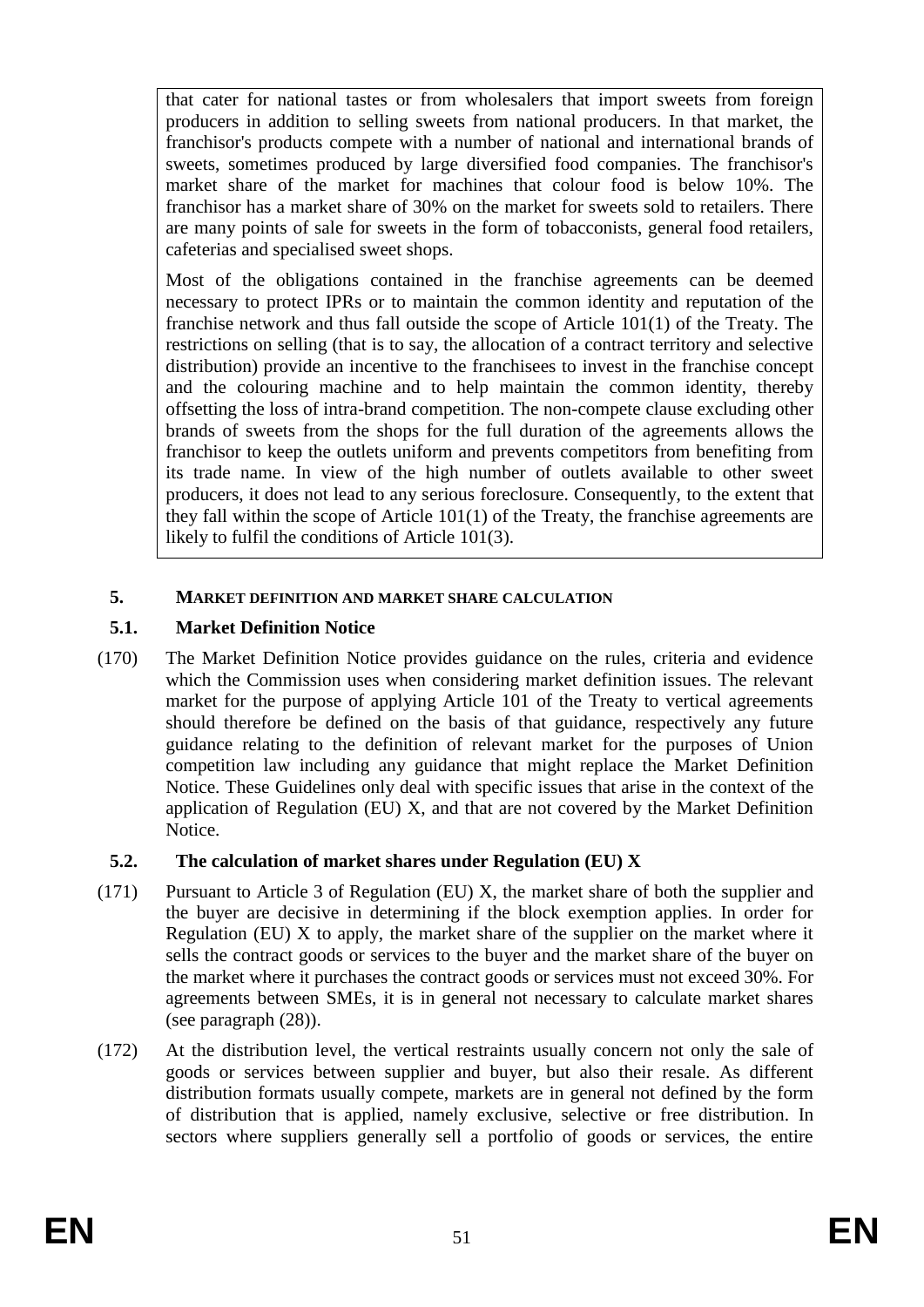portfolio may determine the market definition, if the portfolios, and not the individual goods or services contained in the portfolio, are regarded as substitutes by the buyers.

- (173) Where a vertical agreement involves three parties, each operating at a different level of trade, each party's market share must not exceed 30 % in order for Regulation (EU) X to apply. As specified in Article 3(2) of Regulation (EU) X, where in a multi-party agreement an undertaking (the first undertaking) buys the contract goods or services from one undertaking that is a party to the agreement and sells the contract goods or services to another undertaking that is also a party to the agreement, Regulation (EU) X only applies if the first undertaking's market share does not exceed the 30% threshold both as a buyer and as a supplier. If, for instance, in an agreement between a manufacturer, a wholesaler (or association of retailers) and a retailer, a non-compete obligation is agreed, then the market shares of the manufacturer and the wholesaler (or association of retailers) on their respective supply markets must not exceed 30% and the market share of the wholesaler (or association of retailers) and the retailer must not exceed 30% on their respective purchase markets in order to benefit from the exemption provided by Article 2(1) of Regulation (EU) X.
- (174) Where the vertical agreement, in addition to the supply of the contract goods or services, also contains IPR provisions (such as a provision concerning the use of the supplier's trademark), which help the buyer to market the contract goods or services, the supplier's market share on the market where it sells the contract goods or services is relevant for the application of Regulation (EU) X. Where a franchisor does not supply goods or services to be resold, but provides a bundle of services and goods combined with IPR provisions that together form the business method being franchised, the franchisor needs to take account of its market share as a provider of a business method for the provision of specific goods or services to end users. For that purpose, the franchisor needs to calculate its market share on the market where the business method is exploited, namely the market where the franchisees exploit the business method to supply goods or services to end users. The franchisor must therefore base its market share on the value of the goods or services supplied by its franchisees on that market. On such a market, the franchisor's competitors may include providers of other franchised business methods, but also suppliers of substitutable goods or services that do not apply franchising. For instance, without prejudice to the definition of such a market, if there was a market for fast-food services, a franchisor operating on such a market would need to calculate its market share on the basis of the relevant sales figures of its franchisees on that market.

# **5.3. Calculation of market shares under Regulation (EU) X**

- (175) As set out in Article 8, point (a) of Regulation (EU) X, the market shares of the supplier and the buyer should in principle be calculated on the basis of value data, taking into account all sources of revenue generated by the sale of the goods or services. Where value data are not available, substantiated estimates can be made, based on other reliable market information, such as volume figures.
- (176) In-house production, namely the production or supply of intermediate goods or services for the supplier's own use may be relevant for the competition analysis in a particular case, but it is not taken into account for the purposes of market definition or for the calculation of market shares under Regulation (EU) X. However, pursuant to Article 8, point (c) of Regulation (EU) X, in dual distribution scenarios, the market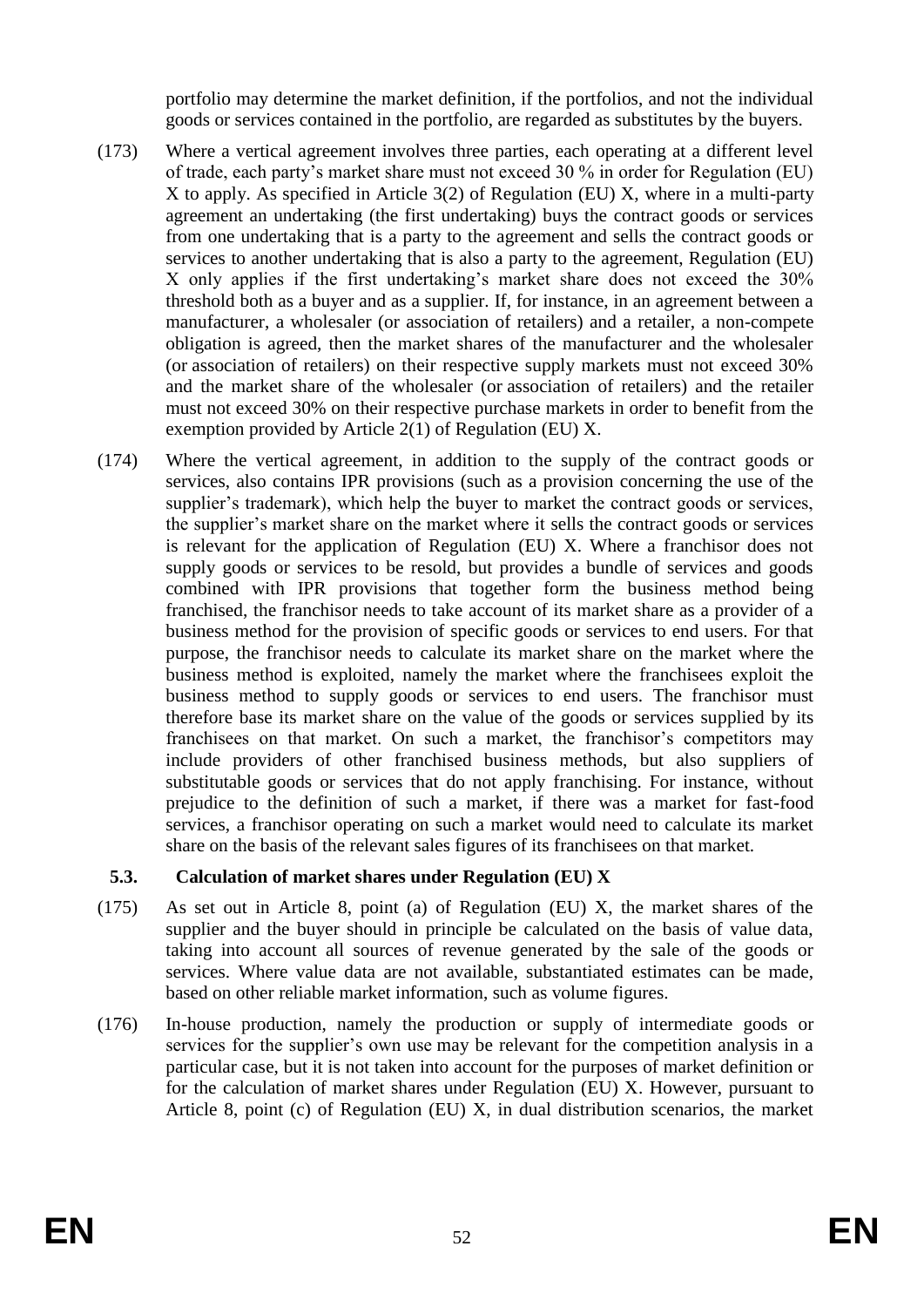definition and market share calculation should include the supplier's sales of its own goods made through its vertically integrated distributors and agents $97$ . Integrated distributors are connected undertakings within the meaning of Article 1(2) of Regulation (EU) X.

#### **6. APPLICATION OF REGULATION (EU) X**

#### **6.1. Hardcore restrictions under Regulation (EU) X**

- (177) Article 4 of Regulation (EU) X contains a list of hardcore restrictions. These are serious restrictions of competition which should in most cases be prohibited because of the harm that they cause to consumers. Where a vertical agreement contains one or more hardcore restrictions, the whole agreement is excluded from the scope of application of Regulation (EU) X.
- (178) The hardcore restrictions listed in Article 4 of Regulation (EU) X apply to vertical agreements concerning trade within the Union. Therefore, in so far as a vertical agreement concerns exports outside the Union or imports/re-imports from outside the Union, it cannot be regarded as having the object of appreciably restricting competition within the Union or as being capable of affecting, as such, trade between Member States<sup>98</sup>.
- (179) Hardcore restrictions within the meaning of Article 4 of Regulation (EU) X are generally restrictions of competition by object within the meaning of Article 101(1) of the Treaty<sup>99</sup>. Restrictions of competition by object are types of coordination between undertakings which can be regarded as being harmful by their very nature to the proper functioning of normal competition<sup>100</sup>. The Court of Justice of the European Union has held that certain types of coordination between undertakings reveal a sufficient degree of harm to competition for it to be considered unnecessary to assess their effects<sup> $101$ </sup>. A finding of a restriction by object requires an individual assessment of the vertical agreement concerned. By contrast, hardcore restrictions are a category of restrictions set out in Regulation (EU) X, for which it is presumed that they generally result in a net harm to competition. Therefore, vertical agreements that contain such hardcore restrictions cannot benefit from the exemption provided by Article 2(1) of Regulation (EU) X.
- (180) However, hardcore restrictions do not necessarily fall within the scope of Article 101(1) of the Treaty. If a hardcore restriction listed in Article 4 of Regulation (EU) X is objectively necessary for the implementation of a particular vertical agreement, for instance, to ensure compliance with a public ban on selling dangerous substances to certain customers for reasons of safety or health, that agreement exceptionally falls outside the scope of Article 101(1) of the Treaty. It follows from

<sup>&</sup>lt;u>.</u> <sup>97</sup> For this purpose, any sales by the integrated distributor of the goods or services of competing suppliers are not taken into account.

<sup>98</sup> See Case C-306/96 - *Javico* v *Yves Saint Laurent Parfums*, paragraph 20.

See Commission Staff Working Document, Guidance on restrictions of competition 'by object' for the purpose of defining which agreements may benefit from the De Minimis Notice, 25 June 2014, SWD(2014) 198 final, p. 4.

<sup>100</sup> See judgment of 20 January 2016, *Toshiba Corporation* v *Commission*, C-373/14 P, EU:C:2016:26, paragraph 26.

<sup>101</sup> See judgment of 2 April 2020, *Budapest Bank and Others*, Case C-228/18, EU:C:2020:265, paragraphs 35 to 37 and case law cited.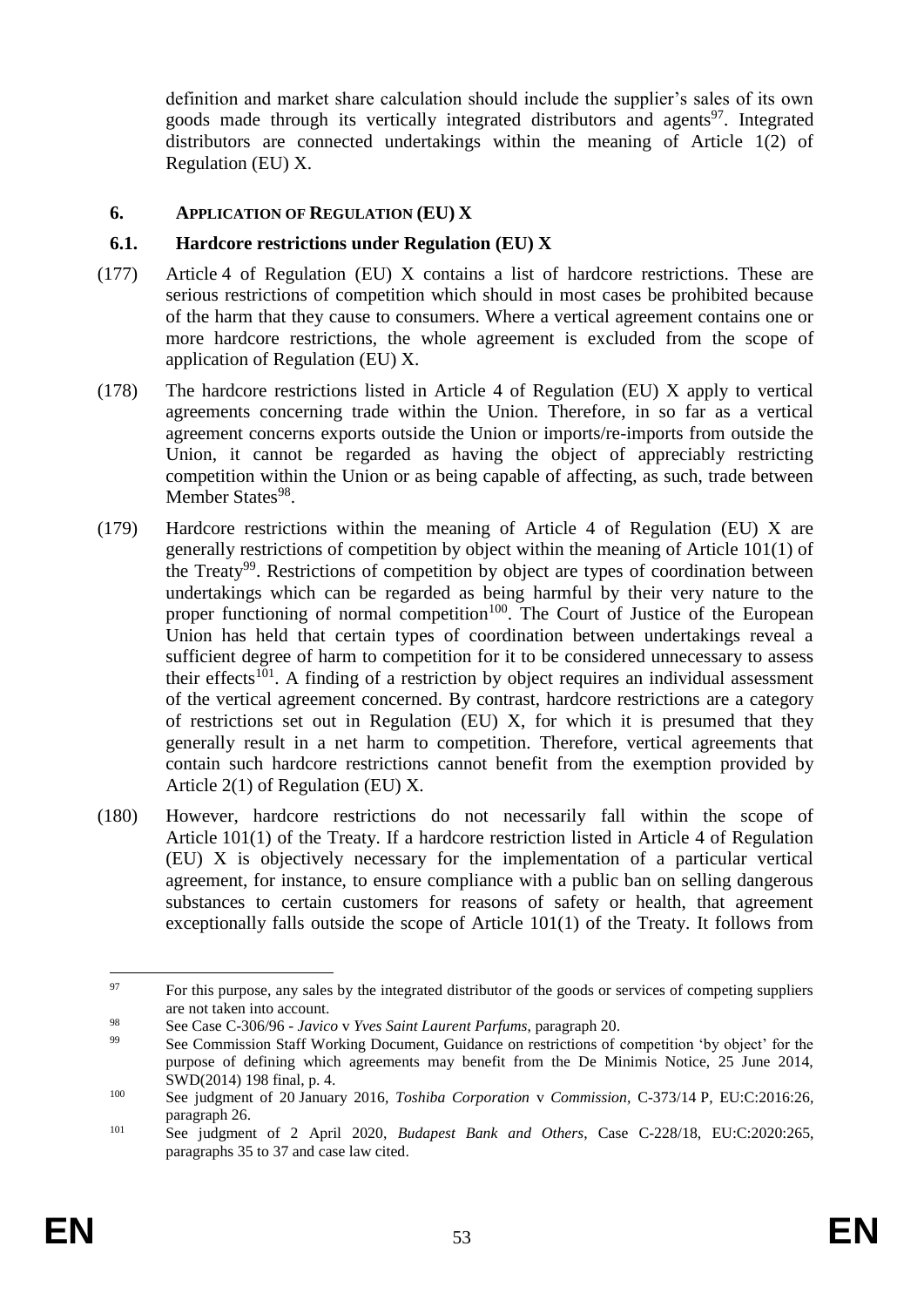the above that the Commission will apply the following principles when assessing a vertical agreement:

- where a hardcore restriction within the meaning of Article 4 of Regulation  $(a)$ (EU) X is included in a vertical agreement, that agreement is likely to fall within the scope of Article 101(1) of the Treaty.
- an agreement that includes a hardcore restriction within the meaning of  $(b)$ Article 4 of Regulation (EU) X is unlikely to fulfil the conditions of Article 101(3) of the Treaty.
- (181) An undertaking may demonstrate pro-competitive effects under Article 101(3) of the Treaty in an individual case<sup>102</sup>. For that purpose, the undertaking must substantiate that efficiencies are likely and that the efficiencies are likely to result from including the hardcore restriction in the agreement, as well as demonstrating that the other conditions of Article 101(3) of the Treaty are fulfilled. Where this is the case, the Commission will assess the negative impact on competition that is likely to result from including the hardcore restriction in the agreement before making a final assessment of whether the conditions of Article 101(3) of the Treaty are fulfilled.
- (182) The examples in paragraphs (183) and (184) are intended to illustrate how the Commission will apply the principles mentioned above.
- (183) The following is an example of cross-supplies between authorised distributors:

In the case of a selective distribution system, cross-supplies between authorised distributors must generally remain free (see paragraph (237). However, restrictions on active sales may, under certain circumstances, fulfil the conditions of Article 101(3) of the Treaty. This may be the case, for example, if it is necessary for authorised wholesalers located in different territories to invest in promotional activities in the territory in which they distribute the contract goods or services in order to support sales by authorised retailers and it is not practical to specify the required promotional activities as a contractual obligation in the agreement.

(184) The following is an example of genuine testing:

In the case of genuine testing of a new product in a limited territory or with a limited group of customers, or in the case of a staggered introduction of a new product, the distributors that are appointed to sell the new product on the test market, or those that participate in the first round(s) of the staggered introduction may be restricted from making active sales outside the test market or to market(s) or customer groups where the product has not yet been introduced. Such restrictions may fall outside the scope of Article 101(1) of the Treaty for the period necessary for the testing or introduction of the product.

# *6.1.1. Resale price maintenance*

(185) The hardcore restriction set out in Article 4, point (a) of Regulation (EU) X concerns resale price maintenance ('RPM'), that is, agreements which, directly or indirectly, have the object of restricting the buyer's ability to determine its sale price, including

<sup>102</sup> See in particular paragraph (16), points (a) to (i) of these Guidelines describing types of efficiency that are generally associated with vertical restraints and section 6.1.1. of these Guidelines on RPM. For general guidance on the assessment of efficiencies, see also the Article 101(3) Guidelines.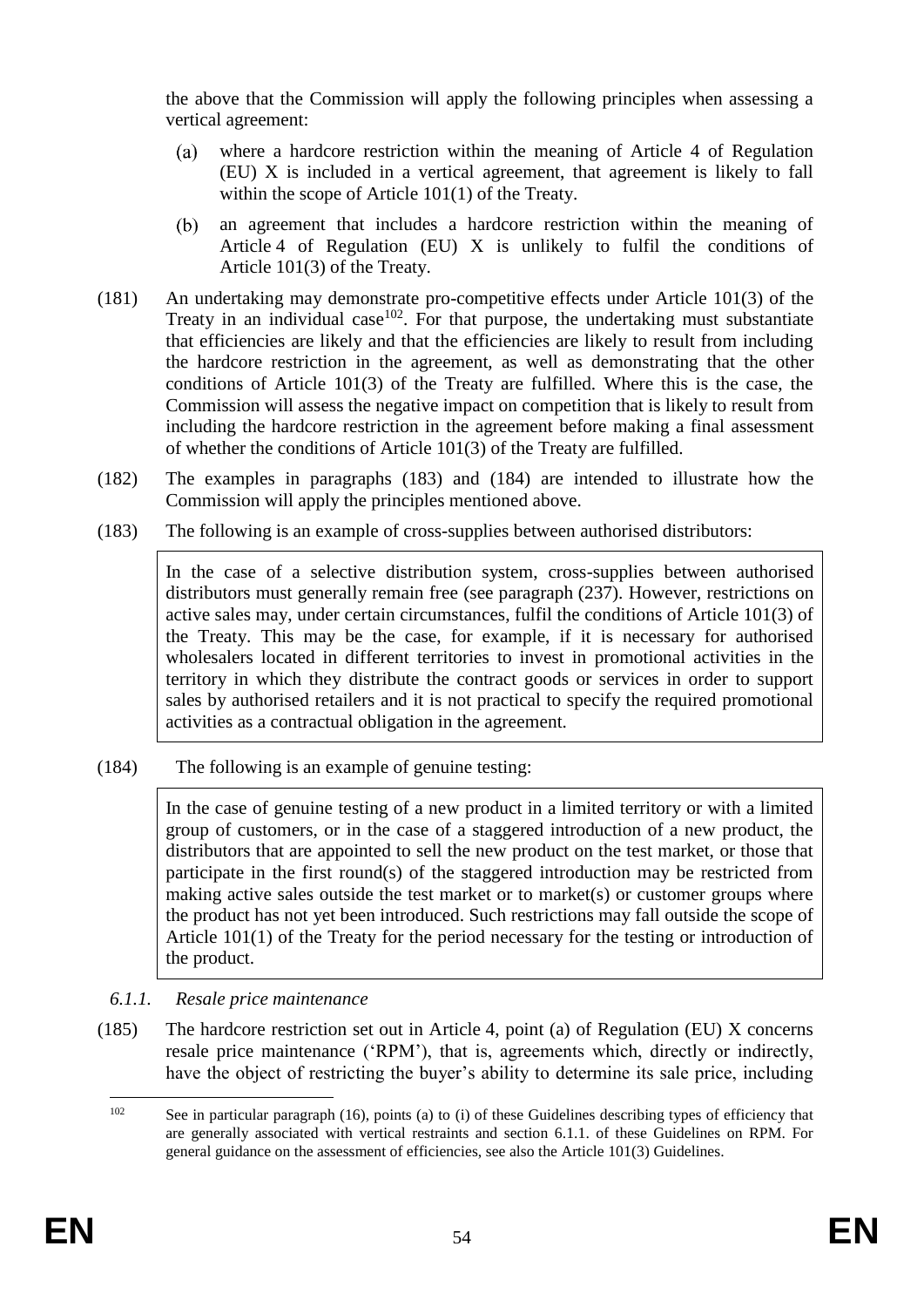those which establish a fixed or minimum sale price to be observed by the buyer<sup>103</sup>. A requirement for the buyer to set its sale price within a certain range is RPM within the meaning of Article 4, point (a) of the Regulation.

- (186) RPM can be applied through direct means. This is the case for contractual provisions or concerted practices that directly set the price that the buyer must charge to its customers<sup>104</sup>, or which allow the supplier to set the resale price, or which prohibit the buyer from selling below a certain price level. The restriction is also clear-cut where the supplier requests a price increase and the buyer complies with the request.
- (187) RPM can also be applied through indirect means, including incentives to observe a minimum price or disincentives to deviate from a minimum price. The following examples provide a non-exhaustive list of such indirect means:
	- $(a)$ fixing the resale margin;
	- $(b)$ fixing the maximum level of discount that the distributor can grant from a prescribed price level;
	- making the grant of rebates or the reimbursement of promotional costs by the  $(c)$ supplier subject to the observance of a given price level;
	- imposing minimum advertised prices ('MAPs'), which prohibit the distributor  $(d)$ from advertising prices below a level set by the supplier;
	- $(e)$ linking the prescribed resale price to the resale prices of competitors;
	- $(f)$ threats, intimidations, warnings, penalties, delay or suspension of deliveries or contract terminations in relation to the observance of a given price level.
- (188) Pursuant to Article 4, point (a) of Regulation (EU) X, the imposition by the supplier of a maximum resale price or the recommendation of a resale price is not a hardcore restriction. However, if the supplier combines such a maximum price or resale price recommendation with incentives to apply a certain price level or disincentives to lower the sale price, this can amount to RPM. This would be the case, for example, where the supplier reimburses promotional costs incurred by the buyer subject to the condition the buyer does not deviate from the maximum resale price or the recommended resale price. An example of a disincentive to lower the sale price would be where the supplier threatens to cut further supplies in response to a deviation by the buyer from the maximum or recommended resale price.
- (189) Although in principle MAPs leave the distributor free to sell at a price that is lower than the advertised price, they disincentivise the distributor from setting a lower sale price by restricting its ability to inform potential customers about available discounts. A key parameter for price competition between retailers is thereby removed. For the purpose of applying Article 4, point (a) of Regulation (EU) X, MAPs will therefore be treated as an indirect means of applying RPM.
- (190) Direct or indirect means of applying RPM can be made more effective when combined with measures aimed at identifying price-cutting distributors, such as implementing a

<sup>103</sup> It should be noted that RPM can be linked to other restrictions, including horizontal collusion in the form of hub-and-spoke arrangements. These are addressed in paragraph 55 of the Horizontal Guidelines.

<sup>104</sup> See, for example, Commission Decision in AT.40182 - *Guess*, recitals 84, 86 and 137.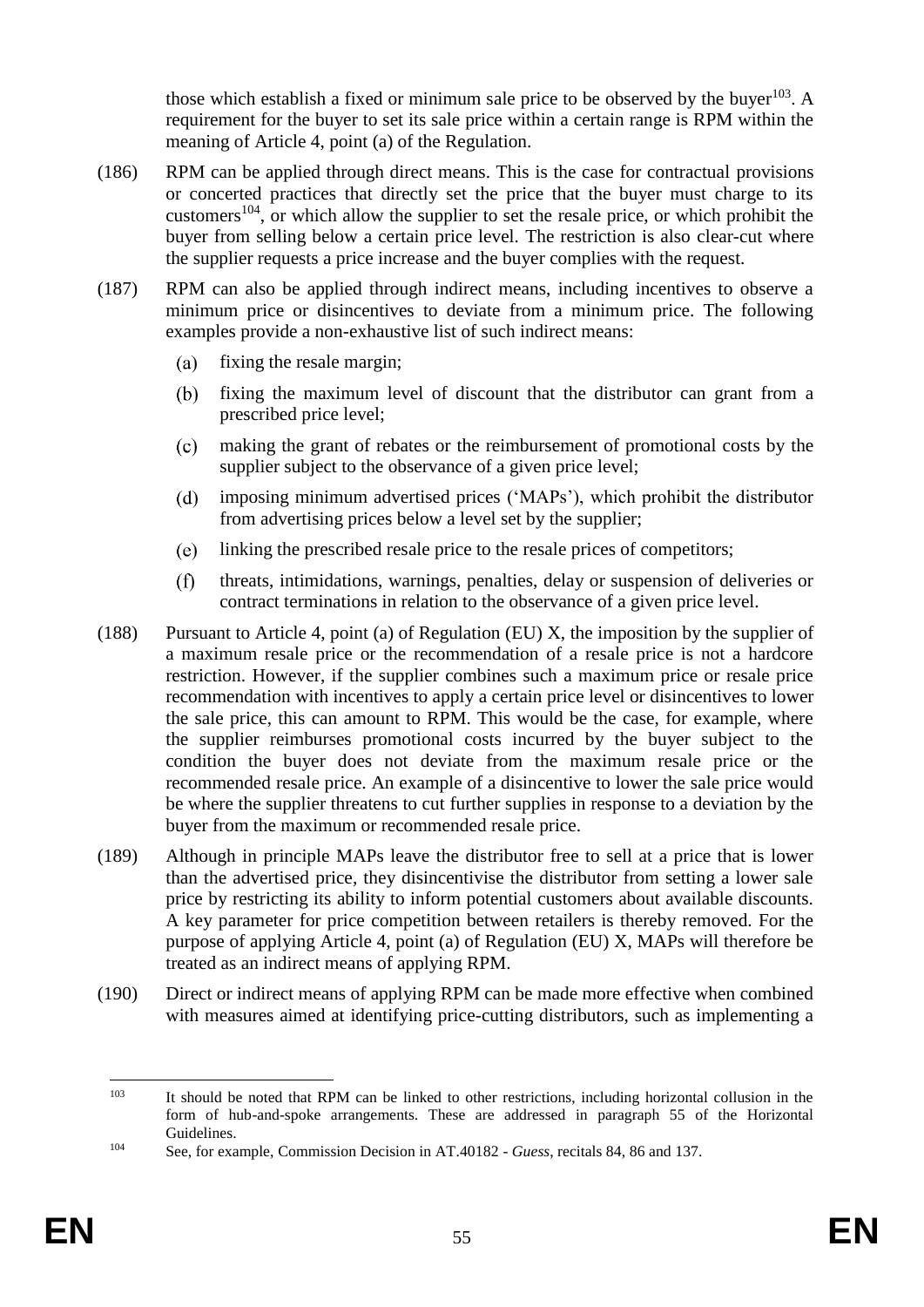price monitoring system, or obliging retailers to report other members of the distribution network that deviate from the standard price level.

- (191) Price monitoring is increasingly used in e-commerce, where both suppliers and retailers often use price monitoring software<sup>105</sup>. This software increases price transparency in the market and allows manufacturers to effectively track the resale prices in their distribution network<sup>106</sup>. It also allows retailers to track the prices of their competitors. However, on their own, price monitoring and price reporting are not RPM.
- (192) Under an agency agreement, the principal generally sets the sale price, as it bears the commercial and financial risks relating to the sale. However, where the agreement does not meet the conditions to be categorised as an agency agreement that falls outside the scope of Article 101(1) of the Treaty (see in particular paragraphs (30) to (34) of these Guidelines), any direct or indirect obligation preventing or restricting the agent from sharing its remuneration with the customer, irrespective of whether the remuneration is fixed or variable, is a hardcore restriction within the meaning of Article 4, point (a) of Regulation (EU)  $X^{107}$ . The agent should therefore be left free to reduce the effective price paid by the customer without reducing the income due to the principal<sup>108</sup>.
- (193) Under a fulfilment contract, the supplier enters into a vertical agreement with a buyer for the purpose of executing (fulfilling) a supply agreement concluded previously between the supplier and a specific customer. Where the supplier selects the undertaking that will provide the fulfilment services, the imposition of a resale price by the supplier is not RPM. In that case, the resale price imposed in the fulfilment contract does not restrict competition for the supply of the goods or services to the customer or competition for the supply of the fulfilment services. For example, this applies where customers purchase goods from an undertaking active in the online platform economy which is operated by a group of independent retailers under a common brand and that undertaking determines the price for the sale of the goods and forwards orders to the retailers for fulfilment<sup>109</sup>. By contrast, where the undertaking that will provide the fulfilment services is selected by the customer, the imposition of a resale price by the supplier may restrict competition for the provision of the fulfilment services. In that case, the imposition of a resale price may amount to RPM.
- (194) Article 4, point (a) of Regulation (EU) X is fully applicable in the online platform economy. In particular, where an undertaking provides online intermediation services within the meaning of Article 1(1), point (e) of the Regulation, it is a supplier in respect of those services and therefore Article 4, point (a) of the Regulation applies to restrictions imposed by the undertaking on buyers of the online intermediation

 $105$ See E-commerce Sector Inquiry Final Report, paragraphs 602 to 603.

<sup>106</sup> See Commission Decisions in AT.40182 - *Pioneer*, recitals 136 and 155; AT.40182 - *Denon & Marantz*, recital 95; AT.40181 - *Philips*, recital 64; AT.40465 - *Asus*, recital 27.

<sup>&</sup>lt;sup>107</sup> Restrictions of the ability of providers of online intermediation services within the meaning of Article 1(1), point (e) of the Regulation to share their remuneration relating to the provision of the online intermediation services are not hardcore restrictions within the meaning of Article 4, point (a) of the Regulation, as they do not restrict the ability of a buyer to determine its sale price. See paragraphs (64) to (67), in particular paragraph (67)(a).

<sup>108</sup> See, for instance, Commission Decision in Case No IV/32.737 - *Eirpage*, in particular recital 6.

This guidance is without prejudice to the assessment of the horizontal agreements between the retailers that set up and operate such a fulfilment model under Article 101 of the Treaty, taking into account the guidance provided by the Horizontal Guidelines.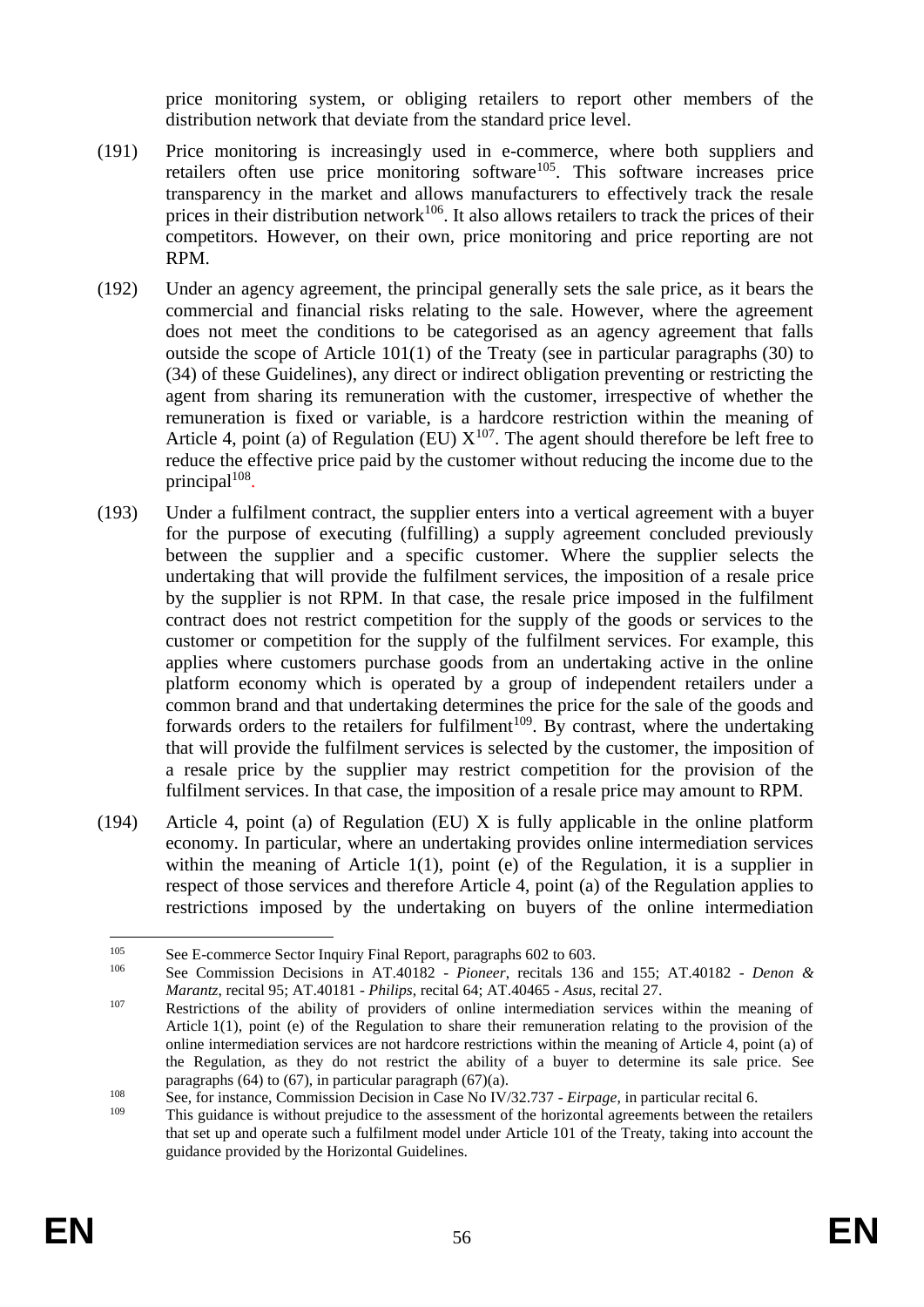services relating to the sale price of goods or services that are sold via the online intermediation services. While this does not prevent a provider of online intermediation services from incentivising users of the services to sell their goods or services at a competitive price or to reduce their prices, the imposition by the provider of online intermediation services of a fixed or minimum sale price for the transactions that it intermediates is a hardcore restriction within the meaning of Article 4, point (a) of Regulation (EU) X.

- (195) The Court of Justice of the European Union has held on several occasions that RPM is a restriction of competition by object within the meaning of Article 101(1) of the Treaty<sup>110</sup>. However, as stated in paragraphs  $(179)$  to  $(181)$ , the qualification of a restriction as a hardcore restriction or as a by object restriction does not mean that it is a *per se* infringement of Article 101 of the Treaty. Where undertakings consider RPM to be efficiency-enhancing in an individual case, they may rely on efficiency justifications under Article 101(3) of the Treaty.
- (196) RPM can restrict intra-brand and/or inter-brand competition in various ways:
	- $(a)$ RPM may facilitate collusion between suppliers, by enhancing price transparency in the market, thereby making it easier to detect whether a supplier is deviating from the collusive equilibrium by cutting its price. This negative effect is more likely in markets prone to collusive outcomes, for example, where suppliers form a tight oligopoly and a significant share of the market is covered by RPM agreements;
	- RPM may facilitate collusion between buyers at the distribution level, in  $(b)$ particular where it is driven by the buyers. Strong or well organised buyers may be able to force or convince one or more of their suppliers to fix their resale price above the competitive level, thereby helping the buyers reach or stabilise a collusive equilibrium. RPM serves as a commitment device for retailers not to deviate from the collusive equilibrium through discounting prices;
	- $(c)$ in some cases, RPM may also soften competition between manufacturers and/or between retailers, in particular when manufacturers use the same distributors to distribute their products and RPM is applied by all or many of them;
	- $(d)$ RPM may reduce the pressure on the supplier's margin, in particular where a manufacturer has a commitment problem, that is, where it has an interest in lowering the price charged to subsequent distributors. In that situation, the manufacturer may prefer to agree to RPM, to help it to commit not to lower the price for subsequent distributors, and to reduce the pressure on its own margin;
	- by preventing price competition between distributors, RPM may prevent or  $(e)$ hinder the entry and expansion of new or more efficient distribution formats, thus reducing innovation at the distribution level;
	- $(f)$ RPM may be implemented by a supplier with market power to foreclose smaller rivals. The increased margin that RPM may offer distributors may

<sup>110</sup> <sup>110</sup> See the judgments of 3 July 1985, *Binon* v *AMP,* C-243/83, EU:C:1985:284, paragraph 44; 1 October 1987, *VVR* v *Sociale Dienst van de Plaatselijke en Gewestelijke Overheidsdiensten,* C-311/85, EU:C:1987:418, paragraph 17; 19 April 1988, *Erauw-Jacquery* v *La Hesbignonne,* C-27/87, EU:C:1988:183, paragraph 15.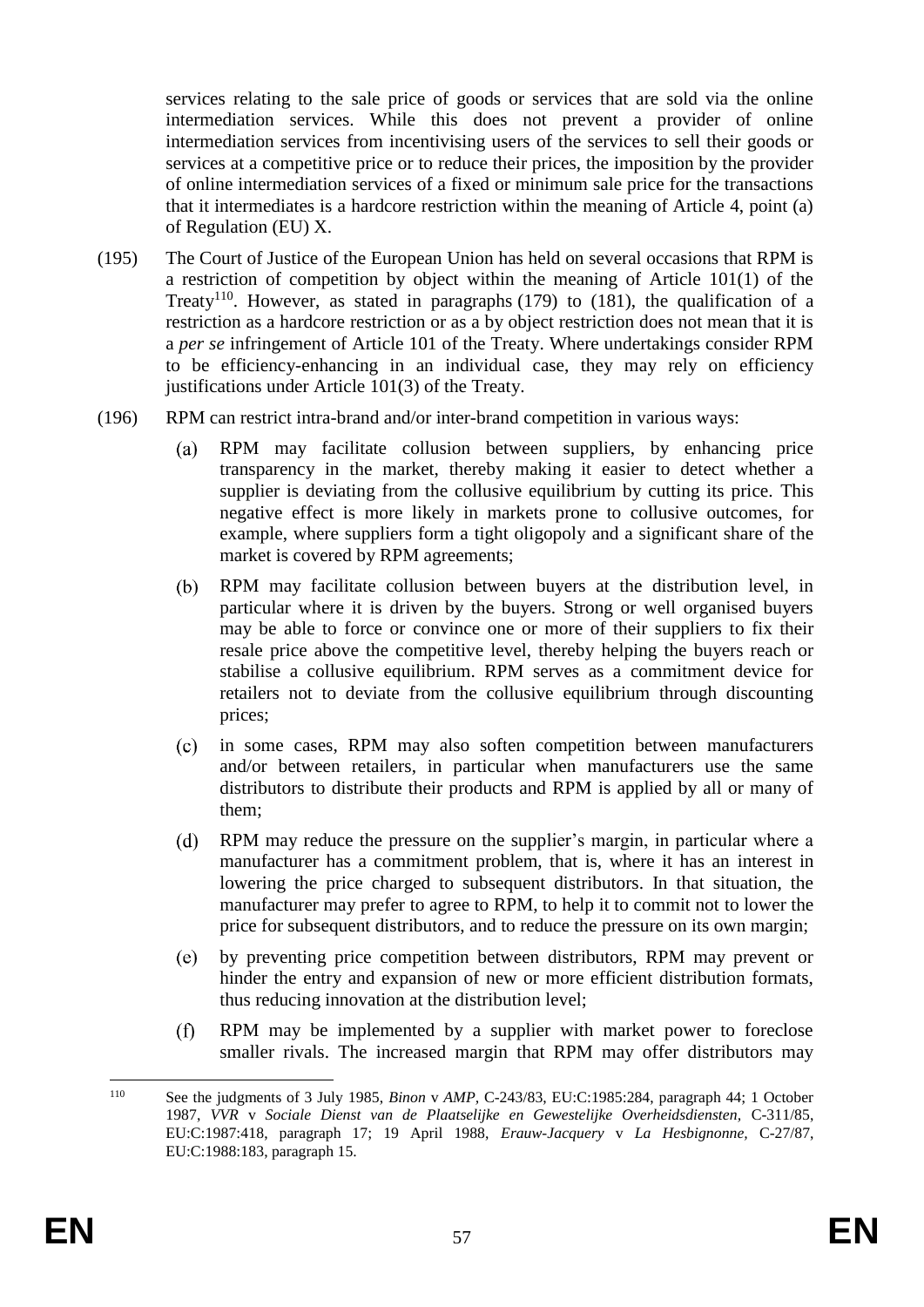incentivise them to favour the supplier's brand over rival brands when advising customers, even where such advice is not in the customer's interest, or not to sell the rival brands at all;

- the direct effect of RPM is the elimination of intra-brand price competition, by  $(g)$ preventing some or all distributors from lowering their sale price for the brand concerned, thus resulting in a price increase for that brand.
- (197) However, RPM may also lead to efficiencies, in particular where it is supplier driven. Where undertakings rely on an efficiency defence for RPM, they must be able to substantiate this with concrete evidence and show that all the conditions of Article  $101(3)$  are fulfilled in the individual case<sup>111</sup>. Four examples of such efficiencies are set out below.
	- When a manufacturer introduces a new product, RPM may be an efficient  $(a)$ means to induce distributors to better take into account the manufacturer's interest in promoting that product. Article 101(3) of the Treaty also requires that there are no realistic and less restrictive alternative means of incentivising the distributors to promote the product. To meet that requirement, suppliers may, for example, demonstrate that it is not feasible in practice to impose on all buyers effective promotion obligations by contract. In such circumstances, the imposition of fixed or minimum retail prices for a limited period of time in order to facilitate the introduction of the new product may be considered on balance pro-competitive.
	- Fixed resale prices, and not just maximum resale prices, may be necessary to  $(b)$ organise a coordinated short-term low price campaign (of 2 to 6 weeks in most cases), in particular in a distribution system where the supplier applies a uniform distribution format, such as a franchise system. In such a case, given its temporary character, the imposition of fixed retail prices may be considered on balance pro-competitive.
	- A minimum resale price or MAP can be used to prevent a particular distributor  $(c)$ from using the product of a supplier as a loss leader. Where a distributor regularly resells a product below the wholesale price, this can damage the brand image of the product and, over time, reduce overall demand for the product and undermine the supplier's incentives to invest in quality and brand image. In that case, preventing that distributor from selling below the wholesale price, by imposing on it a targeted minimum resale price or MAP may be considered on balance pro-competitive.
	- $(d)$ In some situations, the extra margin provided by RPM may allow retailers to provide additional pre-sales services, in particular in the case of complex products. If enough customers take advantage of such services in order to choose a product but subsequently purchase at a lower price with retailers that do not provide such services (and hence do not incur those costs), high-service retailers may reduce or stop providing pre-sales services, which enhance the demand for the supplier's product. The supplier must demonstrate that there is a risk of free riding at the distribution level, that fixed or minimum resale

 $111$ Pursuant to Article 2 of Regulation (EC) No 1/2003, the undertaking claiming the benefit of Article 101(3) of the Treaty bears the burden of proving that the conditions of that paragraph of the Treaty are fulfilled.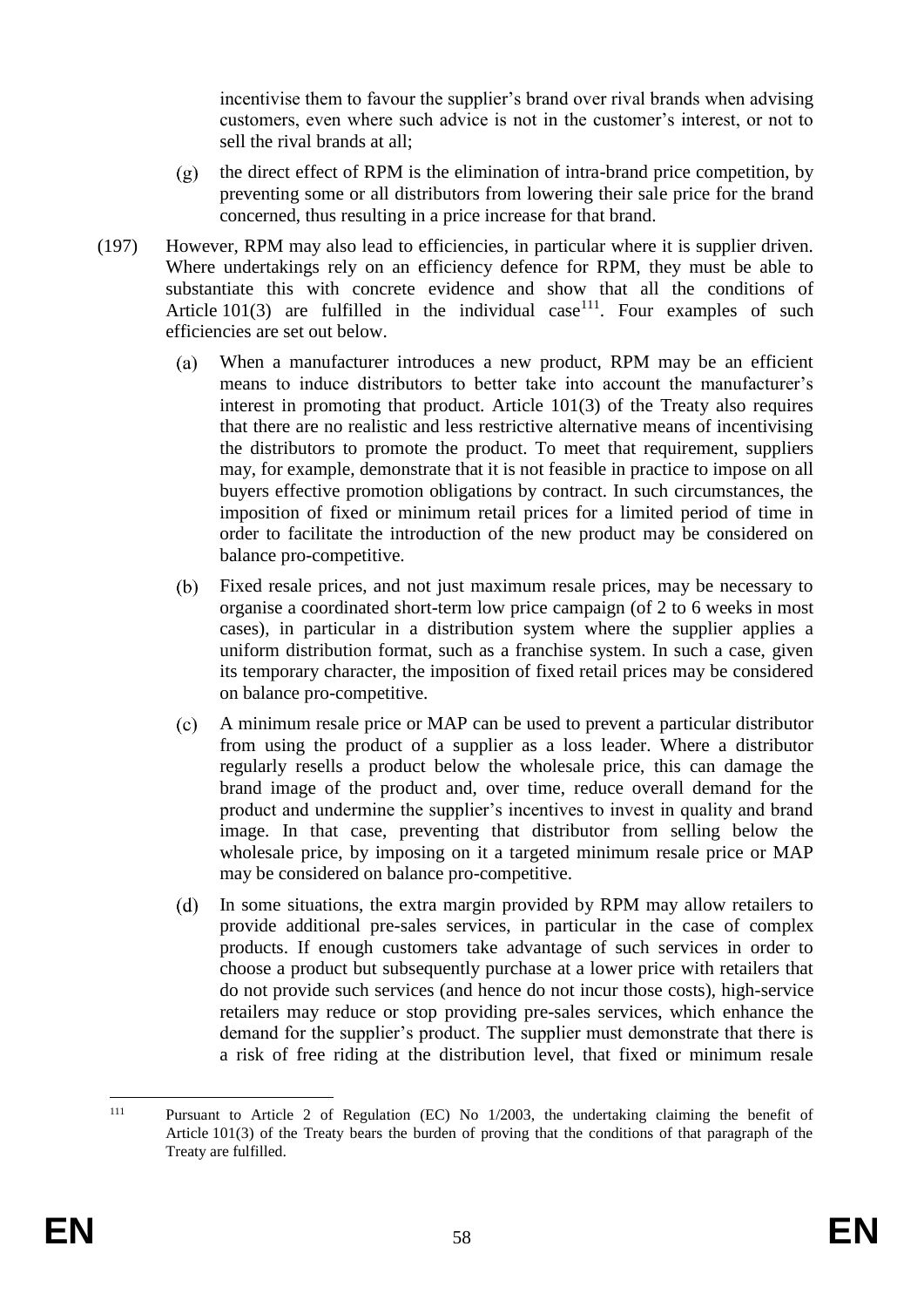prices provide sufficient incentives for investments in pre-sale services and that there is no realistic and less restrictive alternative means of overcoming such free riding. In this situation, the likelihood that RPM will be considered as procompetitive is higher when competition between suppliers is fierce and the supplier has limited market power.

- (198) The use of recommended resale prices or maximum resale prices can benefit from the exemption provided by Article 2(1) of Regulation (EU) X where the market share of each of the parties to the agreement does not exceed the 30% threshold and provided that this does not amount to the imposition of a minimum or fixed sale price as a result of pressure or incentives from any of the parties, as set out in paragraphs (187) and (188). Paragraphs (199) to (201) provide guidance for the assessment of recommended or maximum resale prices above the market share threshold.
- (199) The risks to competition associated with recommended and maximum resale prices are, first, that they may act as a focal point for resellers and may be followed by most or all of them. Second, they may soften competition or facilitate collusion between suppliers.
- (200) An important factor for assessing possible anti-competitive effects of recommended or maximum resale prices is the market position of the supplier. The stronger the market position of the supplier, the higher the risk that a recommended or maximum resale price will lead to a more or less uniform application of that price level by the resellers, because they may find it difficult to deviate from what they perceive to be the preferred resale price proposed by such an important supplier.
- (201) Where recommended or maximum resale prices produce appreciable anti-competitive effects, it is necessary to assess whether they fulfil the conditions of the exception provided by Article 101(3) of the Treaty. As regards maximum resale prices, the avoidance of 'double marginalisation'<sup>112</sup> may be particularly relevant. A maximum resale price may also help to ensure that the supplier's brand competes more fiercely with other brands distributed by the same distributor, including private label products.
	- *6.1.2. Hardcore restrictions pursuant to Article 4, points (b), (c), (d) and (e) of Regulation (EU) X*
	- 6.1.2.1. Qualification as a hardcore restriction pursuant to Article 4, points (b), (c), (d) and (e) of Regulation (EU) X
- (202) Article 4, points (b), (c) and (d) of Regulation (EU) X contain a list of hardcore restrictions and exceptions that apply to various types of distribution system, respectively: exclusive distribution, selective distribution and free distribution. The hardcore restrictions set out in Article 4, points (b), (c)(i) and (d) of Regulation (EU) X concern agreements that, directly or indirectly, in isolation or in combination with other factors controlled by the parties, have the object of restricting the territory into which or the customers to whom the buyer or its customers may sell the contract goods or services. Article 4, points (c)(ii) and (iii) of Regulation (EU) X provide that, in a selective distribution system, restrictions of cross-supplies between the members of the selective distribution system operating at the same or different levels of trade and restrictions of active or passive sales to end users by members of the selective distribution system operating at the retail level of trade are hardcore restrictions.

<sup>112</sup> See in this respect paragraphs  $(13)$  and  $(16)$ .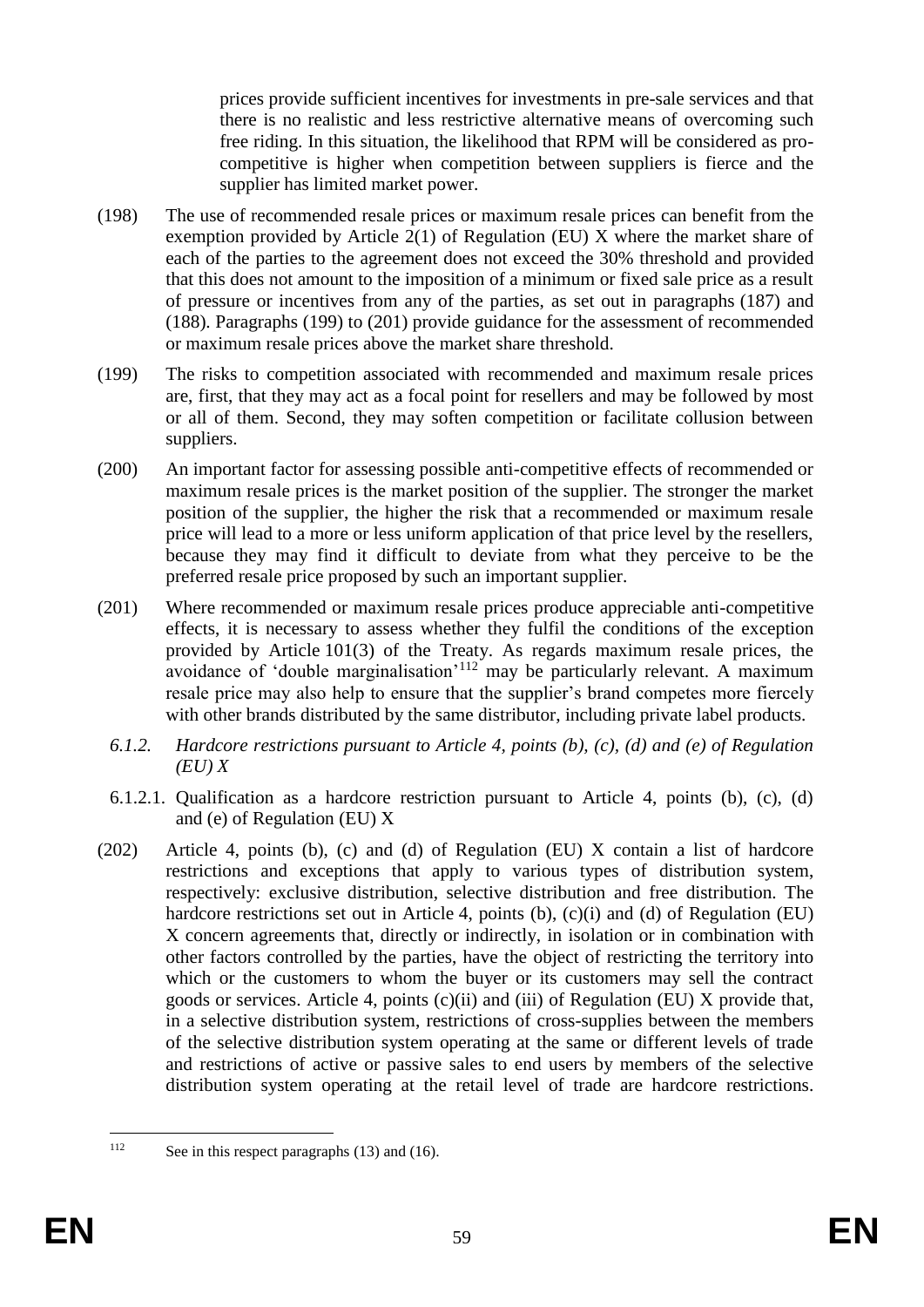Article 4, points (b), (c) and (d) of the Regulation apply irrespective of the sales channel used, for example, whether sales are made offline or online.

- (203) Article 4, point (e) of Regulation (EU) X provides that a vertical agreement which, directly or indirectly, in isolation or in combination with other factors controlled by the parties, has the object of preventing the effective use of the internet by the buyer or its customers to sell the contract goods or services to particular territories or customers is a hardcore restriction. A vertical agreement containing one or more restrictions of online sales or online advertising<sup>113</sup> which *de facto* prohibit the buyer from using the internet to sell the contract goods or services has at the very least the object of restricting passive sales to end users wishing to purchase online and located outside the buyer's physical trading area<sup>114</sup>. Therefore such agreements fall within the scope of Article 4, point (e) of Regulation (EU) X. The same applies to vertical agreements which do not directly prohibit, but have the object of preventing the effective use of the internet by a buyer or its customers to sell the contract goods or services to particular territories or customers. For instance, this is the case for vertical agreements which have the object of significantly diminishing the aggregate volume of online sales of the contract goods or services or the possibility for end users to buy the contract goods or services online. Similarly, this is the case for vertical agreements that have the object of preventing the use of one or more entire online advertising channels by the buyer, such as search engines<sup>115</sup> or price comparison services, or of preventing the buyer from establishing or using its own online store<sup>116</sup>. The assessment of whether a restriction is hardcore within the meaning of Article 4, point (e) of Regulation (EU) X may take into account the content and context of the restriction, but it cannot depend on market-specific circumstances or the individual characteristics of the parties to the vertical agreement.
- (204) The hardcore restrictions referred to in paragraph (202) may result from direct obligations, such as the obligation not to sell to particular territories or customers, or the obligation to refer orders from such customers to other distributors. They may also result from the supplier applying indirect measures to induce the buyer not to sell to such customers, such as:
	- $(a)$ requiring the buyer to request the supplier's prior approval for sales to such customers $^{117}$ :
	- $(b)$ refusing or reducing bonuses or discounts if the buyer sells to such customers<sup>118</sup> or making compensatory payments to the buyer if it stops selling to such customers;
	- $(c)$ terminating the supply of products if the buyer sells to such customers;

<sup>1</sup> <sup>113</sup> See also paragraphs (204), (206) and (210) relating to various types of online sales and online advertising restrictions.

<sup>114</sup> See also Case C-439/09 - *Pierre Fabre Dermo-Cosmétique*, paragraph 54.

<sup>115</sup> See also Commission Decision in AT.40182 - *Guess*, recitals 118 to 126. <sup>116</sup> See Case C-439/09 - *Pierre Fabre Dermo-Cosmétique*, paragraphs 56 and 57 and paragraph (224) of these Guidelines.

<sup>117</sup> See, for example, Case T-77/92 - *Parker Pen* v *Commission*, paragraph 37.

<sup>118</sup> See, for example, judgment of 9 July 2009, *Peugeot and Peugeot Nederland* v *Commission*, Case T-450/05, EU:T:2009:262, paragraph 47.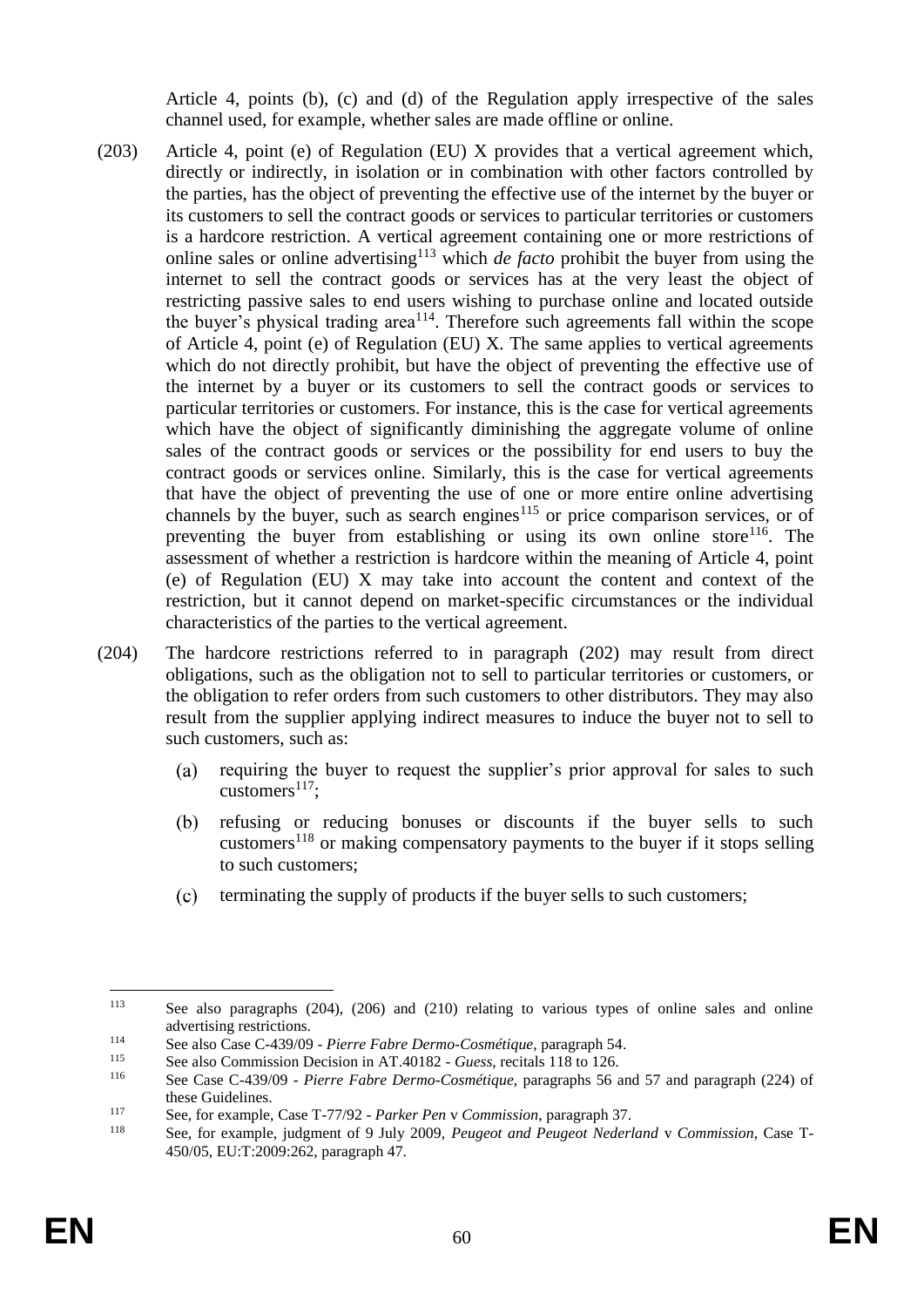- $(d)$ limiting or reducing the volumes supplied, for instance, so that the volumes correspond to the demand from customers in certain territories or the demand from certain customer groups;
- threatening to terminate the vertical agreement<sup>119</sup> or not to renew it if the buyer  $(e)$ sells to such customers;
- charging a higher price to the distributor for products that are to be sold to such  $(f)$ customers<sup>120</sup>:
- limiting the proportion of sales made by the buyer to such customers;  $(g)$
- preventing the buyer from using additional languages on the packaging or for  $(h)$ the promotion of the products<sup>121</sup>;
- $(i)$ supplying another product in return for the buyer stopping its sales to such customers;
- paying the buyer to stop selling to such customers;  $(i)$
- obliging the buyer to pass on to the supplier profits from such customers<sup>122</sup>;  $(k)$
- $(1)$ excluding from a Union-wide guarantee service reimbursed by the supplier products that are resold outside the buyer's territory or products that are sold in the buyer's territory by buyers located in other territories<sup>123</sup>.
- (205) Measures that allow a manufacturer to verify the destination of the supplied goods, such as the use of differentiated labels, specific language clusters or serial numbers, or the threat or performance of audits to verify the buyer's compliance with other restrictions<sup>124</sup> are not in themselves restrictions of competition. However, they may be considered to form part of a hardcore restriction of the buyer's sales when used by the supplier to control the destination of the supplied goods, for instance when used in conjunction with one or more of the practices mentioned in paragraphs (203) and (204).
- (206) In addition to the direct and indirect restrictions referred to in paragraphs (202) to (204), hardcore restrictions specifically relating to online sales may similarly be the result of direct or indirect obligations. Besides a direct prohibition of the use of the internet to sell the contract goods or services, the following are examples of obligations that indirectly have the object of preventing the effective use of the internet by the buyer to sell the contract goods or services to particular territories or customers within the meaning of Article 4, point (e) of Regulation (EU) X:

<sup>119</sup> <sup>119</sup> See, for example, judgment of 6 July 2009, *Volkswagen* v *Commission,* Case T-62/98, EU:T:2000:180, paragraph 44.

<sup>120</sup> See, for example, Commission Decision in AT.40433 - *Film merchandise*, recital 54.

<sup>121</sup> See, for example, Commission Decision in AT.40433 - *Film merchandise*, recitals 52 and 53.

<sup>122</sup> See, for example, Commission Decision in AT.40436 - *Nike*, recital 57; Commission Decision in AT.40433 - *Film merchandise*, recitals 61 to 63.

<sup>123</sup> See, for example, Commission Decision in AT.37975 - *PO/Yamaha*, recitals 111 and 112. Conversely, an arrangement under which the supplier agrees with its distributors that where one distributor makes a sale to a territory that has been allocated to another distributor, the first distributor must pay the second distributor a fee based on the cost of the services to be carried out does not have the object of restricting sales by the distributors outside their allocated territories (see judgment of 13 January 2004, *JCB Service* v *Commission ,* Case T-67/01, EU:T:2004:3, paragraphs 136 to 145).

<sup>124</sup> See, for example, Commission Decision in AT.40436 - *Nike*, recitals 71 and 72; Commission Decision in AT.40433 - *Film merchandise*, recitals 65 and 66.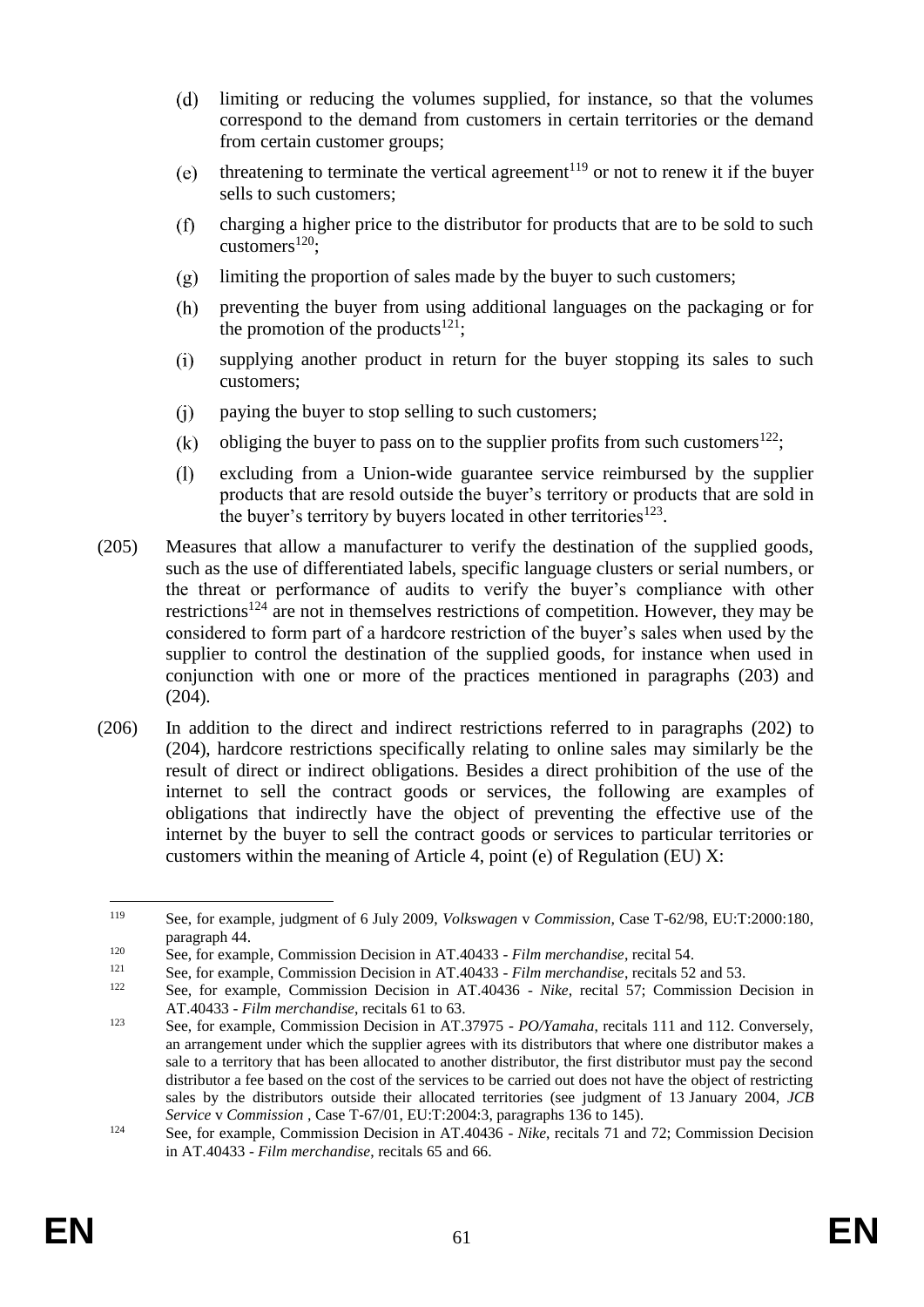- requiring the buyer to prevent customers located in another territory from  $(a)$ viewing its website or online store or to re-route customers to the online store of the manufacturer or of another seller. However, obliging the buyer to offer links to the online stores of the supplier or of other sellers is not a hardcore restriction<sup>125</sup>:
- $(b)$ requiring the buyer to terminate consumers' online transactions where their credit card data reveal an address that is not within the buyer's territory<sup>126</sup>;
- $(c)$ requiring the buyer to sell the contract goods or services only in a physical space or in the physical presence of specialised personnel<sup>127</sup>;
- $(d)$ requiring the buyer to seek the supplier's prior authorisation before making individual online sales transactions;
- $(e)$ prohibiting the buyer from using the supplier's trademarks or brand names on its website or in its online store;
- $(f)$ prohibiting the buyer from establishing or operating one or more online stores, irrespective of whether the online store is hosted on the buyer's own server or on a third party server<sup>128</sup>:
- prohibiting the buyer from using an entire online advertising channel, such as  $(g)$ search engines<sup>129</sup> or price comparison services, or restrictions which indirectly prohibit the use of an entire online advertising channel, such as an obligation not to use the supplier's trademarks or brand names for bidding to be referenced in search engines, or a restriction on providing price-related information to price comparison services. Such restrictions have the object of preventing the effective use of the internet by the buyer to sell the contract goods or services to particular territories or customers, as they limit the buyer's ability to target customers beyond its physical trading area, inform them about its offers and attract them to its online store or other sales channels. Prohibiting the use of particular price comparison services or search engines is generally not a hardcore restriction, as the buyer may use other online advertising services to raise awareness of its online sales activities. However, prohibiting the use of the most widely used advertising services in the particular online advertising channel may amount to a hardcore restriction, if the remaining services in that advertising channel are *de facto* not capable of attracting customers to the buyer's online store.
- (207) Contrary to the restrictions referred to in paragraph (204), requirements imposed by the supplier on the buyer relating to the manner in which the contract goods or services are to be sold can benefit from the exemption provided by Article 2(1) of Regulation (EU) X, irrespective of the type of distribution system. In particular, the supplier may impose requirements relating to quality. For example, in a selective distribution system, the supplier may impose requirements relating to the minimum size and appearance of the buyer's shop (for example, relating to fixtures, furnishings, design, lighting and floor coverings) or the presentation of the product (for example,

<sup>1</sup> <sup>125</sup> Article 3 of Regulation (EU) 2018/302.<br><sup>126</sup> Article 5 of Bombine (EU) 2018/202.

<sup>&</sup>lt;sup>126</sup> Article 5 of Regulation (EU) 2018/302.

<sup>&</sup>lt;sup>127</sup> See Case C-439/09 - *Pierre Fabre Dermo-Cosmétique*, paragraphs 36 and 37.

<sup>&</sup>lt;sup>128</sup> See also paragraph  $(200)$ .<br><sup>129</sup> See also Commission Dec

See also Commission Decision in AT.40182 - *Guess*, recitals 118 to 126.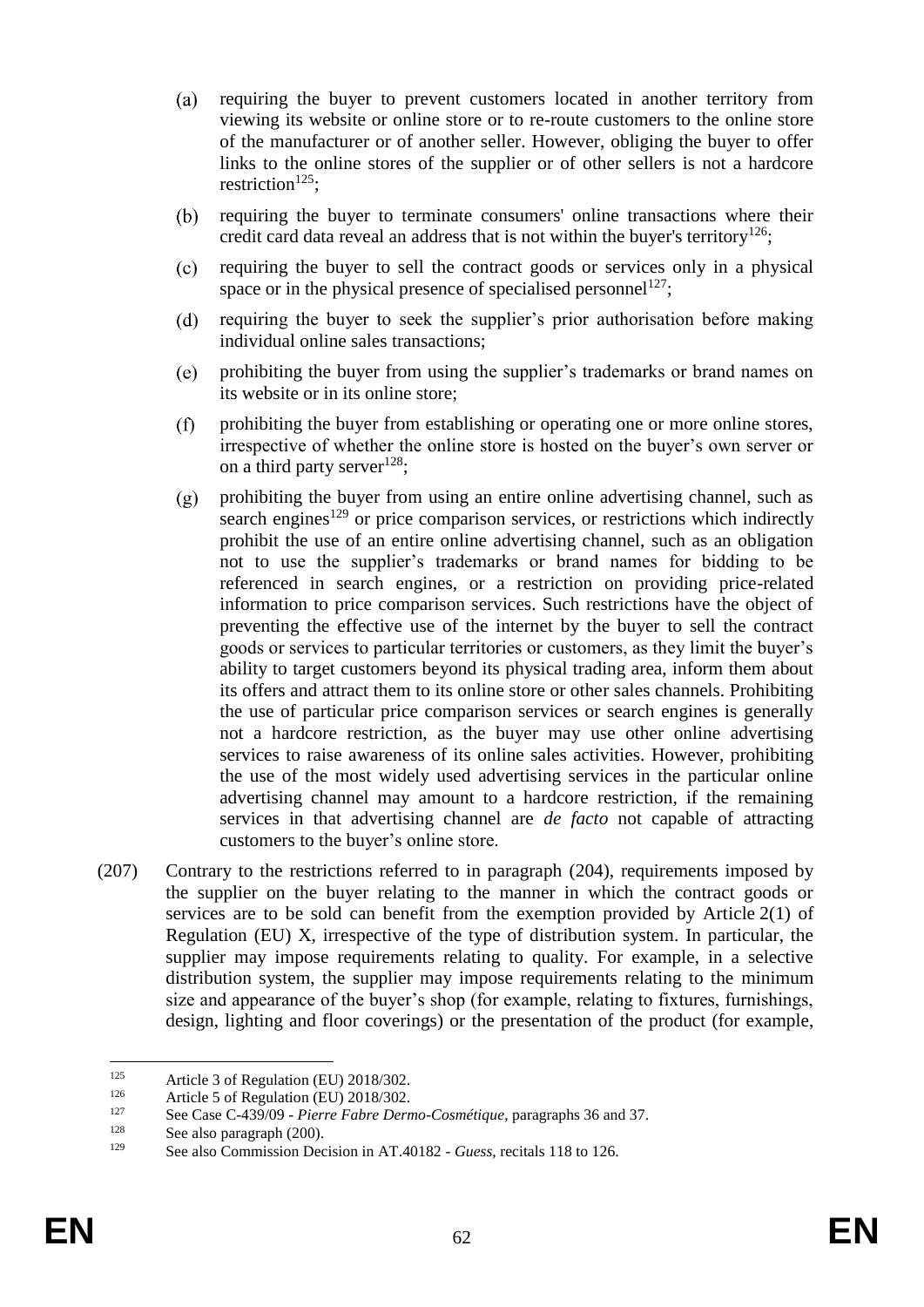the minimum number of products of the brand to be displayed, the minimum space between products) $130$ .

- (208) Similarly, the supplier may impose requirements on the buyer relating to the manner in which the contract goods or services are to be sold online. Restrictions relating to the use of particular online sales channels, such as online marketplaces, or the imposition of quality standards for online sales can generally benefit from the exemption provided by Article 2(1) of Regulation (EU) X, irrespective of the type of distribution system, provided that they do not indirectly have the object of preventing the effective use of the internet by the buyer to sell the contract goods or services to particular territories or customers. Online sales restrictions generally do not have such an object where the buyer remains free to operate its own online store<sup>131</sup> and to advertise online<sup>132</sup>. In such cases, the buyer is not prevented from making effective use of the internet to sell the contract goods or services. The following are examples of requirements relating to online sales that can benefit from the exemption provided by Article 2(1) of the Regulation:
	- requirements intended to ensure the quality or a particular appearance of the  $(a)$ buyer's online store;
	- requirements regarding the display of the contract goods or services in the  $(b)$ online store (such as the minimum number of items displayed, the way the supplier's trademarks or brands are displayed);
	- $(c)$ a direct or indirect ban on the use of online marketplaces $^{133}$ ;
	- a requirement that the buyer operates one or more brick and mortar shops or  $(d)$ showrooms, for instance as a condition for becoming a member of the supplier's selective distribution system;
	- $(e)$ a requirement that the buyer sells a minimum absolute amount of the contract goods or services offline (in value or volume, but not as a proportion of its total sales) to ensure the efficient operation of its brick and mortar shop. This requirement can be the same for all buyers, or it can be set at a different level for each buyer, based on objective criteria, such as the buyer's size relative to other buyers, or its geographic location.
- (209) A requirement that the buyer pays a different wholesale price for products sold online than for products sold offline (dual pricing) can benefit from the exemption provided by Article 2(1) of Regulation (EU) X, as it may incentivise or reward an appropriate level of investments in online or offline sales channels, provided that it does not have the object of restricting sales to particular territories or customers, as provided for in Article 4, points (b), (c) and (d) of Regulation (EU)  $X^{134}$ . However, where the difference in the wholesale price has the object of preventing the effective use of the internet by the buyer to sell the contract goods or services to particular territories or customers, it is a hardcore restriction within the meaning of Article 4, point (e) of Regulation (EU) X. This would, in particular, be the case where the difference in the

<sup>&</sup>lt;u>.</u> <sup>130</sup> For other examples, see E-commerce Sector Inquiry Final Report, paragraph 241.<br><sup>131</sup> See Case C 439/09 *Pierre Fabre Dermo Cosmétique*, paragraphs 56 and 57, a

<sup>131</sup> See Case C-439/09 - *Pierre Fabre Dermo-Cosmétique*, paragraphs 56 and 57, and paragraph (224) of these Guidelines.

<sup>132</sup> See also Commission Decision in AT.40182 - *Guess*, recitals 118 to 126, and paragraph 200 of these Guidelines.

<sup>133</sup> Case C-230/16 - *Coty Germany*, paragraphs 64 to 69; see also section 8.2.3. of these Guidelines.

See also paragraph  $(206)(g)$ .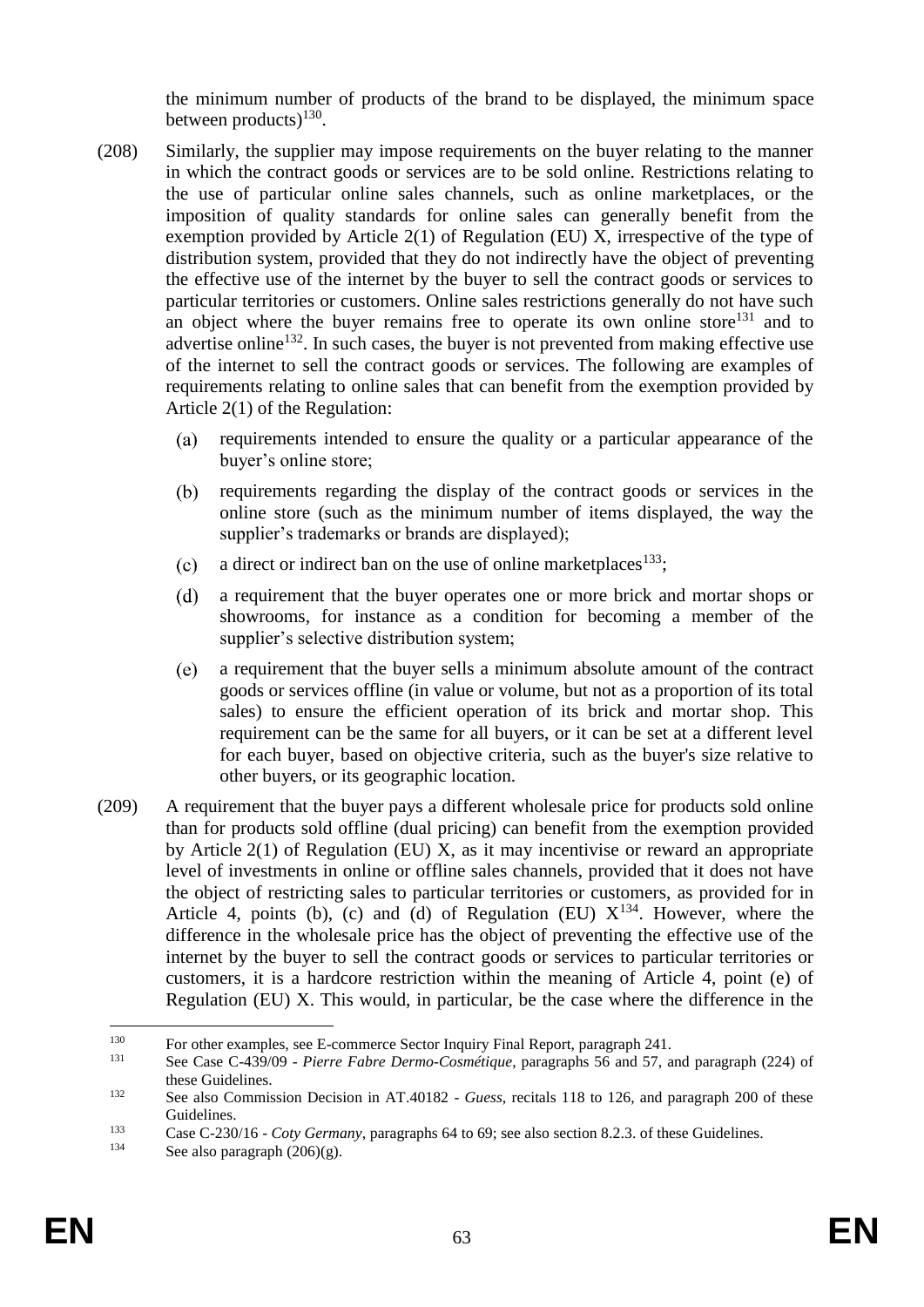wholesale price makes selling online unprofitable or financially unsustainable<sup>135</sup>, or where dual pricing is used to limit the quantity of products made available to the buyer for sale online<sup>136</sup>. Conversely, dual pricing can benefit from the exemption provided by Article 2(1) of Regulation (EU) X where the difference in the wholesale price is reasonably related to differences in the investments and costs incurred by the buyer to make sales in each channel. Similarly, the supplier may charge a different wholesale price for products that are to be sold through a combination of offline and online channels, where the price difference takes into account investments or costs related to that type of distribution. The parties may agree an appropriate method to implement dual pricing, including, for example, an ex post balancing of accounts on the basis of actual sales.

- (210) Online advertising restrictions can benefit from the exemption provided by Article 2(1) of Regulation (EU) X, provided that they do not have the object of preventing the use of an entire advertising channel by the buyer. Examples of online advertising restrictions that can benefit from the exemption include:
	- a requirement that online advertising meets certain quality standards or  $(a)$ includes specific content or information;
	- $(b)$ a requirement that the buyer does not use the services of particular online advertising providers that do not meet certain quality standards;
	- a requirement that the buyer does not use the brand name of the supplier in the  $(c)$ domain name of its online store.
- 6.1.2.2. Distinction between 'active sales' and 'passive sales'
- (211) Article 4 of Regulation X (EU) distinguishes between restrictions of active sales and restrictions of passive sales in the context of exclusive distribution systems. Article 1(1), points (l) and (m) of Regulation (EU) X provide definitions of active and passive sales.
- (212) Article 1(1), point (m) of Regulation (EU) X sets out that, in the case of sales to customers in an exclusively allocated territory or customer group, sales to customers who have not been actively targeted by the seller are passive sales. For instance, setting up an online store is a form of passive selling, as it is a means to allow potential customers to reach the seller. The operation of an online store may have effects that extend beyond the seller's physical trading area, including by enabling online purchases by customers located in other territories or customer groups. Nonetheless, such purchases (including the delivery of the products) are passive sales, provided that the seller does not actively target the specific customer or the specific territory or customer group to which the customer belongs. The same applies where a customer opts to be kept automatically informed by the seller and such information leads to a sale. Similarly, the use of search engine optimisation, namely tools or techniques intended to improve the visibility or ranking of the online store in search engine results, or offering an app in an app store, are, in principle, means to enable potential customers to reach the seller and are therefore forms of passive selling.
- (213) Conversely, Article 1(1), point (l) of Regulation (EU) X sets out that in the case of sales to customers in an exclusively allocated territory or customer group, offering a

<sup>135</sup>  $\frac{135}{136}$  See also paragraph 203.

See also paragraph 208(e).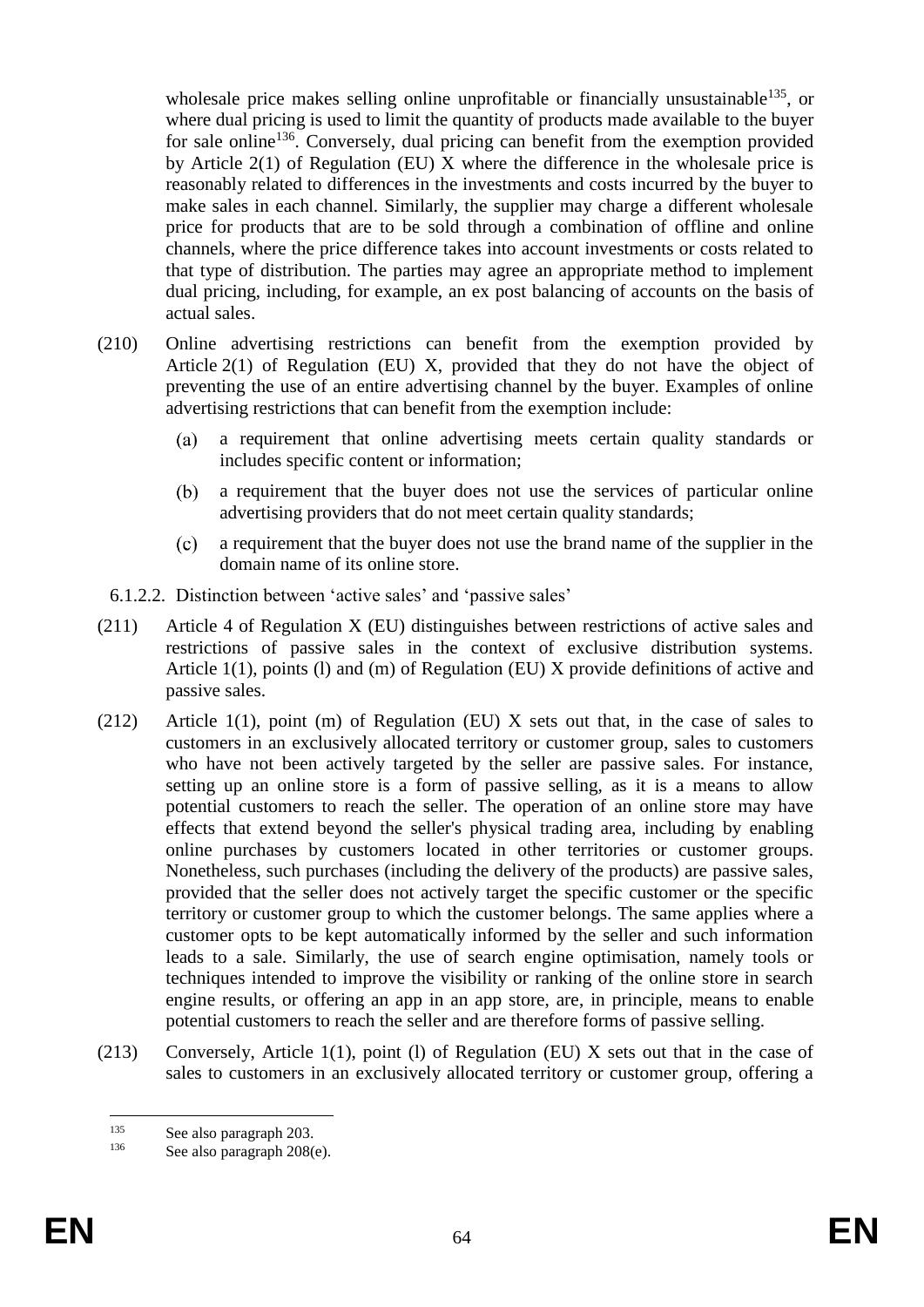language option in an online store that is different from the languages commonly used in the territory in which the seller is established generally indicates that the seller is targeting the territory in which the language is commonly used and thus amounts to active selling<sup>137</sup>. However, offering an English language option in an online store does not as such indicate that the seller is targeting English-speaking territories, as English is widely understood and used throughout the Union. Similarly, establishing an online store with a top-level domain corresponding to a territory other than the one in which the seller is established is a form of active selling into that territory, whereas offering an online store with a generic and non-country specific domain name is a form of passive selling.

- (214) Pursuant to Article 1(1), point (l) of Regulation (EU) X, active sales mean sales resulting from actively targeting customers by visits, letters, emails, calls or other means of direct communication. Targeted advertising or promotions are a form of active selling. In particular, online advertising services often allow the seller to select the territories or customers for which the online advertisement will be displayed. This is the case, for example, for search engine advertising and other online advertising, for instance on websites, app stores, social media, provided that the advertising service allows the advertiser to target customers according to their particular characteristics, including their geographic location or personal profile. By contrast, where the seller addresses online advertising to customers in its own territory or customer group and it is not possible to prevent such advertising from being seen by customers in other territories or customer groups, this is a form of passive selling. Examples of such general advertising include sponsored content on the website of a local or national newspaper that may be accessed by any visitor to that website, or the use of price comparison services with generic and non-country-specific domain names. Conversely, if such general advertising is made in languages not commonly used in the seller's territory or on websites with a top-level domain corresponding to territories outside the seller's territory, this amounts to active selling into those other territories.
- (215) Participation in public procurement is a form of passive selling, irrespective of the type of public procurement procedure (e.g. open procedure, restricted procedure or other). This qualification is coherent with the purposes of public procurement law, which include facilitating intra-brand competition. As a result, a vertical agreement which restricts the ability of a buyer to participate in public procurement is a hardcore restriction within the meaning of Article 4, points (b), (c) and (d) of Regulation (EU) X. Similarly, responding to invitations to tender issued by non-public entities is a form of passive selling. Such invitations to tender are a form of unsolicited customer request addressed to multiple potential sellers and therefore the submission of a bid in response to an invitation to tender by a non-public entity is a form of passive selling.
	- 6.1.2.3. Hardcore restrictions relating to specific distribution systems
- (216) Article 4, points (b), (c) and (d) of Regulation (EU) X contain a list of hardcore restrictions and exceptions that apply depending on the type of distribution system

<sup>137</sup> <sup>137</sup> See judgment of 7 December 2010, *Peter Pammer v Reederei Karl Schlüter GmbH & Co. KG and Hotel Alpenhof GesmbH v Oliver Heller,* Joined Cases C-585/08 and C-144/09*,* EU:C:2010:740, paragraph 93.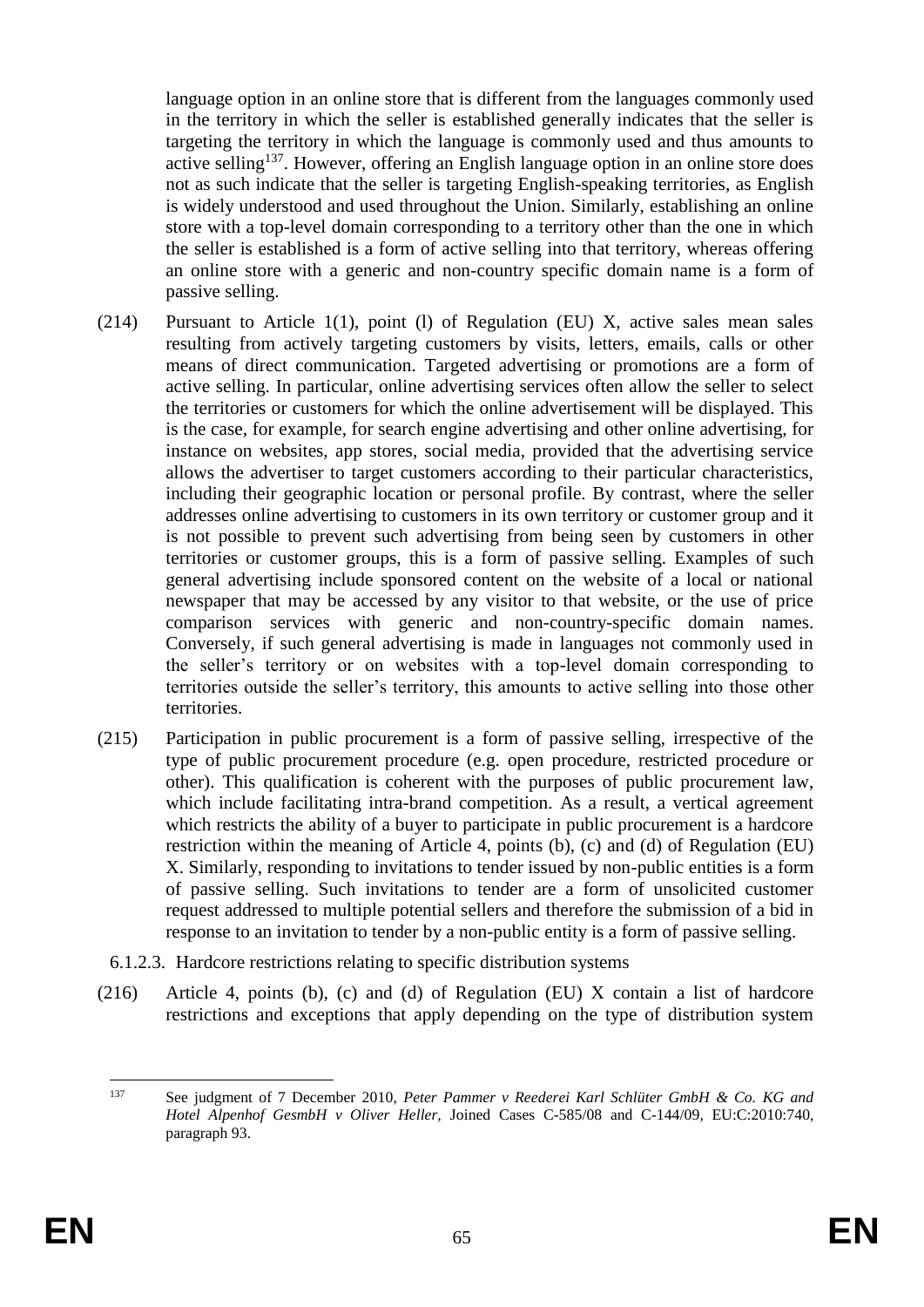operated by the supplier: exclusive distribution, selective distribution or free distribution.

- 6.1.2.3.1. Where the supplier operates an exclusive distribution system
- (217) The hardcore restriction set out in Article 4, point (b) of Regulation (EU) X concerns agreements that, directly or indirectly, have as their object the restriction of the territory into which or of the customers to whom a buyer, to which an exclusive territory or customer group has been allocated, may actively or passively sell the contract goods or services.
- (218) There are five exceptions to the hardcore restriction laid down in Article 4, point (b) of Regulation (EU) X.
- (219) First, Article 4, point (b)(i) of Regulation (EU) X allows the supplier to restrict active sales by the exclusive distributor into a territory or to a customer group exclusively allocated to a maximum of five buyers, or reserved to the supplier. In order to preserve their investment incentives, the supplier must protect its exclusive distributors against active sales, including targeted online advertising, into their exclusive territory or to their exclusive customer group by all the supplier's other buyers.
- (220) The investment incentives of exclusive distributors could also be undermined by active selling by customers of the supplier's others buyers. Therefore, Article 4, point (b)(i) of Regulation (EU) X also allows the supplier to require its other buyers to restrict their direct customers from actively selling into territories or to customer groups that the supplier has exclusively allocated to other distributors or reserved to itself. However, the supplier may not require such other buyers to pass on the active sales restrictions to customers further down the distribution chain.
- (221) The supplier may combine the allocation of an exclusive territory and an exclusive customer group by, for instance, appointing an exclusive distributor for a particular customer group in a specific territory.
- (222) The protection of exclusively allocated territories or customer groups is not absolute. To prevent market partitioning, passive sales into such territories or customer groups may not be restricted. Article 4, point (b) of Regulation (EU) X applies only to restrictions imposed on the buyer. The supplier may therefore accept restrictions on sales by itself, both online and offline, into the exclusive territory or to some or all of the customers belonging to an exclusive customer group. However, restrictions of passive sales to end users may, in certain circumstances, be void pursuant to Article 6(2) of Regulation (EU) 2018/302 of the European Parliament and of the Council $138$ .
- (223) Second, Article 4, point (b)(ii) of Regulation (EU) X allows a supplier that operates an exclusive distribution system in a certain territory and a selective distribution system in another territory to restrict its exclusive distributors from selling actively or passively to unauthorised distributors located in the territory where the supplier already operates a selective distribution system or which it has reserved for the operation of such a system. The supplier may also require its exclusive distributors to similarly restrict their customers from making active and passive sales to unauthorised

<sup>138</sup> Regulation (EU) 2018/302 of the European Parliament and of the Council of 28 February 2018 on addressing unjustified geo-blocking and other forms of discrimination based on customers' nationality, place of residence or place of establishment within the internal market and amending Regulations (EC) No 2006/2004 and (EU) 2017/2394 and Directive 2009/22/EC (OJ L 60I, 2.3.2018, p. 1).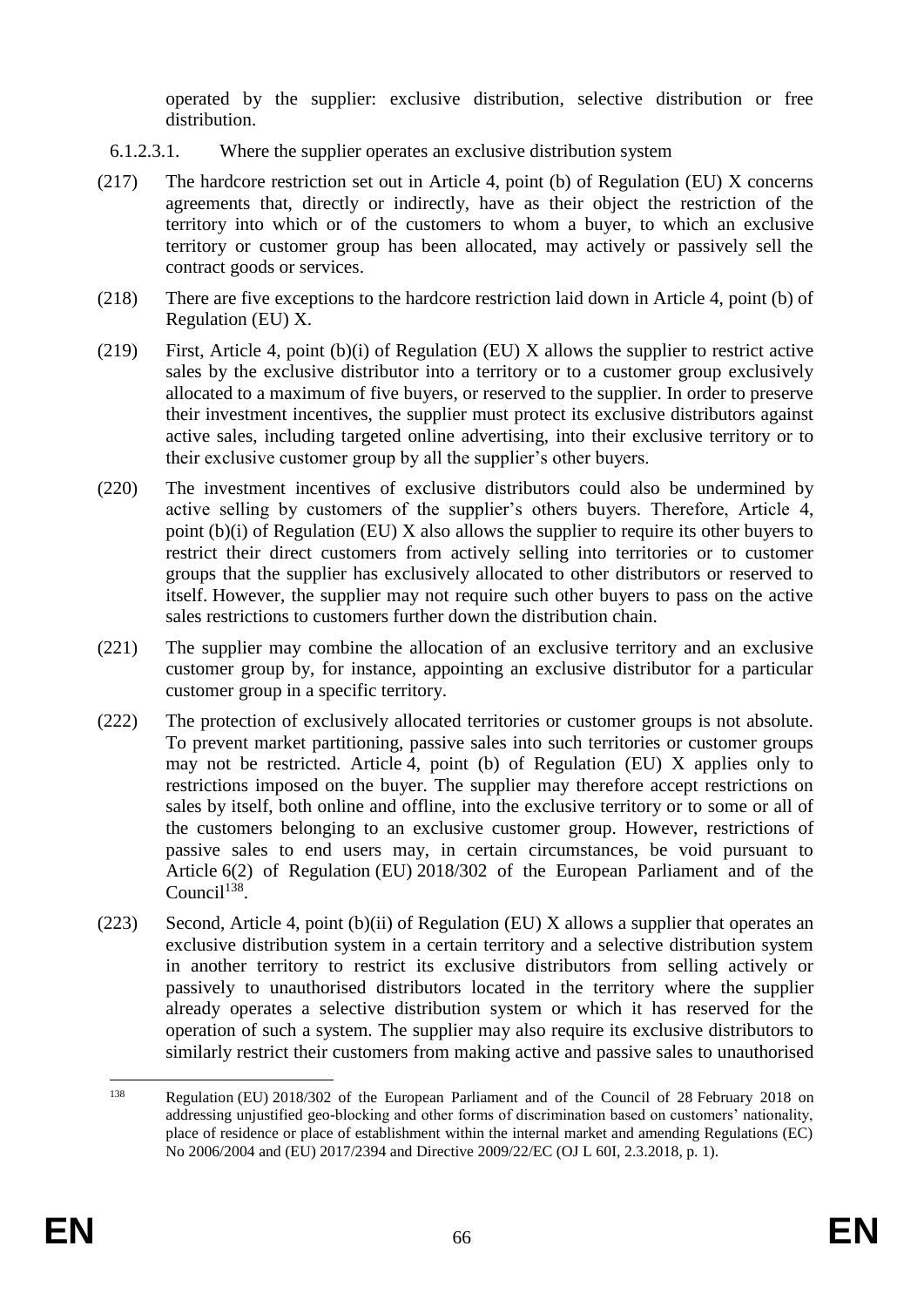distributors in territories where the supplier operates a selective distribution system or which it has reserved for that purpose. The ability to pass on active and passive sales restrictions further down the distribution chain in this scenario is intended to protect the closed nature of selective distribution systems.

- (224) Third, Article 4, point (b)(iii) of Regulation (EU) X allows a supplier to restrict the place of establishment of the buyer to which it has allocated an exclusive territory or customer group ('location clause'). This means that the supplier may require the buyer to restrict its distribution outlets and warehouses to a particular address, place or territory. As regards mobile distribution outlets, the agreement may specify an area outside which the outlet cannot be operated. However, the establishment and use of an online store by the distributor is not equivalent to the opening of a physical outlet and thus cannot be restricted<sup>139</sup>.
- (225) Fourth, Article 4, point (b)(iv) of Regulation (EU) X allows a supplier to restrict active and passive sales by an exclusive wholesaler to end users, thus allowing the supplier to keep the wholesale and retail levels of trade separate. This exception includes allowing the wholesaler to sell to certain end users (for example, a few large ones), while prohibiting sales to all other end users $140$ .
- (226) Fifth, Article 4, point (b)(v) of Regulation (EU) X allows a supplier to restrict a buyer of components, to whom the components are supplied for incorporation, from reselling them to competitors of the supplier who would use them to manufacture the same type of goods as those produced by the supplier. The term 'component' includes any intermediate goods and the term 'incorporation' refers to the use of any input to produce goods.
- 6.1.2.3.2. Where the supplier operates a selective distribution system
- (227) The hardcore restriction set out in Article 4, point (c)(i) of Regulation (EU) X concerns agreements that, directly or indirectly, have as their object the restriction of the territory into which or the customers to whom the members of a selective distribution system ('authorised distributors') may actively or passively sell the contract goods or services. This includes restrictions of active or passive sales to end users imposed by a supplier on authorised distributors operating at the retail level.
- (228) There are five exceptions to the hardcore restriction set out in Article 4, point (c)(i) of Regulation (EU) X.
- (229) The first exception concerns restrictions of the ability of authorised distributors to sell outside the selective distribution system. It allows the supplier to restrict active sales, including targeted online advertising, by authorised distributors into other territories or to customer groups that are exclusively allocated to other distributors or reserved to the supplier. The supplier may also require the authorised distributors to impose such permitted restrictions of active sales on their direct customers. However, the protection of such exclusively allocated territories or customer groups is not absolute, as the supplier may not restrict passive sales into such territories or to such customer groups.
- (230) The second exception allows the supplier to restrict its authorised distributors and their customers from making active or passive sales to unauthorised distributors located in any territory where the supplier operates a selective distribution system.

<sup>139</sup> <sup>139</sup> See Case C-439/09 - *Pierre Fabre Dermo-Cosmétique*, paragraphs 56 and 57.

See also paragraph (222) concerning Regulation (EU) 2018/302 of the European Parliament and of the Council.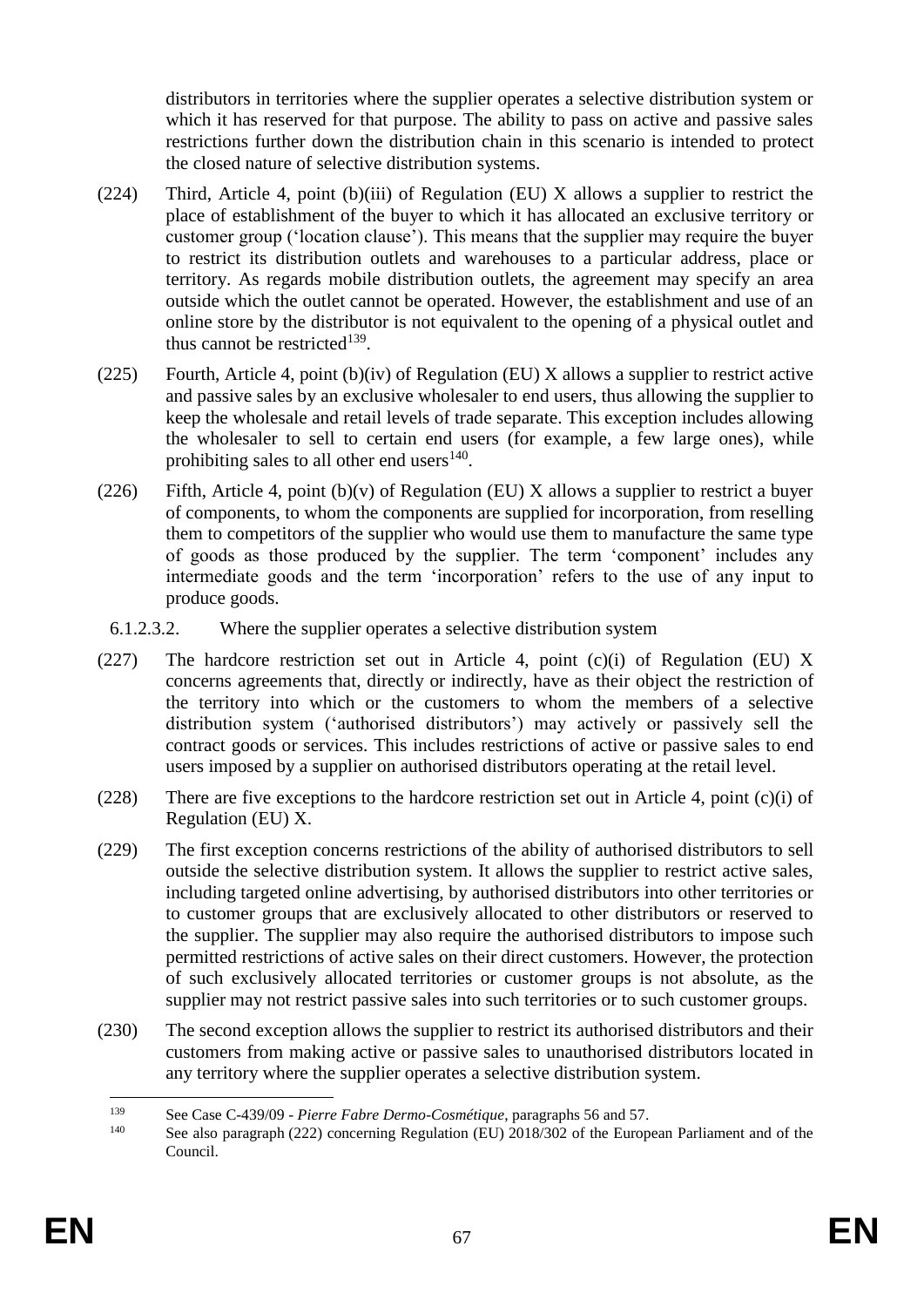- (231) The third exception allows the supplier to impose a location clause on its authorised distributors, to prevent them from operating their business from different premises or from opening a new outlet in a different location. This implies that the benefit of Regulation (EU) X is not lost if the distributor agrees to restrict its distribution outlets and warehouses to a particular address, place or territory. As regards mobile distribution outlets, the agreement may specify an area outside which the outlet cannot be operated. However, the establishment and use by the distributor of an online store is not equivalent to the opening of a physical outlet and thus cannot be restricted $141$ .
- (232) The fourth exception allows the supplier to restrict active and passive sales by an authorised wholesaler to end users, thus allowing the supplier to keep the wholesale and retail levels of trade separate. This exception includes allowing the wholesaler to sell to certain end users (for example, a few large ones), while prohibiting sales to all other end users $^{142}$ .
- (233) The fifth exception allows the supplier to restrict an authorised buyer of components, to whom the components are supplied for incorporation, from reselling them to competitors of the supplier who would use them to manufacture the same type of goods as those produced by the supplier. The term 'component' includes any intermediate goods, and the term 'incorporation' refers to the use of any input to produce goods.
- (234) The hardcore restriction set out in Article 4, point (c)(iii) of Regulation (EU) X concerns the restriction of active or passive sales to end users by members of a selective distribution system operating at the retail level. This means that the supplier may not restrict its authorised distributors from selling to end users, or to purchasing agents acting on behalf of end users, except where such end users are located in a territory or belong to a customer group that has been exclusively allocated to another distributor or reserved to the supplier in a territory where the supplier operates an exclusive distribution system (see Article 4, point  $(c)(i)(1)$  of the Regulation and paragraph (229). This also does not exclude the possibility of prohibiting the authorised distributors from operating out of an unauthorised place of establishment (see Article 4, point  $(c)(i)(3)$  of the Regulation and paragraph (231)).
- (235) A supplier operating a selective distribution system may select its authorised distributors on the basis of qualitative and/or quantitative criteria. Any qualitative criteria generally have to be set for both online and offline channels. However, considering that online and offline channels have different characteristics, a supplier operating a selective distribution system may impose on its authorised distributors criteria for online sales that are not equivalent to those imposed for sales in brick and mortar shops, provided that the requirements imposed for online sales do not indirectly have the object of preventing the effective use of the internet by the buyer to sell the contract goods or services to particular territories or customers. For example, a supplier may impose requirements to ensure quality standards for online sales, such as a requirement to set up and operate an online after-sales helpdesk; a requirement to cover the costs of customers returning purchased products, or the use of secure payment systems. Similarly, a supplier may define different criteria relating to sustainable development for online and offline sales channels. For example, a supplier

<sup>141</sup> <sup>141</sup> See Case C-439/09 - *Pierre Fabre Dermo-Cosmétique*, paragraphs 55 to 58.

See also paragraph (222) concerning Regulation (EU) 2018/302 of the European Parliament and of the Council.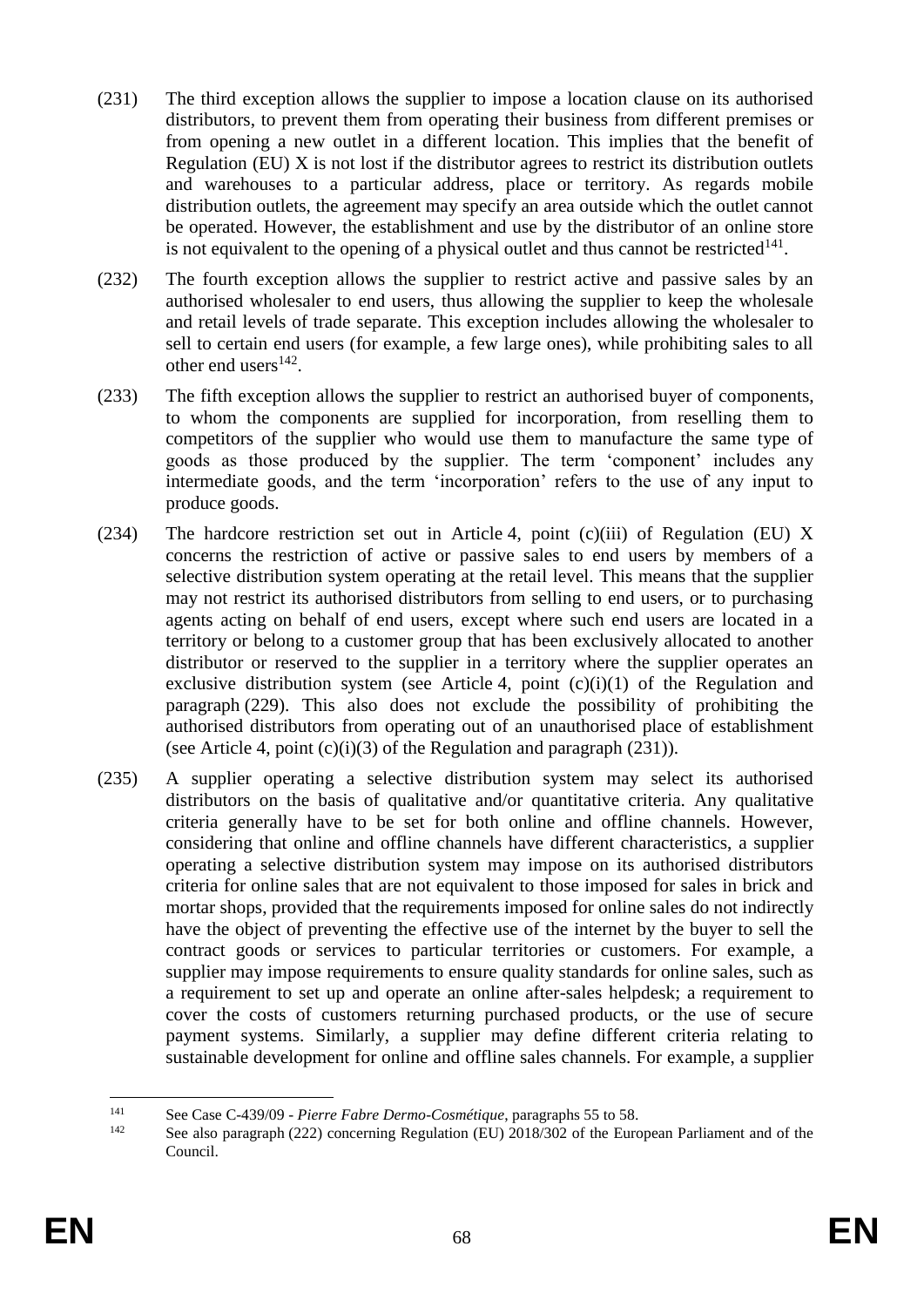could require eco-responsible sales outlets or the use of delivery services using green bicycles.

- (236) The combination of selective distribution with exclusive distribution in the same territory cannot benefit from the exemption provided by Article 2(1) of Regulation (EU) X, including where the supplier applies exclusive distribution at the wholesale level and selective distribution at the retail level. This is because such a combination would require the authorised distributors to accept hardcore restrictions within the meaning of Article 4, point (b) or (c) of Regulation (EU) X, for example, restrictions of active sales to territories or customers that have not been exclusively allocated, restrictions of active or passive sales to end users<sup>143</sup>, or restrictions of cross-supplies between authorised distributors<sup>144</sup>. However, the supplier may commit to supply only certain authorised distributors, for example, in certain parts of the territory where the selective distribution system is operated, or it may commit not to make any direct sales in that territory itself<sup>145</sup>. Pursuant to the third exception to Article 4, point (c)(i) of Regulation (EU) X, the supplier may also impose a location clause on its authorised distributors.
- (237) The hardcore restriction set out in Article 4, point (c)(ii) of Regulation (EU) X concerns the restriction of cross-supplies between authorised distributors within a selective distribution system. This means that the supplier cannot prevent active or passive sales between its authorised distributors, which must remain free to purchase the contract products from other authorised distributors within the network, operating either at the same or at a different level of trade<sup>146</sup>. Consequently, selective distribution cannot be combined with vertical restraints aimed at forcing distributors to purchase the contract products exclusively from a given source. It also means that, in a selective distribution system, the supplier cannot restrict sales by authorised wholesalers to authorised distributors.
- 6.1.2.3.3. Where the supplier operates a free distribution system
- (238) The hardcore restriction set out in Article 4, point (d) of Regulation (EU) X concerns agreements or concerted practices that, directly or indirectly, have as their object the restriction of the territory into which or the customers to whom a buyer in a free distribution system may actively or passively sell the contract goods or services $147$ .
- (239) There are five exceptions to the hardcore restriction set out in Article 4, point (d) of Regulation (EU) X.
- (240) First, Article 4, point (d)(i) of Regulation (EU) X allows the supplier to restrict active sales, including targeted online advertising, by the buyer into territories or to customer groups that are allocated exclusively to other buyers or reserved to the supplier. The supplier may also require the buyer to impose such permitted restrictions of active sales on the buyer's direct customers. However, the protection of such exclusively allocated territories or customer groups is not absolute, as the supplier may not restrict passive sales into such territories or customer groups.

1

<sup>&</sup>lt;sup>143</sup> See paragraph  $(227)$ .<br><sup>144</sup> See paragraph  $(237)$ 

 $\frac{144}{145}$  See paragraph (237).

See also paragraph (222) concerning Regulation (EU) 2018/302 of the European Parliament and of the Council.

<sup>146</sup> See, for example, Commission decision in case AT.40182 - *Guess*, recitals 65 to 78.

See also paragraph (116).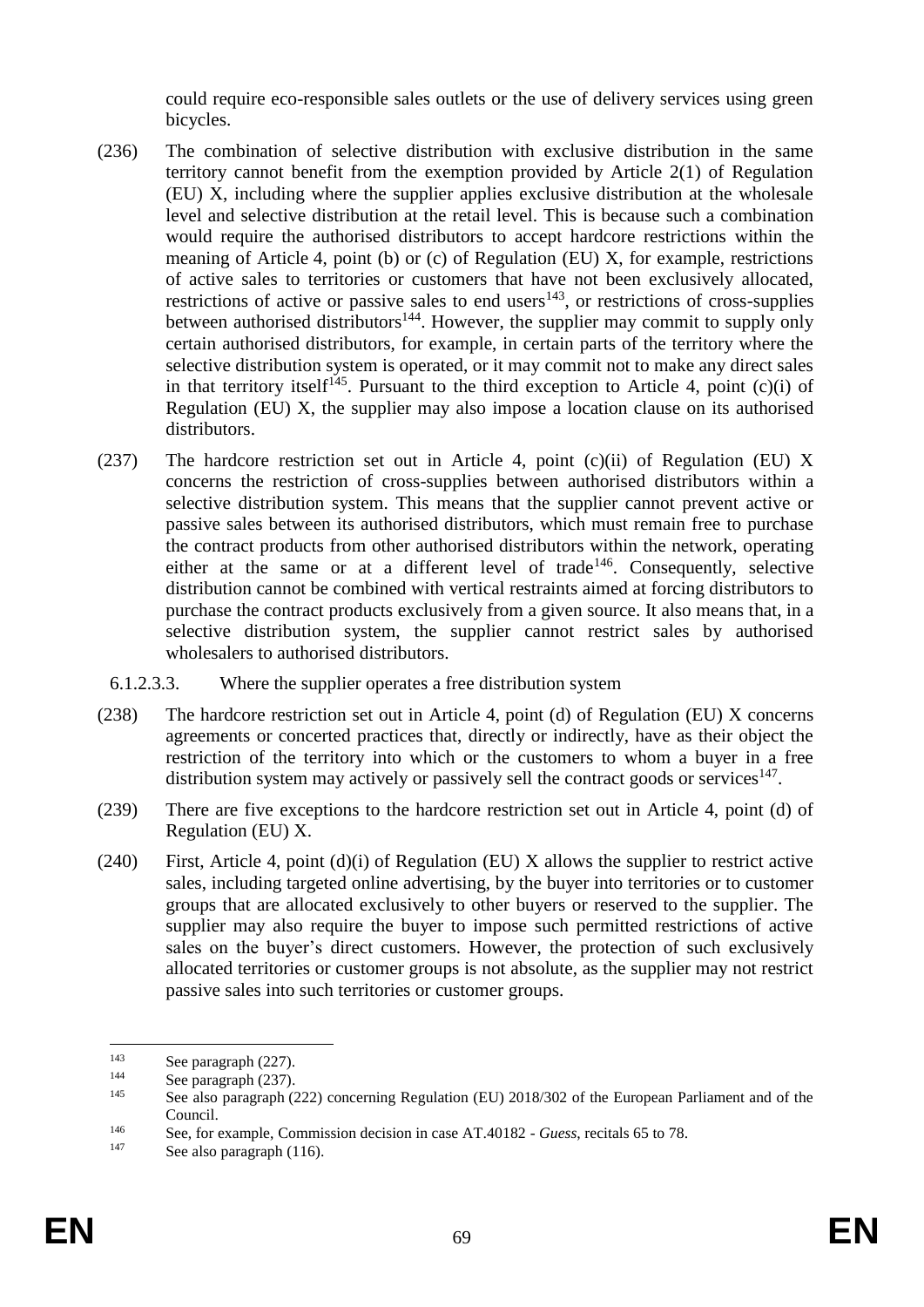- (241) Secondly, Article 4, point (d)(ii) of Regulation (EU) X allows the supplier to restrict the buyer and to require the buyer to restrict its customers from selling actively or passively to unauthorised distributors located in a territory where the supplier operates a selective distribution system or which the supplier has reserved for the operation of such a system. The restriction may cover active or passive sales at any level of trade.
- (242) Third, Article 4, point (d)(iii) of Regulation (EU) X allows the supplier to impose a location clause on the buyer, to restrict its place of establishment. This means that the supplier may require the buyer to restrict its distribution outlets and warehouses to a particular address, place or territory. As regards mobile distribution outlets, the agreement may specify an area outside which the outlet cannot be operated. However, the establishment and use by the buyer of an online store is not equivalent to the opening of a physical outlet and thus cannot be restricted<sup>148</sup>.
- (243) Fourth, Article 4, point (d)(iv) of Regulation (EU) X allows the supplier to restrict active and passive sales by a wholesaler to end users, thus allowing the supplier to keep the wholesale and retail levels of trade separate. This exception includes allowing the wholesaler to sell to certain end users (for example, certain large ones), while prohibiting it from selling to other end users $^{149}$ .
- (244) Fifth, Article 4, point  $(d)(v)$  of Regulation (EU) X allows the supplier to restrict a buyer of components, to whom the components are supplied for incorporation, from reselling them to competitors of the supplier, which would use them to manufacture the same type of goods as those produced by the supplier. The term 'component' includes any intermediate goods and the term 'incorporation' refers to the use of any input to produce goods.
- *6.1.3. Restrictions of the sales of spare parts*
- (245) The hardcore restriction set out in Article 4, point (f) of Regulation (EU) X concerns agreements that prevent or restrict end users, independent repairers, wholesalers and service providers from obtaining spare parts directly from the manufacturer of those spare parts. An agreement between a manufacturer of spare parts and a buyer that incorporates those parts into its own products, such as original equipment manufacturers ('OEMs'), may not, either directly or indirectly, prevent or restrict sales by the manufacturer of those spare parts to end users, independent repairers, wholesalers or service providers. Indirect restrictions may arise particularly when the manufacturer of the spare parts is restricted in supplying technical information and special equipment, which are necessary for the use of spare parts by end users, independent repairers or service providers. However, the agreement may place restrictions on the supply of the spare parts to the repairers or service providers entrusted by the OEM with the repair or servicing of its own goods. This also means that the OEM may require its own repair and service network to buy spare parts from itself or from other members of its selective distribution system, where it operates such a system.

# **6.2. Restrictions that are excluded from Regulation (EU) X**

(246) Article 5 of Regulation (EU) X excludes certain obligations contained in vertical agreements from the benefit of the block exemption, irrespective of whether the

<sup>148</sup> <sup>148</sup> See Case C-439/09 - *Pierre Fabre Dermo-Cosmétique*, paragraphs 55 to 58.

See also paragraph (222) concerning Regulation (EU) 2018/302 of the European Parliament and of the Council.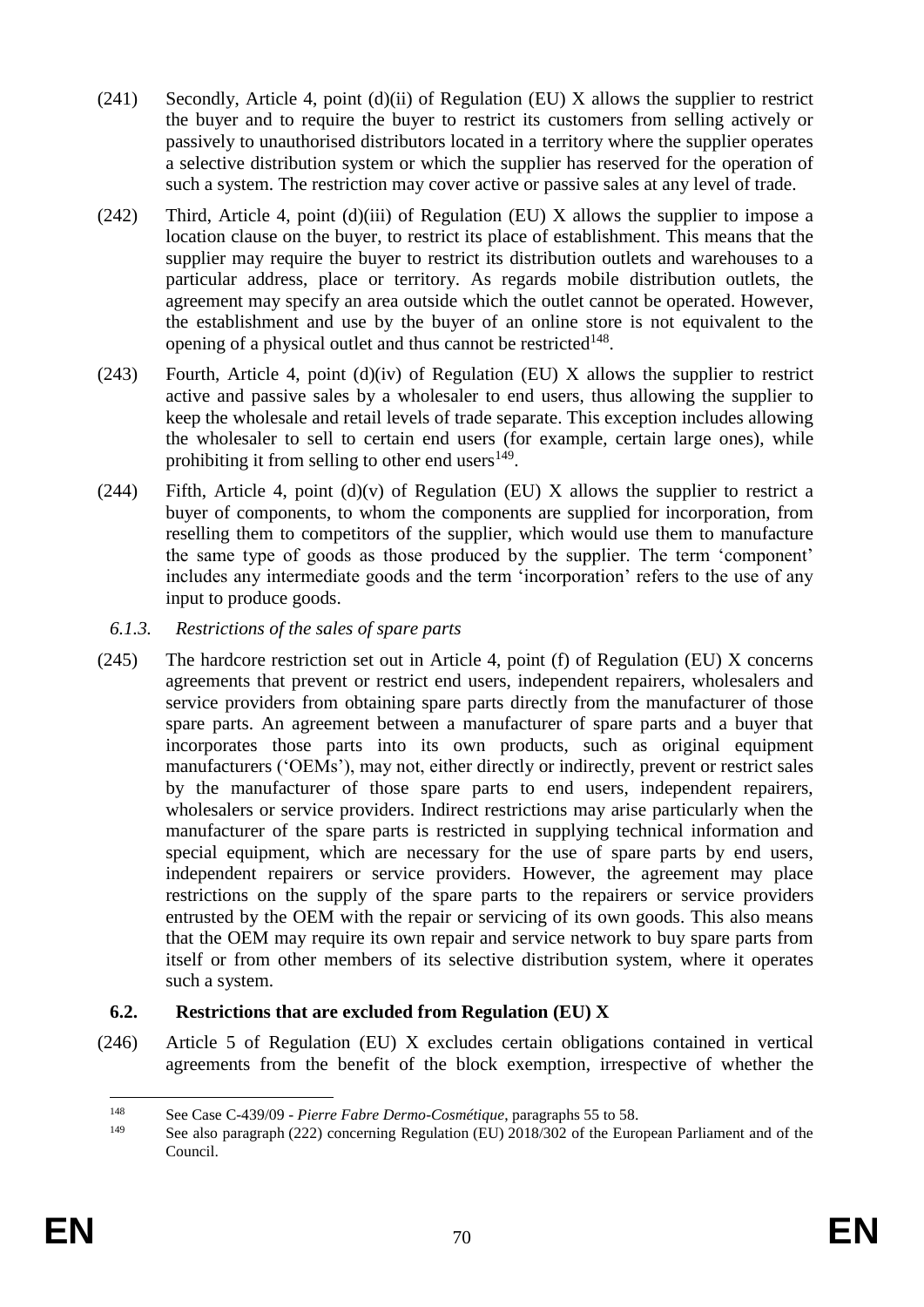market share thresholds set out in Article 3(1) of the Regulation are exceeded or not. In particular, Article 5 of the Regulation sets out obligations for which it cannot be assumed with sufficient certainty that they fulfil the conditions of Article 101(3) of the Treaty. There is nonetheless no presumption that the obligations listed in Article 5 of the Regulation fall within the scope of Article 101(1) of the Treaty or fail to satisfy the conditions of Article 101(3) of the Treaty. The exclusion of these obligations from the block exemption means only that they are subject to an individual assessment under Article 101 of the Treaty. Moreover, unlike Article 4 of Regulation (EU) X, the exclusion of an obligation from the block exemption pursuant to Article 5 of the Regulation is limited to the specific obligation, provided that the obligation in question can be severed from the rest of the vertical agreement. In that case, the remainder of the vertical agreement continues to benefit from the block exemption.

- *6.2.1. Non-compete obligations exceeding a duration of five years*
- (247) Pursuant to Article 5(1), point (a) of Regulation (EU) X, non-compete obligations exceeding a duration of five years are excluded from the block exemption. Noncompete obligations, as defined in Article 1(1), point (f) of Regulation (EU) X, are arrangements that cause the buyer to purchase more than 80 % of the buyer's total purchases of the contract goods and services and their substitutes during the preceding calendar year from the supplier or from another undertaking designated by the supplier. This means that the buyer is prevented from purchasing competing goods or services or that such purchases are limited to less than 20% of its total purchases. If no relevant data is available for the buyer's purchases in the calendar year preceding the conclusion of the vertical agreement, the buyer's best estimate of its annual total requirements may be used instead. However actual purchasing data should be used as soon as it is available.
- (248) Non-compete obligations cannot benefit from the block exemption if their duration is indefinite or exceeds five years. Non-compete obligations that are tacitly renewable beyond a period of five years can benefit from the block exemption, provided that the buyer can effectively renegotiate or terminate the vertical agreement containing the obligation with a reasonable period of notice and at a reasonable cost, thus allowing the buyer to effectively switch its supplier after the expiry of the 5-year period. If, for instance, the vertical agreement contains a 5-year non-compete obligation and the supplier provides a loan to the buyer, the repayment of that loan must not hinder the buyer from effectively terminating the non-compete obligation at the end of the 5-year period. Similarly, where the supplier provides equipment to the buyer that is not relationship-specific, the buyer should have the possibility to take over the equipment at its market asset value once the non-compete obligation expires.
- (249) Pursuant to Article 5(2) of Regulation (EU) X, the limitation of non-compete obligations to a duration of 5 years does not apply where the contract goods or services are resold by the buyer from premises and land owned by the supplier or leased by the supplier from third parties not connected with the buyer. In such cases, the non-compete obligation may be imposed for a longer duration, provided this does not exceed the period of occupancy of the point of sale by the buyer. The reason for this exception is that it is generally unreasonable to expect a supplier to allow competing products to be sold from premises and land that it owns without its permission. By analogy, the same principles apply where the buyer operates from a mobile outlet owned or leased by the supplier from third parties not connected with the buyer. Artificial ownership constructions, such as a transfer by the distributor of its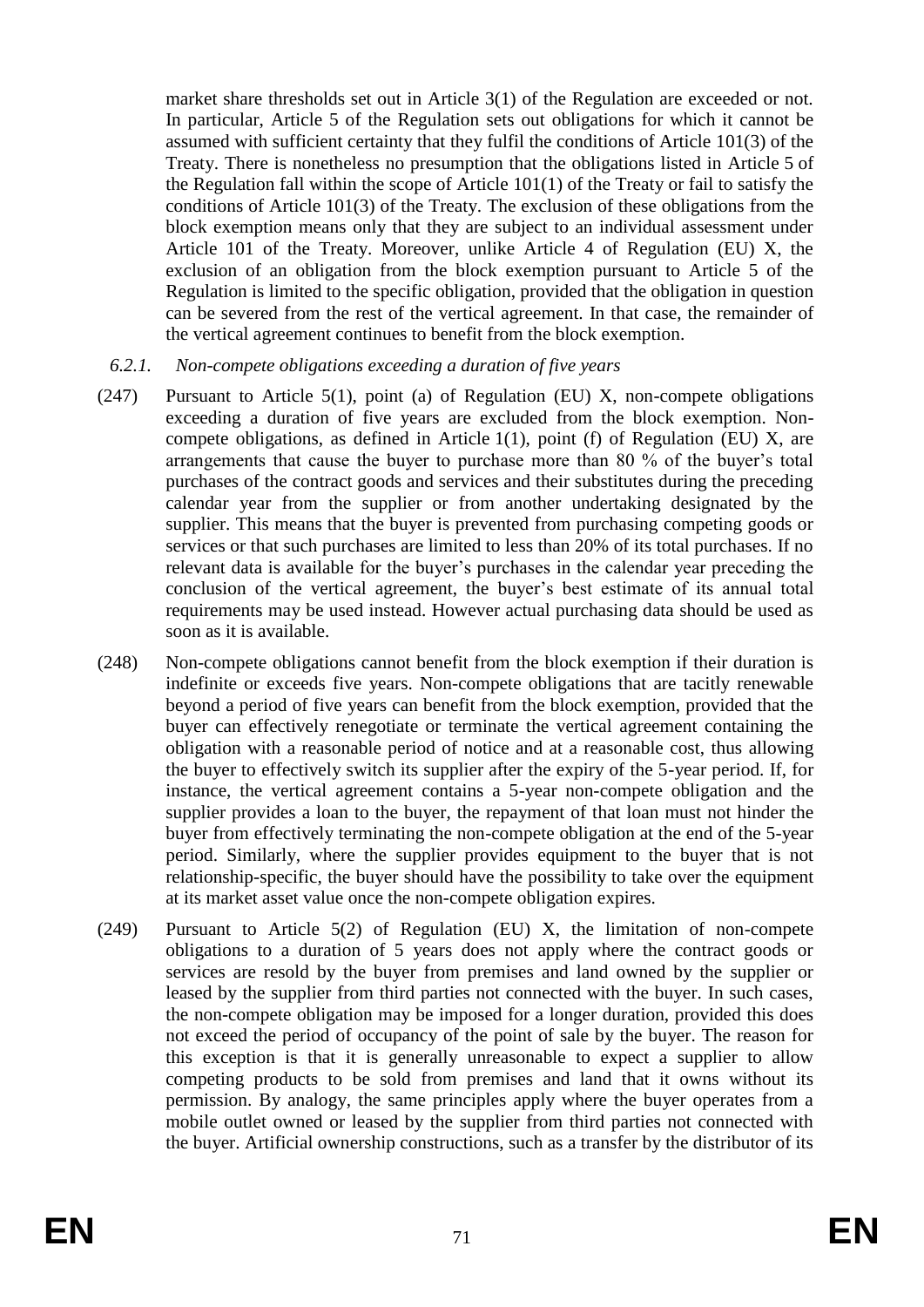proprietary rights over the land and premises to the supplier for only a limited period, intended to avoid the 5-year limitation, cannot benefit from this exception.

- *6.2.2. Post-term non-compete obligations*
- (250) Pursuant to Article 5(1), point (b) in conjunction with Article 5(3) of Regulation (EU) X, post-term non-compete obligations imposed on the buyer are excluded from the benefit of the block exemption, unless all of the following conditions are fulfilled:
	- the obligation is indispensable to protect know-how transferred by the supplier  $(a)$ to the buyer;
	- $(b)$ it is limited to the point of sale from which the buyer has operated during the contract period;
	- $(c)$ it is limited to a maximum period of 1 year.
- (251) The know-how concerned must be secret, substantial and identified within the meaning of Article  $1(1)$ , point (j) of Regulation (EU) X, in particular it must include information that is significant and useful to the buyer for the use, sale or resale of the contract goods or services.

#### *6.2.3. Non-compete obligations imposed on members of a selective distribution system*

(252) Article 5(1), point (c) of Regulation (EU) X concerns the sale of competing goods or services in a selective distribution system. The exemption provided by Article 2(1) of the Regulation applies to the combination of selective distribution with a non-compete obligation, requiring authorised distributers not to resell competing brands. However, if the supplier prevents its authorised distributors, either directly or indirectly, from buying products for resale from one or more specific competing suppliers, such an obligation is excluded from the block exemption. The rationale for this exclusion is to avoid a situation whereby a number of suppliers using the same selective distribution outlets prevent one or more specific competitors from using those outlets to distribute their products. Such a scenario could lead to foreclosure of a competing supplier through a form of collective boycott.

#### *6.2.4. Across-platform retail parity obligations*

- (253) The fourth exclusion from the block exemption, which is set out in Article 5(1), point (d) of Regulation (EU) X, concerns across-platform retail parity obligations imposed by suppliers of online intermediation services, namely direct or indirect obligations which cause buyers of such services not to offer, sell or resell goods or services to end users under more favourable conditions via competing online intermediation services. The conditions may concern prices, inventory, availability or any other terms or conditions of offer or sale. The retail parity obligation may result from a contractual clause or from other direct or indirect measures, including the use of differential pricing or incentives whose application depends on the conditions under which the buyer of the online intermediation services offers goods or services to end users via competing online intermediation services. For example, where the provider of online intermediation services makes the offering of better visibility for the buyer's goods or services on the provider's website or the application of a lower commission rate dependent on the buyer granting it parity of conditions relative to competing providers of such services, this amounts to an across-platform retail parity obligation.
- (254) All other types of parity obligation can benefit from the exemption provided by Article 2(1) of Regulation (EU) X. This includes, for example: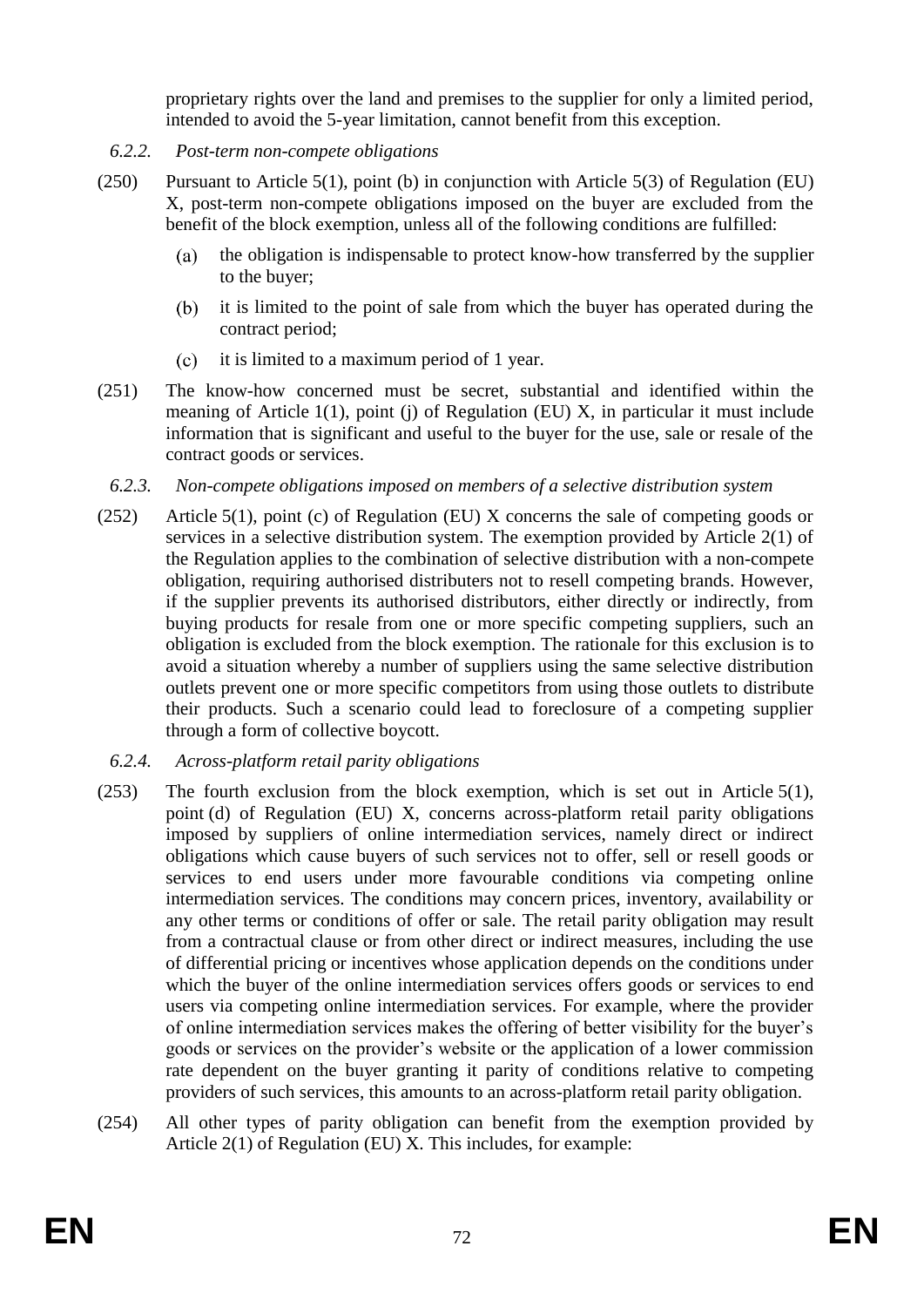- retail parity obligations relating to the direct sales channels of buyers of online  $(a)$ intermediation services (so-called 'narrow' retail parity obligations);
- $(b)$ parity obligations relating to the conditions under which goods or services are offered to undertakings that are not end users;
- parity obligations relating to the conditions under which manufacturers,  $(c)$ wholesalers or retailers purchase goods or services as inputs ('most favoured customer' obligations).
- (255) Section 8.2.5. provides guidance for the assessment of parity obligations in individual cases where Regulation (EU) X does not apply.

# **7. WITHDRAWAL AND DISAPPLICATION**

### **7.1. Withdrawal of the benefit of Regulation (EU) X**

- (256) As stated in Article 6(1) of Regulation (EU) X, the Commission may withdraw the benefit of Regulation (EU) X pursuant to Article 29(1) of Regulation (EC) No 1/2003, if it finds that, in a particular case, a vertical agreement to which Regulation (EU) X applies has certain effects that are incompatible with Article 101 of the Treaty. Moreover, if, as stated in Article 6(2) of Regulation (EU) X, in a particular case, a vertical agreement has effects that are incompatible with Article 101(3) of the Treaty in the territory of a Member State, or in a part thereof, which has all the characteristics of a distinct geographic market, the NCA of that Member State may also withdraw the benefit of Regulation (EU) X, pursuant to Article 29(2) of Regulation (EC) No 1/2003. Article 29 of Regulation (EC) No 1/2003 does not mention the courts of the Member States, which therefore have no power to withdraw the benefit of Regulation (EU)  $X<sup>150</sup>$ , unless the court concerned is a designated competition authority of a Member State pursuant to Article 35 of Regulation (EC) No 1/2003.
- (257) The Commission and the NCAs may withdraw the benefit of Regulation (EU) X in two scenarios. First, they may withdraw the benefit of Regulation (EU) X if a vertical agreement falling within the scope of Article 101(1) of the Treaty has *in isolation* effects on the relevant market which are incompatible with Article 101(3) of the Treaty. Secondly, as referred to in recital 20 of Regulation (EU) X, they may also withdraw the benefit of Regulation (EU) X if the vertical agreement has those effects *in conjunction* with similar agreements entered into by competing suppliers or buyers. This is because parallel networks of similar vertical agreements can produce cumulative anti-competitive effects that are incompatible with Article 101(3) of the Treaty. The restriction of access to the relevant market and the restriction of competition therein are examples of such cumulative effects that can justify the withdrawal of the benefit of Regulation (EU)  $X^{151}$ .
- (258) Parallel networks of vertical agreements are to be regarded as similar if they contain the same type of restrictions producing similar effects on the market. Such cumulative

<sup>&</sup>lt;u>.</u> <sup>150</sup> Nor may the courts of the Member States modify the scope of Regulation (EU) X by extending its sphere of application to agreements not covered by Regulation (EU)  $\overline{X}$ . Any such extension, whatever its scope, would affect the manner in which the Commission exercises its legislative competence (judgment of 28 Feburary 1991, *Stergios Delimitis* v *Henninger Bräu AG,* C-234/89, EU:C:1991:91, paragraph 46 ('Case C-234/89 - *Delimitis*')*.*

<sup>&</sup>lt;sup>151</sup> However, a cumulative foreclosure effect is unlikely to arise where the parallel networks of vertical agreements cover less than 30% of the relevant market, see paragraph 10 of the De Minimis Notice.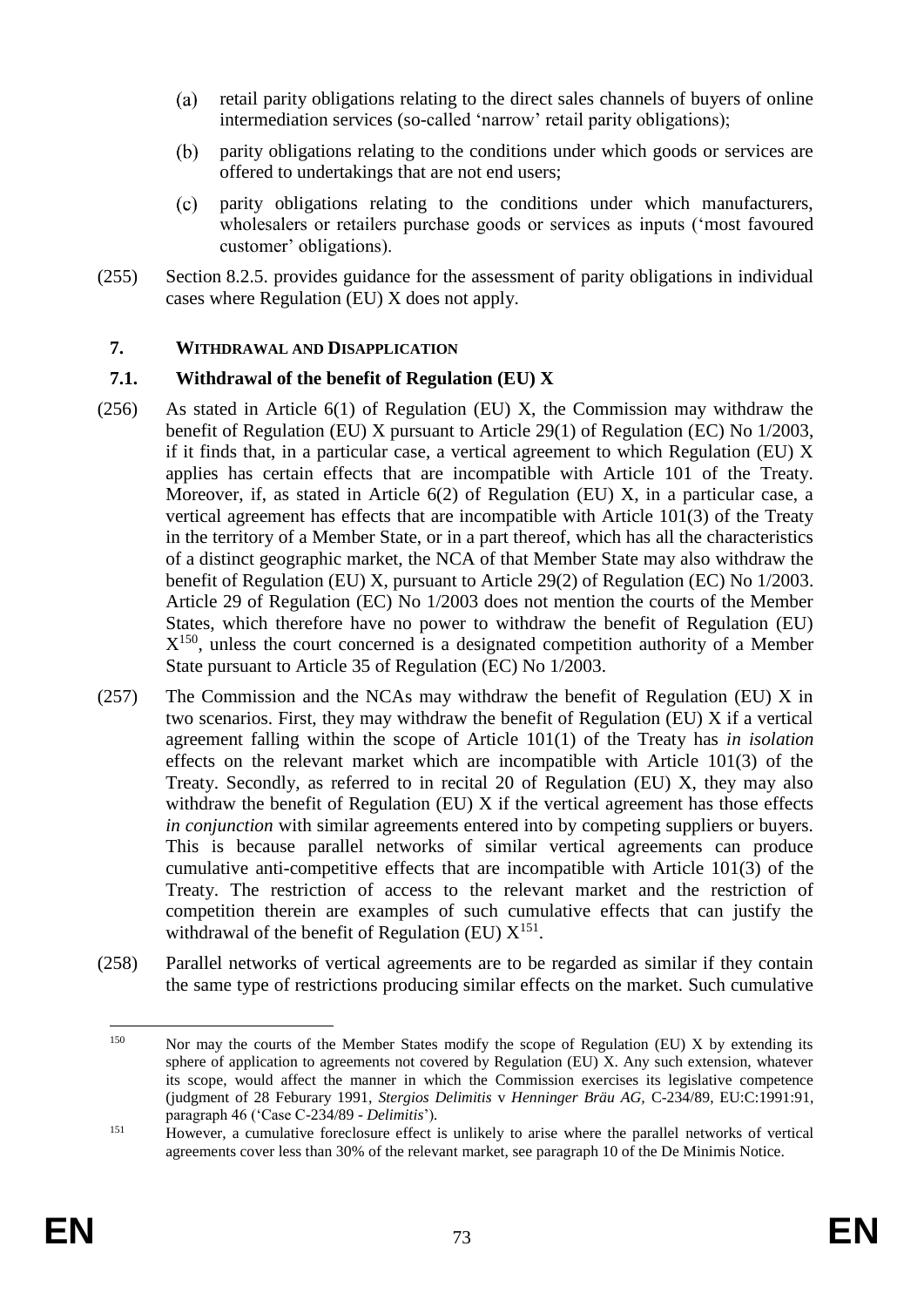effects may arise, for example, in the case of retail parity obligations, selective distribution or non-compete obligations.

- (259) As regards retail parity obligations relating to direct sales channels (narrow retail parity obligations), Article 6 of Regulation (EU) X provides that the Regulation may be withdrawn pursuant to Article 29 of Regulation (EC) No 1/2003, in particular where the relevant market for the supply of online intermediation services is highly concentrated and competition between the providers of such services is restricted by the cumulative effect of parallel networks of similar agreements restricting buyers of the online intermediation services from offering, selling or reselling goods or services to end users under more favourable conditions on their direct sales channels. Further guidance on that scenario is provided in section 8.2.5.2.
- (260) As regards selective distribution, a situation of sufficiently similar parallel networks may exist if, on a given market, certain suppliers apply purely qualitative selective distribution while other suppliers apply quantitative selective distribution, with similar effects on the market. Such cumulative effects may also arise when, on a given market, parallel selective distribution networks use qualitative criteria that foreclose distributors. In those circumstances, the assessment must take account of the anticompetitive effects attributable to each individual network of agreements. Where appropriate, the withdrawal of the benefit of Regulation (EU) X may be limited to particular qualitative criteria or particular quantitative criteria which, for example, limit the number of authorised distributors.
- (261) The responsibility for an anti-competitive cumulative effect can only be attributed to those undertakings that make an appreciable contribution to it. Agreements entered into by undertakings whose contribution to the cumulative effect is insignificant do not fall within the scope of Article 101(1) of the Treaty<sup>152</sup>. They are therefore not subject to the withdrawal mechanism $153$ .
- (262) Pursuant to Article 29(1) of Regulation (EC) No 1/2003, the Commission may withdraw the benefit of Regulation (EU) X on its own initiative or on the basis of a complaint. This includes the possibility for NCAs to ask the Commission to withdraw the benefit of Regulation (EU) X in a particular case, without prejudice to the application of the rules on case allocation and assistance within the European Competition Network  $(ECN')^{154}$ , and without prejudice to their own power of withdrawal pursuant to Article 29(2) of Regulation (EC) No 1/2003. If at least three NCAs ask the Commission to apply Article 29(1) of Regulation (EC) No 1/2003 in a particular case, the Commission will discuss the case within the framework of the ECN. In that context, the Commission will take utmost account of the views of the NCAs that have asked the Commission to withdraw the benefit of Regulation (EU) X to reach a timely conclusion on whether the conditions for a withdrawal in the specific case are fulfilled.
- (263) It follows from Article 29(1) and (2) of Regulation (EC) No 1/2003 that the Commission has the exclusive competence to withdraw the benefit of Regulation (EU)

<sup>1</sup> <sup>152</sup> Individual suppliers or distributors with a market share not exceeding 5 % are in general not considered to contribute significantly to a cumulative foreclosure effect, see paragraph 10 of the De Minimis Notice; and Case C-234/89 - *Delimitis* v *Henninger Bräu*, paragraphs 24 to 27*.*

<sup>&</sup>lt;sup>153</sup> The assessment of such a contribution will be made in accordance with the criteria set out in section 8 relating to enforcement policy in individual cases.

<sup>154</sup> See Chapter IV of Regulation (EC) No 1/2003.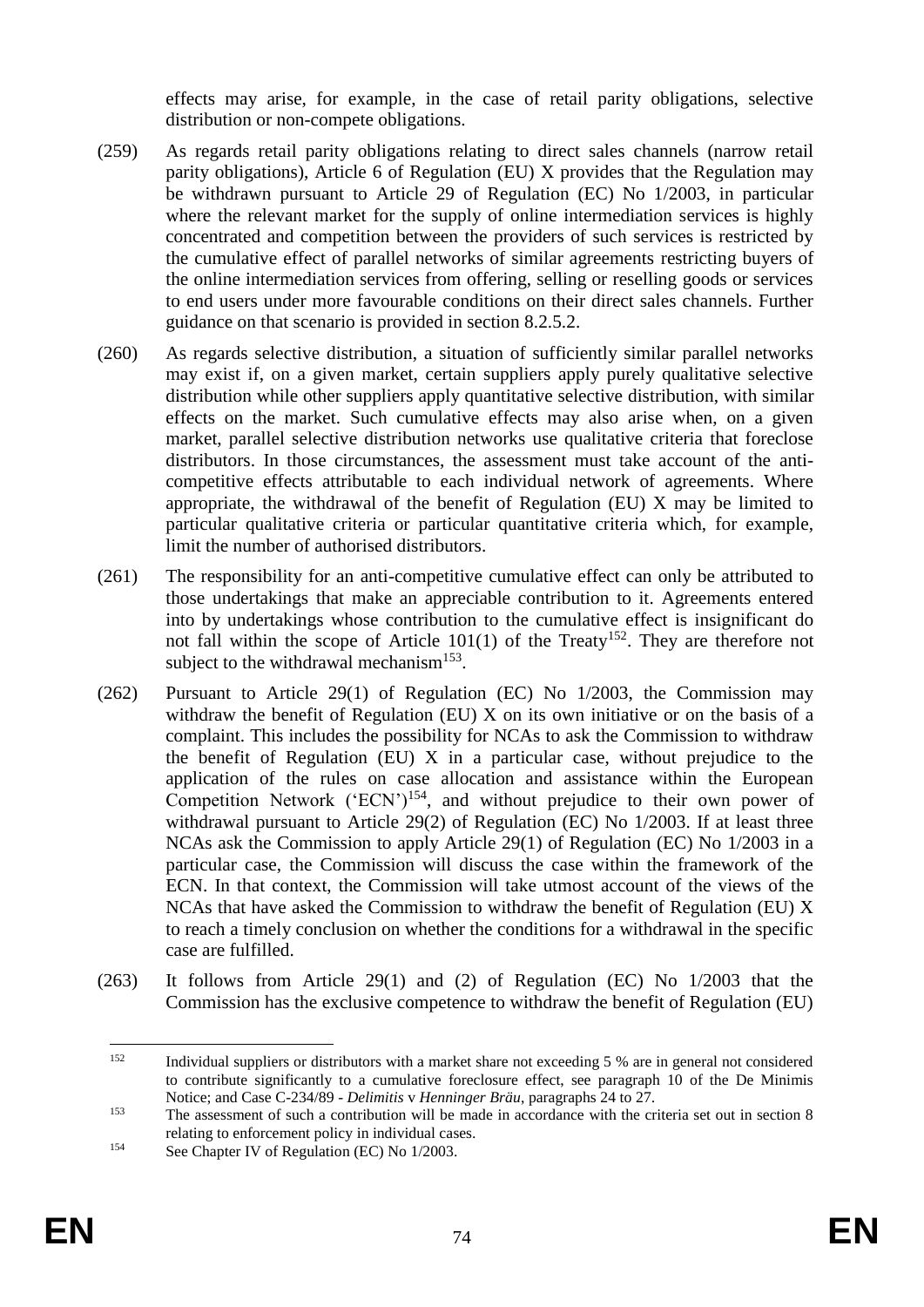X Union-wide, in that it may withdraw the benefit of Regulation (EU) X in respect of vertical agreements that restrict competition on a relevant geographic market which is wider than the territory of a single Member State, whereas an NCA may only withdraw the benefit of the Regulation in relation to the territory of its Member State.

- (264) Therefore, the withdrawal power of an individual NCA relates to cases where the relevant market covers one single Member State, or a region located exclusively in one Member State, or part thereof. In such a case, the NCA of that Member State has the competence to withdraw the benefit of Regulation (EU) X in relation to a vertical agreement that has effects that are incompatible with Article 101(3) of the Treaty on that national or regional market. This is a concurrent competence, as Article 29(1) of Regulation (EC) No 1/2003 also empowers the Commission to withdraw the benefit of Regulation (EU) X in relation to a national or regional market, provided the vertical agreement concerned may affect trade between Member States.
- (265) Where several separate national or regional markets are concerned, several competent NCAs can withdraw the benefit of Regulation (EU) X in parallel.
- (266) It follows from the wording of Article 29(1) of Regulation (EC) No 1/2003 that, where the Commission withdraws the benefit of Regulation (EU) X, the Commission has the burden of proving, first, that the vertical agreement concerned restricts competition within the meaning of Article 101(1) of the Treaty<sup>155</sup>. Secondly, the Commission must prove that the agreement has effects that are incompatible with Article 101(3) of the Treaty, which means that the agreement fails to fulfil at least one of the four conditions of Article 101(3) of the Treaty<sup>156</sup>. Pursuant to Article 29(2) of Regulation (EC) No 1/2003, the same requirements apply where a NCA withdraws the benefit of Regulation (EU) X in respect of the territory of its Member State. In particular, as regards the burden of proving that the second requirement is fulfilled, Article 29 requires the competent competition authority to substantiate that at least one of the four conditions of Article 101(3) of the Treaty is not fulfilled.<sup>157</sup>
- (267) If the requirements of Article 29(1) of Regulation (EC) No 1/2003 are fulfilled, the Commission may withdraw the benefit of Regulation (EU) X in an individual case. Such a withdrawal, and its requirements as set out in this section, must be distinguished from the findings of a Commission infringement decision pursuant to Chapter III of Regulation (EC) No 1/2003. However, a withdrawal can be combined,

<sup>&</sup>lt;u>.</u> <sup>155</sup> If a vertical agreement falls outside the scope of Article 101(1) of the Treaty, as set out in section 3 of these Guidelines, the question of the application of Regulation (EU) X does not arise, because Regulation (EU) X defines categories of vertical agreements that normally satisfy the conditions of Article 101(3) of the Treaty, which presupposes that the vertical agreement falls within the scope of Article 101(1) of the Treaty.

<sup>&</sup>lt;sup>156</sup> It is sufficient for the Commission to substantiate that one of the four conditions of Article 101(3) of the Treaty is not fulfilled. This is because, in order for the Article 101(3) exception to apply, all four conditions must be met.

<sup>&</sup>lt;sup>157</sup> The requirement under Article 29 of Regulation (EC) No 1/2003 regarding the burden of proof of the competent competition authority follows from the situation in which Regulation (EU) X does not apply and an undertaking invokes Article 101(3) of the Treaty in an individual case. In that situation, pursuant to Article 2 of Regulation (EC) No 1/2003, the undertaking has the burden of proving that all four conditions of Article 101(3) of the Treaty are met. To this end, it must substantiate its claims, see for example, Commission Decision in AT.39226 - *Lundbeck*, upheld in judgments of 8 September 2016, *Lundbeck* v *Commission,* T-472/13, EU:T:2016:449; and of 25 March 2021, *Lundbeck* v *Commission,*  Case C-591/16 P, EU:C:2021:243.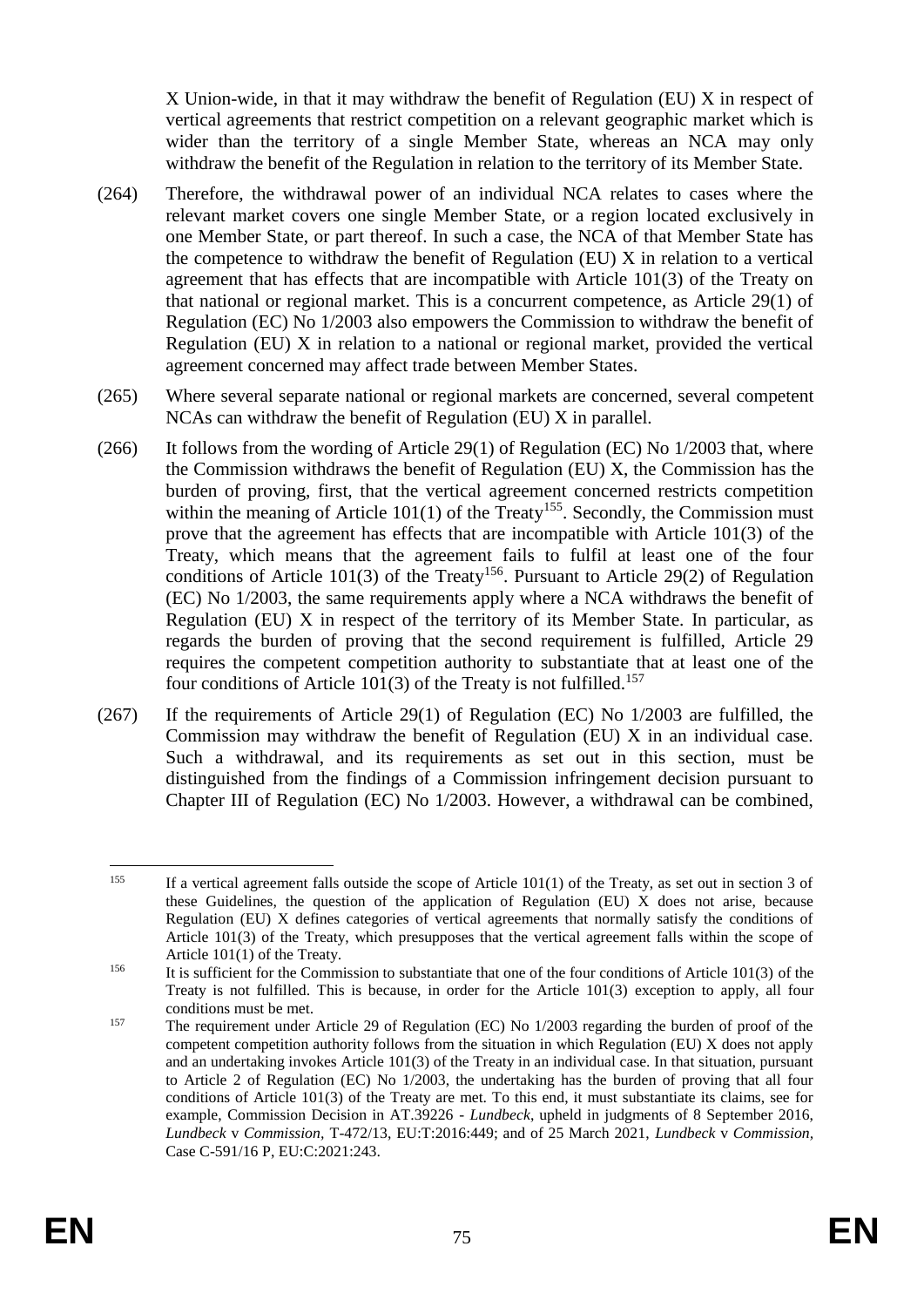for example, with the finding of an infringement and imposition of a remedy, and even with interim measures<sup>158</sup>.

(268) If the Commission withdraws the benefit of Regulation (EU) X pursuant to Article 29(1) of Regulation (EC) No 1/2003, the withdrawal only produces effects ex nunc, that is to say the exempted status of the agreements concerned remains unaffected for the period preceding the date on which the withdrawal becomes effective. In the case of a withdrawal pursuant to Article 29(2) of Regulation (EC) No 1/2003, the NCA concerned must also take into account its obligations under Article 11(4) of Regulation (EC) No 1/2003, in particular its obligation to provide the Commission with any relevant envisaged decision.

# **7.2. Disapplication of Regulation (EU) X**

- (269) In accordance with Article 1a of Regulation No 19/65/EEC, Article 7 of Regulation (EU) X enables the Commission to exclude from the scope of Regulation (EU) X, by means of regulation, parallel networks of similar vertical restraints where such networks cover more than 50% of a relevant market. Such a regulation is not addressed to individual undertakings but concerns all undertakings whose agreements fulfil the conditions set out in a regulation made pursuant to Article 7 of Regulation (EU) X. When assessing the need to adopt such a regulation, the Commission will consider whether an individual withdrawal would be a more appropriate remedy. The number of competing undertakings contributing to a cumulative effect on a relevant market and the number of affected geographic markets within the Union are two aspects that are particularly relevant to that assessment.
- (270) The Commission will consider the adoption of a regulation pursuant to Article 7 of Regulation (EU) X if similar restraints that cover more than 50% of the relevant market are likely to appreciably restrict access to that market or competition therein. This may in particular be the case where parallel selective distribution networks covering more than 50% of a market are liable to foreclose the market, due to the use of selection criteria that are not required by the nature of the relevant goods or services or which discriminate against certain types of distribution of such goods or services. To calculate the 50% market coverage ratio, account must be taken of each individual network of vertical agreements containing restraints or combinations of restraints that produce similar effects on the market. However, Article 7 of Regulation (EU) X does not require the Commission to adopt such a regulation where the 50% market coverage ratio is exceeded.
- (271) The effect of a regulation adopted pursuant to Article 7 of Regulation (EU) X is that Regulation (EU) X becomes inapplicable in respect of the restraints and the markets concerned, and threrefore Article 101(1) and (3) of the Treaty apply fully.
- (272) Any regulation adopted pursuant to Article 7 of Regulation (EU) X must clearly set out its scope. Therefore, the Commission must first define the relevant product and geographic market(s) and, secondly, the type of vertical restraint(s) in respect of which Regulation (EU) X will no longer apply. As regards the latter aspect, the Commission

<sup>158</sup> <sup>158</sup> The Commission used its power to withdraw the benefit of previously applicable block exemption regulations in its decision of 25 March 1992 (interim measures) relating to a proceeding under Article 85 of the EEC Treaty in Case IV/34.072 – *Mars/Langnese and Schöller*, upheld by the judgment of 1 October 1998, *Langnese-Iglo* v *Commission,* C-279/95 P, EU:C:1998:447 and in its decision of 4 December 1991 (interim measures) relating to a proceeding under Article 85 of the EEC Treaty in Case IV/33.157 – *Eco System/Peugeot*.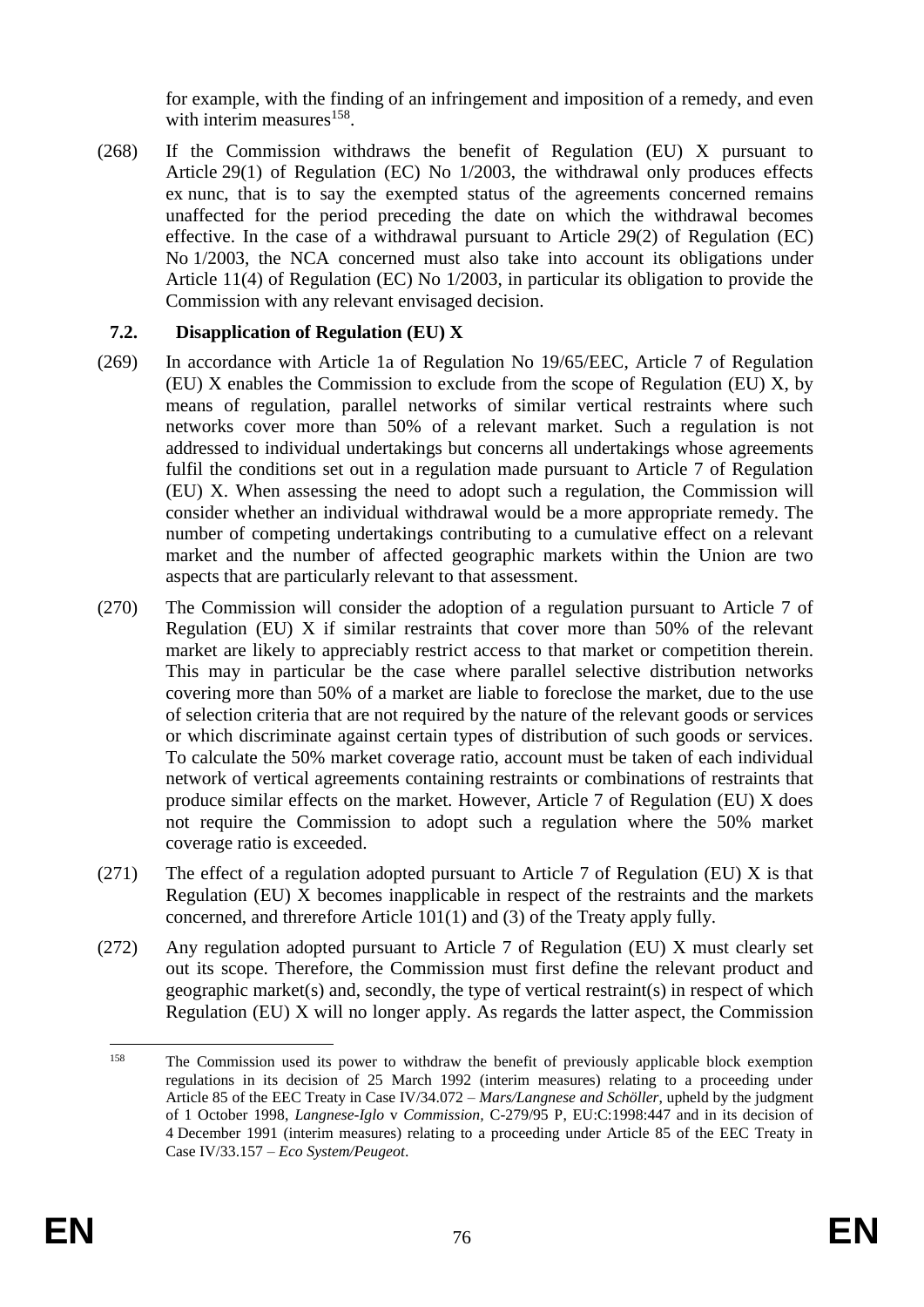may modulate the scope of the regulation according to the competition concern that it intends to address. For instance, while all parallel networks of single-branding type arrangements may be taken into account when determining the 50% market coverage ratio, the Commission may nevertheless restrict the scope of the regulation that it adopts pursuant to Article 7 of Regulation (EU) X to non-compete obligations that exceed a certain duration. Thus, agreements of a shorter duration or of a less restrictive nature may be left unaffected, in view of the lesser degree of foreclosure attributable to such restraints. Similarly, if, on a particular market, undertakings use selective distribution in combination with additional restraints, such as non-compete obligations or quantity forcing, a regulation adopted pursuant to Article 7 of Regulation (EU) X might concern only such additional restraints. Where appropriate, the Commission may also specify the level of market share which, in the specific market context, may be regarded as insufficient for an individual undertaking to make a significant contribution to the cumulative effect.

- (273) In accordance with Article 1a of Regulation No 19/65/EEC, a regulation adopted pursuant to Article 7 of Regulation (EU) X must fix a transitional period of not less than six months before it becomes applicable. That period is intended to enable the undertakings concerned to adapt their vertical agreements accordingly.
- (274) A regulation adopted pursuant to Article 7 of Regulation (EU) X will not affect the exempted status of the agreements concerned for the period preceding the date of application of that regulation.

### **8. ENFORCEMENT POLICY IN INDIVIDUAL CASES**

### **8.1. The framework of analysis**

- (275) Where the block exemption provided by Regulation (EU) X does not apply to a vertical agreement, it is necessary to assess whether, in the individual case, the vertical agreement falls within the scope of Article 101(1) of the Treaty and, if so, whether the conditions of Article 101(3) of the Treaty are fulfilled. Provided that they do not contain restrictions of competition by object and in particular hardcore restrictions within the meaning of Article 4 of Regulation (EU) X, there is no presumption that vertical agreements that fall outside the scope of Regulation (EU) X fall within the scope of Article 101(1) of the Treaty or fail to satisfy the conditions of Article 101(3) of the Treaty. Such agreements require an individual assessment. Agreements that either do not restrict competition within the meaning of Article 101(1) of the Treaty or which fulfil the conditions of Article 101(3) of the Treaty are valid and enforceable.
- (276) Pursuant to Article 1(2) of Regulation (EC) No 1/2003, undertakings do not need to notify their vertical agreements to benefit from an individual exemption under Article 101(3) of the Treaty. In the case of an individual examination by the Commission, it is the Commission which bears the burden of proof that the vertical agreement in question restricts competition within the meaning of Article 101(1) of the Treaty. Undertakings which claim the benefit of Article 101(3) of the Treaty bear the burden of proving that the conditions of that provision are fulfilled. Where likely anti-competitive effects are demonstrated, undertakings may substantiate efficiency claims and explain why a particular distribution arrangement is indispensable to bring likely benefits to consumers without eliminating competition. The Commission will then decide whether the agreement satisfies the conditions of Article 101(3) of the Treaty.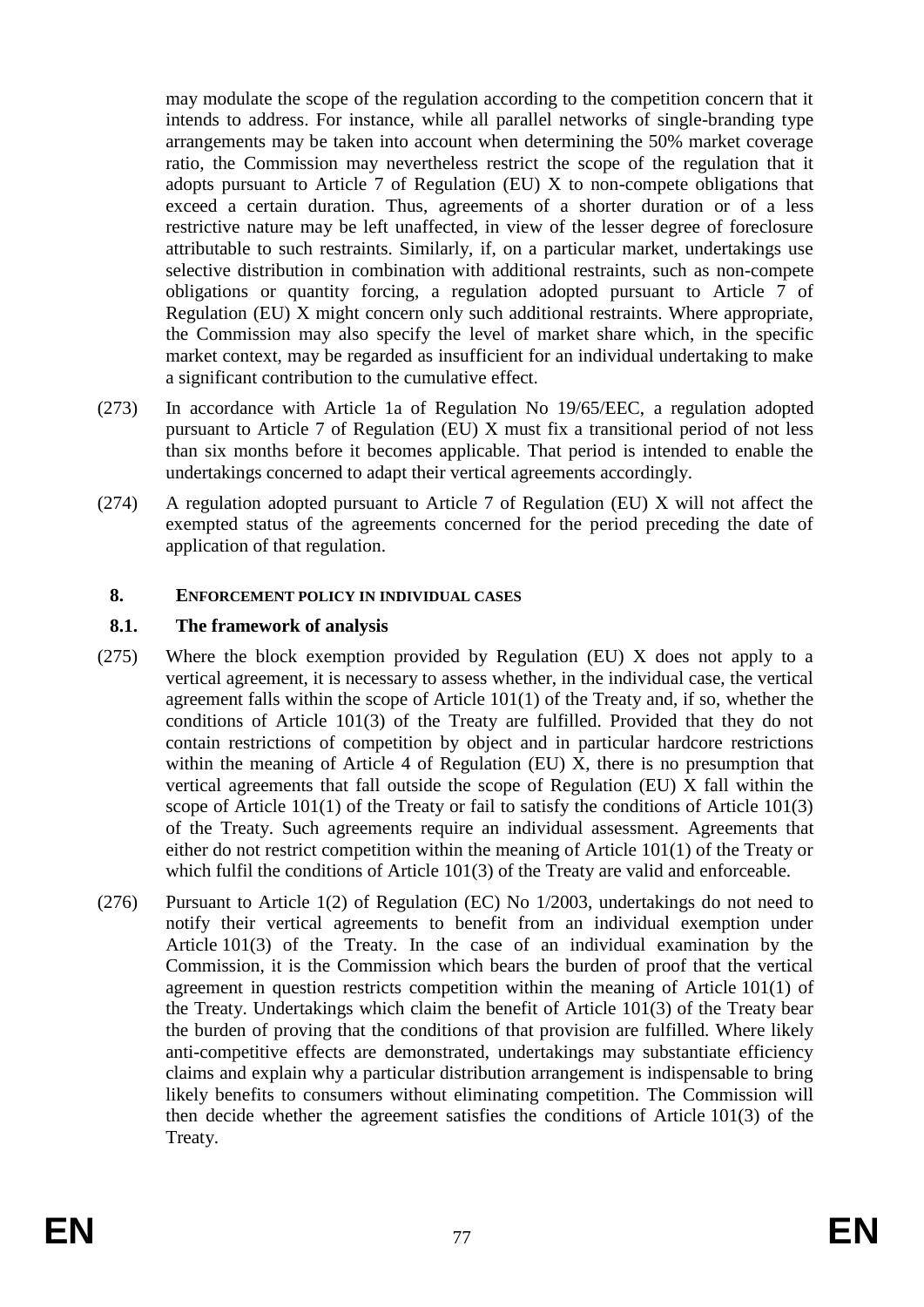- (277) The assessment of whether a vertical agreement has the effect of restricting competition is made by comparing the situation on the relevant market with the vertical restraints in place with the situation that would prevail in the absence of the vertical restraints in the vertical agreement. In the assessment of individual cases, the Commission may take both actual and likely effects into account. For vertical agreements to be restrictive of competition by effect, they must affect actual or potential competition to such an extent that on the relevant market negative effects on prices, output, innovation, or the variety or quality of the goods or services can be expected with a reasonable degree of probability. The negative effects on competition must be appreciable<sup>159</sup>. Appreciable anti-competitive effects are more likely to occur when at least one of the parties to the agreement has or obtains some degree of market power and the agreement contributes to the creation, maintenance or strengthening of that market power, or allows the parties to the agreement to exploit such market power. Market power is the ability to maintain prices above competitive levels or to maintain output in terms of product quantities, product quality and variety or innovation below competitive levels for a not insignificant period of time. The degree of market power generally required for a finding of a restriction of competition within the meaning of Article 101(1) of the Treaty is less than the degree of market power required for a finding of dominance under Article 102 of the Treaty.
- *8.1.1. Relevant factors for the assessment under Article 101(1) of the Treaty*
- (278) In assessing individual vertical agreements between undertakings with market shares above the 30% threshold, the Commission will undertake a full competition analysis. The following factors are particularly relevant to establish whether a vertical agreement brings about an appreciable restriction of competition within the meaning of Article 101(1) of the Treaty:
	- (a) the nature of the agreement;
	- (b) the market position of the parties;
	- (c) the market position of competitors (upstream and downstream);
	- (d) the market position of buyers of the contract goods or services;
	- (e) entry barriers;
	- (f) the level of the production or distribution chain that is affected;
	- (g) the nature of the product;
	- (h) the dynamics of the market.
- (279) Other relevant factors may also be taken into account.
- (280) The importance of individual factors may vary depending on the circumstances of the case. For instance, a high market share of the parties is usually a good indicator of market power. However, in the case of low entry barriers market power may be sufficiently constrained by actual or potential entry. It is therefore not possible to provide firm rules of general applicability on the importance of individual factors.
- (281) Vertical agreements can take many shapes and forms. It is therefore important to analyse the nature of the agreement in terms of the restraints that it contains, the duration of those restraints and the share of total sales on the (downstream) market

<sup>159</sup> See section 3.1.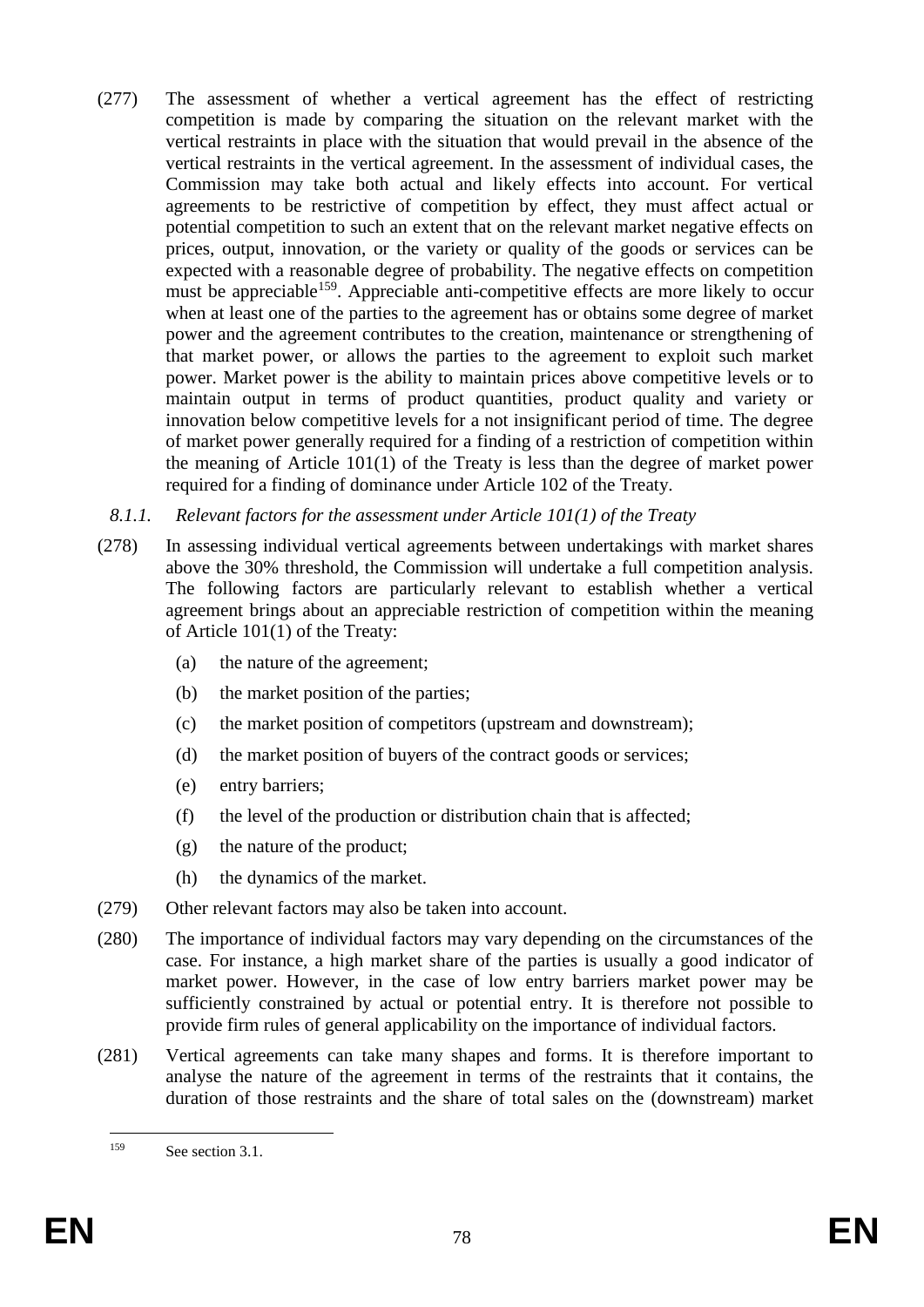affected by those restraints. It may be necessary to go beyond the express terms of the agreement. The existence of implicit restraints may be deduced from the way in which the agreement is implemented by the parties and the incentives that they face.

- (282) The market position of the parties provides an indication of the degree of market power, if any, held by the supplier, the buyer, or both. The higher their market share, the greater their market power is likely to be. This is particularly so where the market share reflects cost advantages or other competitive advantages vis-à-vis competitors. Such competitive advantages may, for instance, result from being a first mover on the market (having the best site, etc.), from holding essential patents or having superior technology, or from being the brand leader or having a superior portfolio. The degree of product differentiation can also be a relevant indicator for the presence of market power. Branding tends to increase product differentiation and reduce the substitutability of the product, leading to reduced elasticity of demand and an increased possibility to raise price.
- (283) The market position of competitors is also important. The stronger the competitive position of competitors and the greater their number, the lower the risk that the parties will be able to individually exercise market power and foreclose the market or soften competition. It is also relevant to consider whether there are effective and timely counterstrategies that competitors would be likely to deploy. However, if the number of undertakings in the market is rather small and their market positions (in terms of, for example, size, costs and R&D potential) similar, vertical restraints may increase the risk of collusion. Fluctuating or rapidly changing market shares are in general an indication of intense competition.
- (284) The market position of the downstream customers of the parties to the vertical agreement provides an indication of whether or not one or more of those customers possess buyer power. The first indicator of buyer power is the market share of the customer on the purchasing market. That market share reflects the importance of the customer's demand for possible suppliers. Other indicators are the position of the customer on the resale market where it is active, including characteristics such as a wide geographic spread of its outlets, own brands including private labels and its brand image among end users. In some circumstances, buyer power may prevent consumer harm from an otherwise problematic vertical agreement. This is particularly so when strong customers have the ability and incentive to bring new sources of supply onto the market in the case of a small but permanent increase in relative prices.
- (285) Entry barriers are measured by the extent to which incumbent firms can increase their price above the competitive level without attracting new entry. As a general rule, entry barriers can be said to be low when effective entry, capable of preventing or eroding the exercise of market power by the incumbent firms, is likely to occur within 1 or 2 years. Entry barriers may be present at the supplier level or the buyer level or at both levels. Entry barriers may result from a broad range of factors such as economies of scale and scope (including network effects of multi-sided businesses), government regulations (especially where they establish exclusive rights), State aid, import tariffs, IPRs, ownership of resources where the supply is limited (for example, due to natural limitations), essential facilities, a first mover advantage and brand loyalty of consumers created by strong advertising over a period of time. The question of whether some of those factors should be considered as entry barriers depends, in particular, on whether they entail sunk costs. Sunk costs are costs that have to be incurred to enter or be active on a market but which cannot be recovered upon exiting the market. Advertising costs to build consumer loyalty are normally sunk costs,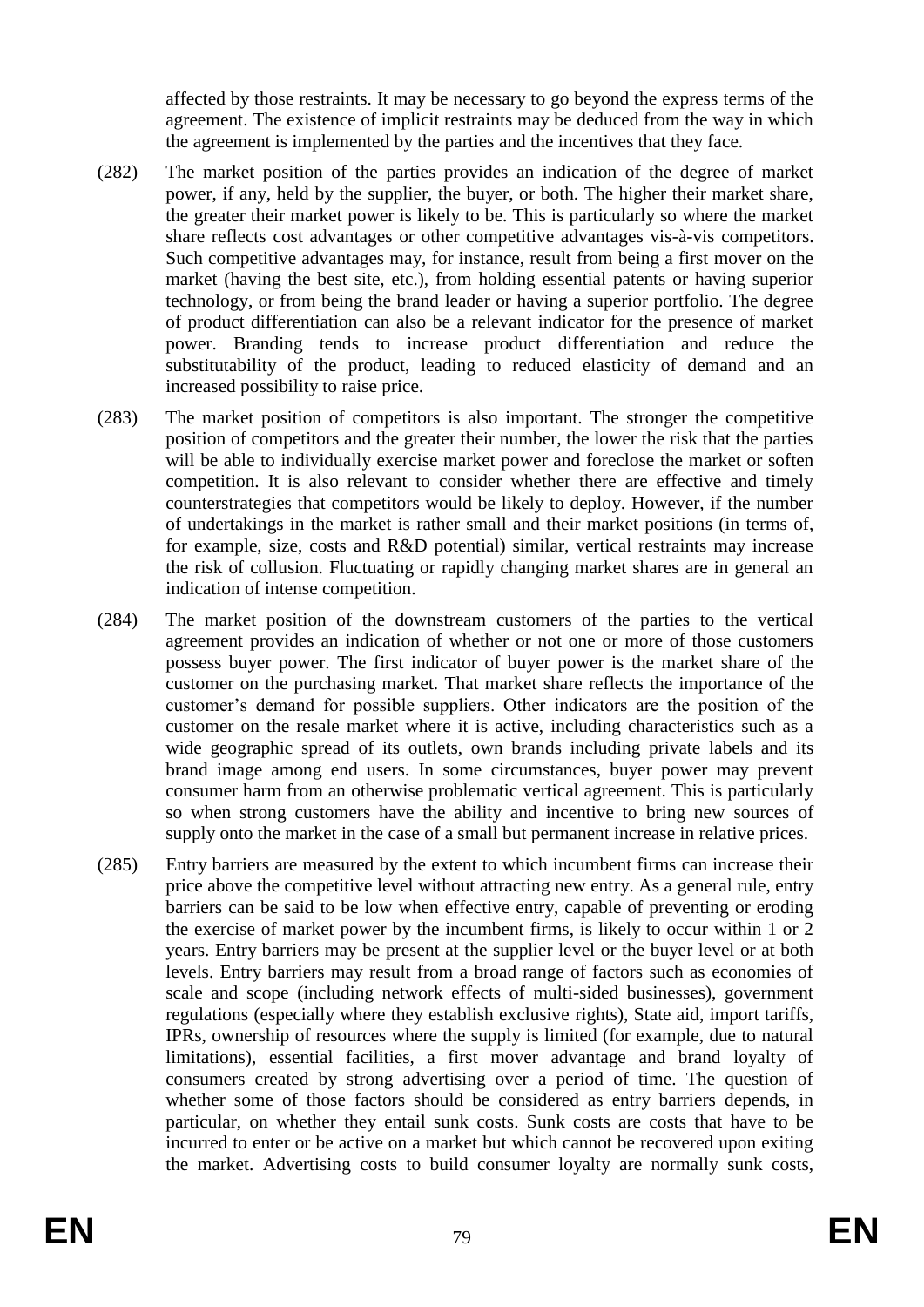unless an exiting firm could either sell its brand name or use it somewhere else without a loss. Where entry requires high sunk costs, the threat of fierce competition by incumbents post-entry may deter such entry, as potential entrants cannot justify the risk of losing their sunk investments.

- (286) Vertical restraints may also work as an entry barrier, by making access more difficult and foreclosing (potential) competitors. For instance, a non-compete obligation that ties distributors to a supplier may have a significant foreclosing effect, if setting up its own distributors will impose sunk costs on the potential entrant.
- (287) The level of the production or distribution chain is linked to the distinction between intermediate and final goods or services. Intermediate goods or services are sold to undertakings for use as an input to produce other goods or services and are generally not recognisable in the final goods or services. The buyers of intermediate goods or services are usually well-informed customers, able to assess quality and therefore less reliant on brand and image. Final goods or services are, directly or indirectly, sold to end users, which often rely more on brand and image.
- (288) The nature of the product plays a role in assessing both the likely negative and the likely positive effects of vertical restraints, in particular for final goods or services. When assessing the likely negative effects, it is important to determine whether the goods or services sold on the relevant market are homogeneous or rather differentiated<sup>160</sup>, whether the product is expensive, taking up a large part of the consumer's budget, or rather inexpensive and whether the product is a one-off purchase or purchased repeatedly.
- (289) The dynamics of the relevant market have to be carefully assessed. In some dynamic markets the potential negative effects of particular vertical restraints may be unproblematic, as inter-brand competition from dynamic and innovative rivals may act as a sufficient constraint. However, in other cases, vertical restraints may afford an incumbent in a dynamic market a lasting competitive advantage and hence result in long-term negative effects for competition. This may be the case where a vertical restraint prevents rivals from benefiting from network effects, or where a market is prone to tipping.
- (290) Other factors may also be relevant to the assessment. Those factors can include in particular:
	- (a) the presence of cumulative effects, deriving from the fact that the market is covered by similar vertical restraints imposed by other suppliers or buyers;
	- (b) whether the agreement is 'imposed' (namely, most of the restrictions or obligations apply only to one party to the agreement) or 'agreed' (both parties accept restrictions or obligations);
	- (c) the regulatory environment;
	- (d) behaviour that may indicate or facilitate collusion, such as price leadership, pre-announced price changes and price discussions, price rigidity in response to excess capacity, price discrimination and past collusive behaviour.

<sup>160</sup> See also paragraph (282).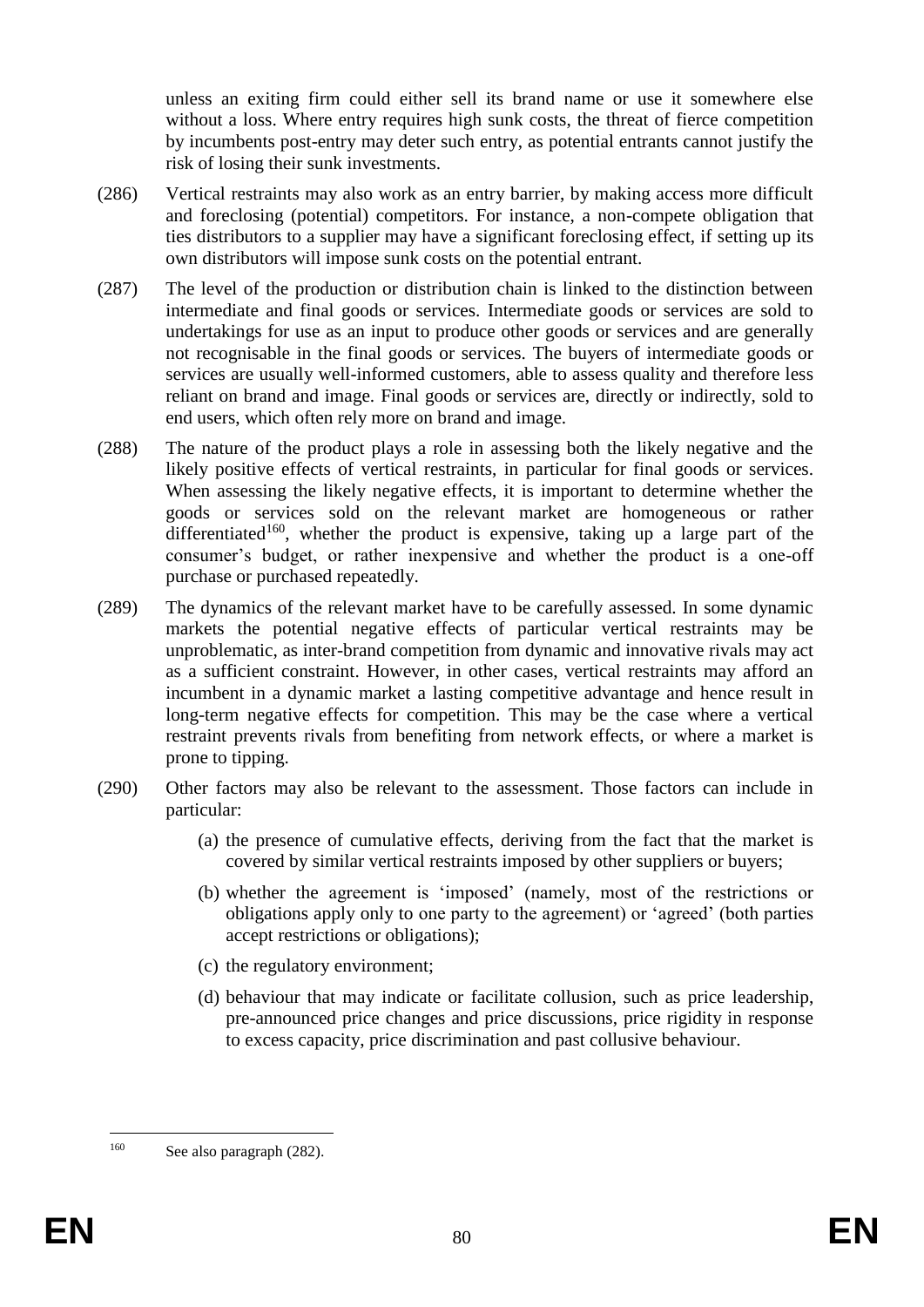## *8.1.2. Relevant factors for the assessment under Article 101(3) of the Treaty*

- (291) Vertical agreements which restrict competition within the meaning of Article 101(1) of the Treaty may also produce pro-competitive effects in the form of efficiencies, which may outweigh their anti-competitive effects. The assessment of efficiencies against anti-competitive effects takes place within the framework of Article 101(3) of the Treaty, which contains an exception from the prohibition set out in Article 101(1) of the Treaty. For that exception to be applicable, the vertical agreement must fulfil the following four cumulative conditions:
	- (a) it must produce objective economic benefits,
	- (b) consumers must receive a fair share of the resulting benefit<sup>161</sup>,
	- (c) the restrictions of competition must be indispensable to attain those benefits, and
	- (d) the agreement must not afford the parties the possibility of eliminating competition in respect of a substantial part of the goods or services  $concerned<sup>162</sup>$ .
- (292) Under Article 101(3) of the Treaty, the assessment of vertical agreements is made within the actual context in which they occur<sup>163</sup> and on the basis of the facts existing at any given point in time. The assessment is sensitive to material changes in the facts. The exception provided by Article 101(3) of the Treaty applies as long as the four conditions are fulfilled and ceases to apply when that is no longer the case  $164$ . When applying Article 101(3) of the Treaty in accordance with these principles, it is necessary to take into account the investments made by the parties to the agreement, as well as the time needed and the restraints required to commit and recoup an efficiency-enhancing investment.
- (293) The first condition of Article 101(3) of the Treaty requires an assessment of the objective benefits in terms of efficiencies produced by the vertical agreement. In this respect, vertical agreements often have the potential to help realise efficiencies, as explained in section 2.1., by improving the way in which the parties to the agreement conduct their complementary activities.
- (294) The second condition of Article 101(3) of the Treaty requires that consumers must receive a fair share of the benefits. This implies that consumers of the goods or services purchased and/or (re)sold under the vertical agreement must at least be compensated for the negative effects of the agreement<sup>165</sup>. In other words, the efficiency gains must fully offset the likely negative impact on prices, output and other relevant factors caused by the vertical agreement.

<sup>1</sup> <sup>161</sup> As set out in paragraph 84 of the Article 101(3) Guidelines, the concept of 'consumers' within the meaning of Article 101(3) of the Treaty encompasses all direct or indirect users of the products covered by the agreement, including producers that use the product as an input, wholesalers, retailers and final consumers, i.e. natural persons who are acting for purposes which are outside their trade or profession.

<sup>&</sup>lt;sup>162</sup> See Article 101(3) Guidelines.

<sup>163</sup> See judgment of *Ford* v *Commission,* Joined Cases 25/84 and 26/84, EU:C:1985:340 paragraphs 24 and 25; Article 101(3) Guidelines, paragraph 44.

<sup>164</sup> See, for example, Commission Decision 1999/242/EC (Case No IV/36.237 - *TPS*), (OJ L 90, 2.4.1999, p. 6). Similarly, the prohibition enshrined in Article 101(1) of the Treaty only applies as long as the agreement has a restrictive object or restrictive effects; Article 101(3) Guidelines, paragraph 44. <sup>165</sup> See paragraph 85 of the Article 101(3) Guidelines.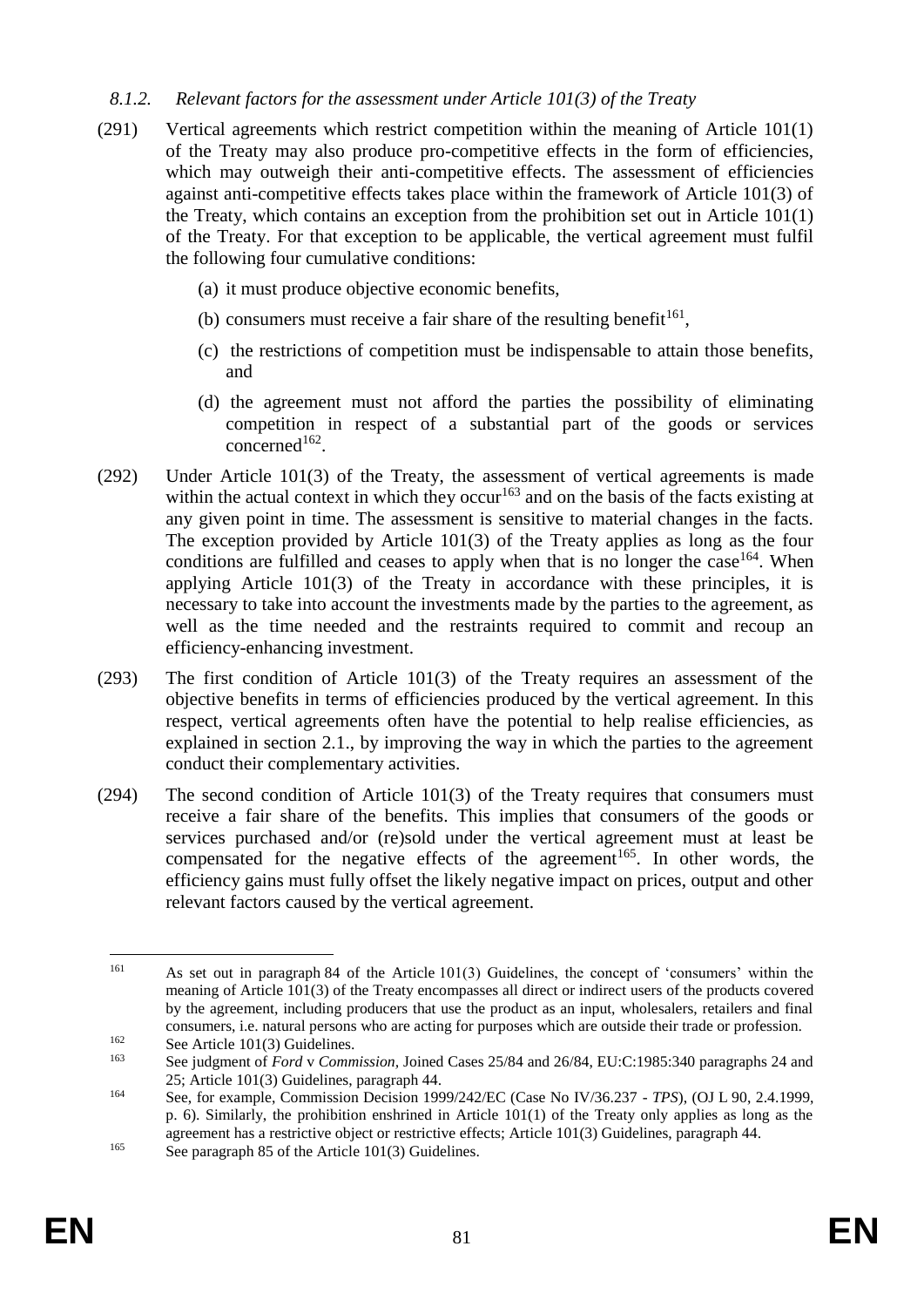- (295) Third, when applying the indispensability test contained in Article 101(3) of the Treaty, the Commission will, in particular, examine whether individual restrictions make it possible to perform the production, purchase or (re)sale of the contract goods or services more efficiently than would have been the case in the absence of the restriction concerned. In making this assessment, the market conditions and the realities faced by the parties to the agreement must be taken into account. Undertakings invoking the benefit of Article 101(3) of the Treaty are not required to consider hypothetical and theoretical alternatives. They must, however, explain and demonstrate why seemingly realistic and significantly less restrictive alternatives would not produce the same efficiencies. If the application of what appears to be a commercially realistic and less restrictive alternative would lead to a significant loss of efficiencies, the restriction in question is treated as indispensable.
- (296) The fourth condition of Article 101(3) of the Treaty requires that the vertical agreement must not afford the parties to the agreement the possibility of eliminating competition in respect of a substantial part of the goods or services concerned. This presupposes an analysis of the remaining competitive pressures on the market and the impact of the agreement on such remaining sources of competition. When applying this condition, it is necessary to take into account the relationship between Article 101(3) of the Treaty and Article 102 of the Treaty. According to settled case law, the application of Article 101(3) of the Treaty cannot prevent the application of Article  $102$  of the Treaty<sup>166</sup>. Moreover, since Articles 101 and 102 of the Treaty both pursue the aim of maintaining effective competition on the market, consistency requires that Article 101(3) be interpreted as precluding any application of the exception rule to restrictive vertical agreements that constitute an abuse of a dominant position<sup>167</sup>. The vertical agreement must not eliminate effective competition by removing all or most existing sources of actual or potential competition. Rivalry between undertakings is an essential driver of economic efficiency, including dynamic efficiencies in the form of innovation. In its absence, the dominant undertaking will lack adequate incentives to continue to create and pass on efficiency gains. A restrictive agreement which maintains, creates or strengthens a market position approaching that of a monopoly can normally not be justified on the grounds that it also creates efficiency gains.

# **8.2. Analysis of specific vertical restraints**

(297) Whereas section 6 includes guidance on the assessment of vertical restraints that amount to hardcore restrictions within the meaning of Article 4 of Regulation (EU) X, or to excluded restrictions within the meaning of Article 5 of Regulation (EU) X, the following paragraphs provide guidance on other specific vertical restraints. As regards vertical restraints that are not specifically addressed in these Guidelines, the Commission will assess them vertical restraints in accordance with the same principles taking into account the relevant factors, as set out in this section 8.

<sup>1</sup> <sup>166</sup> See judgment of 16 March 2000, *Compagnie Maritime Belge,* Joined Cases C-395/96 P and C-396/96 P, EU:C:2000:132, paragraph 130. Similarly, the application of Article 101(3) of the Treaty does not prevent the application of the Treaty rules on the free movement of goods, services, persons and capital. These provisions are in certain circumstances applicable to agreements, decisions and concerted practices within the meaning of Article 101(1) of the Treaty, see to that effect the judgment of 19 February 2002, *Wouters and Others,* C-309/99, EU:C:2002:98, paragraph 120.

<sup>167</sup> See judgment of 10 July 1990, *Tetra Pak* v *Commission,* Case T-51/89, EU:T:1990:41. See also paragraph 106 of the Article 101(3) Guidelines.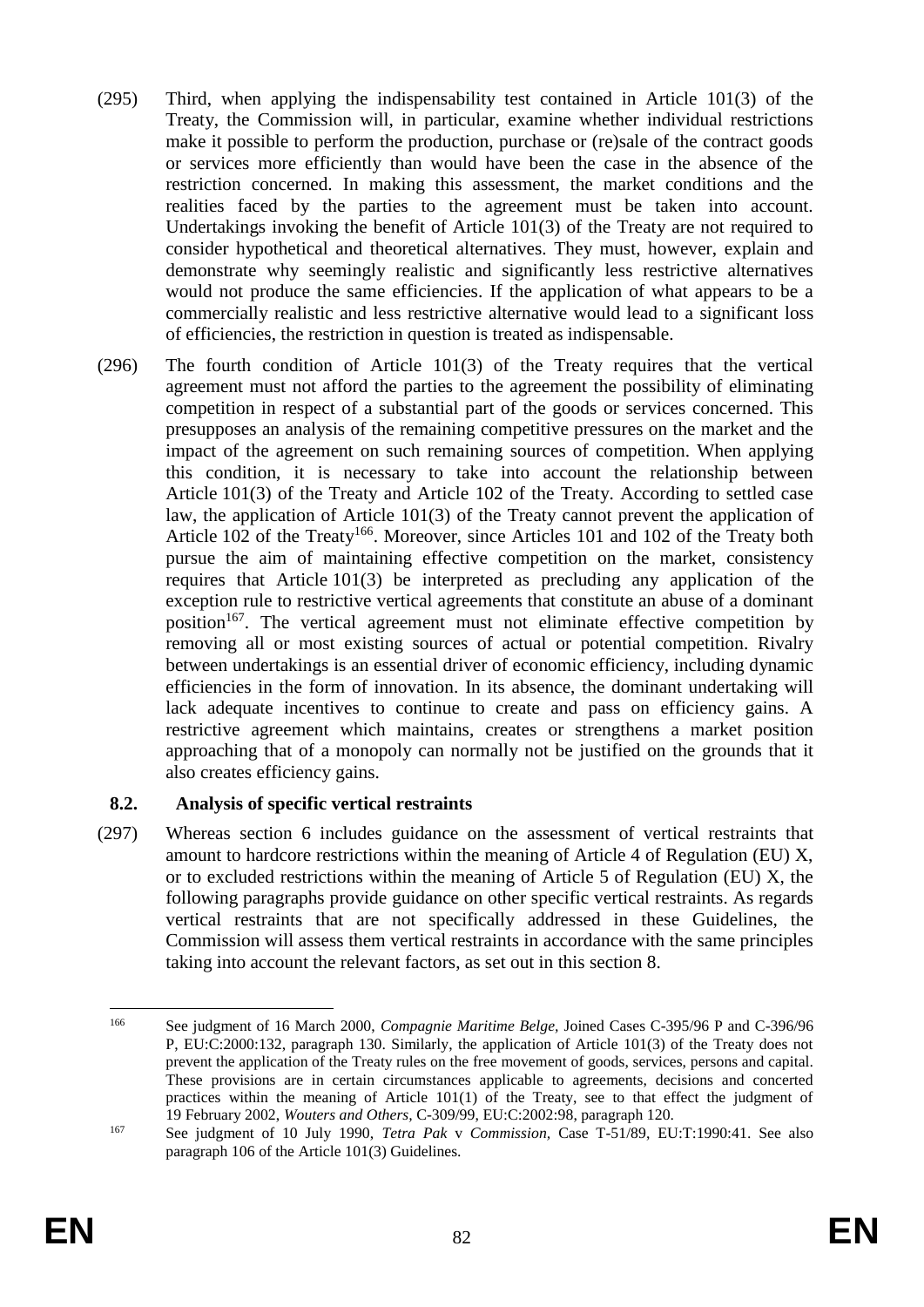## *8.2.1. Single branding*

- (298) Under the heading of 'single branding' fall those agreements which have as their main element the fact that the buyer is obliged or induced to concentrate its orders for a particular type of product with one supplier. That requirement can be found amongst others in non-compete and quantity forcing clauses agreed with the buyer. A noncompete arrangement is based on an obligation or incentive scheme which causes the buyer to purchase more than 80% of its requirements on a particular market from only one supplier. This does not mean that the buyer must buy directly from the supplier, but that the buyer must *de facto* not buy, sell or incorporate competing goods or services. Quantity forcing on the buyer is a weaker form of non-compete, where incentives or obligations agreed between the supplier and the buyer result in the latter concentrating its purchases to a large extent with one supplier. Quantity forcing may, for example, take the form of minimum purchase requirements, stocking requirements or non-linear pricing, such as conditional rebate schemes or a two-part tariff (fixed fee plus a price per unit). A so-called English clause, requiring the buyer to report any better offer and allowing the buyer to accept such an offer only if the supplier does not match it, can be expected to have the same effect as a single branding obligation, especially when the buyer has to reveal who makes the better offer.
- (299) The possible competition risks of single branding are foreclosure of the market to competing suppliers and potential suppliers, softening of competition and facilitation of collusion between suppliers in the case of cumulative use and, where the buyer is a retailer, a loss of in-store inter-brand competition. Such restrictive effects have a direct impact on inter-brand competition.
- (300) Single branding agreements can benefit from the exemption provided by Article 2(1) of Regulation (EU) X where neither the supplier's nor the buyer's market share exceeds 30% and the non-compete obligation does not exceed five years. As set out in paragraph (248), single branding agreements that are tacitly renewable beyond a period of five years can benefit from the block exemption, provided that the buyer can effectively renegotiate or terminate the single branding agreement by giving a reasonable period of notice and at a reasonable cost, thus allowing the buyer to effectively switch its supplier after the expiry of the 5-year period. If those conditions are not satisfied, the single branding agreement must be individually assessed.
- (301) The potential for single branding obligations to result in anti-competitive foreclosure arises in particular where, without the obligations, an important competitive constraint would be exercised by competitors that are either not yet present on the market at the time the obligations are concluded, or are not in a position to compete for the full supply of the customers. Competitors may not be able to compete for an individual customer's entire demand because the supplier in question is an unavoidable trading partner for at least part of the demand on the market, for instance because its brand is a 'must stock item' preferred by many consumers, or because the capacity constraints on the other suppliers are such that a part of the demand can only be provided by the supplier in question<sup>168</sup>. The market position of the supplier is thus of primary importance when assessing the possible anti-competitive effects of single branding obligations.

<sup>168</sup> <sup>168</sup> See judgment of 23 October 2003, *Van den Bergh Foods* v *Commission,* Case T-65/98, EU:T:2003:281, paragraphs 104 and 156.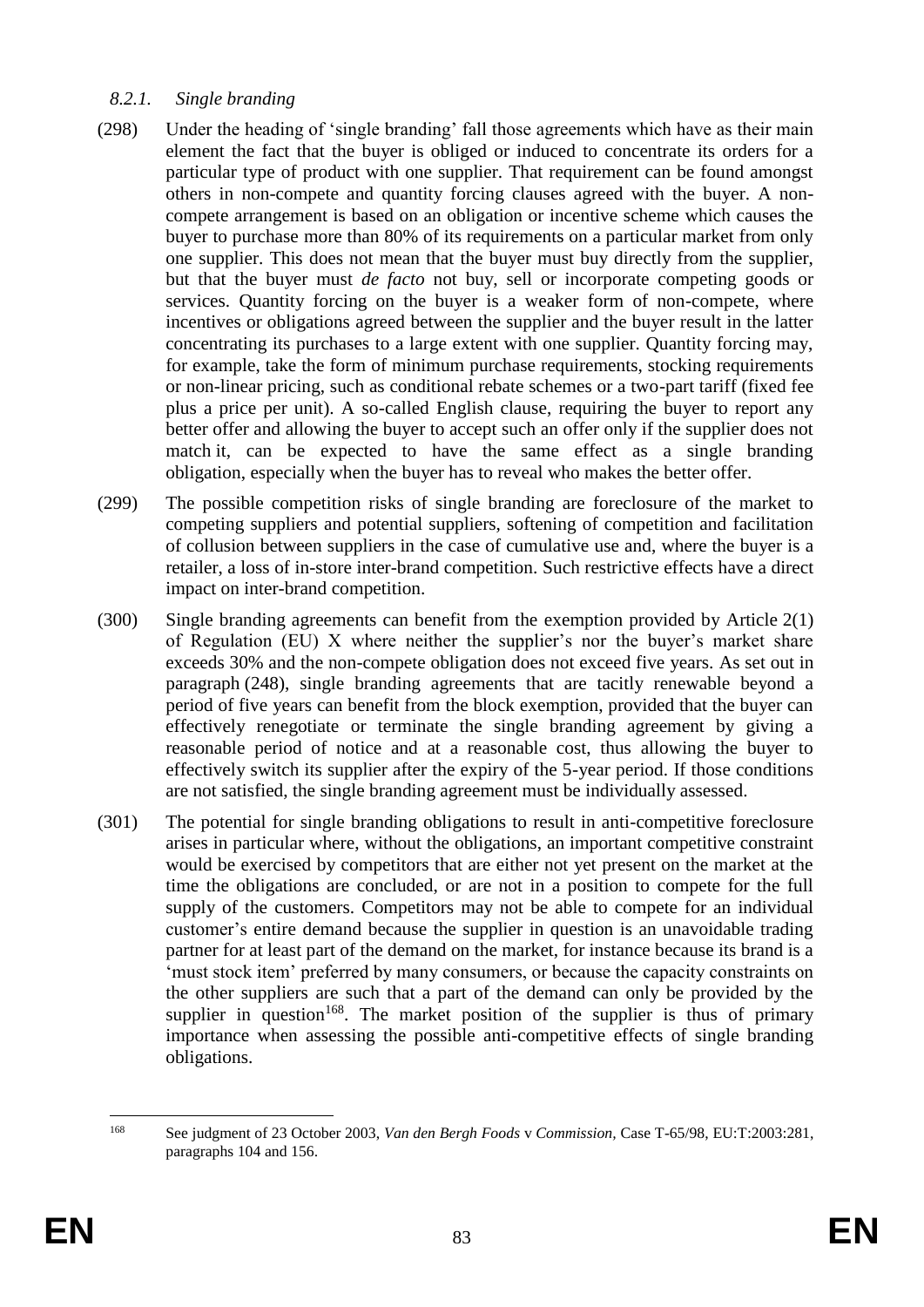- (302) If competitors can compete on equal terms for each individual customer's entire demand, single branding obligations imposed by a single supplier are generally unlikely to restrict competition appreciably unless the ability of customers to switch between suppliers is rendered difficult by the duration and market coverage of the single branding obligations. The higher the proportion of its market share that a supplier sells under a single branding obligation and the longer the duration of the single branding obligations, the more significant foreclosure is likely to be. Single branding obligations are more likely to result in anti-competitive foreclosure when entered into by dominant undertakings.
- (303) When assessing the supplier's market power, the market position of its competitors is important. As long as the competitors are sufficiently numerous and strong, no appreciable anti-competitive effects can be expected. Foreclosure of competitors is not very likely where they hold similar market positions and can offer similarly attractive products. However, in such a case, foreclosure may occur for potential entrants where a number of major suppliers enter into single branding agreements with a significant number of buyers on the relevant market (cumulative effect situation). This is also a situation where single branding agreements may facilitate collusion between competing suppliers. Where those agreements individually benefit from the exemption provided by Regulation (EU) X, a withdrawal of the benefit of the block exemption may be necessary to deal with such a negative cumulative anti-competitive effect. A tied market share of less than 5% is generally not considered to contribute significantly to such a cumulative effect.
- (304) In cases where the market share of the largest supplier is below 30% and the combined market share of the five largest suppliers is below 50%, there is unlikely to be a single or a cumulative anti-competitive effect. In such cases, where a potential entrant cannot penetrate the market profitably, it is likely to be due to factors other than single branding obligations, such as consumer preferences.
- (305) To determine whether anti-competitive foreclosure is likely, it is necessary to assess the scale of entry barriers. Where it is relatively easy for competing suppliers to create their own integrated distribution network or find alternative distributors for their product, foreclosure is unlikely to be a real problem.
- (306) Countervailing buyer power is relevant, as powerful buyers will not easily allow themselves to be cut off from the supply of competing goods or services. More generally, in order to convince customers to accept single branding, the supplier may have to compensate them, in whole or in part, for the loss in competition resulting from the exclusivity. Where such compensation is given, it may be in the individual interest of a customer to enter into a single branding obligation with the supplier. However, it would be wrong to conclude from this that all single branding obligations, taken together, are overall beneficial for customers in that market and for the consumers. It is, in particular, unlikely that consumers as a whole will benefit if the single branding obligations, taken together, have the effect of preventing the entry or expansion of competing undertakings.
- (307) Lastly, the level in the production or distribution chain is relevant. Foreclosure is less likely in the case of an intermediate product. Where the supplier of an intermediate product is not dominant, the competing suppliers still have a substantial share of demand that is free. However, single branding may lead to anti-competitive foreclosure effects below the level of dominance in cases where there is a cumulative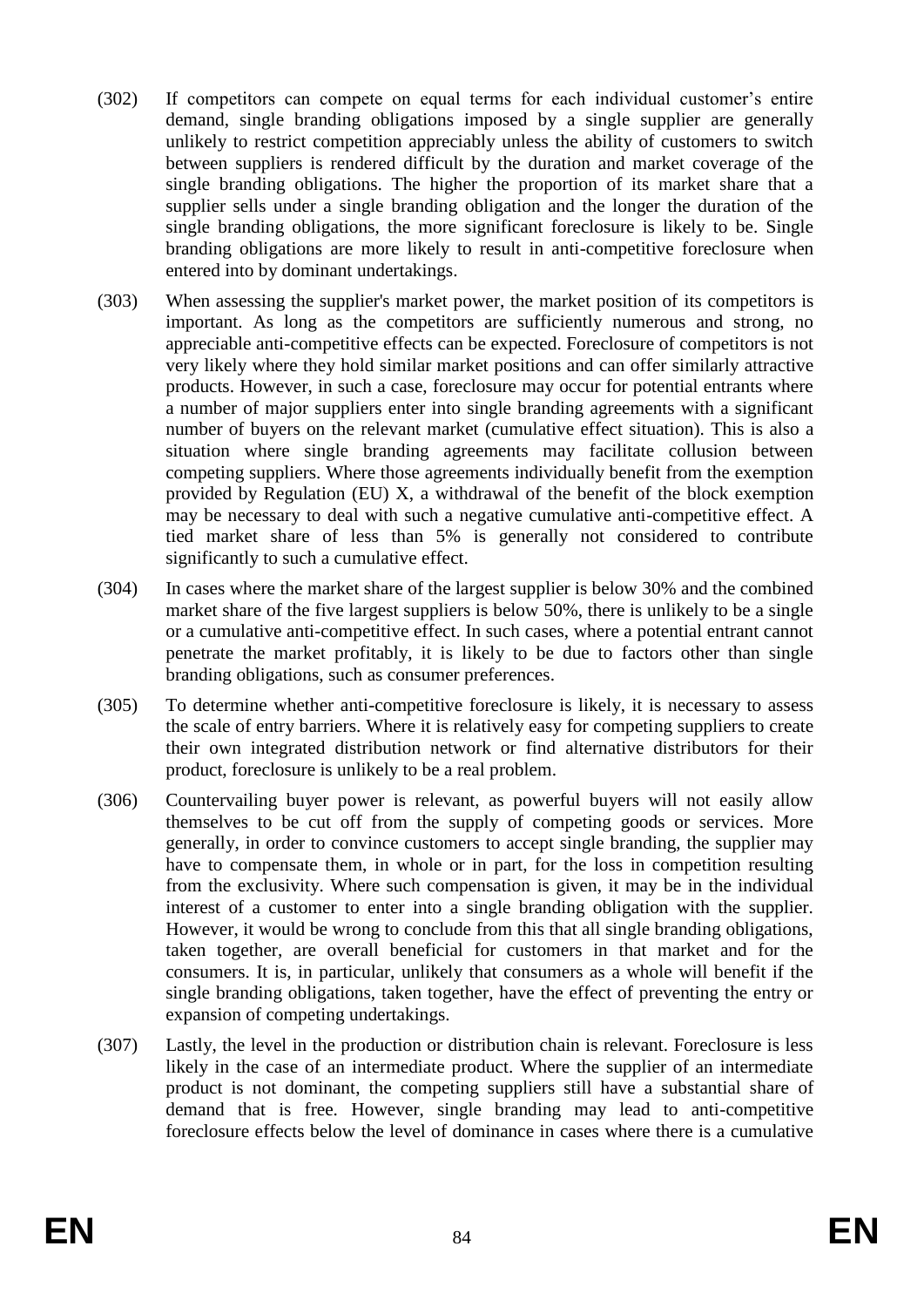effect situation. A cumulative anti-competitive effect is unlikely to arise as long as less than 50% of the market is tied.

- (308) Where the agreement concerns the supply of a final product at the wholesale level, the likelihood of a competition problem arising depends to a large extent on the type of wholesaling and the entry barriers at the wholesale level. There is no real risk of foreclosure if competing manufacturers can easily establish their own wholesaling system. Whether entry barriers are low depends in part on the type of wholesaling system the supplier can efficiently establish. In a market where wholesaling can operate efficiently with only the product concerned by the agreement (for example ice cream), the manufacturer may have the ability and incentive, if necessary, to set up its own wholesaling system, in which case it is unlikely to be foreclosed from that market. By contrast, in a market where it is more efficient to wholesale a whole range of products (for example frozen foodstuffs), it is not efficient for a manufacturer selling only one product to set up its own wholesaling operation. Without access to established wholesalers, the manufacturer is likely to be excluded from the market. In that case, anti-competitive effects may arise. In addition, a cumulative anticompetitive effect may arise if several suppliers tie most of the available wholesalers.
- (309) As regards final products, foreclosure is in general more likely to occur at the retail level, given the significant entry barriers for most manufacturers to start retail outlets solely for their own products. In addition, it is at the retail level that single branding agreements may lead to reduced in-store inter-brand competition. It is for those reasons that, as regards final products at the retail level, significant anti-competitive effects may arise, taking into account all other relevant factors, where a non-dominant supplier ties 30% or more of the relevant market. For a dominant undertaking, even a modest tied market share may lead to significant anti-competitive effects.
- (310) A cumulative foreclosure effect may also arise at the retail level. Where all suppliers have market shares below 30%, a cumulative foreclosure effect is unlikely where the total tied market share is less than 40%, in which case withdrawal of the block exemption is therefore unlikely. That figure may be higher when other factors such as the number of competitors or entry barriers are taken into account. Where some of the undertakings have market shares above the threshold set out in Article 3 of Regulation (EU) X but no undertaking is dominant, a cumulative foreclosure effect is unlikely if the total tied market share is below 30%.
- (311) Where the buyer operates from premises and land owned by the supplier or leased by the supplier from a third party not connected with the buyer, the possibility of imposing effective remedies to address a possible foreclosure effect resulting from a single branding agreement will be limited. In that case, intervention by the Commission below the level of dominance is unlikely.
- (312) In certain sectors, the selling of more than one brand from a single site may be difficult, in which case a foreclosure problem can better be remedied by limiting the duration of contracts.
- (313) Where single branding produces appreciable restrictive effects, it is necessary to asses whether the agreement generates efficiencies that fulfil the conditions of Article 101(3) of the Treaty. For non-compete obligations, the efficiencies described in paragraph (16), point (b) (free riding between suppliers), points (e) and (f) (hold-up problems) and point (i) (capital market imperfections), may be particularly relevant.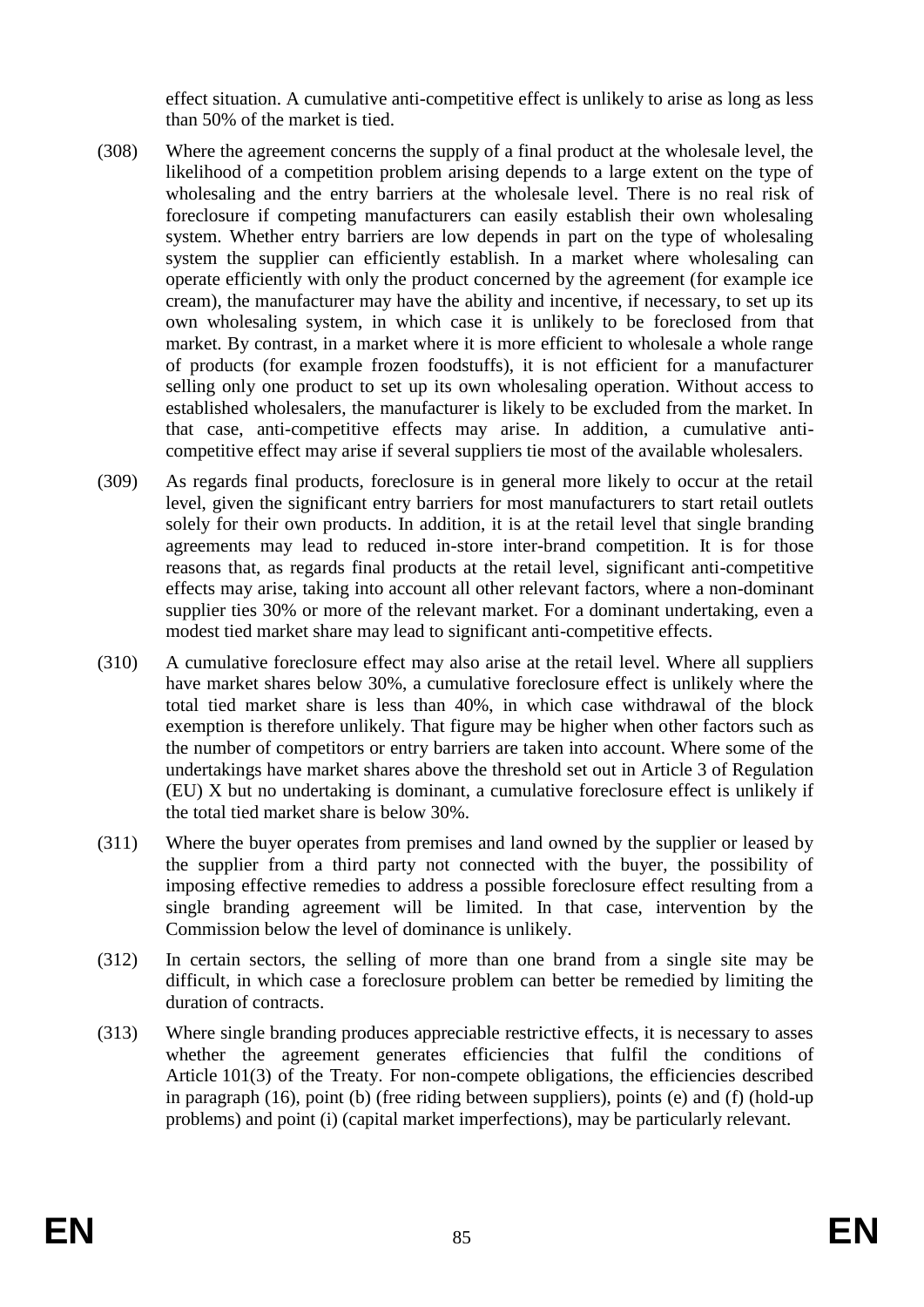- (314) As regards the efficiencies described in paragraph (16), points (b), (e) and (i), it is possible that quantity forcing on the buyer may be a less restrictive alternative. Conversely, a non-compete obligation may be the only viable means to achieve the efficiency described in paragraph (16), point (f) (hold-up problem related to the transfer of know-how).
- (315) In the case of a relationship-specific investment made by the supplier, as described in paragraph (16), point (e), a non-compete or quantity forcing obligation for the period of depreciation of the investment will, in general, fulfil the conditions of Article 101(3) of the Treaty. In the case of high relationship-specific investments, a non-compete obligation exceeding five years may be justified. A relationship-specific investment could, for instance, be the installation or adaptation of equipment by the supplier when that equipment can be used afterwards only to produce components for a particular buyer. General or market-specific investments in (extra) capacity are generally not relationship-specific investments. However, where a supplier creates new capacity specifically linked to the operations of a particular buyer, for instance a company producing metal cans which creates new capacity to produce cans in or next to the canning factory of a food producer, that new capacity may only be economically viable when producing for that particular customer, in which case the investment would be considered to be relationship-specific.
- (316) Non-compete obligations may also be used to address a hold-up problem for investments pursuing sustainability objectives. For example, a hold-up problem could arise where an energy supplier facing increased demand for renewable energy<sup>169</sup> wishes to invest in a hydropower plant or wind farm. The supplier may only be willing to take that long-term investment risk if a sufficient number of buyers are willing to commit to purchase renewable energy for a longer period. Such vertical agreements with buyers may be pro-competitive, as the long-term non-compete obligation may be necessary for the investment to take place at all, or for it to take place on the foreseen scale or within the foreseen time. Therefore, such non-compete obligations may fulfil the conditions of Article 101(3) of the Treaty if the supplier's investment has a long depreciation period, exceeding the 5 years set out in Article 5(1), point (a) of Regulation (EU)  $X^{170}$
- (317) Where the supplier provides the buyer with a loan or with equipment that is not relationship-specific, this is generally unlikely in itself to constitute an efficiency that fulfils the conditions of Article 101(3) of the Treaty where the agreement produces anti-competitive foreclosure effects. In the event of capital market imperfections, it may be more efficient for a product supplier to provide a loan, rather than a bank (see paragraph (16), point (i)). However, in that case, the loan should be provided in the least restrictive way possible, and the buyer should generally not be prevented from terminating the obligation and repaying the outstanding amount of the loan at any point in time and without paying a penalty.
- (318) The transfer of substantial know-how, as referred to in paragraph (16), point (f), usually justifies a non-compete obligation for the whole duration of the supply agreement, as, for example, in the context of franchising.

<sup>169</sup> See Article 2(1) of Directive (EU) 2018/2001 of the European Parliament and of the Council of 11 December 2018 on the promotion of the use of energy from renewable sources, OJ L 328, 21.12.2018, p. 82.

<sup>&</sup>lt;sup>170</sup> Other EU rules may also apply to such investments in renewable energy, including those flowing from Article 106(1) TFEU, the State aid and internal market rules.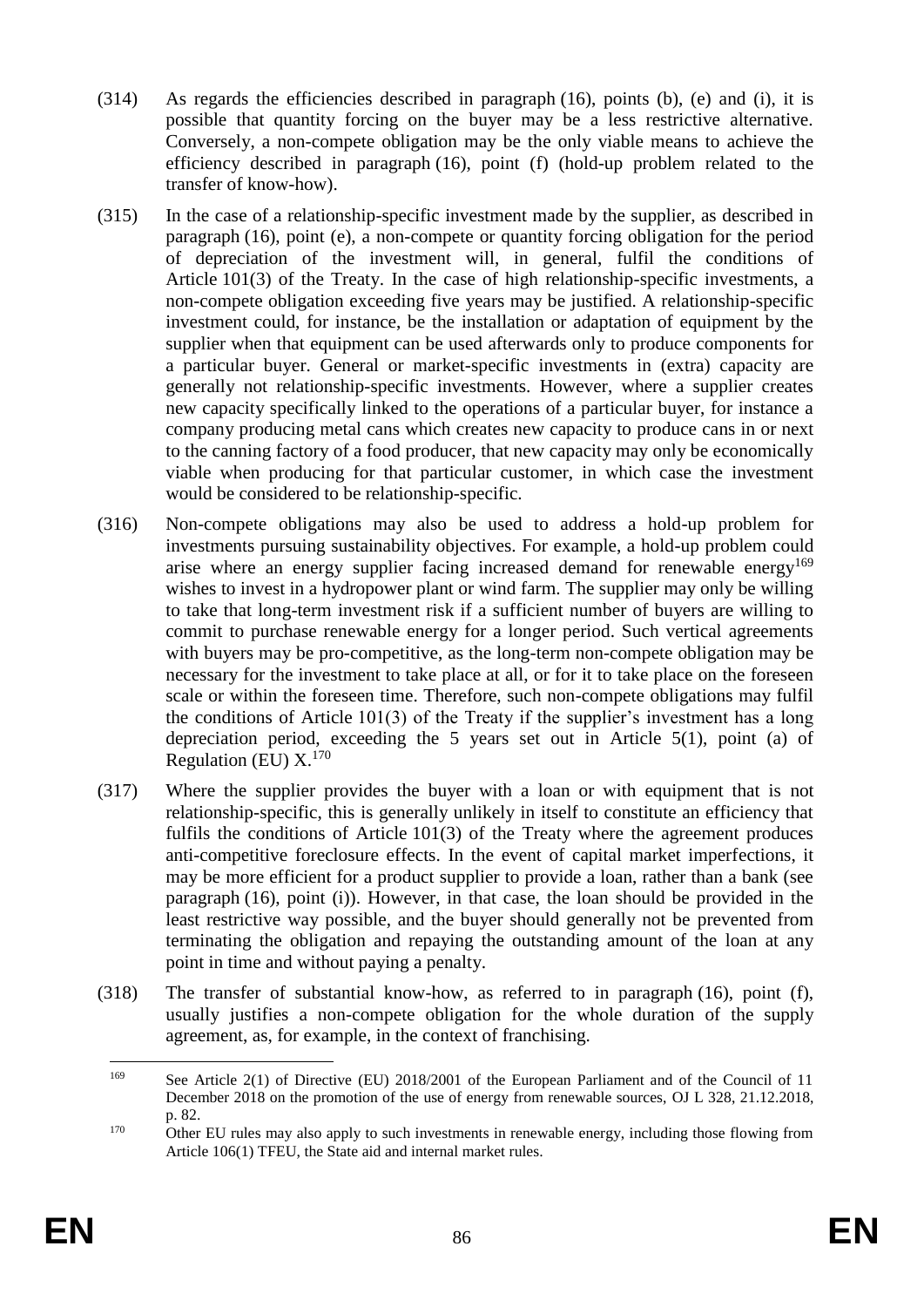# (319) The following is an example of a non-compete obligation

The market leader in a national market for an impulse consumer product, with a market share of 40%, sells most of its products (90%) through tied retailers (tied market share 36%). The vertical agreements oblige the retailers to purchase only from the market leader for at least four years. The market leader is especially strongly represented in more densely populated areas, such as the capital. It has 10 competitors, but the products of some of them are only available in certain locations and they all have much smaller market shares, the largest having 12%. These 10 competitors together supply another 10% of the market via tied outlets. There is strong brand and product differentiation in the market. The market leader has the strongest brands. It is the only one with regular national advertising campaigns and it provides its tied retailers with special stocking cabinets for its product.

This results in a situation where, in total,  $46\%$  ( $36\%$  +  $10\%$ ) of the market is foreclosed to potential entrants and to incumbents not having tied outlets. Potential entrants find entry even more difficult in the densely populated areas, where foreclosure is even higher, even though it is in those areas that they would prefer to enter the market. In addition, owing to the strong brand and product differentiation and high search costs relative to the price of the product, the absence of in-store inter-brand competition leads to an extra welfare loss for consumers. The possible efficiencies of the outlet exclusivity, which the market leader claims to result from reduced transport costs and a possible hold-up problem concerning the stocking cabinets, are limited and do not outweigh the negative effects on competition. The efficiencies are limited, as the transport costs are linked to quantity and not exclusivity, and the stocking cabinets do not involve special know-how and are not brand specific. Accordingly, it is unlikely that the conditions of Article 101(3) of the Treaty are fulfilled.

# (320) The following is an example of quantity forcing

A producer X with a 40% market share sells 80% of its products through contracts which specify that the reseller is required to purchase at least 75% of its requirements for that type of product from X. In return, X is offering financing and equipment at favourable rates. The contracts have a duration of five years and the loan is to be repaid in equal instalments. However, after the first two years, buyers have the possibility to terminate the contract with a 6-month notice period if they repay the outstanding amount of the loan and take over the equipment at its market asset value. At the end of the 5-year period the equipment becomes the property of the buyer. There are 12 competing producers, most of which are small, the biggest having a market share of 20%, and they use similar contracts with different durations. The producers with market shares below 10% often have contracts with longer durations and less generous termination clauses. The contracts of producer X leave 25% of requirements free to be supplied by competitors. In the last three years, two new producers have entered the market and gained a combined market share of around 8%, partly by taking over the loans of a number of resellers in return for contracts with those resellers.

Producer X's tied market share is  $24\%$  (0.75  $\times$  0.80  $\times$  40%). The other producers' tied market share is around 25%. Therefore, in total, around 49% of the market is foreclosed to potential entrants and to incumbents not having tied outlets for at least the first two years of the supply contracts. It appears that the resellers often have difficulty in obtaining loans from banks and they are generally too small to raise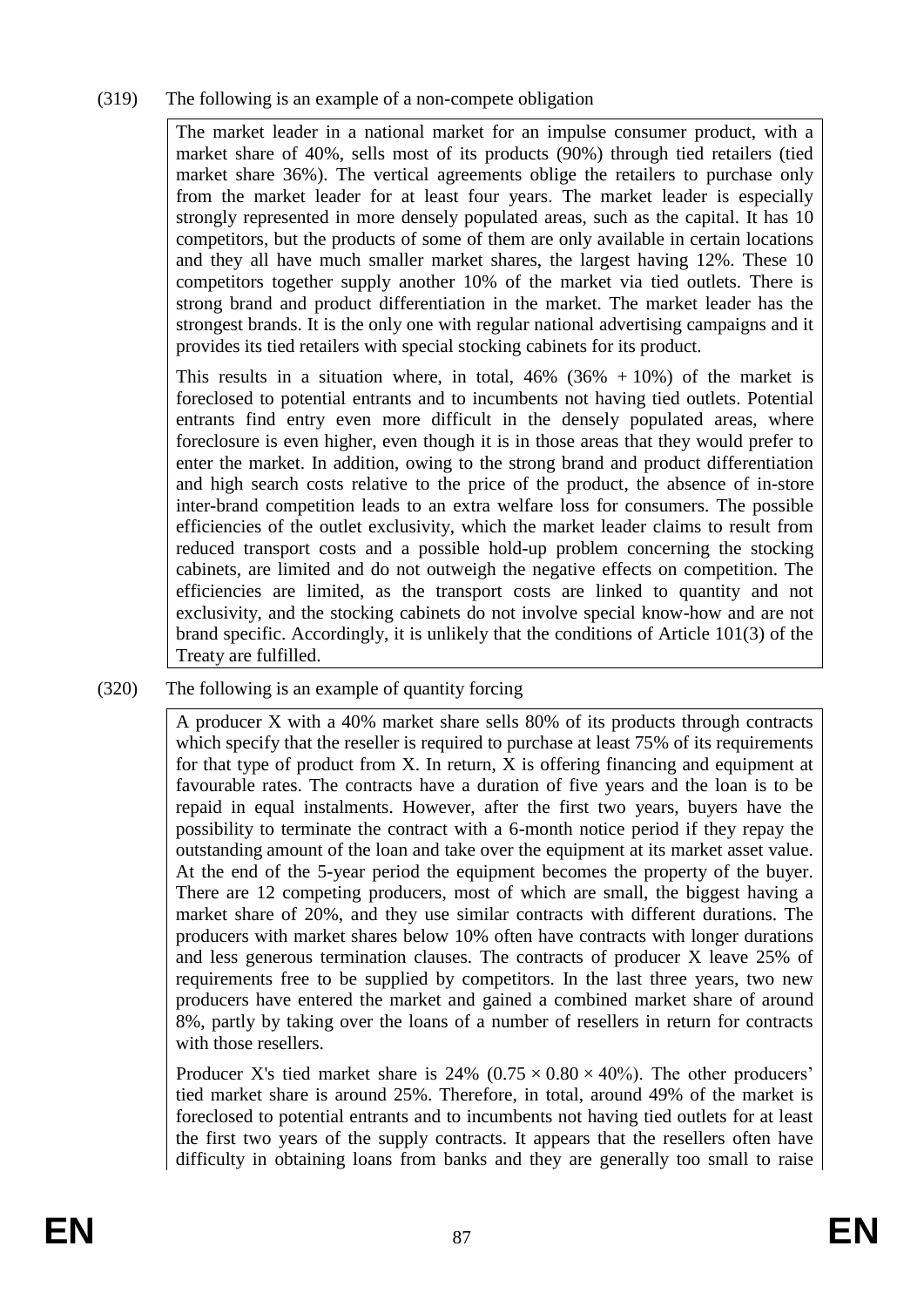capital through other means, such as by issuing shares. In addition, producer X is able to demonstrate that concentrating its sales on a limited number of resellers allows it to plan its sales better and to save transport costs. In view of the efficiencies generated by the purchasing obligation, on the one hand, and the 25% non-tied share in the contracts of producer X, the real possibility for early termination of the contracts, the recent entry of new producers and the fact that around half the resellers are not tied, on the other hand, the quantity forcing of 75% applied by producer X is likely to fulfil the conditions of Article 101(3) of the Treaty.

- *8.2.2. Exclusive supply*
- (321) Exclusive supply refers to restrictions that oblige or induce the supplier to sell the contract products only or mainly to one buyer, in general or for a particular use. Such restrictions may take the form of an exclusive supply obligation, obliging the supplier to sell to only one buyer for the purposes of resale or a particular use. They may also for instance take the form of quantity forcing on the supplier, where incentives are agreed between a supplier and a buyer which make the former concentrate its sales mainly with that buyer. For intermediate goods or services, exclusive supply is often referred to as industrial supply.
- (322) Exclusive supply agreement can benefit from the block exemption provided by Regulation (EU) X where neither the supplier's nor the buyer's market share exceeds 30%, even if combined with other non-hardcore vertical restraints, such as noncompete obligations. The remainder of this section 8.2.2. provides guidance for the assessment of exclusive supply agreements in individual cases above the market share threshold.
- (323) The main competition risk of exclusive supply is anti-competitive foreclosure of other buyers. There is a similarity with the possible effects of exclusive distribution, in particular where the exclusive distributor becomes the exclusive buyer for a whole market (see in particular paragraph (130). The market share of the buyer on the upstream purchase market is obviously important for assessing the ability of the buyer to impose exclusive supply which forecloses other buyers from access to supplies. However, the importance of the buyer's position on the downstream market is the most significant factor to determine whether a competition problem may arise. If the buyer does not have market power downstream, then no appreciable negative effects for consumers can be expected. Negative effects may arise when the market share of the buyer on the downstream supply market as well as the upstream purchase market exceeds 30%. Where the market share of the buyer on the upstream market does not exceed 30%, significant foreclosure effects may still arise, especially where the market share of the buyer on its downstream market exceeds 30% and the exclusive supply relates to a particular use of the contract products. Where a buyer is dominant on the downstream market, any obligation to supply the products only or mainly to the dominant buyer may easily have significant anti-competitive effects.
- (324) As well as the market position of the buyer on the upstream and downstream market, it is also important to take into account the extent and duration of the exclusive supply obligation. The higher the tied supply share, and the longer the duration of the exclusive supply obligation, the more significant the foreclosure effect is likely to be. Exclusive supply agreements shorter than five 5 years entered into by non-dominant undertakings usually require a balancing of pro- and anti-competitive effects, while agreements lasting longer than five years are, for most types of investments, not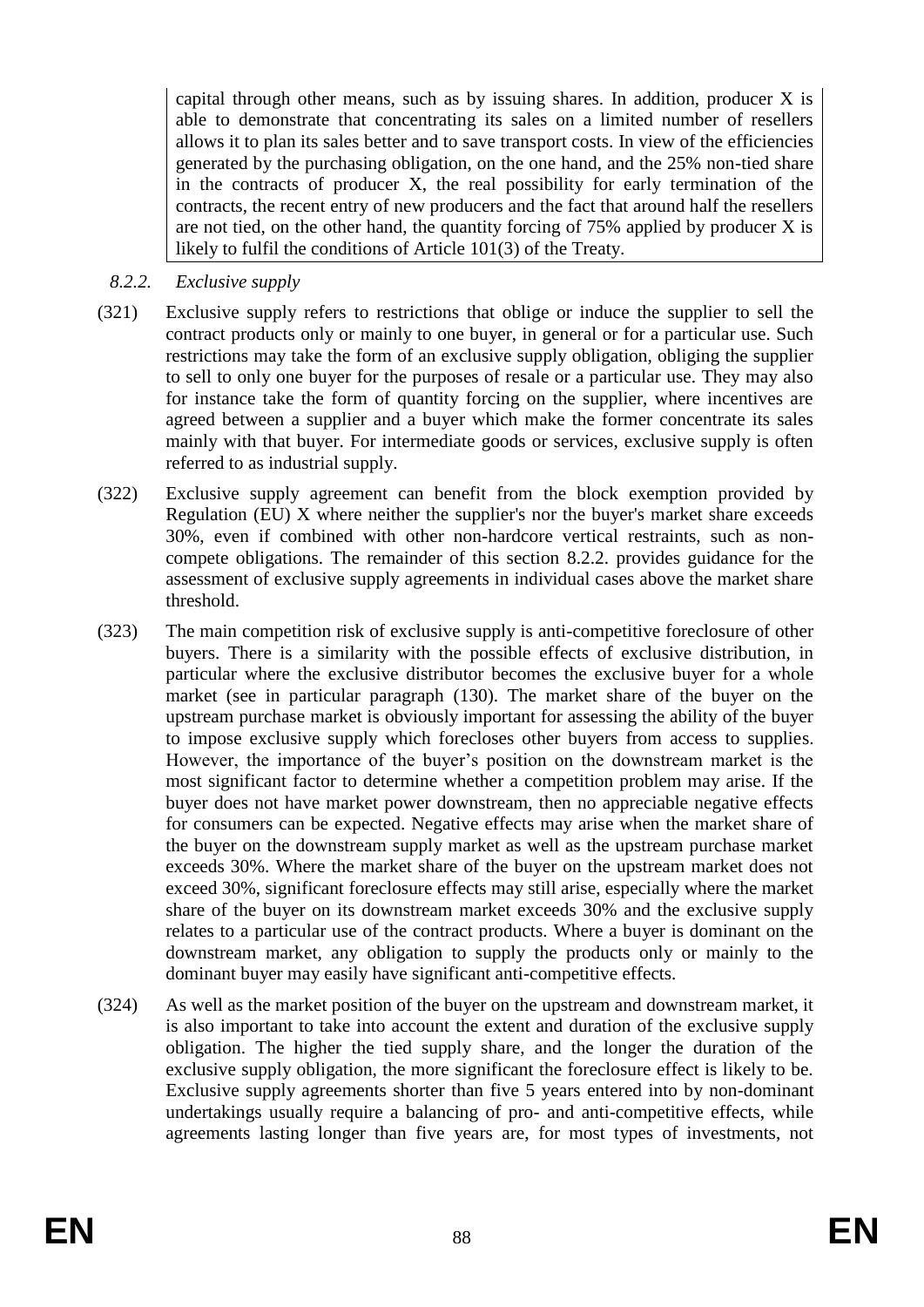necessary to achieve the claimed efficiencies, or the efficiencies are not sufficient to outweigh the foreclosure effect of such long-term exclusive supply agreements.

- (325) The market position of competing buyers on the upstream purchase market is also important, as it is likely that exclusive supply agreements will foreclose competing buyers for anti-competitive reasons, such as increasing their costs, if they are significantly smaller than the foreclosing buyer. Foreclosure of competing buyers is not very likely where these competitors have similar buying power to that of the buyer party to the agreement and can offer the suppliers similar sales possibilities. In such a case, foreclosure could only occur for potential entrants, which may not be able to secure supplies where a number of major buyers all enter into exclusive supply contracts with the majority of suppliers on the market. Such a cumulative foreclosure effect may lead to withdrawal of the benefit of Regulation (EU) X.
- (326) The existence of entry barriers at the supplier level, as well as their size are relevant to assessing whether there is foreclosure. In as far as it is efficient for competing buyers to provide the goods or services themselves via upstream vertical integration, foreclosure is unlikely to be a problem.
- (327) Countervailing power of suppliers should also be taken into account, as important suppliers will not easily let one buyer cut them off from alternative buyers. Foreclosure is therefore mainly a risk in the case of weak suppliers and strong buyers. In the case of strong suppliers, the exclusive supply obligation may be found in combination with non-compete obligations. For such combinations, it also necessary to refer to the guidance on single branding. Where there are relationship-specific investments involved on both sides (hold-up problem), the combination of exclusive supply and non-compete obligations will often be justified, in particular below the level of dominance.
- (328) Lastly, the level in the production or distribution chain and the nature of the product are relevant to the assessment of possible foreclosure effects. Anti-competitive foreclosure is less likely in the case of an intermediate product, or where the product is homogeneous. First, a foreclosed manufacturer that uses a certain input generally has more flexibility to respond to the demand of its customers than a wholesaler or retailer that needs to respond to the demand of final consumers, for whom brands may play an important role. Second, the loss of a possible source of supply matters less for the foreclosed buyers in the case of homogeneous products than in the case of a heterogeneous product with different grades and qualities. For final branded products or differentiated intermediate products where there are entry barriers, exclusive supply may have appreciable anti-competitive effects where the competing buyers are relatively small compared to the foreclosing buyer, even if the latter is not dominant on the downstream market.
- (329) Efficiencies can be expected in the case of a hold-up problem (paragraph (16), points (e) and (f)), and such efficiencies are more likely for intermediate products than for final products. Other efficiencies are less likely. Possible economies of scale in distribution (paragraph (16), point (g)) do not seem likely to justify exclusive supply.
- (330) In the case of a hold-up problem, and even more so in the case of economies of scale in distribution, quantity forcing on the supplier, such as minimum supply requirements, could well be a less restrictive alternative.
- (331) The following is an example of exclusive supply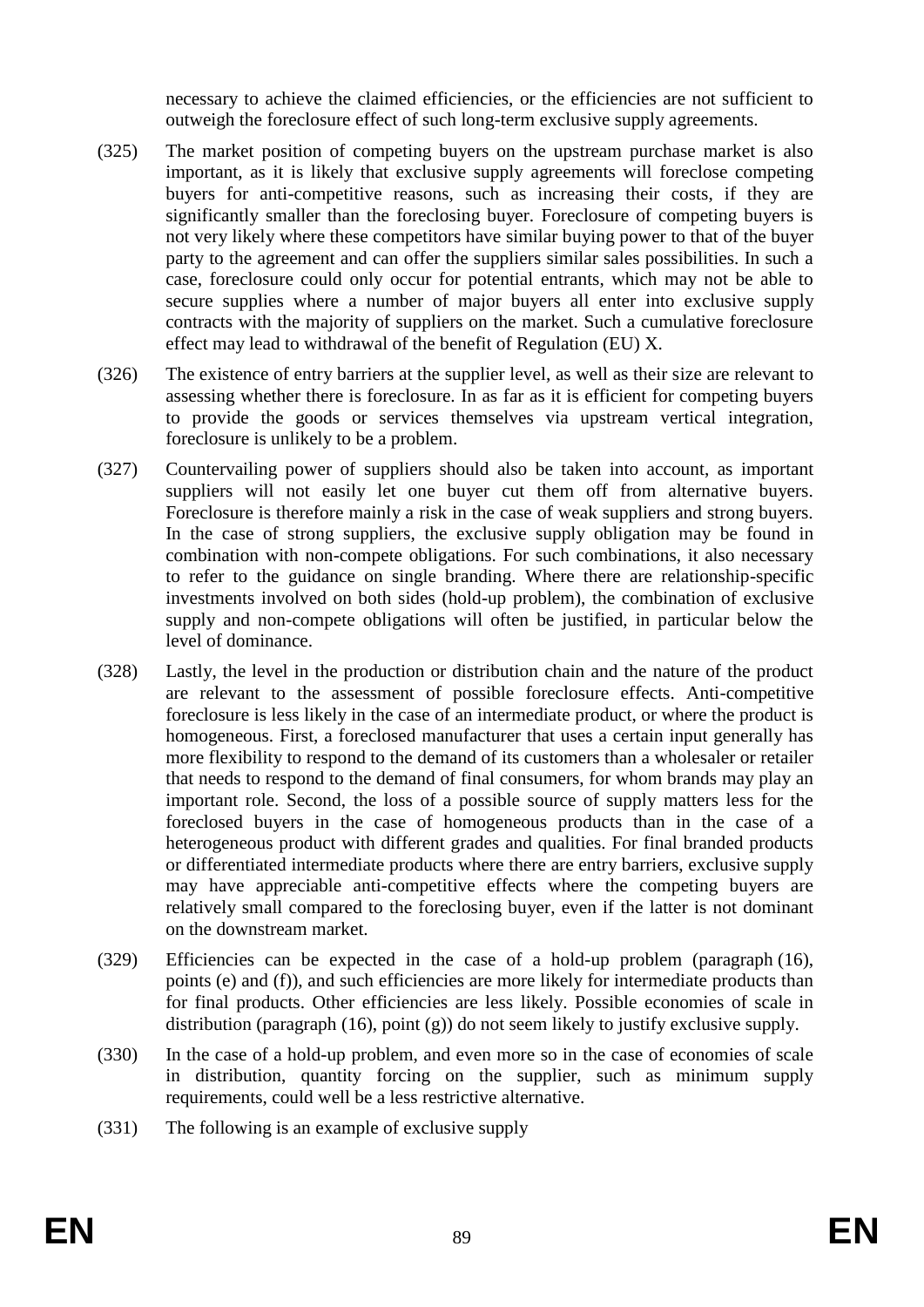On a market for a certain type of component (intermediate product market), supplier A agrees with buyer B to develop a different version of the component, using its own know-how and considerable investment in new machines and with the help of specifications supplied by buyer B. Buyer B will have to make considerable investments to incorporate the new component. It is agreed that supplier A will supply the new product only to buyer B for a period of five years from the date of first entry on the market. Buyer B is obliged to buy the new product only from supplier A for the same period of five years. Both A and B can continue to respectively buy and sell other versions of the component elsewhere. The market share of buyer B on the upstream component market and on the downstream final goods market is 40%. The market share of the supplier A is 35%. There are two other component suppliers with around 20-25% market share and a number of small suppliers.

Given the considerable investments by both parties, the agreement is likely to fulfil the conditions of Article 101(3) of the Treaty, in view of the efficiencies and the limited foreclosure effect. Other buyers are foreclosed from a particular version of a product of a supplier with 35% market share, but other component suppliers could develop similar new products. The foreclosure of part of buyer B's demand to other suppliers is limited to a maximum of 40% of the market.

- *8.2.3. Restrictions on the use of online marketplaces*
- (332) Online marketplaces connect merchants and potential customers with a view to enabling direct purchases and are generally providers of online intermediation services. Online services that offer no direct purchasing functionality, but re-direct customers to other websites where goods and services can be purchased, are considered as advertising services for the purpose of these Guidelines, not as online marketplaces<sup>171</sup>.
- (333) Online marketplaces have become an important sales channel for suppliers and retailers, providing them with access to a large number of customers, as well as for end users. Online marketplaces may allow retailers to start selling online with lower initial investments. They may also facilitate cross-border sales and increase the visibility of, in particular small and medium-sized sellers that do not have their own online store or are not well known to end users.
- (334) Suppliers may wish to restrict the use of online marketplaces by their buyers<sup>172</sup>, for instance to protect the image and positioning of their brand, to discourage the sale of counterfeit products, to ensure sufficient pre- and post-sale services, or to ensure that the buyer maintains a direct relationship with customers. Such restrictions may range from a total ban on the use of online marketplaces to restrictions on the use of online marketplaces that do not meet certain qualitative requirements. For instance, suppliers may prohibit the use of marketplaces on which products are sold by auction, or they may require buyers to use specialised marketplaces, in order to ensure certain quality standards regarding the environment in which their goods or services may be sold. The imposition of certain qualitative requirements may *de facto* ban the use of online marketplaces, because no online marketplace is capable of meeting the requirements. This may be the case, for example, where the supplier requires that the logo of the

 $171$ <sup>171</sup> See also paragraph  $(343)$ .<br><sup>172</sup> E commerce Sector Insuit

E-commerce Sector Inquiry Final Report, section 4.4.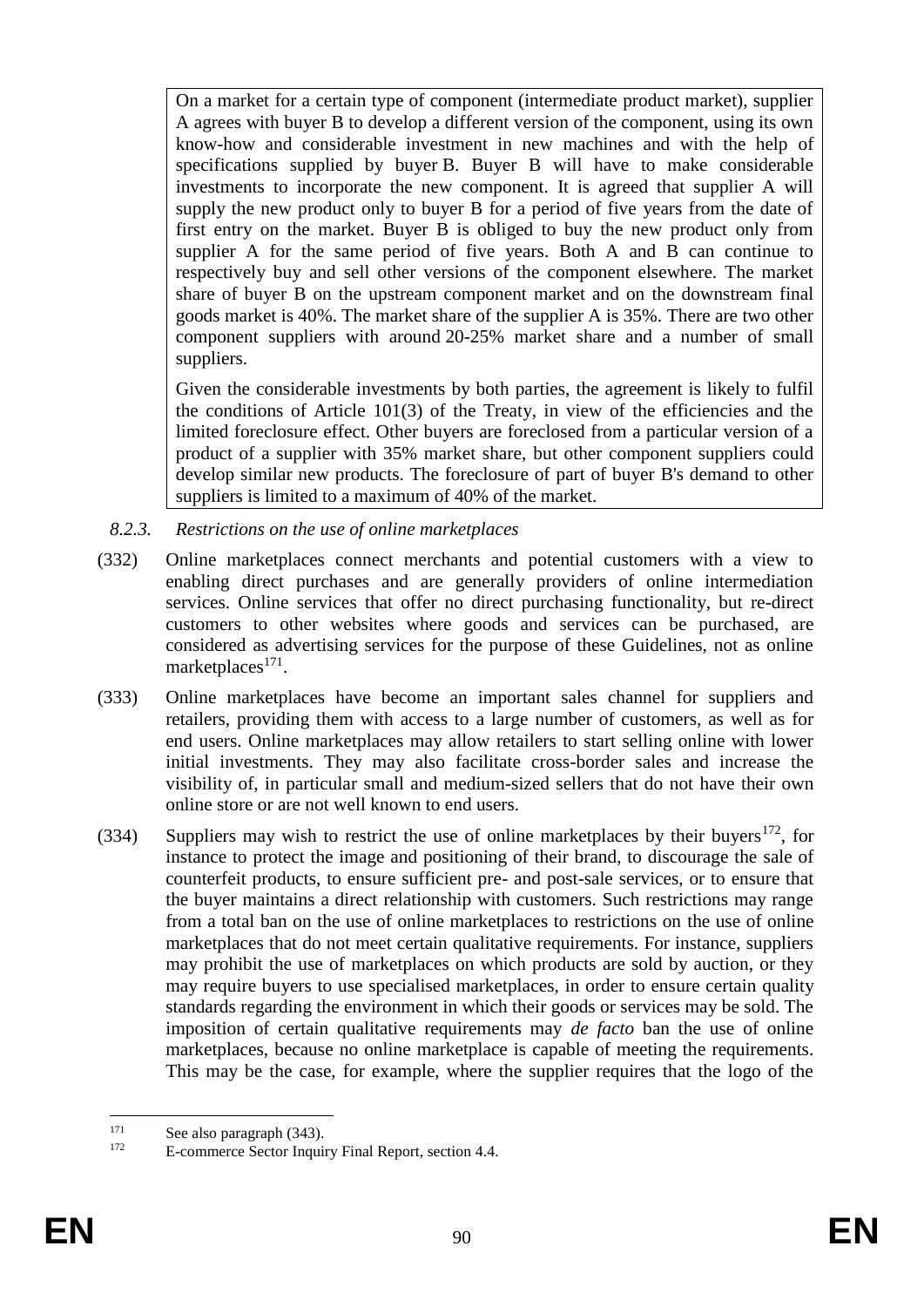online marketplace is not visible, or it requires that the domain name of any website used by the retailer contains the name of the retailer's business.

- (335) Vertical agreements which restrict the use of online marketplaces can benefit from the exemption provided by Article 2(1) of Regulation (EU) X, provided that the agreement does not, directly or indirectly, have the object of preventing the effective use of the internet by the buyer to sell the contract goods or services to particular territories or customers, within the meaning of Article 4, point (e) of the Regulation and that the market shares of both the supplier and the buyer do not exceed the thresholds set out in Article 3 of Regulation (EU) X.
- (336) As set out in section 6.1.2, a restriction or ban of sales on online marketplaces concerns the manner in which the buyer may sell online and does not restrict sales to a particular territory or customer group. While such a restriction or ban restricts the use of a specific online sales channel, other online sales channels remain available to the buyer<sup>173</sup>. In particular, despite a restriction or a ban of sales on online marketplaces, the buyer may still sell the contract goods or services via its own online store and other online channels and it may use search engine optimisation techniques or advertise online, including on third-party platforms, to increase the visibility of its online store or other sales channels. Therefore, such a restriction can, in principle, benefit from the exemption provided by Article 2(1) of Regulation (EU) X.
- (337) The remainder of this section 8.2.3. provides guidance for the assessment of restrictions on the use of online marketplaces in individual cases where the market share thresholds set out in Article 3 of Regulation (EU) X are exceeded.
- (338) Restrictions on the use of online marketplaces are often agreed in selective distribution systems. Section 4.6.2 sets out the criteria according to which a selective distribution system may fall outside the scope of Article  $101(1)$  of the Treaty<sup>174</sup>. In instances where the supplier does not enter into an agreement with the online marketplace, the supplier may be unable to verify that the online marketplace meets the conditions that its authorised distributors must fulfil for the sale of the contract goods or services. In that case, a restriction or ban on the use of online marketplaces may be appropriate and not go beyond what is necessary to preserve the quality and ensure the proper use of the contract goods or services. However, in cases where a supplier appoints the operator of an online marketplace as a member of its selective distribution system, or where it restricts the use of online marketplaces by some authorised distributors but not others, or where it restricts the use of an online marketplace, but uses that online marketplace itself to sell the contract goods or services, restrictions on the use of those online marketplaces are unlikely to fulfil the conditions of appropriateness and proportionality<sup>175</sup>.
- (339) Where a selective distribution falls within the scope of Article 101(1) of the Treaty, the vertical agreement and any restrictions on the use of online marketplaces must be assessed under Article 101 of the Treaty.
- (340) The main risk to competition arising from restrictions on the use of online marketplaces is a reduction of intra-brand competition at the distribution level. For instance, certain authorised distributors, such as small or medium-sized buyers, may

<sup>173</sup> <sup>173</sup> See Case C-230/16 - *Coty Germany*, paragraphs 64 to 69.

<sup>174</sup> See Case C-230/16 - *Coty Germany*, paragraphs 24 to 36.

<sup>175</sup> See paragraphs (147) to (150) of these Guidelines; and Case C-230/16 - *Coty*, paragraphs 43 to 58.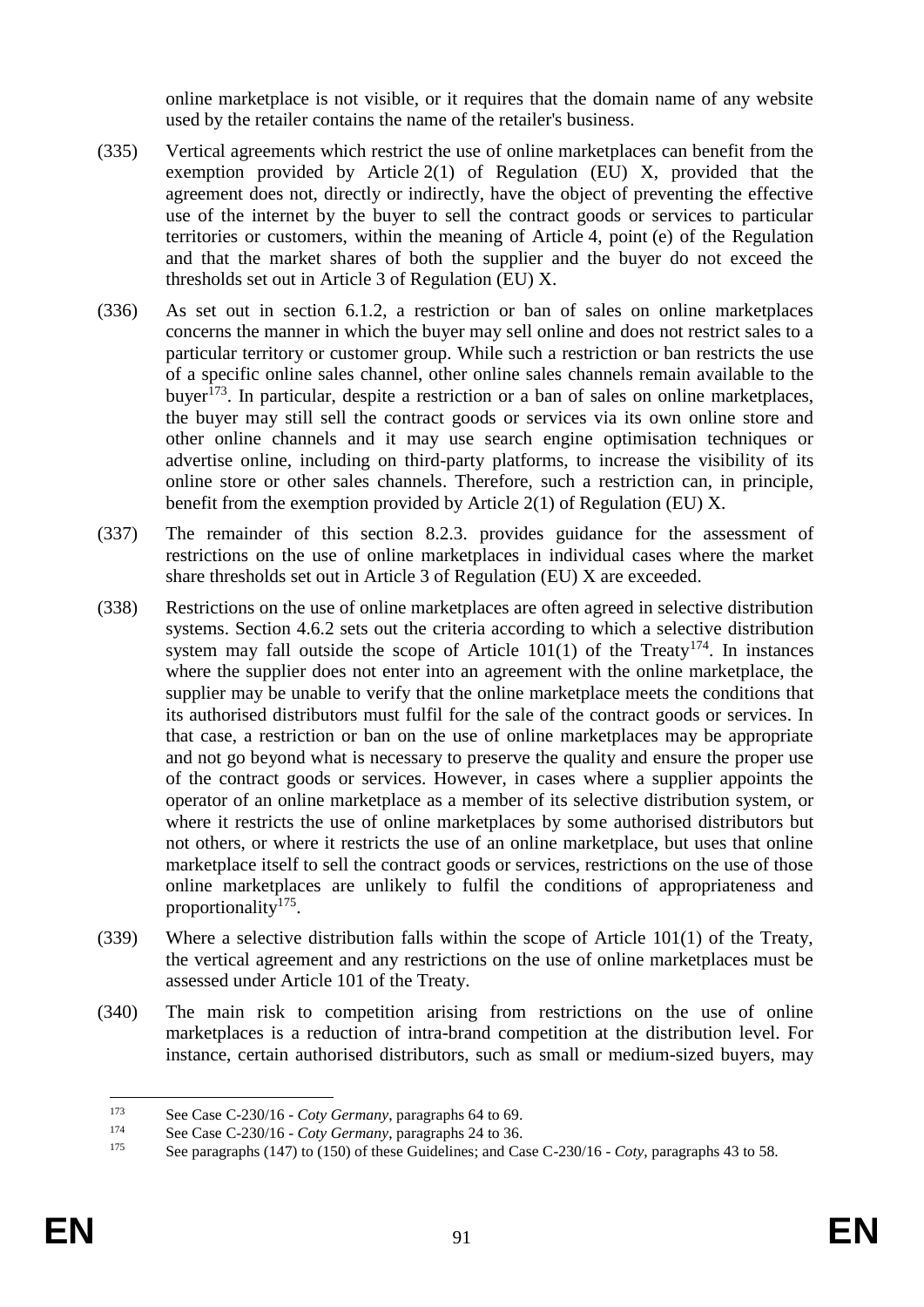rely on online marketplaces to attract customers. Restrictions on the use of online marketplaces may deprive those buyers of a potentially important sales channel and reduce the competitive constraint they exert on other authorised distributors.

- (341) To assess the possible anti-competitive effects of restrictions on the use of online marketplaces, it is first necessary to assess the degree of inter-brand competition, as a reduction of intra-brand competition is by itself unlikely to lead to negative effects for consumers if inter-brand competition is strong at the supplier and distributor levels $176$ . For this purpose, the market position of the supplier and of its competitors should be taken into account. Secondly, it is necessary to take into account the type and scope of the restrictions on the use of online marketplaces. For instance, a ban on all sales through online marketplaces is more restrictive than a restriction on the use of particular online marketplaces or a requirement to only use online marketplaces that meet certain qualitative criteria. Third, the relative importance of the restricted online marketplaces as a sales channel in the relevant product and geographic markets should be taken into account. Lastly, the cumulative effect of any other restrictions on online sales or advertising imposed by the supplier should be taken into account.
- (342) As set out in paragraph (334), restrictions on the use of online marketplaces may lead to efficiencies, in particular linked to ensuring brand protection, a certain level of service quality or reducing opportunities for counterfeiting. To the extent that the restrictions fall within the scope of Article 101(1) of the Treaty, the assessment must consider whether such efficiencies could be achieved through less restrictive means, in accordance with the conditions of Article 101(3) of the Treaty. This could, for instance, be the case where the online marketplace allows retailers to create their own brand shop within the marketplace and thus exert more control over the manner in which their goods or services are sold. Any quality-related justifications relied on by the supplier will be unlikely to meet the conditions of Article 101(3) of the Treaty in the following situations:
	- (a) the supplier itself uses the online marketplace that the buyer is prevented from using;
	- (b) the supplier imposes the restriction on some distributors but not on others;
	- (c) the operator of the online marketplace is itself an authorised member of the selective distribution system.
- *8.2.4. Restrictions on the use of price comparison services*
- (343) Price comparison services<sup>177</sup>, such as price comparison websites or apps, enable sellers to increase their visibility and generate traffic for their online store and enable potential customers to find retailers, compare different products and compare offers for the same product. Price comparison services increase price transparency and have the potential to intensify intra-brand and inter-brand price competition at the retail level.
- (344) Unlike online marketplaces, price comparison services typically do not offer sale and purchase functionality, but rather re-direct customers to the online store of the retailer,

<sup>176</sup> <sup>176</sup> See Case C-306/20 - *Visma Enterprise*, paragraph 78.

For the purpose of these Guidelines, price comparison services refer to services that do not provide a direct purchasing functionality. Services enabling users to conclude purchase transactions by providing sale and purchase functionality are classified as online marketplaces for the purposes of these Guidelines. Restrictions on the use of online marketplaces are dealt with in section 8.2.3.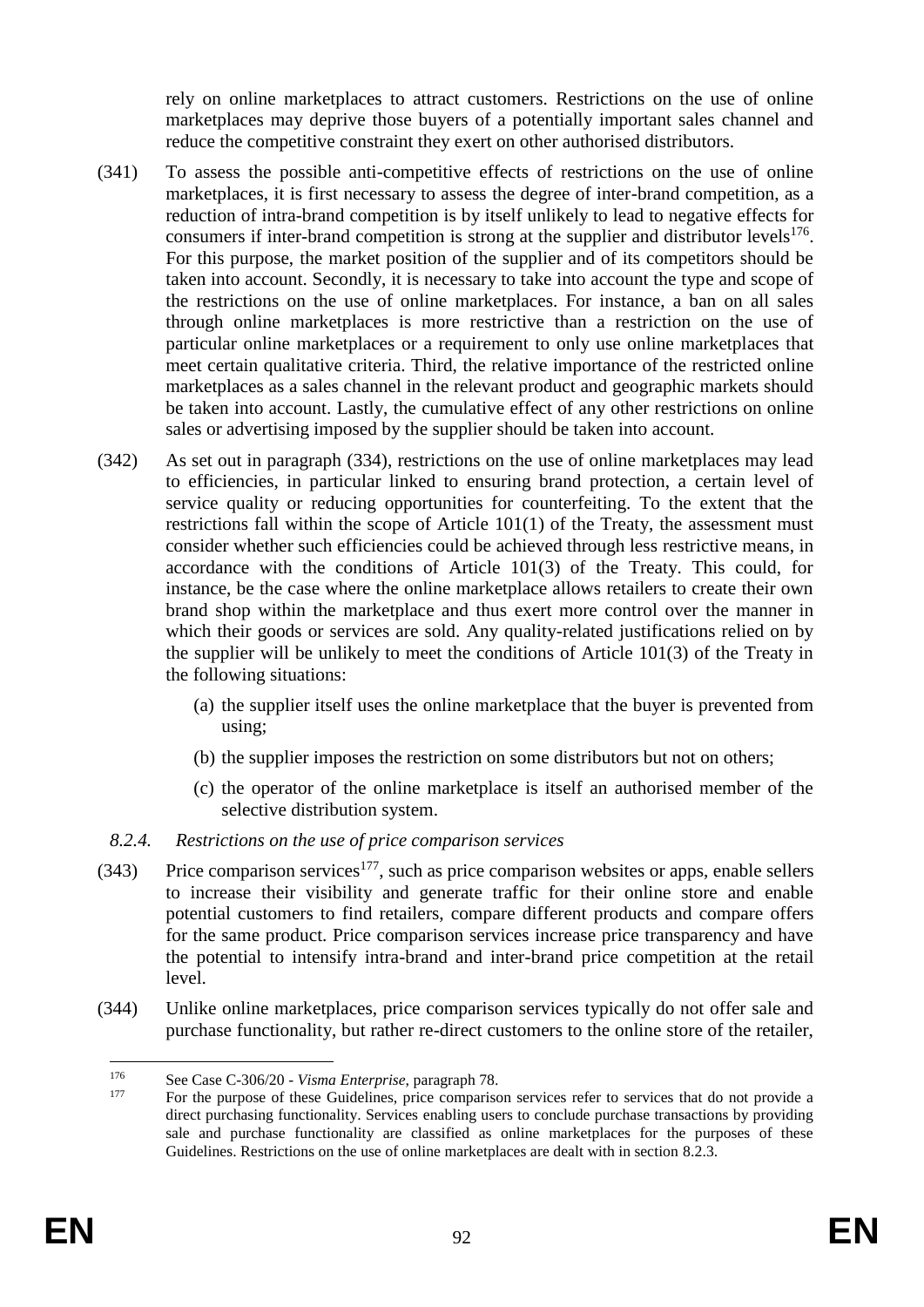enabling the initiation of a direct transaction between the customer and the retailer outside the price comparison service. Price comparison services are therefore not a distinct online sales channel, but rather an online advertising channel.

- (345) Suppliers may wish to restrict the use of price comparison services<sup>178</sup>, for instance to protect their brand image, as price comparison services typically focus on price and may not allow retailers to differentiate themselves through other features, such as the range or quality of the contract goods or services. Other reasons for restricting the use of price comparison services may be to reduce opportunities for counterfeiting, or to protect the supplier's business model, for instance, when that model relies on elements such as specialisation or quality rather than price.
- (346) Restrictions on the use of price comparison services may range from a direct or indirect ban to restrictions based on quality requirements or requirements to include specific content in the offers advertised on the price comparison service. For example, a restriction on providing price information to price comparison services, a requirement to obtain the supplier's authorisation before using price comparison services, or a restriction on the use of the supplier's brand on price comparison services may amount to a ban on the use of price comparison services.
- (347) Restrictions on the use of price comparison services may increase consumer search costs and thereby soften retail price competition. They may also restrict the buyer's ability to reach potential customers, inform them about its offering and direct them to its online store. As set out in paragraph (203), a ban on the use of price comparison services prevents the buyer from using an entire online advertising channel, which is a hardcore restriction within the meaning of Article 4, point (e) of Regulation (EU) X. Banning the use of price comparison services hinders the buyer from selling to customers who are located outside its area of activity and who wish to purchase online. It could therefore lead to market partitioning and reduced intra-brand competition.
- (348) Conversely, where the vertical agreement prevents the use of price comparison services that target customers in a territory or customer group that is allocated exclusively to other buyers or reserved exclusively to the supplier, it can benefit from the exemption provided by Article  $2(1)$  of Regulation (EU) X, pursuant to the exceptions set out in Article 4, points  $(b)(i)$ ,  $(c)(i)(1)$  and  $d(i)$  of the Regulation relating to exclusive distribution. For example, a price comparison service may be considered to target an exclusive territory where the service uses a language commonly used in that territory and not in the territory of the buyer, or where the service uses a top-level domain corresponding to the exclusive territory.
- (349) Vertical agreements which restrict the use of price comparison services, but which do not directly or indirectly prevent the use of all price comparison services, for instance a requirement that the price comparison service meets certain quality standards, can benefit from the exemption provided by Article 2(1) of Regulation (EU) X.
- (350) The following guidance is provided for the assessment of vertical agreements restricting the use of price comparison services that do not benefit from the exemption provided by Article 2(1) of Regulation (EU) X, for instance because the market share thresholds set out in Article 3 of the Regulation are exceeded.

<sup>178</sup> E-commerce Sector Inquiry Final Report, Section B.4.5.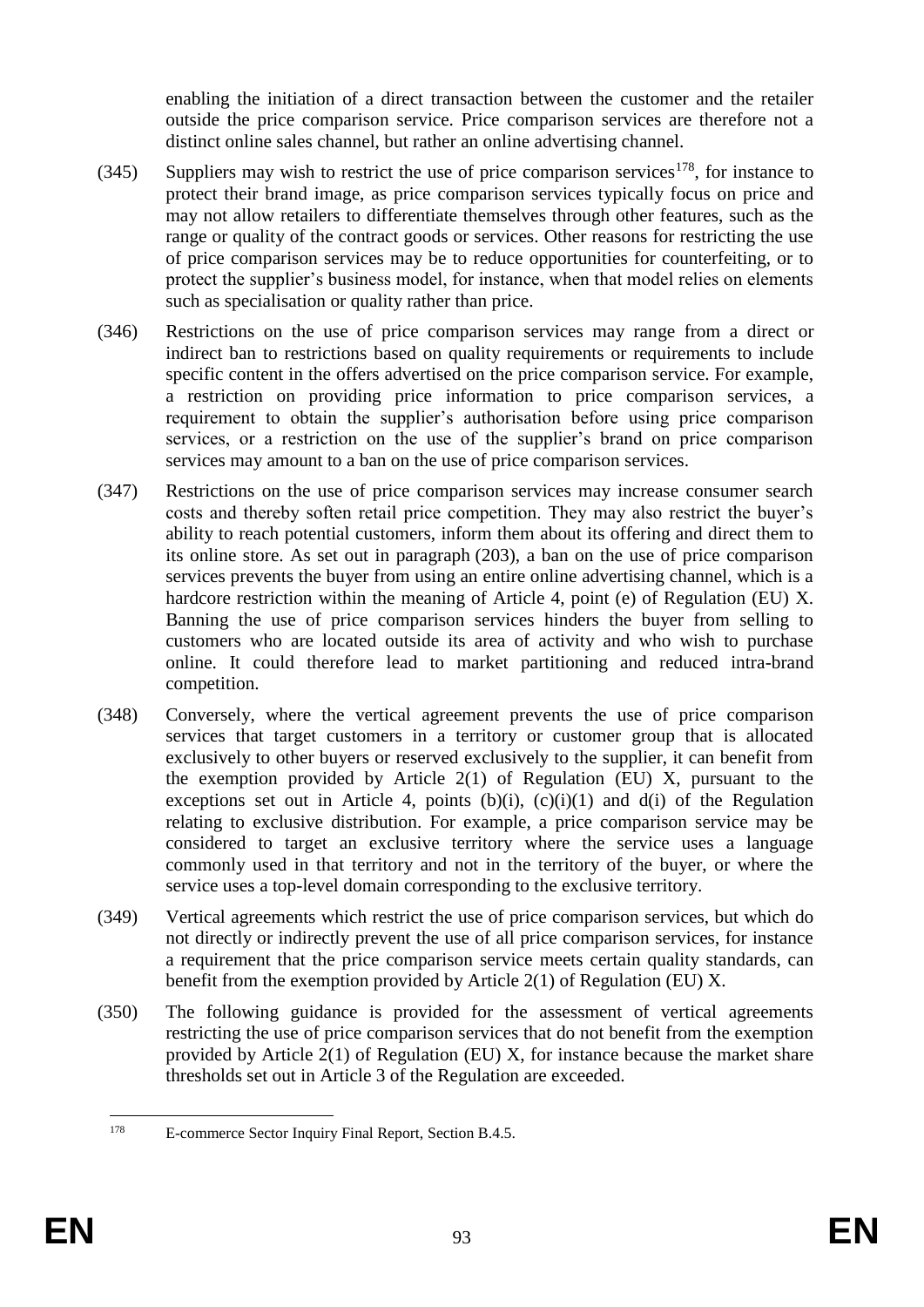- (351) Restrictions on the use of price comparison services are often imposed in selective distribution systems. Section 4.6.2. sets out the criteria under which a selective distribution system falls outside the scope of Article 101(1) of the Treaty. Therefore, where restrictions on the use of price comparison services are used in a selective distribution agreement, it is first necessary to assess whether the restrictions are an appropriate and proportionate means to preserve the quality or ensure the proper use of the contract goods or services. In this respect, it should be noted that price comparison services re-direct potential customers to the online store of the authorised distributor for the conclusion of the sales transaction and that the supplier is typically able to exert control over the authorised distributor's online store through the selection criteria and by imposing requirements in the selective distribution agreement.
- (352) Where restrictions on the use of price comparison services are used in a selective distribution agreement that falls within the scope of Article 101(1) of the Treaty or in other types of distribution agreement, it is necessary to assess whether the restriction has an appreciable restrictive effect on competition within the meaning of Article 101(1) of the Treaty. Restrictions on the use of price comparison services that do not benefit from the exemption provided by Article 2(1) of Regulation (EU) X may, in particular, soften price competition or partition markets, ultimately impacting inter-brand and intra-brand competition. For example, such restrictions may reduce price competition, by restricting the possibility for the buyer to inform potential customers about lower prices. Intra-brand competition may be particularly affected where a supplier imposes the restrictions on only some of its distributors, or where the supplier itself uses the price comparison services covered by the restrictions. To the extent that buyers are limited in their ability to rely on a potentially significant online advertising channel, they may only be able to exercise limited competitive pressure on the supplier or any other distributors not facing that restriction.
- (353) Relevant factors for the assessment under Article 101(1) of the Treaty include:
	- (a) the market position of the supplier and its competitors;
	- (b) the importance of price comparison services as an advertising channel in the relevant market for the sale of the contract goods or services;
	- (c) the type and scope of the restrictions and the relative importance of the particular price comparison service whose use is restricted or banned;
	- (d) whether the supplier also imposes restrictions on the buyer's ability to use other forms of online advertising.
- (354) The combined restrictive effect of the restriction on the use of price comparison services and any other restrictions on online advertising imposed by the supplier should be taken into account.
- (355) As set out in paragraph (345), restrictions on the use of price comparison services may lead to efficiencies, in particular linked to ensuring brand protection or a certain level of service quality, or reducing opportunities for counterfeiting. Pursuant to the conditions of Article 101(3) of the Treaty, it is necessary to assess whether any such efficiencies could be achieved through less restrictive means. This may be the case where, for example, the use of price comparison services is made conditional on the service also providing for comparisons or reviews relating to the quality of the goods or services concerned, the level of customer service provided by the buyer, or other features of the buyer's offerings. Any assessment of quality-related justifications under Article 101(3) of the Treaty should also take into account that the sale is not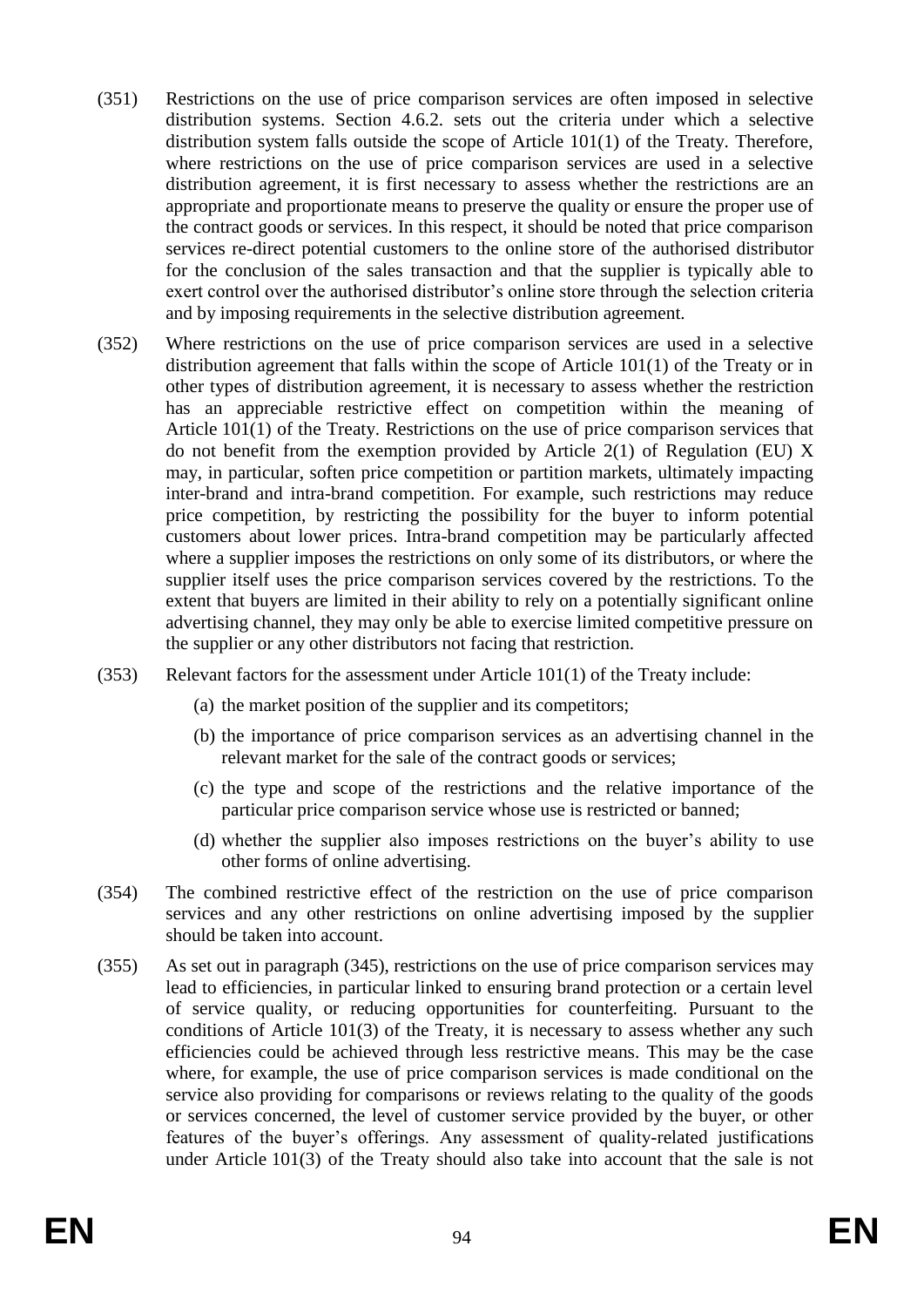concluded on the website of the price comparison service, but in the buyer's online store.

- *8.2.5. Parity obligations*
- (356) Parity obligations, sometimes called Most Favoured Nation clauses ('MFNs') or Across Platform Parity Agreements ('APPAs'), require a seller of goods or services to offer the goods or services to another party on conditions that are no less favourable than the conditions offered by the seller to certain other parties or via certain other channels. The conditions may concern prices, inventory, availability or any other terms or conditions of offer or sale. The parity obligation may take the form of a contractual clause or it may be the result of other direct or indirect measures, such as differential pricing or other incentives whose application depends on the conditions under which the seller offers its goods or services to other parties or via other channels.
- (357) Retail parity obligations relate to the conditions under which goods or services are offered to end users. These obligations are often imposed by providers of online intermediation services (for example, online marketplaces or price comparison services) on the buyers of their intermediation services (for example, undertakings that sell via the intermediary platform).
- (358) Retail parity obligations refer to various other sales or advertising channels. For example, across-platform retail parity obligations refer to the conditions offered via competing online intermediation services (competing platforms). So-called narrow retail parity obligations refer to the conditions offered on the direct sales channels of sellers of goods or services. Some retail parity obligations refer to the conditions offered on all other sales channels (sometimes called 'wide' retail parity obligations).
- (359) With the exception of across-platform retail parity obligations within the meaning of Article 5(1), point (d) of Regulation (EU) X, all types of parity obligation in vertical agreements can benefit from the exemption provided by Article 2(1) of the Regulation. The following guidance is provided for the assessment of the across-platform retail parity obligations referred to in Article 5 (1), point (d) of Regulation (EU) X and for other types of parity obligations in cases where the block exemption does not apply.
	- 8.2.5.1. Across-platform retail parity obligations
- (360) Retail parity obligations which cause a buyer of online intermediation services not to offer, sell or resell goods or services to end users under more favourable conditions via competing online intermediation services, within the meaning of Article 5(1), point (d) of Regulation (EU) X, are more likely than other types of parity obligation to produce anti-competitive effects. This type of retail parity obligation may restrict competition in the following ways:
	- (a) it may soften competition and facilitate collusion between providers of online intermediation services. In particular, it is more likely that a provider which imposes this type of parity obligation will be able to raise the price or reduce the quality of its intermediation services without losing market share. Irrespective of the price or quality of the provider's services, sellers of goods or services which choose to use the provider's platform are obliged to offer conditions on the platform that are at least as good as the conditions they offer on competing platforms;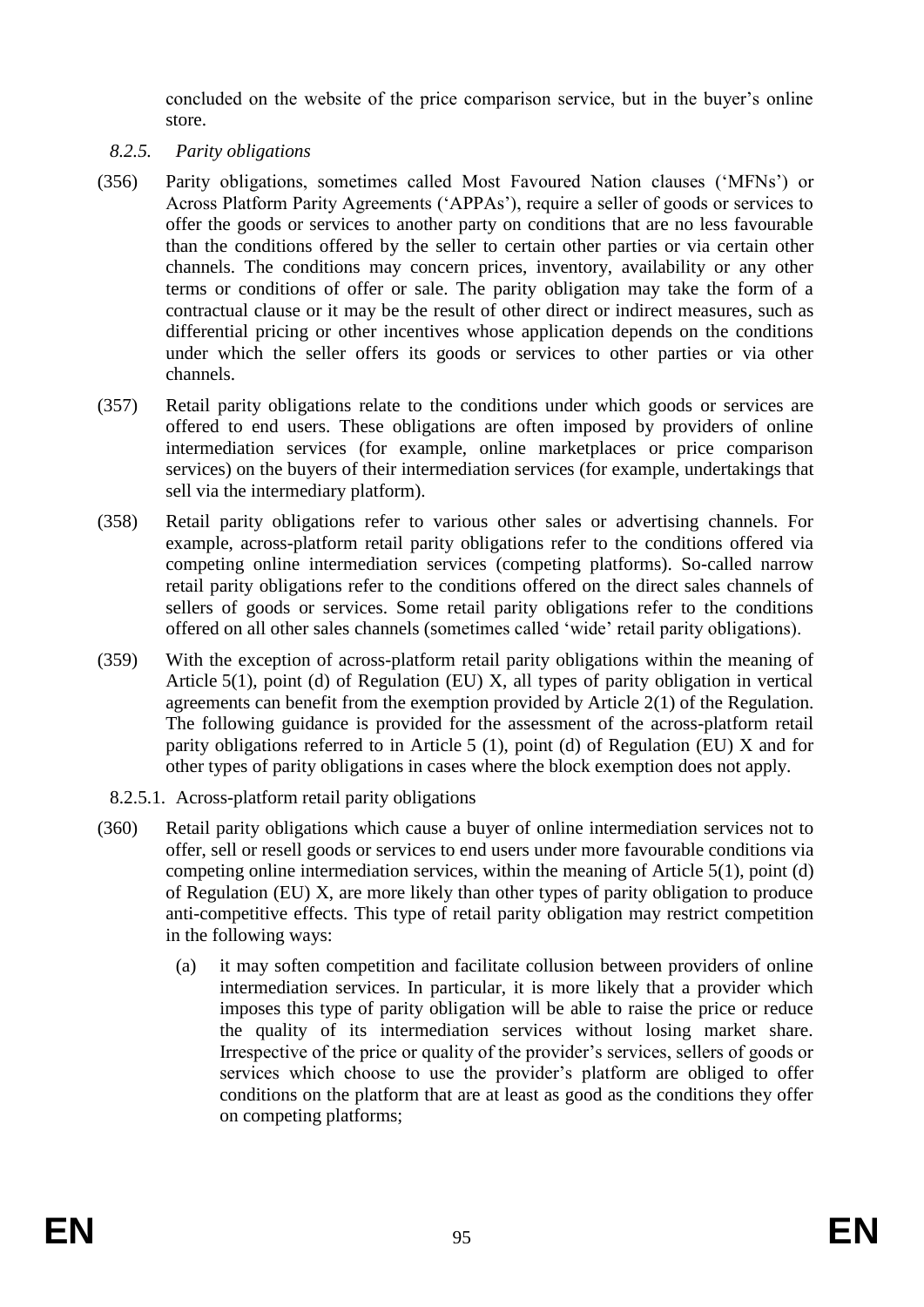- (b) it may foreclose entry or expansion by new or smaller providers of online intermediation services, by limiting the ability of such providers to offer buyers and end users differentiated price-service combinations.
- (361) For the assessment of this type of parity obligation, the following factors should be taken into account:
	- (a) the market position of the provider of online intermediation services that imposes the obligation and of its competitors;
	- (b) the share of buyers of the relevant online intermediation services that are covered by the obligations;
	- (c) the homing behaviour of the buyers of the online intermediation services and of end users (how many competing online intermediation services they use);
	- (d) the existence of barriers to entry to the relevant market for the supply of online intermediation services;
	- (e) the significance of the direct sales channels of buyers of the online intermediation services and the extent to which those buyers are able to remove their products from the platforms of the providers of online intermediation services (de-listing).
- (362) The restrictive effects of across-platform retail parity obligations are generally more severe where they are used by one or more leading providers of online intermediation services. Where such providers have a similar business model, the parity obligations are likely to reduce the scope for disruption of the model. This type of obligation may also enable a market leader to maintain its position against smaller providers.
- (363) The share of buyers of the relevant online intermediation services that are subject to the retail parity obligations and the homing behaviour of those buyers are important, as they may indicate that the provider's parity obligations restrict competition in respect of a share of demand that exceeds the provider's market share. For example, a provider of online intermediation services may hold a share of 20% of total transactions made using such services, but the buyers upon which it imposes acrossplatform retail parity obligations may – because they use multiple platforms – account for more than 50% of total platform transactions. In that case, the provider's parity obligations may restrict competition in respect of more than half of total relevant demand.
- (364) Buyers of online intermediation services often multi-home in order to reach customers that single-home (use only one platform) and do not switch between platforms. Buyer multi-homing is incentivised by platform business models under which the buyer only has to pay for using the online intermediation service when the service generates a transaction. As explained in paragraph (363), multi-homing by buyers of online intermediation services can increase the share of total demand for such services that is affected by a provider's parity obligations. Single homing by end users may mean that each provider of online intermediation services controls access to a distinct group of end users. This may increase the provider's bargaining power and its ability to impose retail parity obligations.
- (365) Markets for the provision of online intermediation services are often characterised by significant barriers to entry and expansion, which can aggravate the negative effects of retail parity obligations. These markets often feature positive indirect network effects: new or smaller providers of such services may find it difficult to attract buyers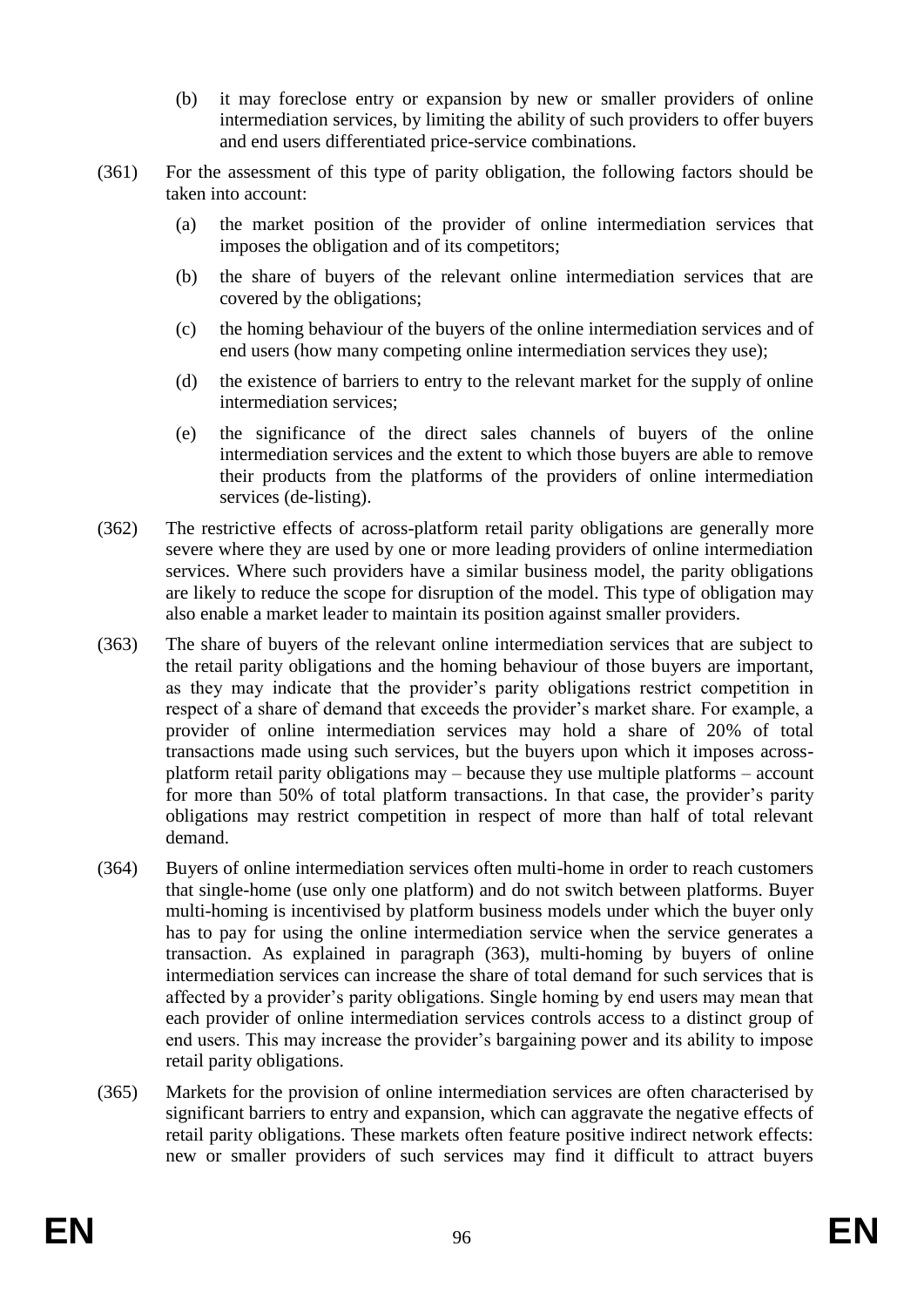because their platforms provide access to insufficient numbers of end users. Where the end users are final consumers, brand loyalty, single-homing and the lock-in strategies of incumbent intermediation services providers can also create barriers to entry.

- (366) Buyers of online intermediation services may also sell their goods or services to end users directly. Such direct sales may constrain the ability of the providers of online intermediation services to raise the price of their services. It is therefore necessary to assess whether such direct sales channels are also covered by the retail parity obligation, the share of sales of relevant goods or services that are made via the direct sales channels and via the online intermediation services, and the substitutability of the two types of channel from the perspective of sellers and buyers of the intermediated goods or services.
- (367) Across-platform retail parity obligations may produce appreciable restrictive effects where they are imposed on buyers representing a significant share of total demand for the relevant online intermediation services. In the case of a cumulative anticompetitive effect, restrictive effects will generally only be attributed to the parity obligations of providers whose market share exceeds 5%.
- (368) In principle, retail parity obligations may also be imposed by retailers in relation to the conditions under which the seller's goods or services are offered to final consumers by competing retailers. However, where this type of parity obligation relates to price, it will generally require the seller of goods or services that accepts the obligation to agree a minimum sale price (RPM) with the competing retailers with which it deals. RPM is a hardcore restriction within the meaning of Article 4, point (a) of Regulation (EU) X. In cases where undertakings are able to implement such retail parity obligations in compliance with the rules relating to RPM, including where the parity obligation relates to conditions other than price, the obligations can benefit from the block exemption. Above the market share threshold set out in Article 3(1) of the Regulation, the guidance provided in paragraphs (360) to (367) applies by analogy.
	- 8.2.5.2. Retail parity obligations relating to direct sales channels
- (369) Retail parity obligations imposed by providers of online intermediation services relating to direct sales channels prevent buyers of the services from offering prices and conditions on their direct sales channels that are more favourable than the conditions that they offer on the platform of the provider of online intermediation services that imposes the obligation. These obligations are often called 'narrow' retail parity obligations. In principle, narrow retail parity obligations do not restrict the ability of a buyer of online intermediation services to offer more favourable prices or conditions via other online intermediation services. However, where the buyer uses multiple providers of online intermediation services that apply narrow retail parity obligations, these obligations prevent it from offering on its direct channels conditions that are more favourable than the conditions that it offers on the most expensive intermediary platform.
- (370) Narrow retail parity obligations eliminate the constraint exerted by the buyer's direct sales channels. Where competition for the supply of online intermediation services is limited, these obligations may allow a provider of online intermediation services to maintain a higher price for its services, possibly resulting in higher retail prices for the intermediated goods or services.
- (371) Under certain conditions, in particular where the number of providers of online intermediation services is limited, narrow retail parity obligations may affect the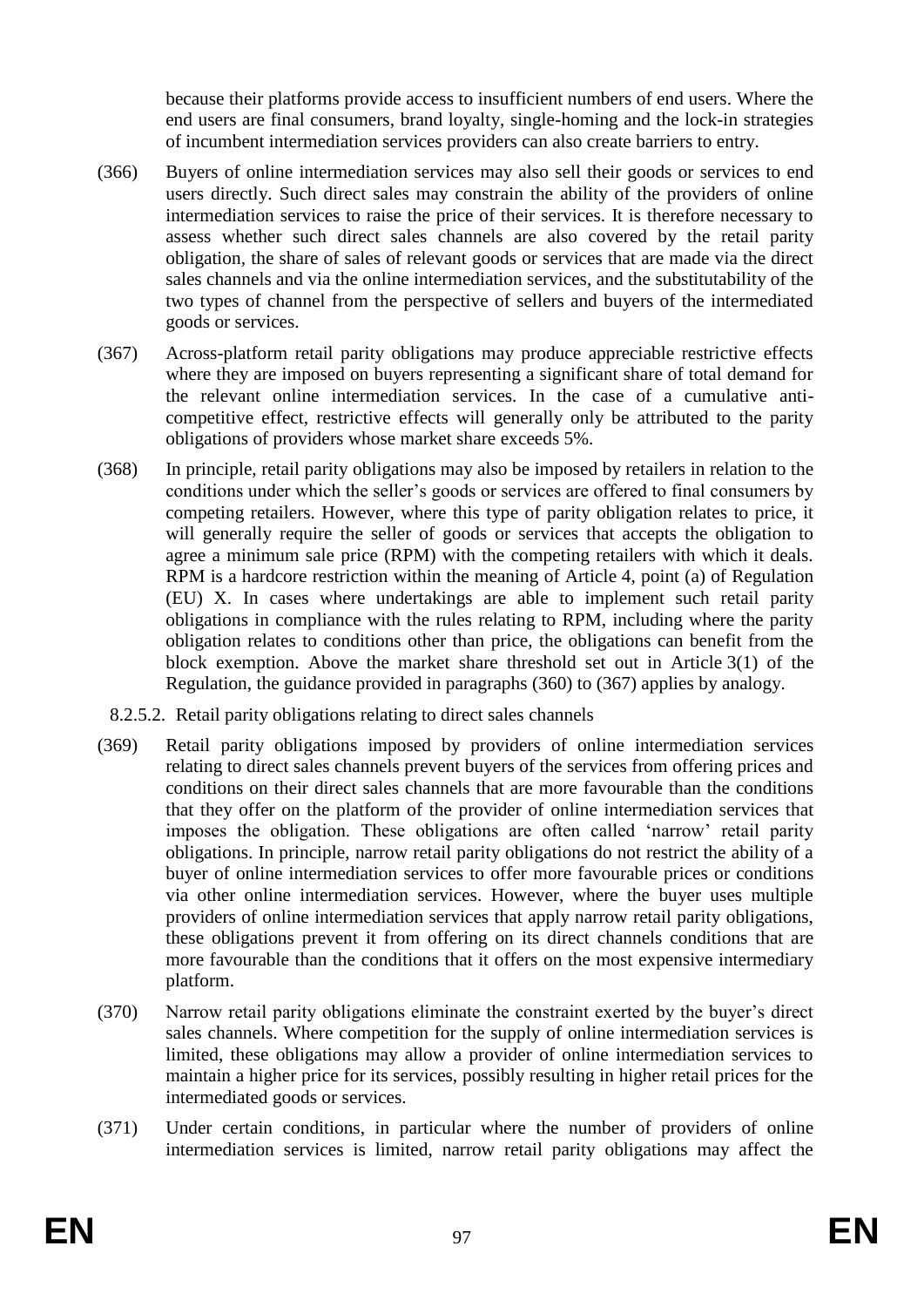incentives of buyers of the online intermediation services to pass on changes in the price of the intermediation services in their retail prices. This may lead to a softening of competition between the providers of online intermediation services which is similar to the effect of across-platform retail parity obligations.

- 8.2.5.3. Assessment of retail parity obligations under Article 101(3) of the Treaty
- (372) Where retail parity obligations produce appreciable restrictive effects, possible efficiency justifications need to be assessed under Article 101(3) of the Treaty. The most common justification for the use of retail parity obligations by providers of online intermediation services is to address a free-rider problem. For example, the provider may not have an incentive to invest in the development of its platform, in pre-sales services or demand-enhancing promotion if the benefits of such investments in terms of increased sales go to competing platforms or to direct sales channels which can offer the same goods or services on more favourable conditions.
- (373) Relevant factors for the assessment under Article 101(3) of the Treaty include whether the investments made by the provider of online intermediation services create objective benefits, that is, whether they add value for end users; whether the risk of free riding on the provider's investments is real and substantial, and whether the particular type and scope of parity obligation is indispensable for the achievement of the objective benefits. The likely level of free riding must be sufficient to significantly impact the incentives to invest in the online intermediation services. Evidence of the extent to which users of the intermediation services (sellers and buyers) multi-home is particularly relevant, though it is also necessary to consider whether their behaviour is influenced by the effects of the parity obligations. If the provider of online intermediation services or its competitors operate in other comparable markets without using retail parity obligations or using less restrictive obligations, this may indicate that the obligations are not indispensable. Where the supply of online intermediation services is highly concentrated and there are significant entry barriers, the need to protect residual competition may outweigh possible efficiency gains. Other justifications relating to the general benefits provided by intermediary platforms, such as the pooling of users' promotional expenditure, increased price transparency or reduced transaction costs can only fulfil the conditions of Article 101(3) of the Treaty if the provider of online intermediation services can show a direct causal link between the benefit claimed and the use of the particular type of parity obligation.
- (374) In general, narrow retail parity obligations are more likely to fulfil the conditions of Article 101(3) of the Treaty than across-platform retail parity obligations. This is primarily because their restrictive effects are generally less severe and therefore more likely to be outweighed by efficiencies. Moreover, the risk of free riding by sellers of goods or services via their direct sales channels may be higher, in particular because the seller incurs no platform commission costs on its direct sales. However, where the narrow retail parity obligations do not generate efficiencies within the meaning of Article 101(3) of the Treaty, the benefit of the block exemption may be withdrawn. This may be the case, in particular, where the risk of free riding is limited or where the narrow retail parity obligations are not indispensable to achieve the efficiencies. In the absence of efficiencies, withdrawal is particularly likely where narrow retail parity obligations are applied by the three largest providers of online intermediation services in the relevant market and those providers hold a combined market share exceeding 50%. In the absence of efficiencies, the block exemption may also be withdrawn, depending on the particular circumstances, where buyers representing a significant share of the total relevant demand for online intermediation services are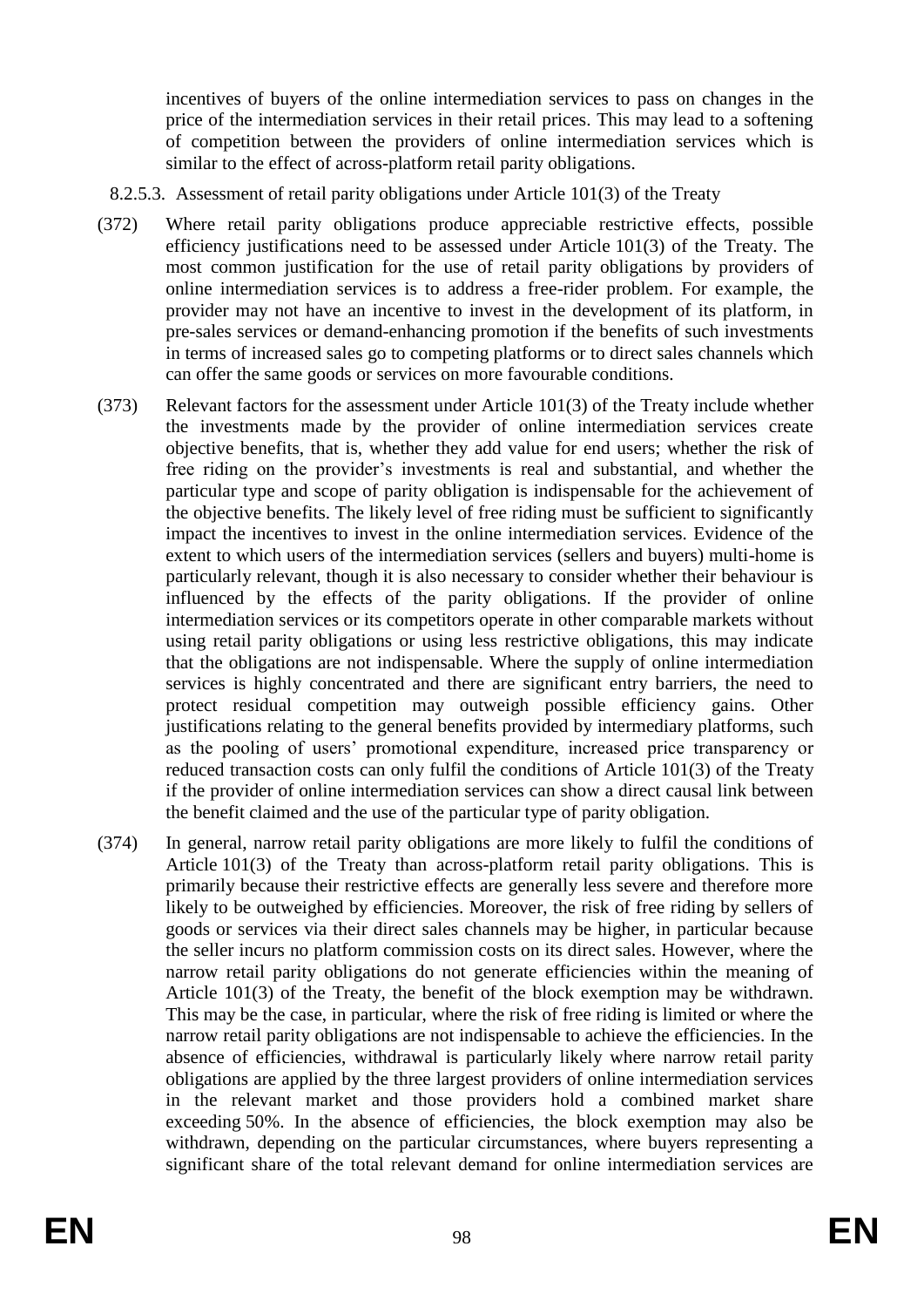subject to narrow retail parity obligations. The block exemption may be withdrawn in respect of the agreements of all providers of online intermediation services whose narrow retail parity obligations make a significant contribution to the cumulative anticompetitive effect, namely providers with market shares exceeding 5%.

(375) The following is an example of the use of narrow retail parity obligations:

In a certain Member State, two thirds of restaurant meals that are delivered for home consumption are ordered via online platforms and one third is ordered directly from restaurants. Platforms A, B, C and D generate respectively 25%, 20%, 20% and 15% of the orders made via platforms. Platforms A, B and C have operated in the Member State for between three and five years and the share of total orders made via platforms has grown during that period. Platform D entered the market more recently. The platforms charge the restaurants 15-20% commission per order. Most consumers that use platforms use either one or two platforms, whereas most restaurants that use platforms use two or more platforms.

During the last twelve months, all the platforms have introduced a narrow retail parity clause, which prevents the restaurants from offering lower prices for direct online or telephone orders. In the same period, three of the platforms have increased their standard commission rate. The platforms claim that the narrow parity clause is necessary to prevent restaurants from free riding on their investments, in particular in the development of user-friendly search and comparison functions and secure payment services.

None of the three largest platforms have added new features or services or made significant improvements to their services in the past twelve months. There is no concrete evidence of an appreciable risk of free riding, notably that a significant share of consumers use the platforms to search for and compare restaurant offers, but then order directly from the restaurant. Nor is there evidence that the alleged threat of free riding has negatively affected the platforms' past investments in developing their services.

If it is concluded that the relevant product market consists of the supply of platform services to restaurants, the supply of these services appears to be concentrated. In view of the recent increases in platform commission rates and the lack of evidence that the parity clauses produce efficiencies, it is likely that the benefit of the block exemption will be withdrawn in respect of the restaurant agreements of all four platforms.

- 8.2.5.4. Upstream parity obligations
- (376) Across-platform and narrow parity obligations may also be imposed by providers of online intermediation services relating to the conditions under which goods or services are offered to undertakings other than end users (for example, to retailers). This type of parity obligation can benefit from the exemption provided by Article 2(1) of Regulation (EU) X. In principle, this type of upstream parity obligation is capable of restricting competition for the provision of online intermediation services in similar ways to retail parity obligations. However, to assess this type of upstream parity obligation, it is also necessary to take into account the conditions of competition downstream, that is, between the undertakings which buy goods or services via the online intermediation service. In cases where the block exemption does not apply, the guidance provided in paragraphs (360) to (374) may be applied by analogy.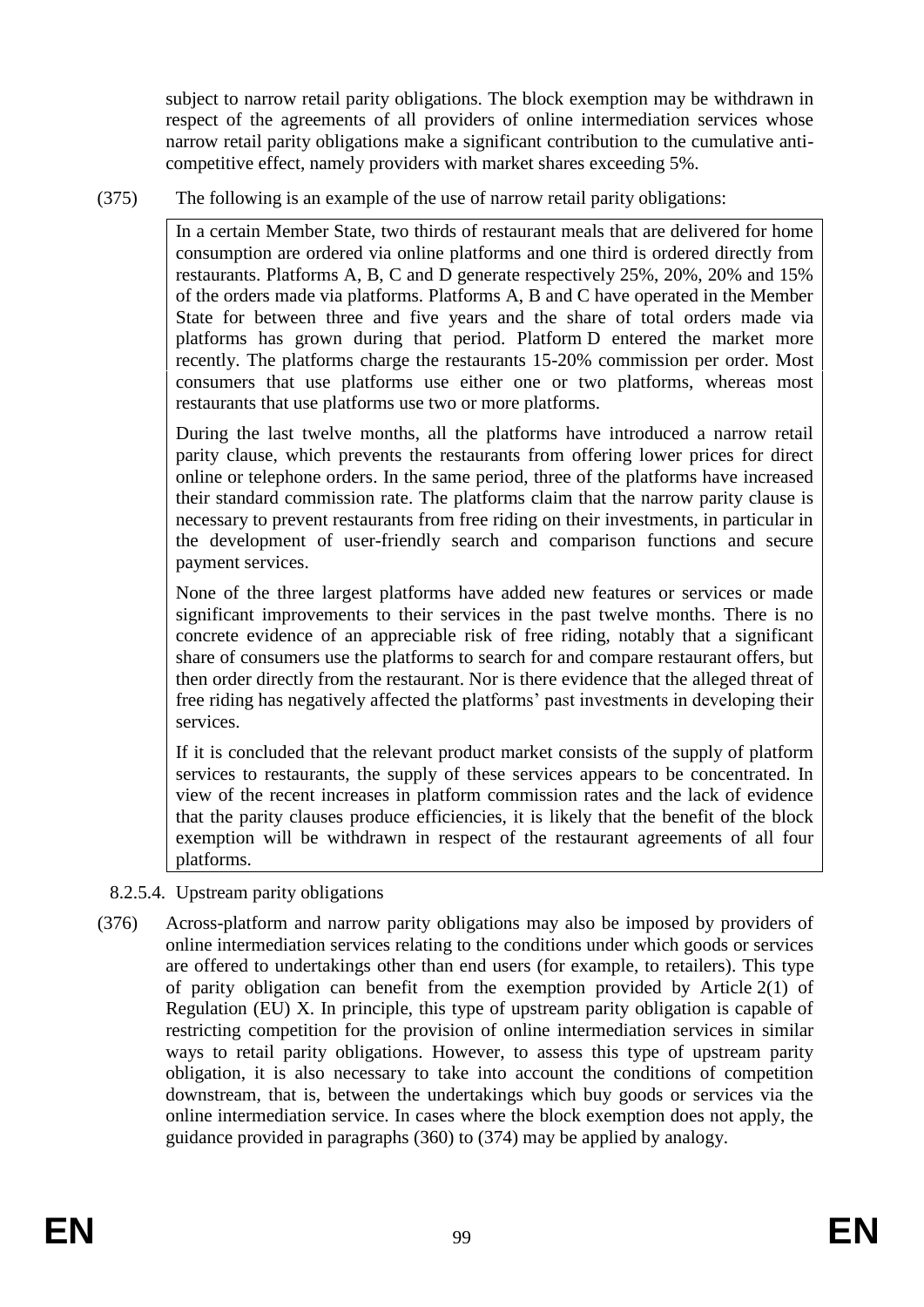## 8.2.5.5. Most favoured customer obligations

- (377) Parity obligations may also be imposed by manufacturers, wholesalers or retailers relating to the conditions under which they purchase goods or services as inputs from suppliers. This type of traditional most favoured customer obligation does not directly affect the conditions under which the purchasing undertakings compete downstream. The main concern associated with parity obligations relating to the conditions under which goods or services are purchased as inputs is that they may reduce the incentives of input suppliers to compete and thereby raise input prices. Relevant factors for the assessment of these obligations include the relative size and market power of the supplier and buyer that agree the parity obligation, the share of the relevant market covered by similar obligations, and the cost of the input in question relative to buyers' total costs.
- (378) Traditional most favoured customer obligations may create efficiencies that fulfil the conditions of Article 101(3) of the Treaty. In particular, they may enable the parties to a long-term supply agreement to minimize transaction costs. They may also prevent opportunistic behaviour by the supplier and address a hold-up problem for the buyer, whereby, for example, the buyer might refrain from investing in or launching a new product due to fears that the supplier of the input may lower its price for subsequent buyers. This type of efficiency is more likely in long-term relationships involving sunk investments.

# *8.2.6. Upfront access payments*

- (379) Upfront access payments are fixed fees that suppliers pay to distributors in the framework of a vertical relationship at the beginning of a relevant period, in order to get access to their distribution network and remunerate services provided to the suppliers by the retailers. This category includes various practices, such as slotting allowances<sup>179</sup>, so-called pay-to-stay fees<sup>180</sup>, and payments to have access to a distributor's promotion campaigns. This section 8.2.6. provides guidance for the assessment of upfront access payments in individual cases above the market share threshold stipulated in Article 3 of Regulation (EU) X.
- (380) Upfront access payments can result in anti-competitive foreclosure of other distributors. For example, a high fee may incentivise a supplier to channel a substantial volume of its sales through one or a limited number of distributors in order to cover the costs of the fee. In such a case, upfront access payments may have the same downstream foreclosure effect as an exclusive supply type of obligation. To assess the likelihood of this type of negative effect, the guidance relating to exclusive supply obligations may be applied by analogy (in particular paragraphs (321) to (330).
- (381) Exceptionally, upfront access payments may result in anti-competitive upstream foreclosure effects. For example, where the distributor has a strong bargaining position, or the use of upfront access payments is widespread, such payments may increase barriers to entry for small suppliers. To assess the likelihood of this type of negative effect, the guidance relating to single branding obligations may be applied by analogy (in particular paragraphs (298) to (318)). The assessment must also take into account whether the distributor in question sells competing products under its own

<sup>179</sup> <sup>179</sup> Fixed fees that manufacturers pay to retailers in order to get access to their shelf space.

Lump sum payments made to ensure the continued presence of an existing product on the shelf for some further period.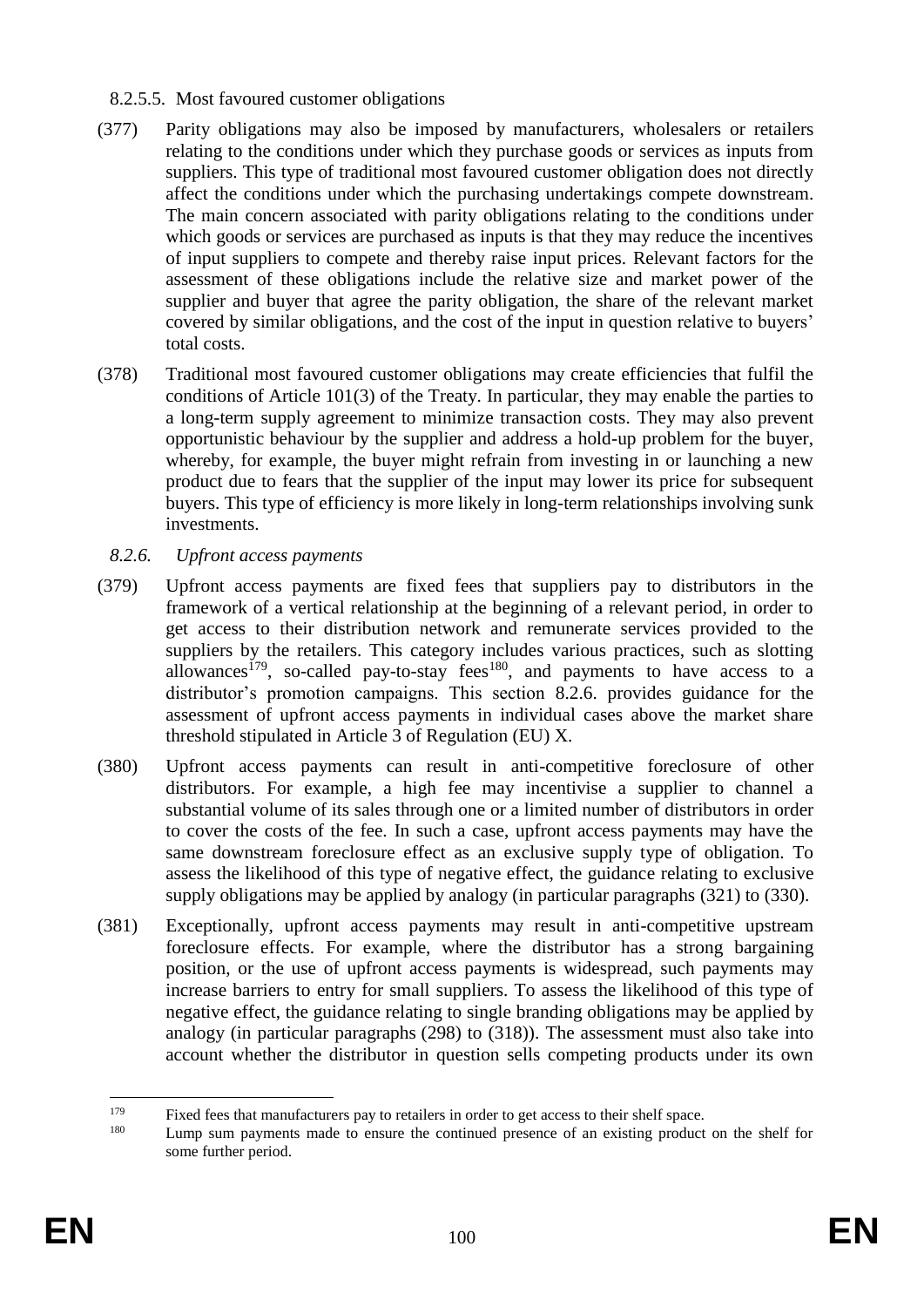brand. In that case, horizontal concerns may also arise, with the consequence that the block exemption does not apply, pursuant to Article 2(4) of Regulation (EU) X (see section 4.4.3.).

- (382) In addition to possible foreclosure effects, upfront access payments may soften competition and facilitate collusion between distributors. Upfront access payments are likely to increase the price charged by the supplier for the contract products, since the supplier must cover the expense of such payments. Higher supply prices may reduce the incentive of retailers to compete on price on the downstream market, while the profits of distributors are increased as a result of the access payments. Such reduction of competition between distributors through the cumulative use of upfront access payments generally only arises where the distribution market is highly concentrated.
- (383) However, the use of upfront access payments may in many cases contribute to an efficient allocation of shelf space for new products. When suppliers launch new products, distributors often have less information than the supplier about whether the new product is likely to be successful and, as a result, they may stock sub-optimal quantities of the product. Upfront access payments may be used to reduce this asymmetry in information between suppliers and distributors, by explicitly allowing suppliers to compete for shelf space. The distributor may thus receive advance warning about which products are most likely to be successful, since a supplier will generally only agree to pay an upfront access fee if it considers there is a low probability that the product launch will fail.
- (384) Furthermore, due to the asymmetry in information mentioned in the previous paragraph, suppliers may have incentives to free-ride on distributors' promotional efforts in order to introduce sub-optimal products. If a product is not successful, the distributors will incur part of the costs of the product failure. The use of upfront access payments may prevent such free riding, by shifting the risk of product failure back to the supplier, thereby contributing to an optimal rate of product launches.
	- *8.2.7. Category management agreements*
- $(385)$  Category management agreements are agreements<sup>181</sup> under which the distributor entrusts the supplier (the 'category captain') with the marketing of a category of products. This may include not only the supplier's products, but also the products of the supplier's competitors. The category captain may thus have an influence on, for instance, the product placement and product promotion in the shop and product selection for the shop. Category management agreements can benefit from the exemption provided by Article  $2(1)$  of Regulation (EU) X where neither the category captain's nor the distributor's market shares exceed 30% and provided that the agreement does not include hardcore restrictions, for example, restrictions of the distributor's ability to determine its sale price within the meaning of Article 4, point (a) of Regulation (EU) X.
- (386) While category management agreements will generally not raise concerns, they may distort competition between suppliers and result in anti-competitive foreclosure of other suppliers in cases where the category captain is able to limit or disadvantage the distribution of products of competing suppliers. In general, the distributor will not have an interest in limiting its choice of products. However, where the distributor also

<sup>181</sup> <sup>181</sup> An agreement within the meaning of Article 101 of the Treaty may also arise where the category captain issues non-binding recommendations which are systematically implemented by the distributor.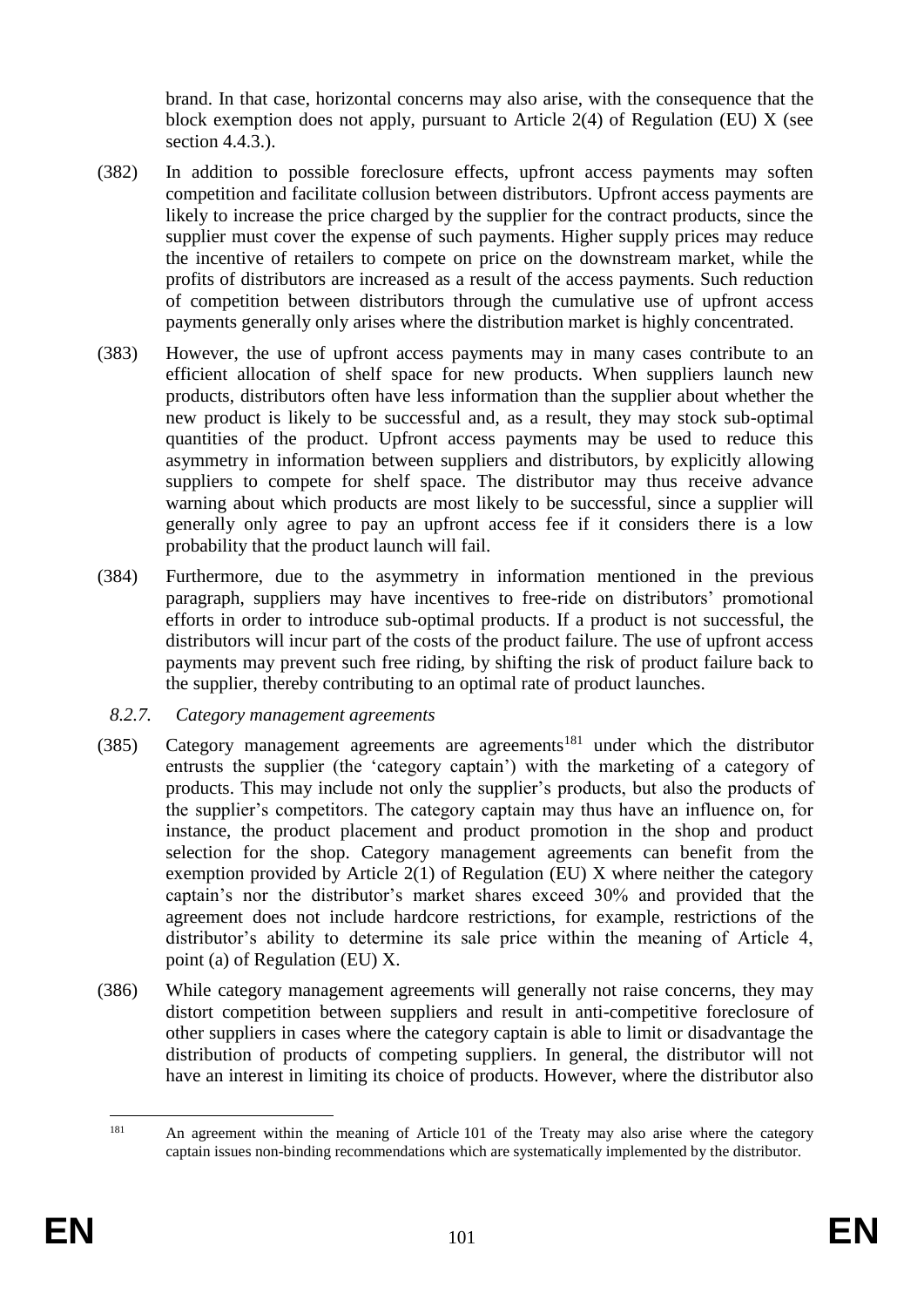sells competing products under its own brand, it may also have incentives to exclude certain suppliers. To assess the likelihood of such an upstream foreclosure effect, the guidance relating to single branding obligations may be applied by analogy (in particular paragraphs (298) to (318)). In particular, this assessment should take into account the market coverage of the category management agreements, the possible cumulative use of such agreements and the market position of competing suppliers and the distributor.

- (387) Category management agreements may, in addition, facilitate collusion between distributors where the same supplier serves as a category captain for all or most of the competing distributors. Such agreements may also facilitate collusion between suppliers, through increased opportunities to exchange sensitive market information via retailers, for instance information relating to future pricing, promotional plans or advertising campaigns<sup>182</sup>. Regulation (EU)  $X$  does not cover such information exchanges between competitors. In particular, the guidance on information exchange provided in paragraphs (95) to (103) applies only to information exchange in the context of the dual distribution scenarios set out in Article 2(4) of the Regulation. However, paragraph (103), which describes precautions that undertakings may take to minimise the risk of collusion arising from information exchange in the context of dual distribution, may be relevant by analogy.
- (388) The use of category management agreements may lead to efficiencies. Such agreements may allow distributors to gain access to the supplier's marketing expertise for a certain group of products and to achieve economies of scale, as they ensure that the optimal quantity of products is presented at the right time. In general, the higher the degree of inter-brand competition and the lower consumers' switching costs, the greater the economic benefits achieved through category management.
	- *8.2.8. Tying*
- (389) Tying refers to situations where customers that purchase one product (the tying product) are required also to purchase another distinct product (the tied product) from the same supplier or someone designated by the latter. Tying may constitute an abuse within the meaning of Article 102 of the Treaty<sup>183</sup>. Tying may also constitute a vertical restraint within the meaning of Article 101 of the Treaty where it results in a single branding type of obligation for the tied product (see paragraphs (298) to (318). Only the latter situation is dealt with in these Guidelines.
- (390) Whether products will be considered as distinct depends on customer demand. Two products are distinct where, in the absence of the tying, a substantial number of customers would purchase or would have purchased the tying product without also buying the tied product from the same supplier, thereby allowing stand-alone

<sup>1</sup> <sup>182</sup> See the case law of the Union Courts relating to the exchange of information between competitors, for example, the judgments of 10 November 2017, *ICAP* v *Commission*, Case T-180/15, EU:T:2017:795, paragraph 57, 4 June 2009, *T-Mobile Netherlands and Others*, Case C-8/08, EU:C:2009:343, paragraph 51, 19 March 2015, *Dole Food and Dole Fresh Fruit Europe* v *Commission*, Case C-286/13 P, EU:C:2015:184, paragraph 127, 21 January 2016, *Eturas UAB and Others*, Case C-74/14 ECLI:EU:C:2016:42, paragraphs 40-44; 10 November 2017, *ICAP* v *Commission*, Case T-180/15, EU:T:2017:795, paragraph 57.

<sup>183</sup> See judgment of 14 November 1996, *Tetra Pak* v *Commission,* C-333/94 P*,* EU:C:1996:436, paragraph 37. See also Communication from the Commission – Guidance on the Commission's enforcement priorities in applying Article 82 of the EC Treaty to abusive conduct by dominant undertakings (OJ C 45, 24.2.2009, p. 7).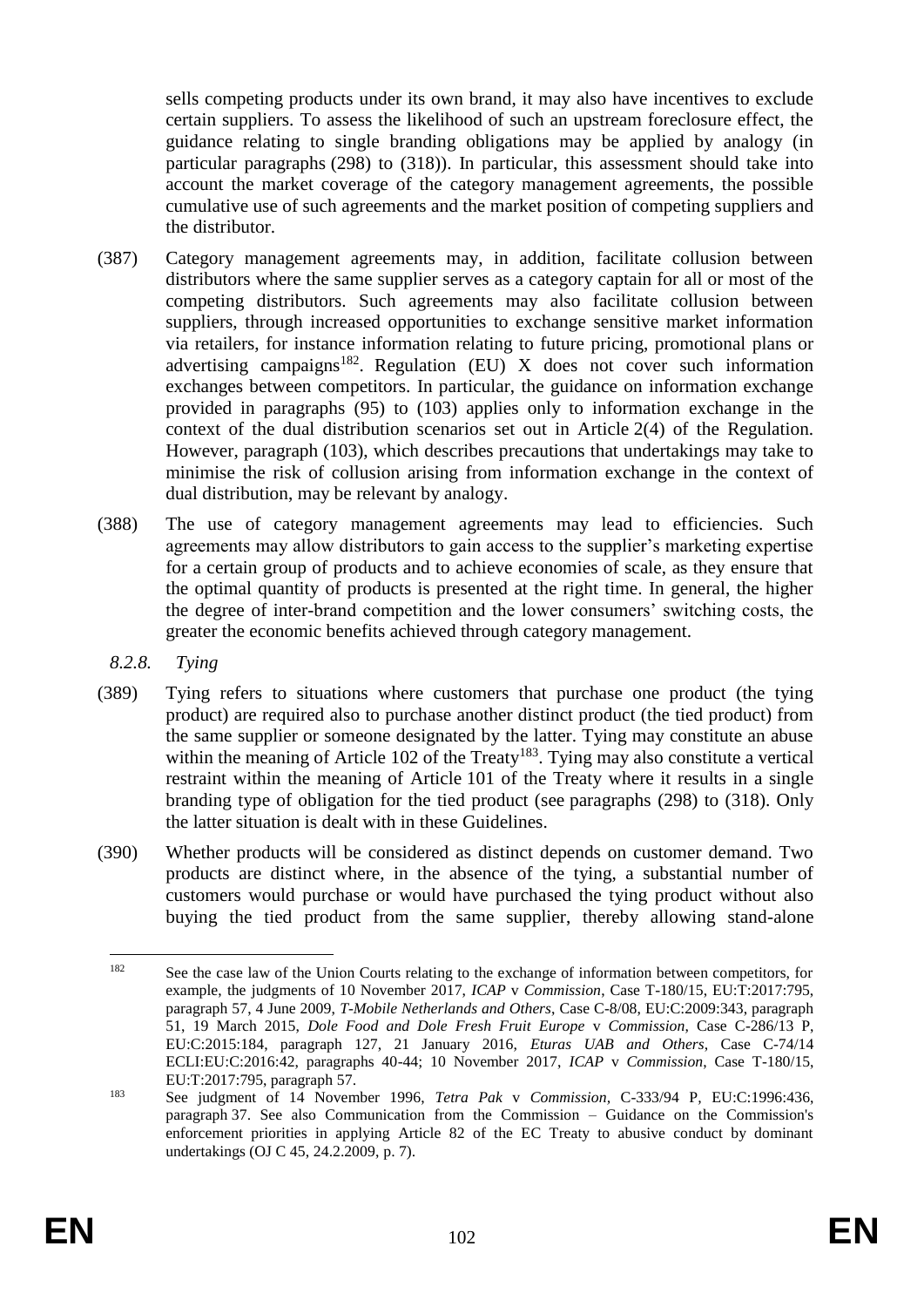production for both the tying and the tied product<sup>184</sup>. Evidence that two products are distinct could include direct evidence that, when given a choice, customers purchase the tying and the tied products separately from different sources of supply, or indirect evidence, such as the presence on the market of undertakings specialised in the manufacture or sale of the tied product without the tying product<sup>185</sup>, or evidence indicating that undertakings with little market power, particularly on competitive markets, tend not to tie or not to bundle such products. For instance, since customers want to buy shoes with laces and it is not practicable for distributors to lace new shoes with the laces of their choice, it has become commercial usage for shoe manufacturers to supply shoes with laces. Therefore, the sale of shoes with laces is not a tying practice.

- (391) Tying may lead to anti-competitive foreclosure effects on the tied market, the tying market, or both at the same time. The foreclosure effect depends on the tied percentage of total sales on the market of the tied product. As regards the question of what can be considered appreciable foreclosure under Article 101(1) of the Treaty, the analysis for single branding can be applied. Tying means that there is at least a form of quantity forcing on the buyer in respect of the tied product. Where, in addition, a noncompete obligation is agreed in respect of the tied product, this increases the possible foreclosure effect on the market of the tied product. The tying may lead to less competition for customers interested in buying the tied product, but not the tying product. If there is not a sufficient number of customers that will buy the tied product alone to sustain competitors of the supplier on the tied market, the tying can lead to those customers facing higher prices. If the tied product is an important complementary product for customers of the tying product, a reduction of alternative suppliers of the tied product and hence a reduced availability of that product can make entry onto the tying market alone more difficult.
- (392) Tying may also directly lead to prices that are above the competitive level, especially in three situations. First, if the tying and the tied product can be used in variable proportions as inputs to a production process, customers may react to an increase in price for the tying product by increasing their demand for the tied product while decreasing their demand for the tying product. By tying the two products, the supplier may seek to avoid this substitution and as a result be able to raise its prices. Second, the tying may allow price discrimination according to the use the customer makes of the tying product, for example the tying of ink cartridges to the sale of photocopying machines (metering). Third, in the case of long-term contracts or in the case of aftermarkets with original equipment with a long replacement time, it may be difficult for customers to calculate the consequences of the tying.
- (393) Tying can benefit from the exemption provided by Article 2(1) of Regulation (EU) X where the market share of the supplier, on both the market of the tied product and the market of the tying product, and the market share of the buyer, on the relevant upstream markets, do not exceed 30%. It may be combined with other vertical restraints that are not hardcore restrictions within the meaning of the Regulation, such as non-compete obligations or quantity forcing in respect of the tying product, or exclusive sourcing. The remainder of this section (388) provides guidance for the assessment of tying in individual cases above the market share threshold.

<sup>184</sup> <sup>184</sup> See judgment of 17 September 2007, *Microsoft* v *Commission,* T-201/04, EU:T:2007:289, paragraphs 917, 921 and 922.

<sup>185</sup> See judgment of 12 December 1991, *Hilti* v *Commission,* T-30/89, EU:T:1991:70, paragraph 67.